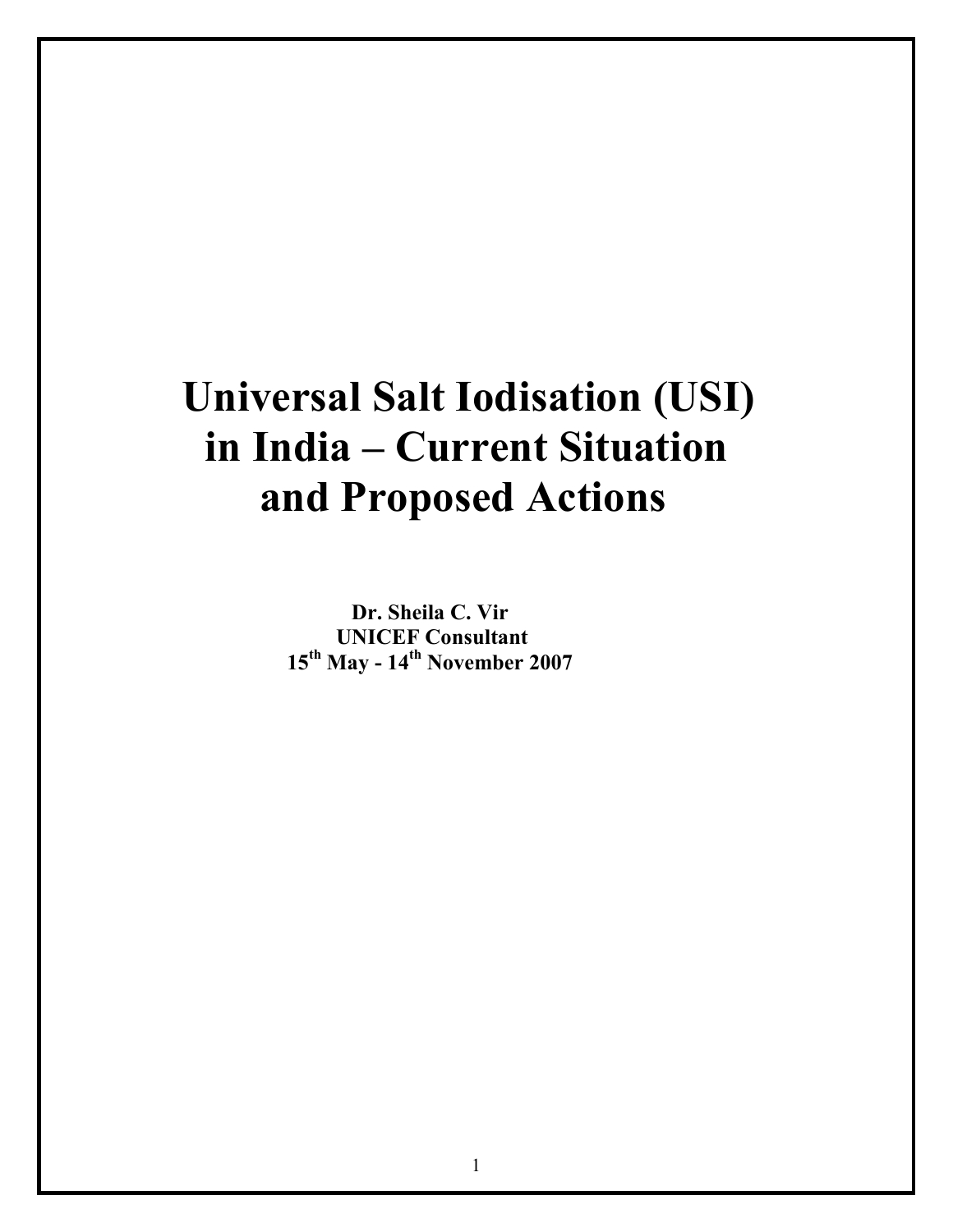# **CONTENTS**

Pages

|                         |                                                                           | <b>Page</b>    |
|-------------------------|---------------------------------------------------------------------------|----------------|
| <b>Proposed Actions</b> | Universal Salt Iodisation (USI) in India – Current Situation and          | 3              |
| I Background            |                                                                           | 3              |
|                         | II Iodised salt consumption scenario                                      | $\overline{4}$ |
|                         | III Iodised salt production - an overview                                 | 9              |
| (i)                     | Overall iodised salt production                                           |                |
| (ii)                    | Iodised salt production by various types of producers                     |                |
| (iii)                   | Quality and availability of fortificant potassium iodate                  |                |
| (iv)                    | Monitoring iodine levls at production level                               |                |
| (v)                     | Production level – placement of extenders / salt shakers                  |                |
| (vi)                    | Technical support to producers                                            |                |
|                         | <b>IV Major Challenges</b>                                                | 19             |
|                         | V Proposed actions at policy, production, marketing and consumption level | 20             |
|                         | A. Actions - Policy Level                                                 |                |
|                         | B. Actions - Production Level                                             |                |
|                         | C. Actions – Marketing Level                                              |                |
|                         | D. Actions – Consumption Level                                            |                |
|                         | E. Actions – Monitoring                                                   |                |
|                         |                                                                           |                |
| <b>ANNEXURE I</b>       |                                                                           |                |
|                         | Detailed reports of field visits undertaken                               | 33             |
|                         |                                                                           |                |
|                         |                                                                           |                |

| I Field visit to Gujarat – Kharagoda, Gandhidham and Bhavnagar | 34 |
|----------------------------------------------------------------|----|
| II Field visit to Rajasthan                                    |    |
| III Field visit to Tamil Nadu – Chennai and Tuticorin          | 60 |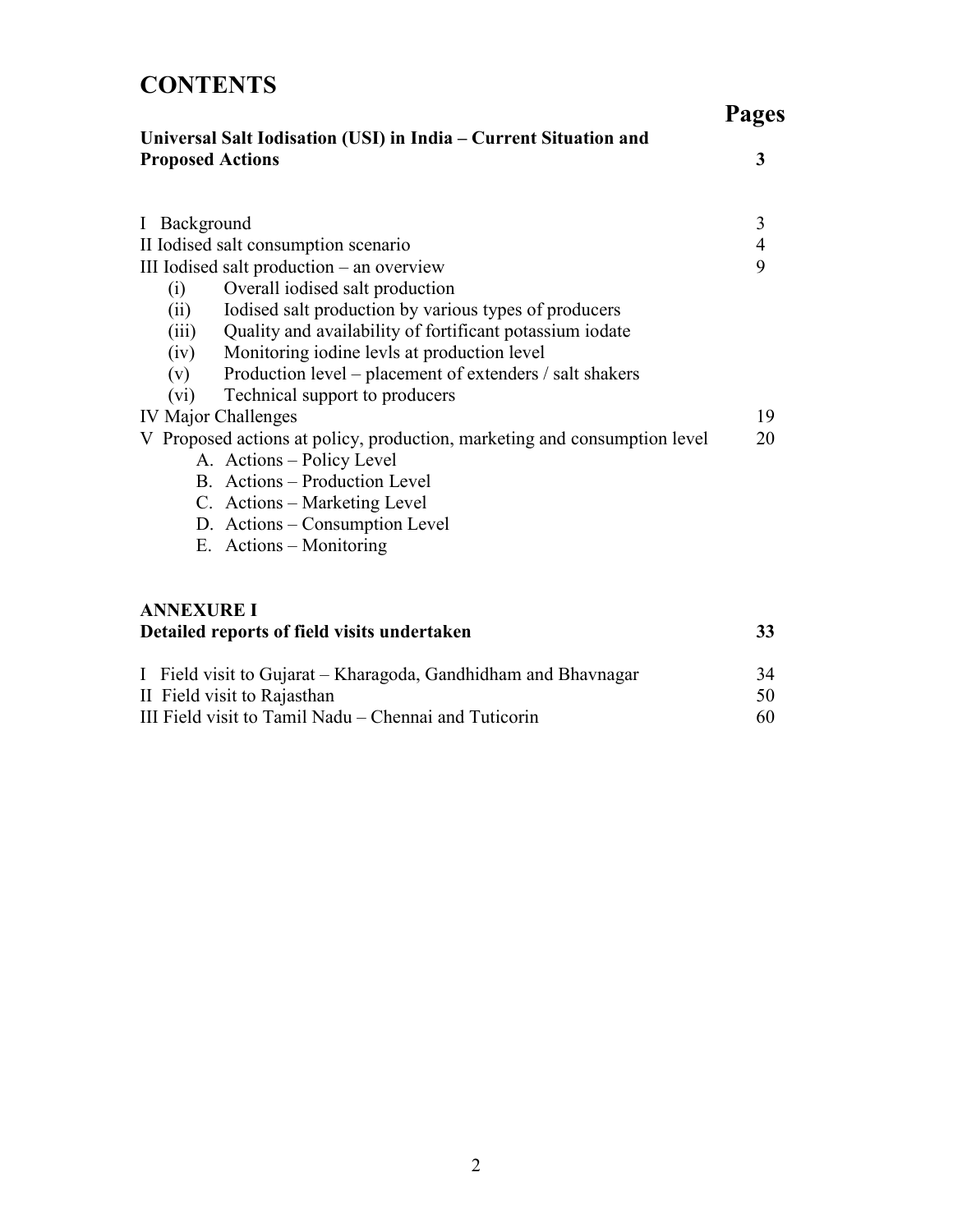## Universal Salt Iodisation in India – Current Situation and Proposed Actions

#### I Background

India's effort to achieve the goal of universal salt iodization (USI) assumed a new dimension with the international focus on elimination of IDD. The 43<sup>rd</sup> World Health Assembly Resolution, the World Summit for Children and the second SAARC conference resulted in giving new impetus to the national effort in the elimination of IDD. In India, the programme focus in 1992-97 shifted from a mere Ministry of Health Programme to working intensively with the Salt Department under the Ministry of Industry as well as involving Ministries of Railways, Food and Civil Supplies and Human Resource Development.

At the global level, the goal for sustained IDD elimination was renewed at the UN General Assembly Special Session for Children in May 2002, with a commitment to achieve sustainable elimination by 2005. To reinforce activities on IDD elimination worldwide, a Global Network for Sustained Elimination of Iodine Deficiency was founded and announced at a special event of the UN General Assembly Special Session in 2002. The Network is an alliance of major organizations that share a common commitment to assist countries to reach the goal of sustained elimination of iodine deficiency through salt iodisation.

In 2006, the progress was reviewed by UNICEF at a Dubai meet of 16 "make or break" countries including 4 South Asian countries, under the title "IDD Elimination Programmes: Challenges, Problems and Solutions." India was one of the four south Asian countries which participated in preparing the action plan for meeting the USI challenge. The progress made in the implementation of the action plan was reviewed in April 2007 at a meeting held at Jaipur, India.

The objective of this consultancy assignment was to study iodised salt production scenario with a view to recommend measures to increase production and universalize consumption of iodised salt in India. The consultancy report is based on field visits undertaken to three salt producing states between June and September 2007 – Gujarat, Tamil Nadu and Rajasthan. It may be noted that as per the terms of reference, field visits to large consuming states, Madhya Pradesh (MP), could not be organized by the field office and therefore is not reflected in the report.

The report therefore reflects the findings of field visits to three primary salt producing states, analysis of review of literature and informal discussions with donor agencies and Salt Department as well as my personal experience, as a project officer (Nutrition) with UNICEF, in the overall management of the USI programme in the large state of UP between 2000 and February 2007.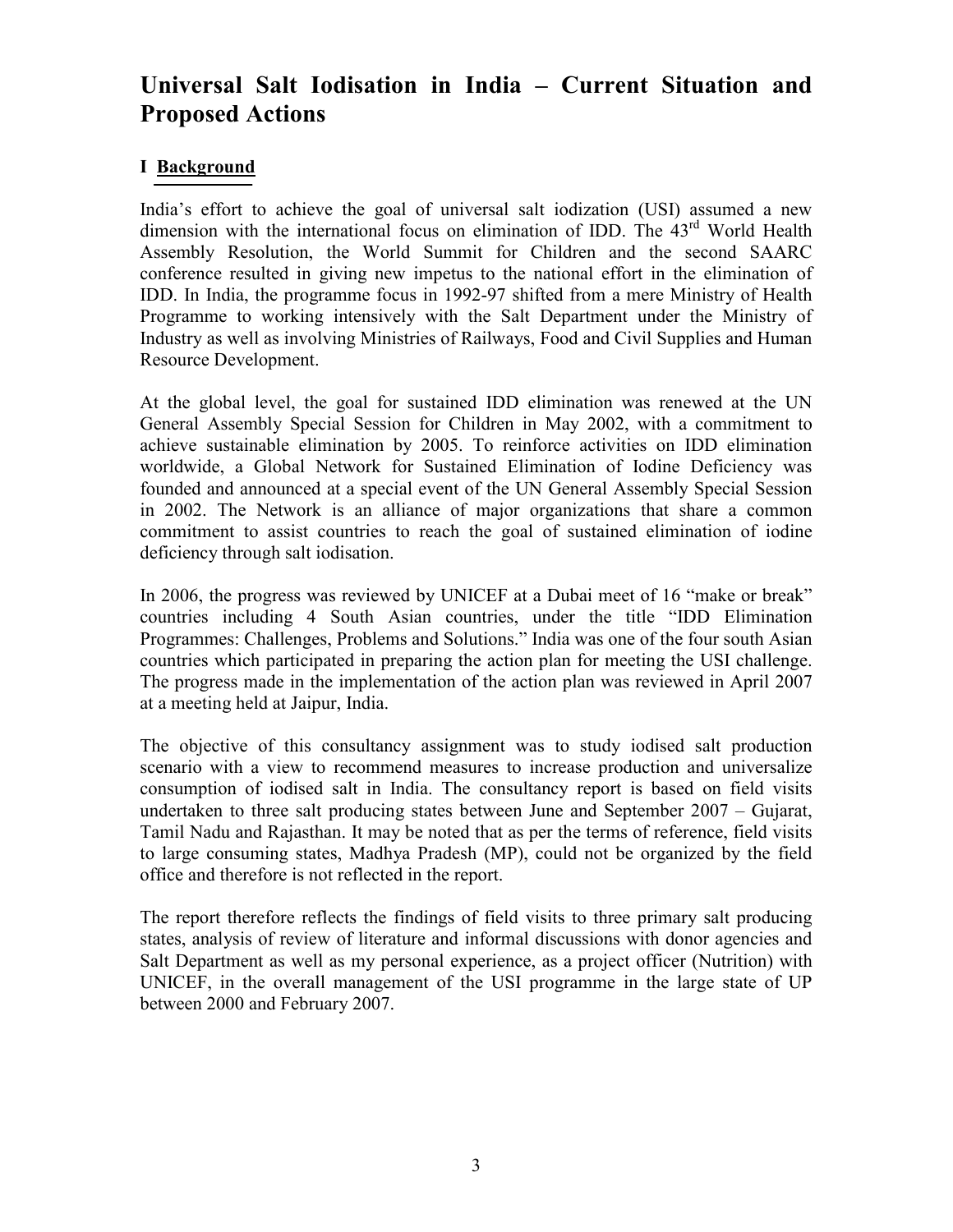#### II Iodised Salt Consumption Scenario

Today in India, only 51.1% households consume salt with appropriate level of iodine<sup>1</sup> against the USI goal of > 90% consuming iodised salt. An analysis of iodised salt consumption pattern reveals the situation deteriorated between 1996 and 2002(Figure I). The consumption of appropriately iodised salt in 1996, assessed in 7 states, was reported to be 70% while only 11% consumed salt with nil iodine2 . Unfortunately, it appears that between 1996 to 1998, with the discontinuation of the institutionalized monitoring system linked to primary health care system in north or north eastern states, there was a significant drop in the usage of appropriately iodised salt in a period of two years. In 1998-99, only 49% of salt was reported to have the appropriate recommended level of iodine of minimum 15 ppm while  $28\%$  salt had nil iodine<sup>3</sup>. The situation regarding consumption of iodised salt worsened in 2002--2003 and large states such as Uttar Pradesh reported less than 5% population consuming appropriately iodised salt<sup>5</sup>.



Figure I: Trends in Consumption of Iodised salt  $(1996-2007)^{1.5}$ 

Efforts to intensify USI activities in 2002-3 by UNICEF and MI resulted in a remarkable increase in consumption of iodised salt in 2005 with about 50% population consuming iodised salt<sup>4-5</sup>. The recent National Health and Family Survey (NFHS) of 2005-06<sup>1</sup> further support this finding. The national survey indicates that 76.1% salt consumed is fortified with iodine but only 51.1 % households consume salt with the recommended level of iodine of minimum 15 ppm. About one fourth (23.9%) percent population is consuming salt with nil iodine---this is a population group remaining unprotected and is in fact large in terms of number of persons.

As per the criteria for achievement of sustainable elimination of IDD, the proportion of household using iodised salt should be over 90%. The NFHS data reveals that only one of the 29 states--Manipur--has been found to have 93.8% population consuming iodised salt with over 15ppm of iodine. The situation of iodised salt consumption continues to better in urban areas as compared to rural. Population consuming salt with nil iodine is 12.8% in urban areas compared to 29.3% in rural areas. Similarly, a higher percentage (71.5%) of urban compared to rural (41.2%) households consumes iodised salt with recommended 15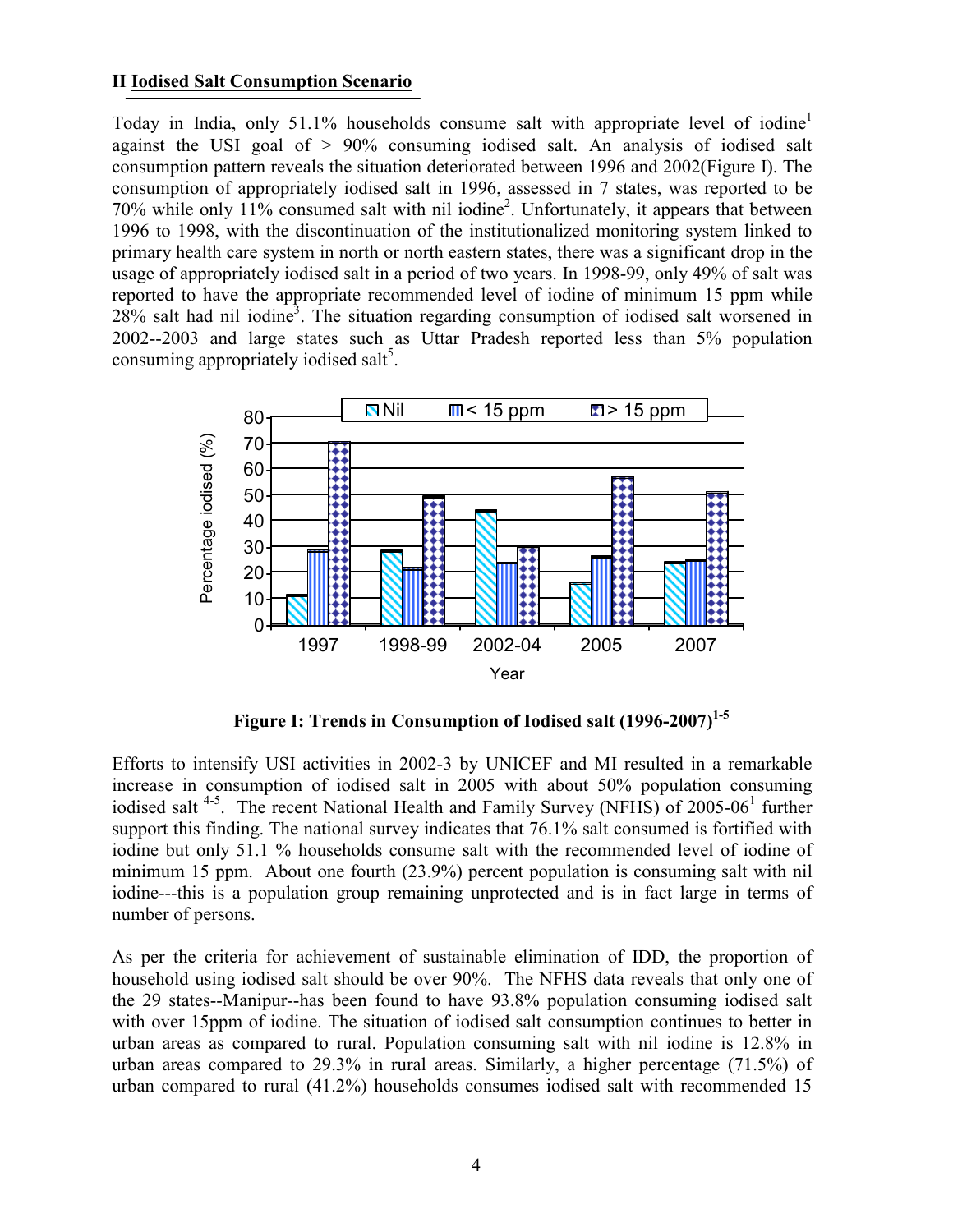ppm of iodine. Figure II presents national level consumption of iodised salt in rural and urban regions.



Figure II: Consumption of Iodised salt in Rural and Urban Areas  $(2005-2006)^1$ 

An analysis of consumption of iodised salt (Figure III) indicates a wide difference amongst states<sup>1</sup>. The situation in 8 northern-eastern states (Sikkim, Mizoram, Meghalaya, Nagaland, Tripura, Arunachal Pradesh, Manipur and Assam), West Bengal, Bihar and Jharkhand is remarkably better than the national average. The two primary contributory factors appear to be the existing "nominee system" for procurement of salt for north east and West Bengal as well as the fact that salt to these far off regions of north east, and states such as Jammu and Kashmir, Bihar moves primarily by rail and not road.

Transport of salt by road, to a great extent, influences the scope of entry of nil iodine in a state since there are often no mechanisms for testing iodine levels in salt at the entry point or in the marketing network. As per the data of the Salt Department, there is a significant increase in movement of edible salt by road since it is cost effective ----- 58% moves by rail and 42% by road. As per the Government of India (GoI) policy, the Salt Department is expected to check iodine levels in salt prior to allocation of rail rakes. On the other hand, salt moving by road is not checked for iodine levels and this encourages a number of trade practices which adversely influences USI goal. In fact, the road movement of salt is continuously increasing and could be higher than what is recorded since complete information on edible salt moving by road is not available with the Salt Department.

Primary reasons for the shift to road movement is related to the high cost of transport by rail to regions within limited kilometres as well as the fact that iodised salt producers find it difficult to follow the current policy of "complete rail rake loading" (comprising 40 wagons and 250 tons) against the earlier policy of "piece meal loading" for moving salt by rail. In fact, the existing policy that salt moving by road is not checked by any established system makes the choice of transport by road more attractive to salt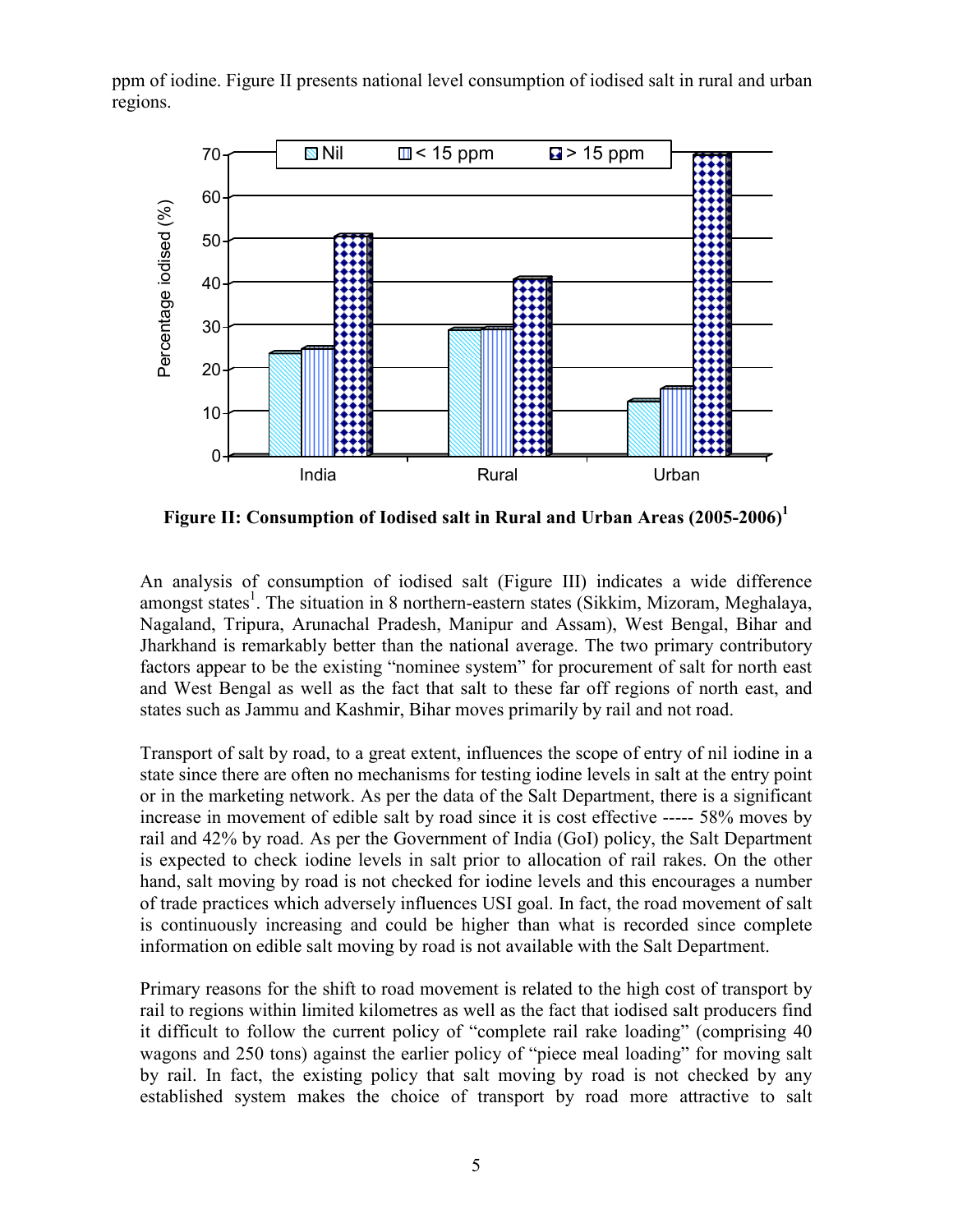distributors or traders. Iodised salt availability at various states therefore needs to be viewed in terms of percentage of estimated salt moving by rail and / or road.

The recent state-wise data of iodised salt consumption (Figure III) demonstrates a correlation of poorer consumption of iodised salt and usage of road transport. It may be noted that transport of salt within the salt producing states is solely by road and there is no system to check iodine levels in salt prior to reaching consumers. In all the three primary salt producing states (Gujarat, Tamil Nadu, Rajasthan), over 25% salt consumed had nil iodine (Figure III). Six other states (Haryana, Madhya Pradesh, Maharashtra, Andhra Pradesh and Karnataka) where salt primarily moves by road, also reported high percentage of population of over 25% consuming salt with nil iodine. The correlation of road movement and iodised salt consumption was not evident in only 4 states -- Delhi, Punjab, Himachal Pradesh and Kerala. These four states despite receiving a high percentage of edible salt by road movement had over 70% population consuming iodised salt with over 15ppm of iodine. The significantly better situation of these four states could be attributed to high literacy and better economic situation which possibly results in higher demand for packaged powdered salt. In three of these 4 states, 90% men respondents of the NFHS survey were literate and possibly preferred packaged white powdered iodised salt. The chances of packaged powdered salt having nil iodine are comparatively lower than those observed for openly sold crystal or powdered salt.

A comparative analysis of salt in various states in 1997-98 and 2005-06 (Table I) indicates that there is no uniformity in the shift in pattern of consumption in various states regarding consumption of edible salt with nil iodine or with required level of 15 ppm iodine.

Following programme issues emerge from the analysis of the consumption data:

- The national ban on sale of non-iodised salt notified on  $17<sup>th</sup>$  May 2006 is not being implemented in a systematic way. Field visits revealed that iodised salt producers were aware of the ban. However, the information was not disseminated to state based wholesalers procuring salt or health department which is expected to monitor the implementation of the ban. Additionally, the guideline issued for monitoring the ban enforcement is not known to programme officer of the government.
- Iodised salt consumption is poorer in states which are salt producing as well as in those states where salt is transported cost-effectively by road. As per the GoI policy, iodine levels in salt are checked by the Salt Department at the rail loading centres for sanction of rail rakes and not when salt moves by road .The importance of having a monitoring mechanism in place at production as well as rail or road loading points is evident.
- Consumers ---about 80% ---are buying salt which has iodine but iodine levels in salt are below the recommended levels. Demand creation through communication activities or intensive social marketing for promoting consumption of iodised salt is important but does not appear to be the primary programme issue. Access and availability of edible salt with appropriate level of iodine is the primary problem at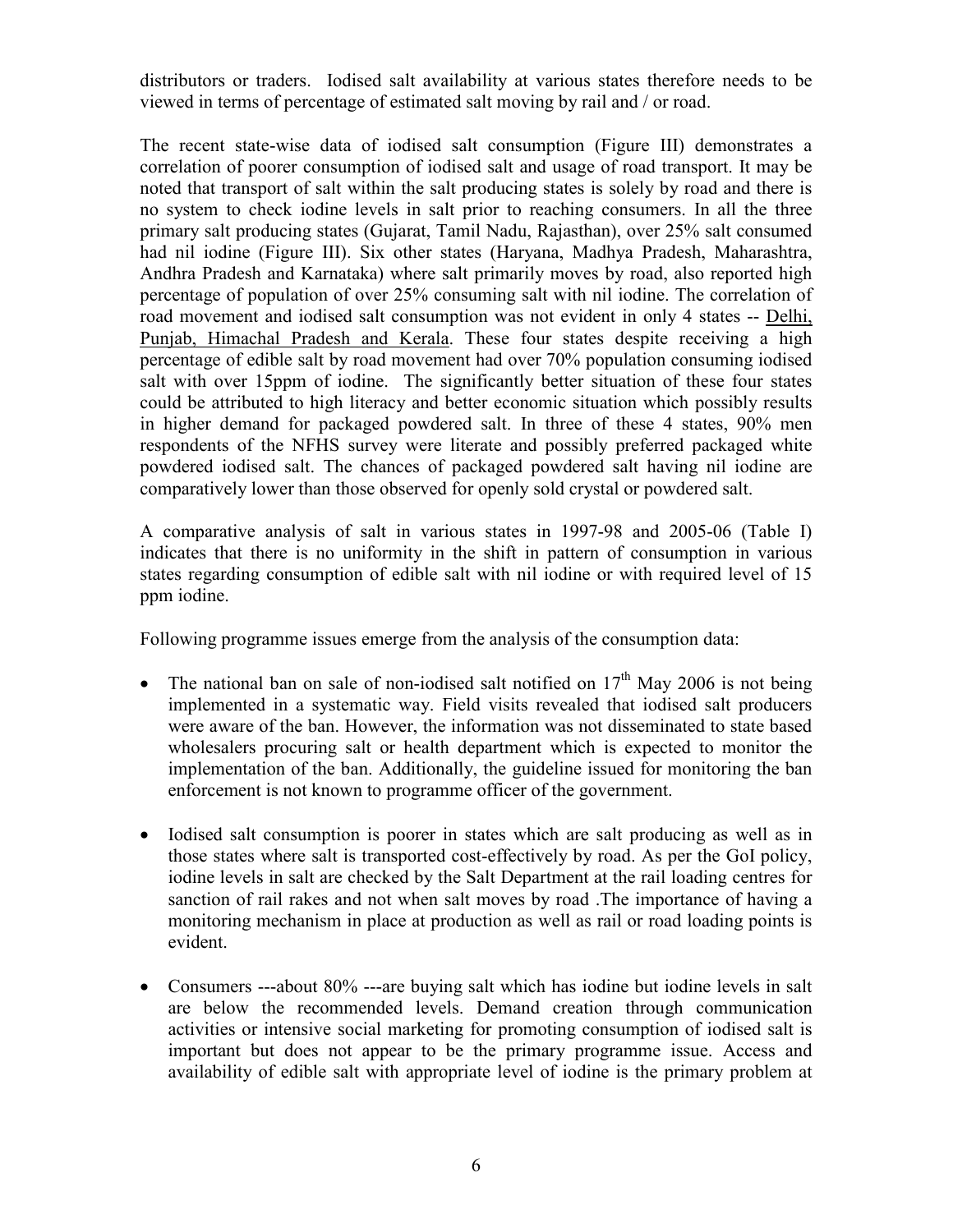

Figure VI: Consumption of Edible Salt with Nil Iodine – Statewise Profile1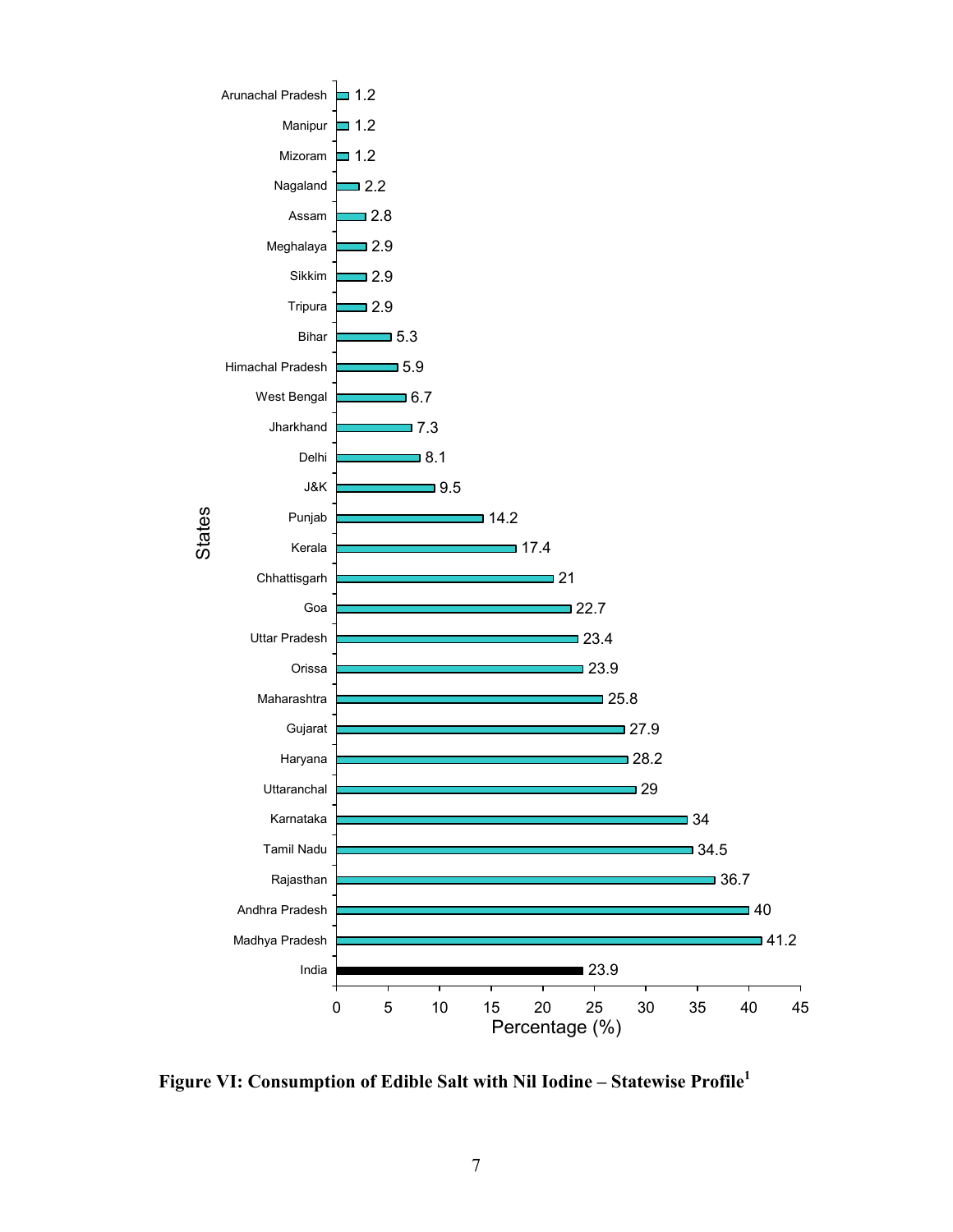| <b>State</b>         | <b>Iodine Content of salt</b> |                  |                          |                   |                   |                 |  |  |
|----------------------|-------------------------------|------------------|--------------------------|-------------------|-------------------|-----------------|--|--|
|                      |                               | <b>None</b>      | Inadequate               |                   | <b>Adequate</b>   |                 |  |  |
|                      |                               | (0 ppm)          | $(< 15$ ppm $)$          |                   | $(>15$ ppm $)$    |                 |  |  |
|                      | <b>NFHS II</b>                | <b>NFHS III</b>  | <b>NFHS II</b>           | <b>NFHS III</b>   | <b>NFHS II</b>    | <b>NFHS III</b> |  |  |
|                      | $(1998-99)$                   | $(2005-06)$      | $(1998-99)$              | $(2005-06)$       | $(1998-99)$       | $(2005-06)$     |  |  |
| Andhra               | 36.8                          | 40.0             | 35.7                     | 29.0              | 27.4              | 31.0            |  |  |
| Pradesh              |                               |                  |                          |                   |                   |                 |  |  |
| Arunachal            | 0.8                           | 1.2              | 15.0                     | 15.2              | 84.1              | 83.6            |  |  |
| Pradesh              |                               |                  |                          |                   |                   |                 |  |  |
| Assam                | 1.8                           | 2.8              | 18.2                     | 25.4              | 76.9              | 71.8            |  |  |
| <b>Bihar</b>         | 22.9                          | 5.3              | 30.1                     | 28.6              | 47.0              | 66.1            |  |  |
| Chhattisgarh         | $\qquad \qquad \blacksquare$  | 21.0             | $\overline{\phantom{0}}$ | 24.1              | $\blacksquare$    | 54.9            |  |  |
| Delhi                | 6.1                           | 8.1              | 4.5                      | 5.9               | 82.9              | 86.0            |  |  |
| Goa                  | 37.3                          | 22.7             | 20.2                     | $12.\overline{5}$ | 77.9              | 64.8            |  |  |
| Gujarat              | 29.5                          | 27.9             | 14.2                     | 16.4              | 56.1              | 55.7            |  |  |
| Haryana              | 19.5                          | 28.2             | $9.2\,$                  | 16.5              | 71.0              | 55.3            |  |  |
| Himachal             | 3.2                           | 5.9              | 6.2                      | 11.6              | 90.5              | 82.5            |  |  |
| Pradesh              |                               |                  |                          |                   |                   |                 |  |  |
| Jammu and            | 24.8                          | 9.5              | 22.3                     | 14.7              | 52.9              | 75.8            |  |  |
| Kashmir              |                               |                  |                          |                   |                   |                 |  |  |
| Jharkhand            |                               | 7.3              |                          | 39.1              |                   | 53.6            |  |  |
| Karnataka            | 24.1                          | 34.0             | 32.4                     | 22.7              | $\overline{43.4}$ | 43.3            |  |  |
| Kerala               | 47.6                          | 17.4             | 13.2                     | 8.7               | 39.3              | 73.9            |  |  |
| Madhya               | 25.0                          | 41.2             | 16.3                     | 22.4              | 56.7              | 36.3            |  |  |
| Pradesh              |                               |                  |                          |                   |                   |                 |  |  |
| Maharashtra          | 32.0                          | 25.8             | 6.9                      | 13.3              | 60.1              | 61.0            |  |  |
| Manipur              | $\overline{2.3}$              | $\overline{1.2}$ | $\overline{9.7}$         | 5.0               | 87.9              | 93.8            |  |  |
| Meghalaya            | 6.7                           | 2.9              | 30.0                     | 15.2              | 63.0              | 81.9            |  |  |
| Mizoram              | 0.7                           | 1.2              | 8.0                      | 12.9              | 91.2              | 85.9            |  |  |
| Nagaland             | 10.9                          | 2.2              | 21.2                     | 14.5              | 67.2              | 83.3            |  |  |
| Orissa               | 29.6                          | 23.9             | 35.1                     | 36.5              | 35.0              | 39.6            |  |  |
| Punjab               | 16.7                          | 14.2             | 7.8                      | 11.2              | 75.3              | 74.6            |  |  |
| Rajasthan            | 37.1                          | 36.7             | 15.3                     | 22.5              | 46.3              | 40.8            |  |  |
| Sikkim               | $\overline{3.1}$              | 2.9              | 17.5                     | 18.8              | 79.1              | 78.3            |  |  |
| Tamil Nadu           | 62.7                          | 34.5             | 15.8                     | 24.2              | 21.2              | 41.3            |  |  |
| Tripura              | -                             | 2.9              | $\overline{\phantom{0}}$ | 21.7              | -                 | 75.5            |  |  |
| Uttaranchal          | $\overline{\phantom{0}}$      | 29.0             | $\overline{\phantom{0}}$ | 25.1              | $\blacksquare$    | 45.9            |  |  |
| <b>Uttar Pradesh</b> | 22.7                          | 23.4             | 26.9                     | 40.2              | 48.8              | 36.4            |  |  |
| West Bengal          | 11.3                          | 6.7              | 26.5                     | 24.2              | 61.8              | 69.1            |  |  |
| India                | 28.4                          | 23.9             | 21.6                     | 25.0              | 49.4              | 51.1            |  |  |

#### Table I: Statewise Profile of Consumption of Iodised Salt – Comparison in trends in last 10 years $^{1,3}$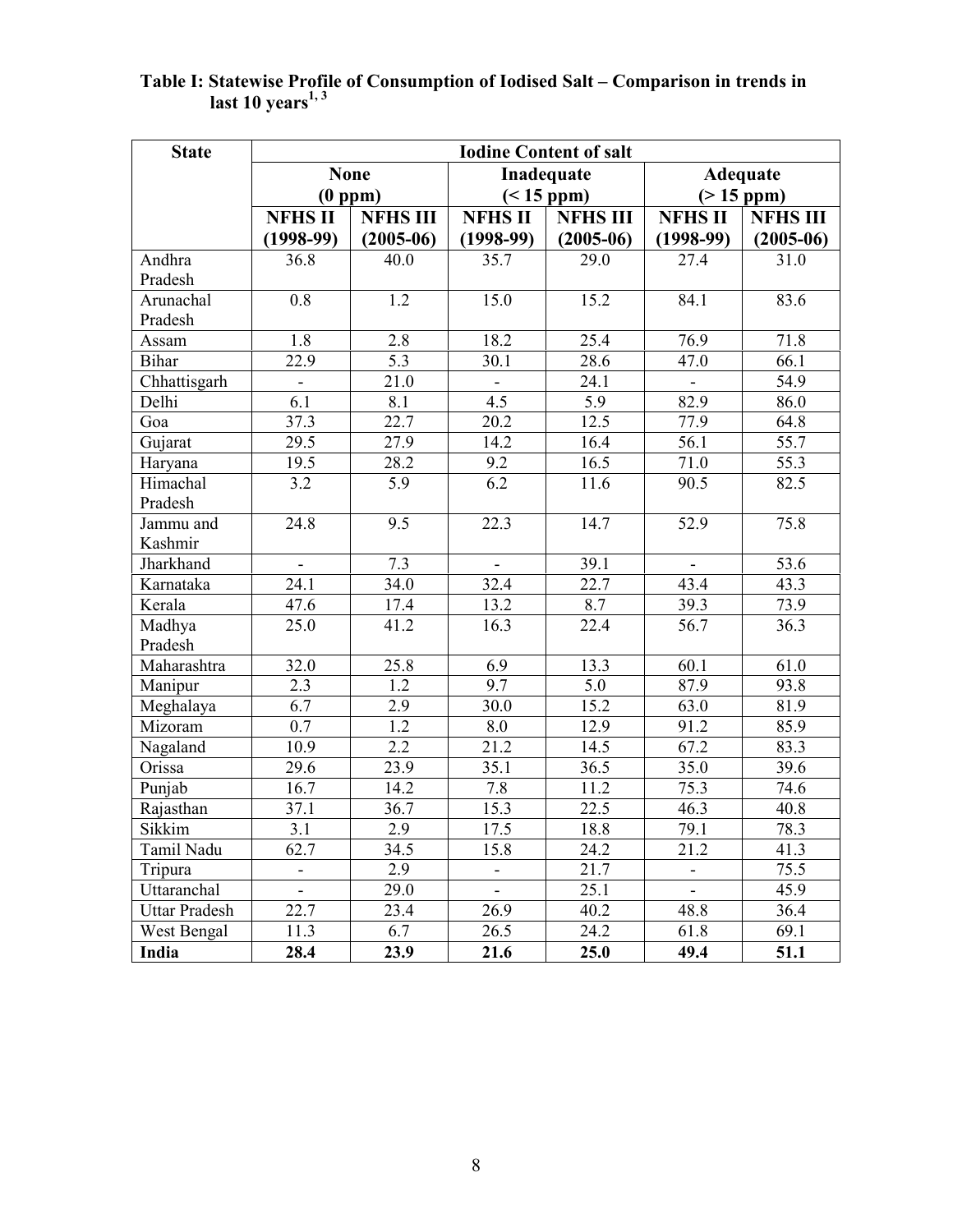consumption level. Consumers are not equipped with information, tools or skills to look for or assess iodine levels in salt. They are therefore not in a position to differentiate or identify or purchase salt has adequate level of iodine of over 15 ppm. Consumers commonly purchase salt which states "iodised" or simply purchase packed powdered salt. Consumers therefore buy the edible salt that is available. Unfortunately, marketed products very often do not have  $> 15$  ppm recommended level of iodine. Wholesalers and retailers of salt therefore need to be sensitized and be equipped with information for measuring iodine levels in salt. Promotion of powdered packed iodised salt is also critical and wholesalers of salt producing and non salt producing states play a crucial role.

• 20% of edible salt that is marketed does not have any iodine while about one third or 30% has inadequate level of iodine. This is the situation of iodised salt consumption despite the fact that the country has the technical capacity to produce adequate quantity of edible iodised salt with the required recommended levels of iodine. The issue, to a great extent, appears to be a lack of commitment by producers to incorporate correct amount of potassium iodate for cost saving and business benefits. The fact that there is no established system to check iodine levels during production or during transport or marketing results in edible salt with nil or lower than the prescribed levels of iodine entering the market. Lack of monitoring system results in malpractices which disrupts not only the marketing scenario but adversely influences the production of iodised salt .The emerging data highlights the importance of monitoring iodine levels in salt not only at the production level but at wholesalers, retailers and consumption level.

#### III Iodised Salt Production – An Overview

#### (i) Overall Iodised Salt Production

There are 13054 salt manufacturers engaged in production of common salt<sup>6</sup>. Based on total land under harvesting, it is estimated that 90% are small salt producers while 4.5% are medium and 5.5% are large producers of salt. Total annual salt production in the country is 16.5 MMT (million metric tonnes)--Gujarat producing 75% --followed by Tamil Nadu (13%) and Rajasthan (8%).On an average, 63% of the salt production is with big and medium producers while 34.5% by small producers of salt. Of the total salt produced, 5.4 million MMT is estimated to be for edible purposes and 8.0 MMT for industrial consumption. Annually, India exports average 2.5l MMT of salt.

Salt iodisation units are established by either primary common salt producers or non-salt producers termed as "traders". Earlier iodisation units were set up by persons other than common salt manufacturers. However, this policy was discontinued since 1990s.

Salt Department reports that there are a total of 807 registered salt units of iodisation with a capacity to produce 11.6 MMT of iodised salt against the requirement of 5.4 MMT. Of these 807 iodisation units, 285 are with traders (Figure IV). A total of 480 salt iodisation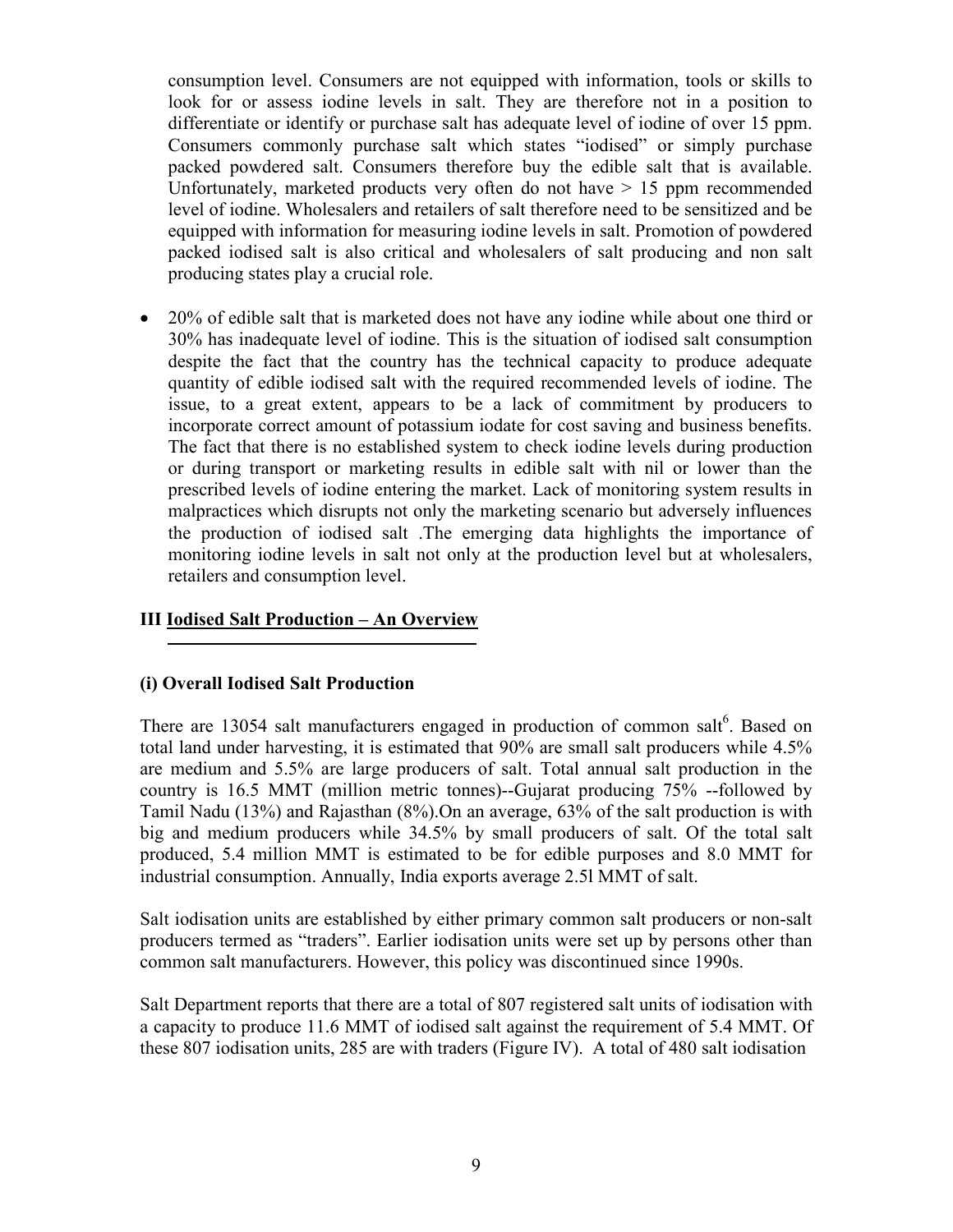

Type of Iodisation Units - Small primary salt producers - < 10 acres, Large primary salt producers -

| $\log$ Small $\ln$ Traders / Large $\log$ Refineries |
|------------------------------------------------------|
|------------------------------------------------------|

#### Figure IV: Production of Iodised Salt (MMT) by Type of Iodisation Units (in MMT) (Total Production: 4.9 MMT) 6

units belong to primary salt producers -- 376 referred as small (with less than 10 acres of land for salt harvesting) and 104 large (with over 10 acres of land for salt harvesting). In addition, there are 42 refineries (with a capacity of 3.76 MMT).



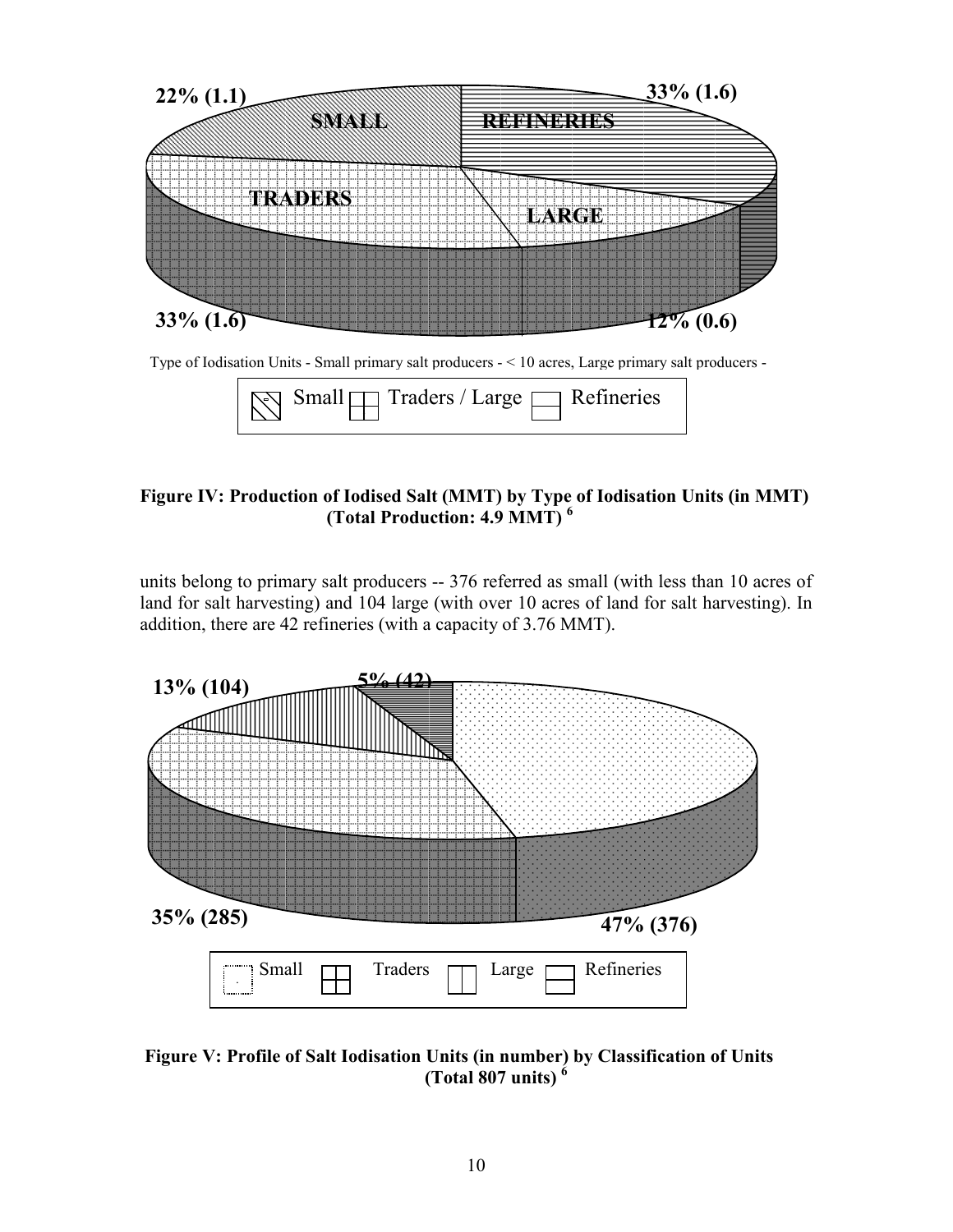Regarding production of iodised salt by various types of salt producers / refineries, it is estimated that 33% of iodised salt is produced by traders, 12% by large producers, 22% by small producers and 33% by refineries (Figure V).

Iodised salt production in India has increased since 1990 - there was 46 % increase in iodised salt production between 1992 to 1995. Between 1995-2007, iodised salt production increased to 4.9 MMT against the requirement of edible salt of 5.4 MMT (Figure VI). Of the total amount of iodised salt produced, 4.64 MMT is reported to be used within India  $6, 7$ .



#### (ii) Iodised Salt Production by various types of Producers

The Salt department has not categorized iodisation units with reference to capacity level of production. It is critical that classification of iodisation units by the Salt department is based on actual production or production capacity and not on the basis of acres of land for salt harvesting.

In the following section, Refineries are referred as "big" iodisation units. Iodisation units, having a capacity to produce maximum 5-7 metric tons or less of iodised salt per day are referred as "mini' and rest as "medium" iodisation units. It may be noted, as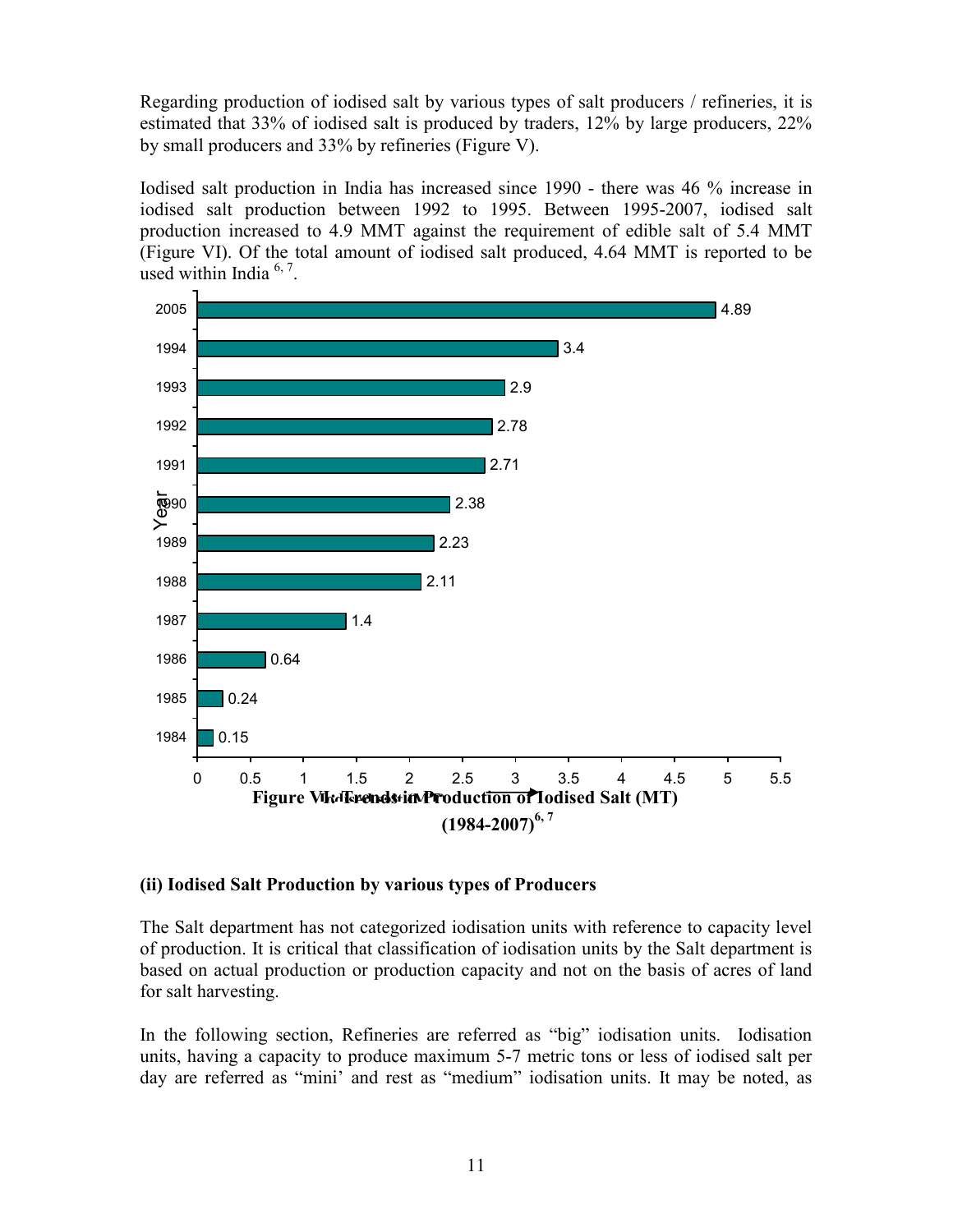referred above, that the Salt Department has not adapted these classifications of iodizing salt units.

(a) Refined Iodised Salt or Big Producers -- There is an increase in market demand for free flowing iodised salt by consumers. Refined iodised salt is cent percent appropriately iodised since reducing the amount of potassium iodate is of no economic benefit to owners of refineries. A continuous increase in the production of refined salt has been reported in the past decade. In 1995, India produced only 0.24 MMT of refined iodised salt while in 2005, the production of refined iodised salt increased to 1.6 MMT. Today about 42 refineries are in operation in India and have a total capacity to produce 3.76 MMT of iodised salt against the total edible salt requirement of 5.4 MMT of iodised salt. Therefore the current capacity of refineries is as high as 69.6 % of the total requirement of edible salt. Despite this, refined iodised salt produced in 2005 was only about 1.6 MMT i.e. only 32.3% of the total 4.89 MMT of iodised salt produced. The vast gap between capacity and production of refined salt appears to be narrowing rapidly and it is estimated that the trend in production of refined iodised salt will continue to rise with the acceleration in demand for "powdered, refined, packaged" iodised salt.

Refined iodised salt and non refined iodised salt have similar appearance when these are packed in retail packs of 1 kilogram. Refined iodised salt of known brands, such as Tata are viewed as the "good" example to be copied by non – refined or medium size producers. Non transparent polythenes is often used for packaging non refined salt , especially when salt is not as white as refined salt. Availability of non-refined iodised salt at lower costs in attractive packages competes in market with refined iodised salt. Both products appear the same to consumers who is thus inclined to buy the brands of powdered packed salt available at lower costs. This results in higher demand and purchase of non – refined salt which is often not appropriately iodised or has no iodine. The medium non – refined salt producers therefore compete with refined salt by having the same appearance but a lower selling cost.

It is of interest to note that in the past few years, there has been a significant rise in demand for refined salt not only for edible purposes but also for industry. Textile and chemical industries require best quality common salt and this has resulted in an increase in demand of refined common salt by industry. Refineries are increasingly getting into the business of providing refined common salt of high grade to industry. This is found profitable by refineries since refined salt for industrial purpose is sold at about Rs 6.50 / kg. Moreover, there is the attraction of being free of pressure of legal issues pertaining to the PFA (Prevention of Food Adulteration Act) as well as of the malpractices associated with "checking" and "legal action". There is therefore an increased interest of refineries to produce refined salt for industrial purpose.

(b) Non-Refined Iodised Salt / Medium and Mini Producers --This category includes 765 primary salt producers and traders who have not set up refineries. These iodisation units need to be viewed in the two following separate categories for actions ---medium and mini units. .

b1) Medium size Iodised Salt Producers--these are units operated by producers and traders who are producing over 5 - 7 tons salt per day or over 2700 tons annually. The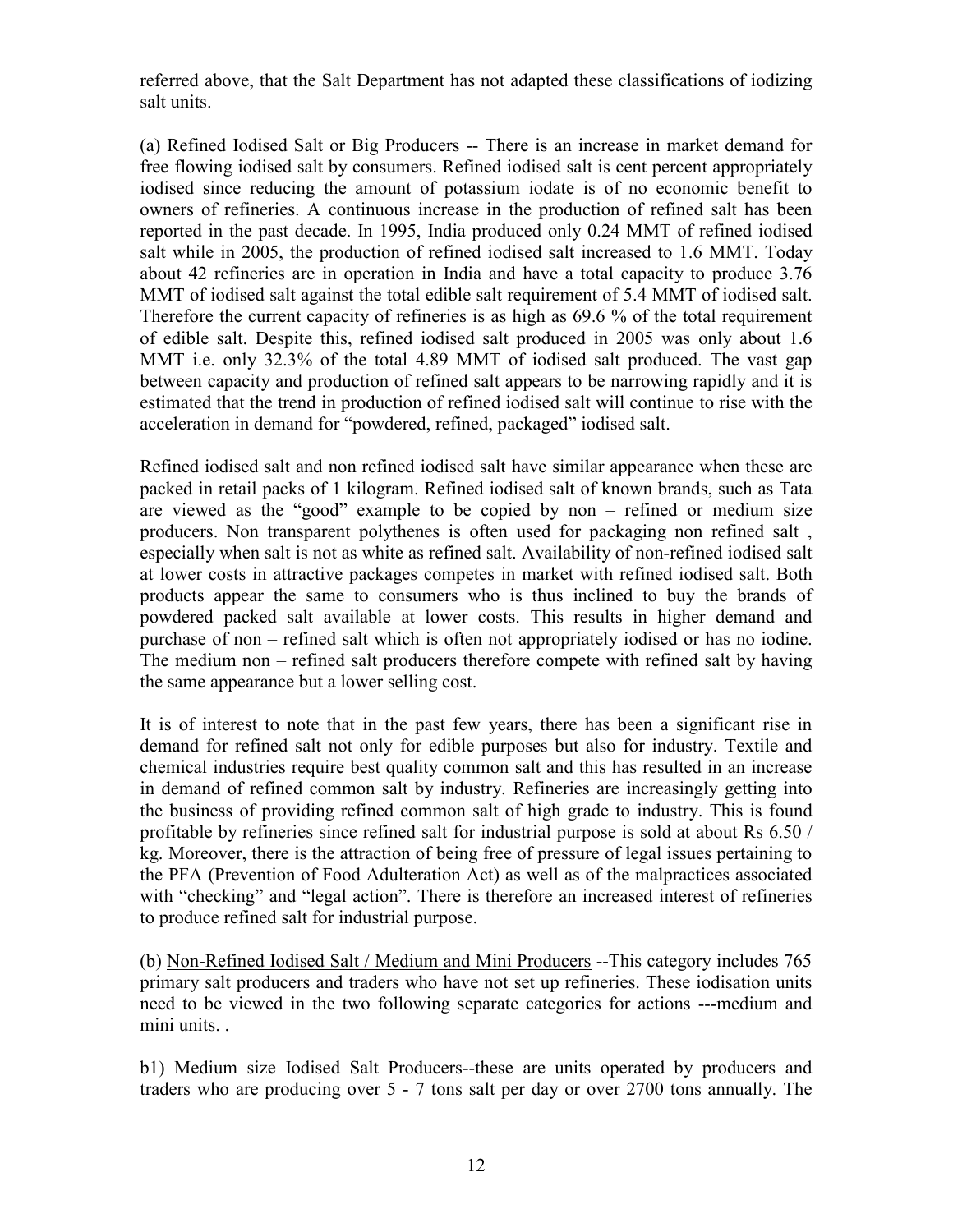approved technology of iodisation such as spray mixing process, drip feed process and dry mixing methods are used. The producers normally have correct technical knowledge for iodisation but very often do not have intentions to incorporate correct levels of potassium iodate due to business interest. This is the group producing non-refined iodised salt at a lower cost. Cost saving is done by incorporating less iodine or following incorrect trade practices of labeling non – iodised product as appropriately iodised, imitating the designs of known refined iodised salt brands etc. the practice of printing a very high MRP (maximum retail price). The producers and wholesalers consider high MRP printing as a good marketing strategy and smart business since according to them high MRP is viewed as good quality by customer. Often price of Tata Salt is viewed as the "cut off price" for pricing non-refined iodised powdered salt. This results in packaged powdered iodised salt being viewed as costly salt. Often, selling price is "reduced" by retailers to "bait" the consumer. In fact, these medium producers believe that "the only scope of cutting cost is by cutting on cost of potassium iodate since good packaging and high pricing is essential for smart marketing".

There are some medium producers who fail to adhere to technical guidelines due to lack of resources to buy proper machines or to replace the machines which are old and not functioning correctly. Moreover, to save cost the approved technology of iodisation is modified. For example, in the "spray mixing process", adequate prescribed pressure during iodisation process is not used since there is a tendency by iodisation units to save electricity and keep usage of electricity "within the approved industrial electricity horse power limits". Similarly, in the "drip feed process", appropriate mixing is often not being undertaken and often the screw conveyor is missing and mixing is done by use of rotating mixture fixed within the hopper.

Therefore, the medium size iodised salt producers are possibly therefore the major contributors of packaged powdered edible salt with low levels of iodine. These producers often have an economic and business advantage of incorporating inadequate or nil iodine since they are confident that consumers will continue to buy their product which is marketed in attractive packages with iodised salt label at a lower cost than refined iodised salt. Moreover, the consumers are not in a position to know the level of iodine since there is no effective mechanism to in place to enforce the law or inform consumers of the quality of iodised salt.

With increase in shift to transport of salt by road rather than by rail, there is no checking of iodine levels in edible salt at any point of supply-marketing - consumption chain (salt moving by rail is, however, expected to be checked by the salt department for allocation of rail rakes) resulting in malpractices. Dealing with this segment of medium size iodised salt producers is the challenge for achieving and sustaining the USI goal. These medium iodised salt producers, unlike the mini producers, market the products not only locally but at a national level.

It was observed that within these medium salt producers exists an interesting group of "aggregated small salt producers" – the various small producers being members of the same family. These family members join together and operate as larger production units to make the business cost-effective and manageable. However, they are recorded as "small producers" with < 10 acres of land. These producers are therefore not registered or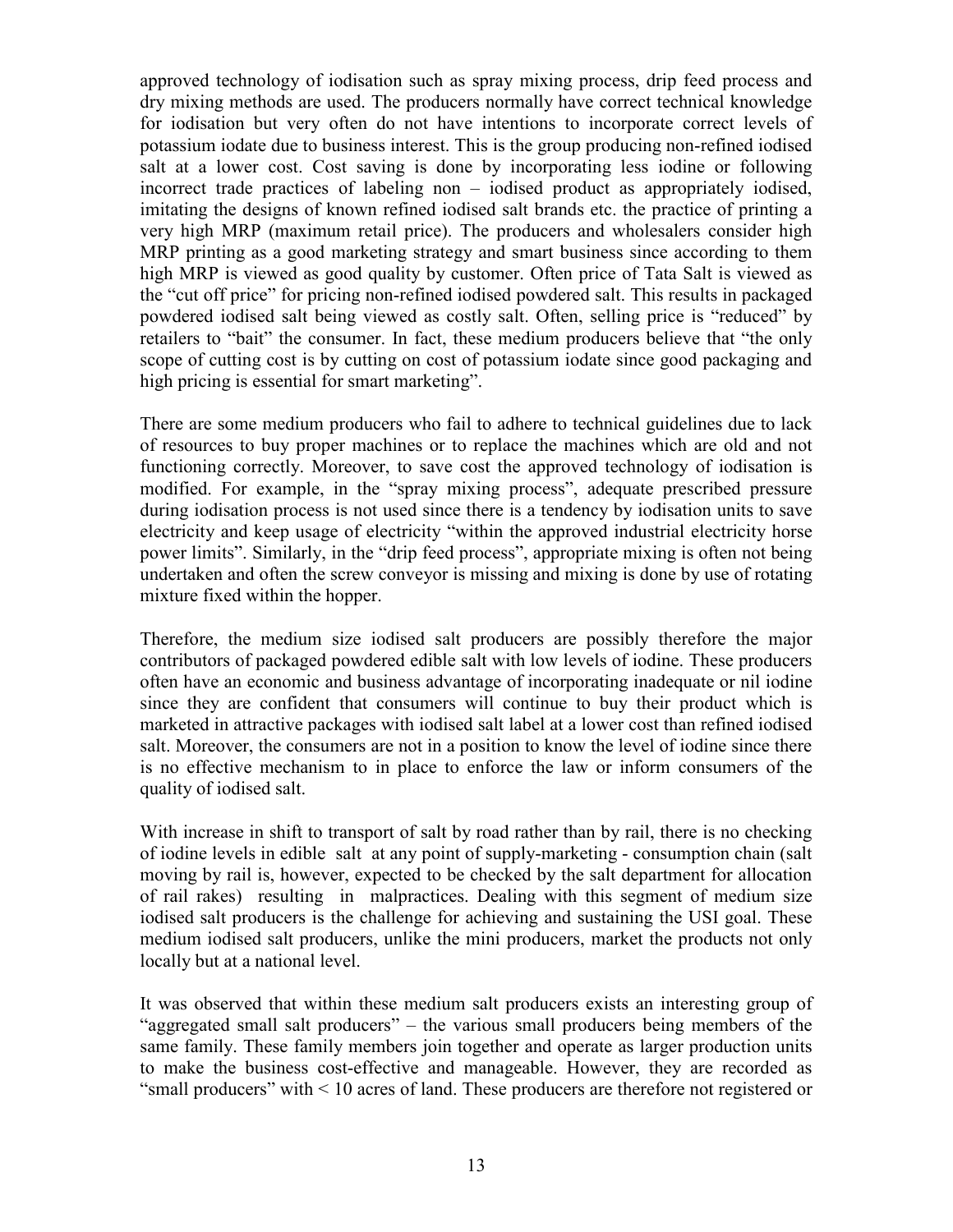monitored by the Salt Department. The practice of "aggregated small producers" is rather common, especially if the salt producers are involved in production as well as trade of iodizing salt. This helps the small salt producers to increase the harvesting land acreage area without having an obligation to register their salt units with the Salt Dept. These units, therefore, on record remain land owners of less than 10 acres or "small producers". With increased demand for free flow iodised salt, such small producers who are in fact "medium size iodised salt producers" could be provided technical support to shift to automated big refinery units or technical support for improving production quality of with reduced production cost despite adequate usage of  $KIO<sub>3</sub>$  iodised salt.

b2) Mini Iodised Salt Producers ---There are about 376 mini iodised salt producers i.e. small producers of salt and traders who have mini iodisation units--i.e. daily production of iodised salt is not more than 7 tons per day or 2700 tons per year. These mini iodised producers use low cost techniques --low cost technology used for iodisation is "pile hand spray" and "chakkie method"---and market it directly in the neighbouring districts. However, a majority of these mini producers, market iodised salt by linking up with national level iodised salt distributors as well as traders who have a established network. A large number sell salt labeled as "iodised" even when salt has not been fortified with iodine.

"Hand Spray" is a low cost crude method of iodisation and involves spraying of potassium iodate solution on a heap of 10-20 kg salt using a hand sprayer (costing about Rs 950), followed by manually mixing it. This is more common in Tuticorin, Tamil Nadu. During field visits, on testing iodine levels in salt, (stored or freshly produced) using testing kits, all samples tested were found to have iodine in the prescribed limit of minimum 30ppm. The advantages and disadvantages of using this technology needs to be studied against the other approved methods where the technique of spraying and mixing in actual practices is not being correctly used during iodisation process for saving production cost.

The "Chakki method" of iodisation, practiced in Gujarat, is very unique---salt is filled in carrying pans by the labourers. On the top layer of salt, a dry mixture of potassium iodate is sprinkled by labourers. Following this, labourers off load salt in a hopper and liquid potassium iodate, in a regulated flow from a drip, is allowed to drop on salt. Salt is thus iodised at two stages and is then ground to fine powder by passing through a traditional stone chakkie operated by a motor. Ground iodised salt is filled into polythene packs and sealed manually --salt is not weighed while packing. The cost of production is Rs 0.92-95 paise per kg. Using salt testing kits, iodine levels are at times checked. "Chakki" salt is sold in local neighbouring district markets at Rs 2.00 per kg. Currently, such iodisation units are labour dependent and could close down if the labour problem continues to increase---- as noted in Tamil Nadu.

The mini iodised salt producers often have very limited resources. At times, the land for harvesting is not in one place but scattered .These mini producers neither have the resources nor the interest to form cooperatives since their primary interest is to retain the land for salt harvesting in their names. As far as USI goal is concerned, they play an important role in supplying iodised salt to villages situated in their neighbourhood districts. Support to mini producers for improving iodised salt consumption in salt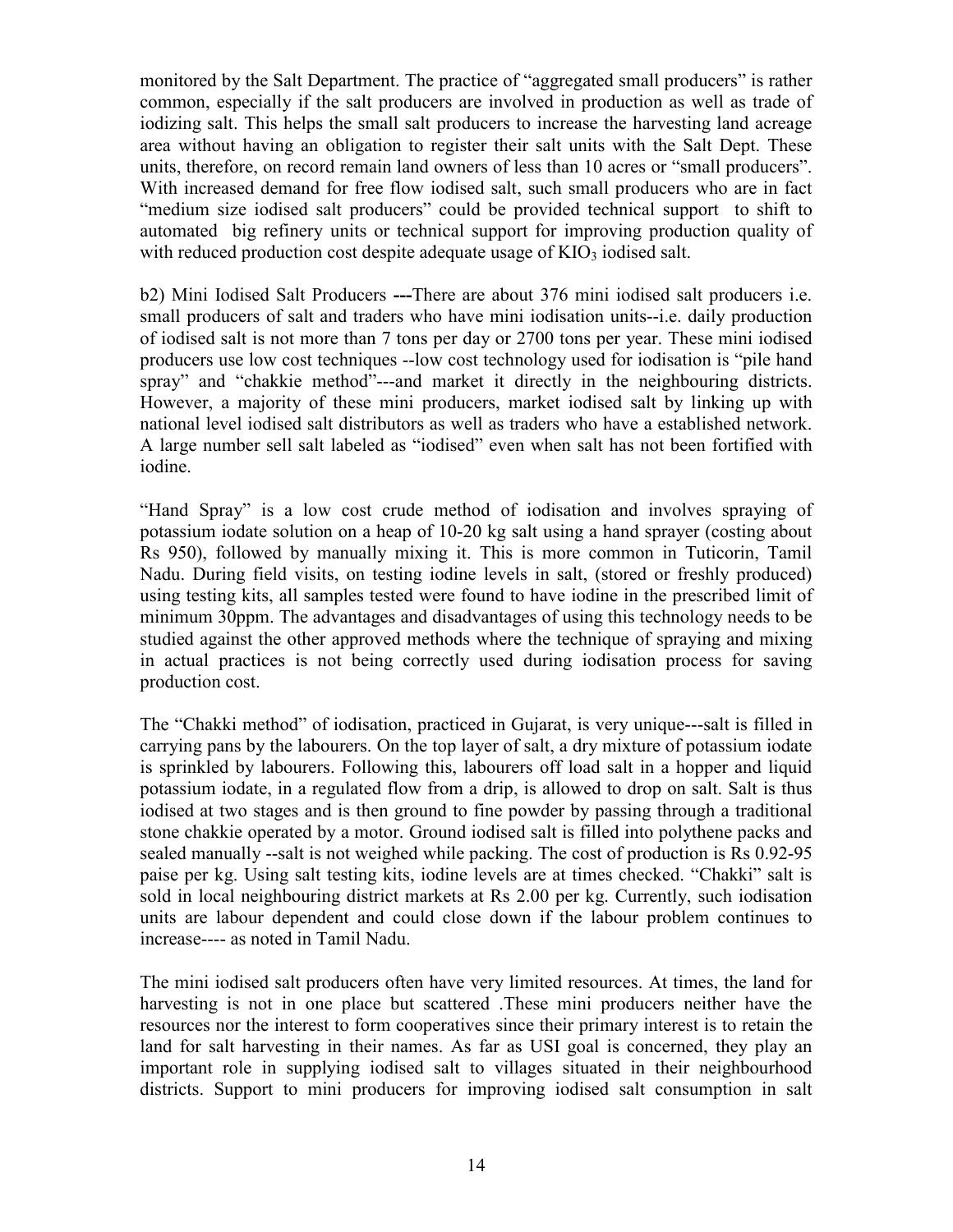producing states is therefore crucial. All mini producers should be mapped (as being done by UNICEF, Gandhinagar) along with wholesalers / distributors. It is important to ensure that only iodised salt is tested and procured by them.

The mini iodisation units, including "hand spray" and chakkies, are primary suppliers in local state level marketing and do not appear to have serious implications in the national scenario. With the mission to achieve and sustain USI goal, our support to these mini producers should be in terms of motivating to incorporate correct level of iodine, technical support for correct usage of techniques as well as support for monitoring levels of iodine during process of production and marketing. Additionally, technical support to mini producers for producing better quality of common salt and linking them to refineries or industries.

In the current market scenario of iodised salt, any external donor support in terms of potassium iodate or sophisticated machine to these mini producers will possibly only delay the imminent closing of the business of mini producers to iodise and sell iodised salt since labour cost is continuously escalating. These producers are shrewd business persons who work with very limited resources and have recognized the constraints emerging due to labour problem. They therefore, realize the importance of diverting their business interest beyond salt (especially noted in Tamil Nadu) since they cannot retain labourers as well they note a shift in the market scenario to refined free flow salt. In fact, mini salt producers and traders in Tamil Nadu are in the process of exploring other alternatives, including concentrating primarily on harvesting and functioning as mere supplier of common salt to refineries, medium size producers as well industries who require common salt. In the current scenario, we need to help them to shift to production and harvesting of high quality common salt with a higher yield which could be then supplied to refineries for industrial purposes.

Recent plans of WFP-MI to form society of self help groups (SHGs) to iodise and market iodised salt through the members of these SHGs need to be studied with reference to its value in achieving and sustaining the USI goal. In the current scenario where demand for iodised salt is gradually shifting to white powdered iodised salt or free flow iodised salt, the contribution of the SHG based strategy needs to be critically studied. Further, the strategy needs to be examined in the context of observed dependency of small salt producers for marketing their products through the market established by iodised salt traders.

(c) Production and supply of big crystal "bargara salt" Bargara salt production and supply remains a major problem---about 22% of edible iodised salt produced in India continues to be the bargara variety. It may be noted bargara salt is produced only in the Runn of Kutch region of Gujarat where salinity of water favours production of only big crystal or bargara salt. The technology to shift to production of "poda" or smaller whiter variety of crystal salt is today well known to bargara salt producers. However, the bargara salt producers (33.7% of total iodised salt in Gujarat) are reluctant to adopt the new technology since there is a loss of 20-25% in the total production of salt. Moreover, bargara salt cannot be crushed into powder and stored since once powdered, hard lump of salt is formed within a few weeks and cannot be marketed or used.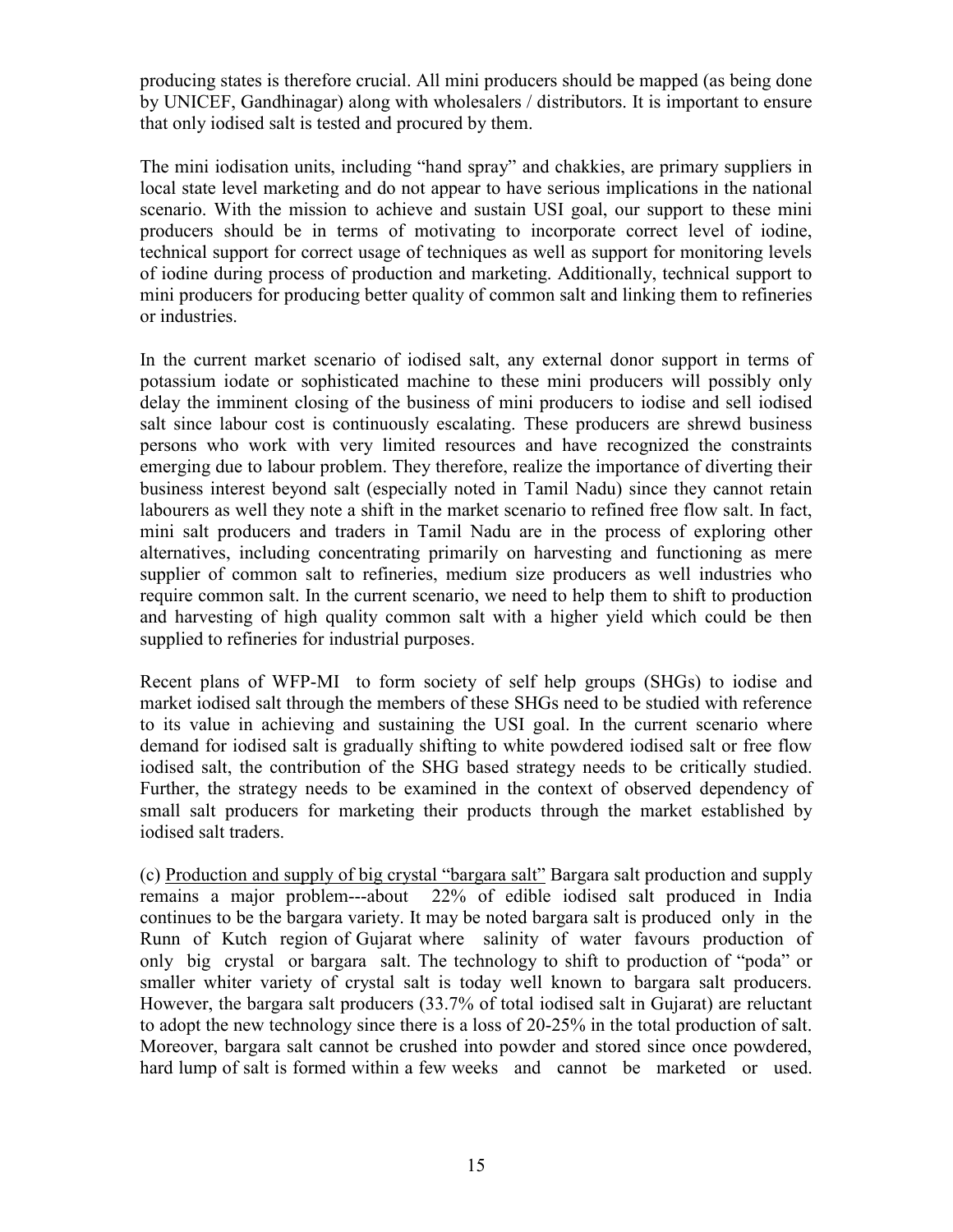In this situation, bargara salt producers of Gujarat continue to sell bargara salt as big crystals to UP and MP.

Interestingly, the bargara salt producers are continued to be provided with subsidized rail rakes since as per the PFA Act norms. Bargara salt once iodised is allowed to be loaded in rail rakes. Unfortunately, very often bargara salt is inadequately iodised. Moreover, salt is transported in big gunny bags of 50 kg and sold loose at a rather low cost compared to packaged refined or non refined iodised salt. Bargara salt is therefore often purchased by poor families at a very low cost of about Rs 2 per kg compared to Rs 5-7 per kg for non-refined packaged salt. Conditions of storage and marketing of bargara salt are often very unhygienic. Consumers therefore wash crystals of salt and dry it in sun prior to use. This results in loss of iodine since salt is coated with iodine merely on the top surface of big crystals. During washing, iodine gets dissolved in water and these results in loss of iodine. Families residing in remote areas of the two large states, Uttar Pradesh (UP) and Madhya Pradesh (MP) are thus deprived of iodine.

According to the Director, Central Salt and Marine Chemical Research Institute (CSMCRI), crushing and packing bargara salt in powdered form is feasible and the technology can be made available by CSMCRI. This needs to be explored.

(d) Iodised Salt Produced / Marketed by Government Owned Units Iodised salt is also produced or marketed by government owned units. These were visited in two states - Rajasthan and Tamil Nadu. In these states, the major government owned units are Sambhar Salts (produces and markets iodised salt) and TNSC or Tamil Nadu Salt Corporation (markets iodised salt). These government owned producing and marketing units get substantial support from various donors. It is important that only support to these units is linked to assurance to production and sale of salt with appropriate level of iodine.

Iodised salt by these government owned units is sold at a subsidized or low rate to consumers. These government owned units are also the main suppliers for the public distribution system (PDS) or the other government programmes such as the mid day meals (MDM) or Integrated Child Development Services (ICDS). Thus these units aim to reach the disadvantaged section of the population. However, there is no system in place to ensure that only quality iodised salt is procured and supplied. During the field visits, it was noted that iodised salt being procured by TNSC from selected Societies or producers had inadequate level of iodine. Salt quality and iodine levels therefore must be checked by the government units at production levels prior to procurement.

#### (iii) Quality and Availability of fortificant Potassium Iodate

Potassium iodate is produced and supplied in India by 14 of the 18 listed potassium iodate manufacturing units. Most of the manufacturers are located in Gujarat and Mumbai. In 2005, of the total 0.27million kg of potassium iodate was supplied within India by 14 potassium iodate producers, nearly 50% was supplied by a single unit based at Mumbai. India, also, remains an exporter of potassium iodate. Total export by two manufacturing units is about one fourth of the total supply within India----about 69,750kg. There appears to be a gradual loss of interest in the potassium iodate business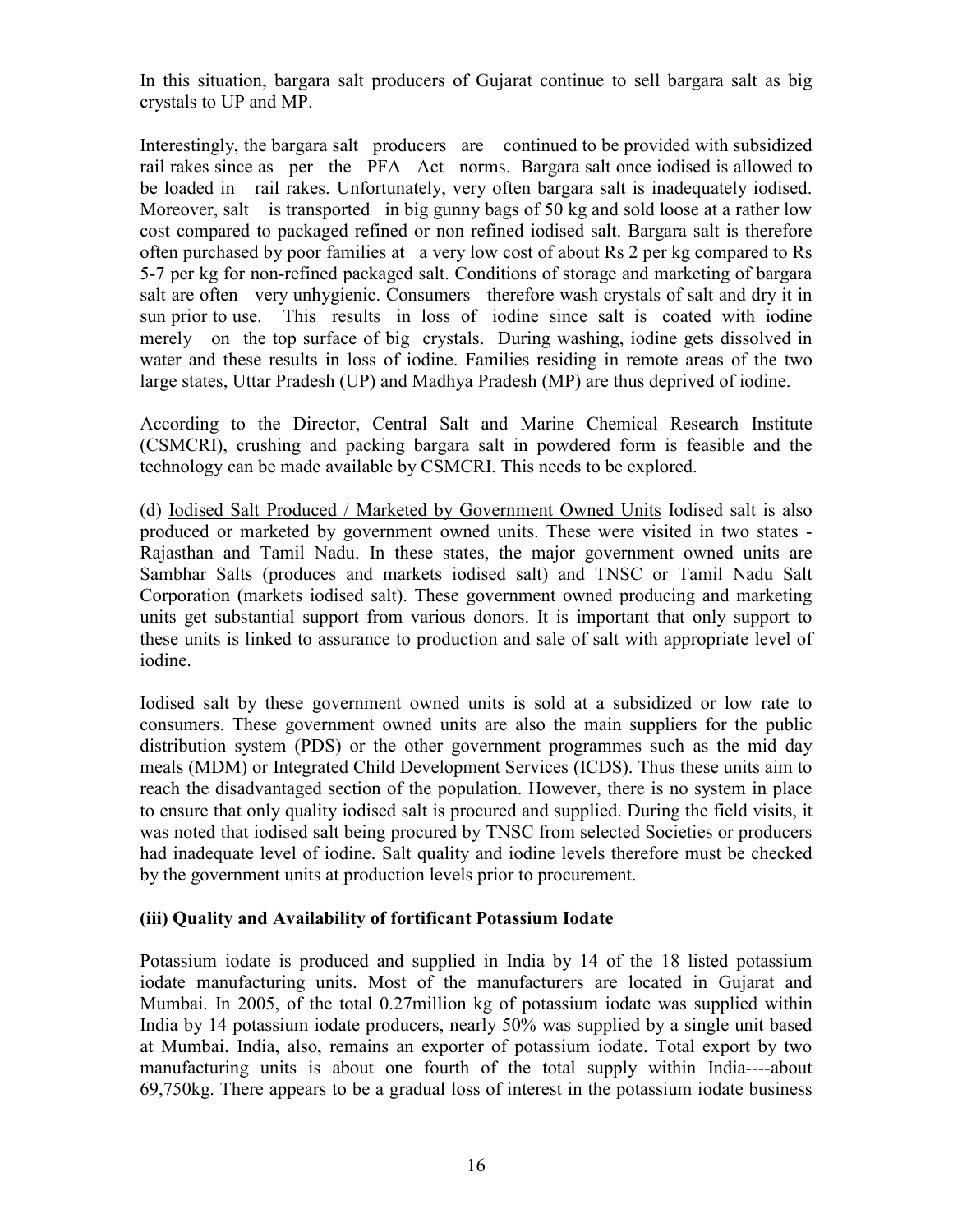which possibly may result in monopoly by one large producer of potassium iodate. This was evident in Tamil Nadu. Since 2005, there is no potassium iodate supplier based at Tamil Nadu since the business was closed down by two earlier suppliers who did not find the business lucrative. Today, iodised salt producers of Tamil Nadu purchase potassium iodate from Gujarat or Mumbai.

Following are some of the emerging issues regarding procurement and quality of potassium iodate.

- Fluctuating international price as well as, monopoly of selected traders has adversely affected potassium iodate business. Current price of potassium iodate is quoted as Rs 1050 per kg. The cost was about Rs 600 per kg about 6 years back. Iodised salt producers and traders continuously requested for support for control on potassium iodate cost and not allowing it to escalate.
- Since 2005, potassium iodate is being supplied free to selected iodisation units by some donors. The criteria for selection and exit policy of this free supply of potassium iodate was not known or clear to producers or the staff of the Salt Department. Free supply of potassium iodate by MI (ICCIDD?) was noted to be viewed as a problem and not as a support by producers of iodised salt. During the field visits, it was evident that of free supply of potassium iodate had created ruffle amongst iodised salt producers in each of the three salt producing states. It appeared that there was no involvement of stakeholders in zeroing on the criteria for the selection of beneficiaries regarding provision of free supply of potassium iodate. Salt department staff and the various local associations of salt producers, traders as well as salt extenders expressed their concern regarding free supply of potassium iodate and its adverse impact on business environment of producers. Moreover, there were reports regarding misuse of the potassium iodate received as free supply – potassium iodate was sold or diluted for usage.

Supply of free potassium iodate and its implications need to be systematically studied by MI -UNICEF in consultation with the stakeholders. The issue of free supply of potassium iodate should be urgently addressed and given a high priority. Measures must be taken either to discontinue or make the whole process transparent. Support could be explored to be given --with an exit policy--to only those iodisation units that are linked with the public distribution system (PDS). However, it is important that external financing is viewed as a temporary support to boost production and in no way should create expectation or dependency on donors. An exit policy and plan for developing capacity is critical to avoid any major problems amongst the iodised salt producers.

#### (iv) Monitoring Iodine Levels at production level

In all the three salt producing states, monitoring of iodine levels during the production process was either non – existent or was done primarily by using rapid salt testing kits (STKs). Use of testing kits for assessing iodine levels at the production level was common. In its absence, there was no other method being used to assess iodine levels. Established laboratories were only seen in the big refineries.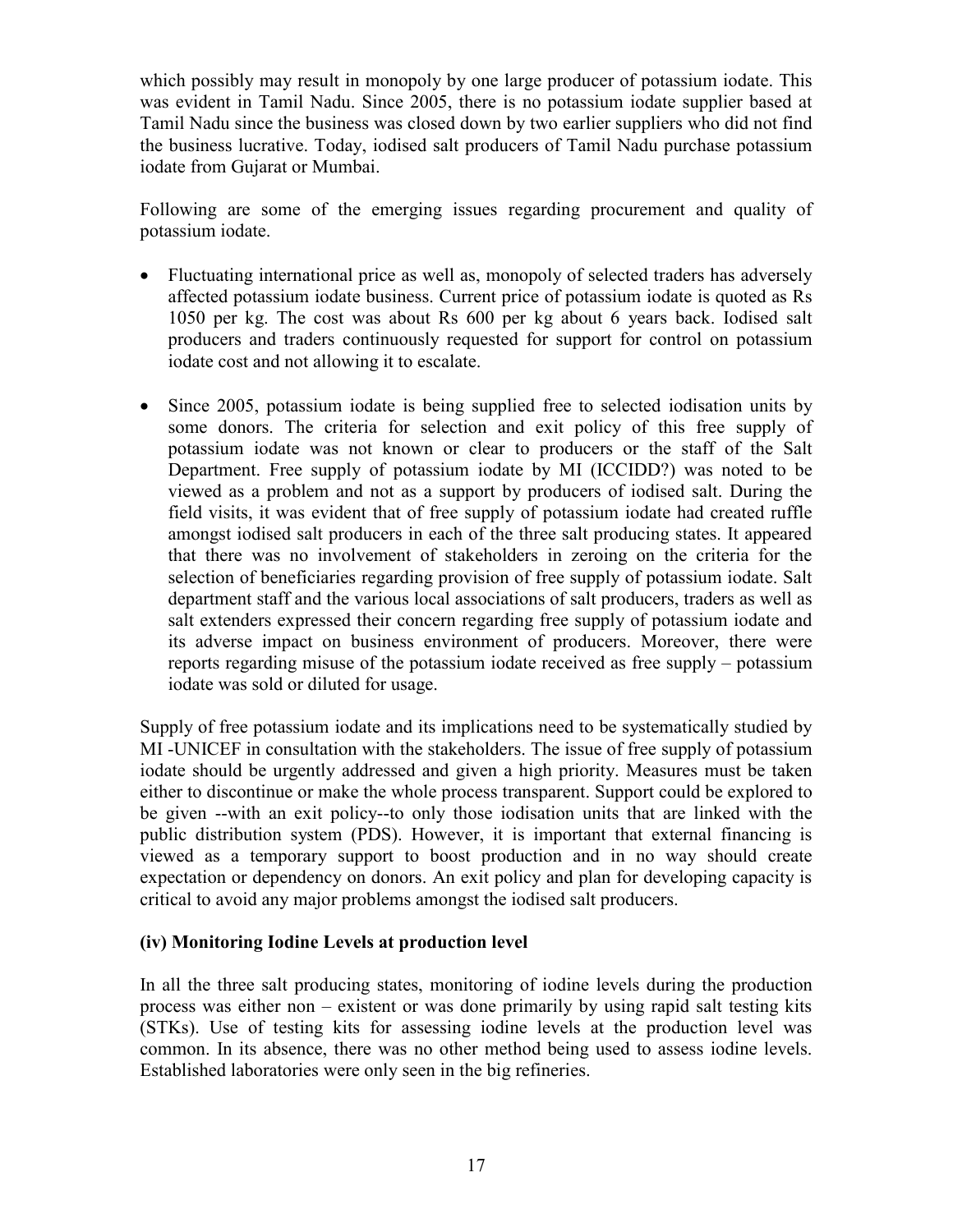Supply of portable titration kits, (developed and produced by CSMCRI, Bhavnagar) by UNICEF to selected production units and training of nodal persons was found to be a desirable intervention. However, these portable titration kits supplied by UNICEF were found to be used by iodised salt producers in Gujarat and to some extent in Rajasthan but not in Tamil Nadu. The criteria used for supplying laboratory kits by UNICEF was known to iodised salt unit owners in Gujarat and Rajasthan where training had been conducted for usage of the supplied laboratory kits. In Tamil Nadu, the supply and usage laboratory kits were not undertaken systematically. Infact, kits had been supplied by UNICEF even to big refineries despite the fact that sophisticated laboratories for testing not only iodine levels but as well as the quality of common salt already existed.

In Gujarat, UNICEF support was focused on establishing monitoring mechanisms during the production process. In addition to laboratory kits, UNICEF (Gujarat) had provided technical and financial support for the production of "Monitoring Record Register". The design and content had been approved by the Salt Department and were under print with support from UNICEF (Gandhinagar). Standard method used for recording helped in maintaining and supervising records. Usage of such registers by all producers is desirable.

 Monitoring guidelines to be followed during the production process regarding sampling, frequency etc for checking iodine levels in salt were not known to iodise salt producers. It may be noted that the Salt department had in fact developed guidelines in mid  $1990s<sup>8</sup>$ . This needs to be revived and disseminated by the Salt Department so that the refineries and all the other iodisation units have a standardized system to adhere to. This will discourage the current ad hoc method used for sampling salt for testing iodine levels and will facilitate in establishing a system for monitoring.

#### (v) Production Level - Placement of Extenders / Salt Shakers

UNICEF supported extenders (3 each in Gujarat, Tamil Nadu and Rajasthan) provided guidance in production of quality of iodine in salt by motivating producers to mainstream titration method of checking iodine levels in the production process. Moreover, they also gave training to identify laboratory persons in titration method. The tasks of these extenders were well defined in Gujarat and Rajasthan but not in Tamil Nadu. The tasks of extenders are critical for meeting the USI goal. Their roles also need to be reviewed and should primarily include monitoring iodine levels and in facilitating production of iodised salt with appropriate quality.

#### (vi) External Technical Support to Producers

 Salt producers are dependant solely on Salt Department and external donor support for technical advice. The "Central Salt and Marine Chemical Research Institute" (CSMCRI) Bhavnagar, Gujarat is a government owned institute based in the largest salt producing region of the country. The institute has a salt unit which has not been involved in the "USI Programme". In fact, the institute was not aware of a number of technical issues which need to be addressed for achieving and sustaining the USI goal. It is critical that the scope of using the services of this institute for the USI Programme is reviewed and efforts made to involve them in the USI efforts. Linking the institute with various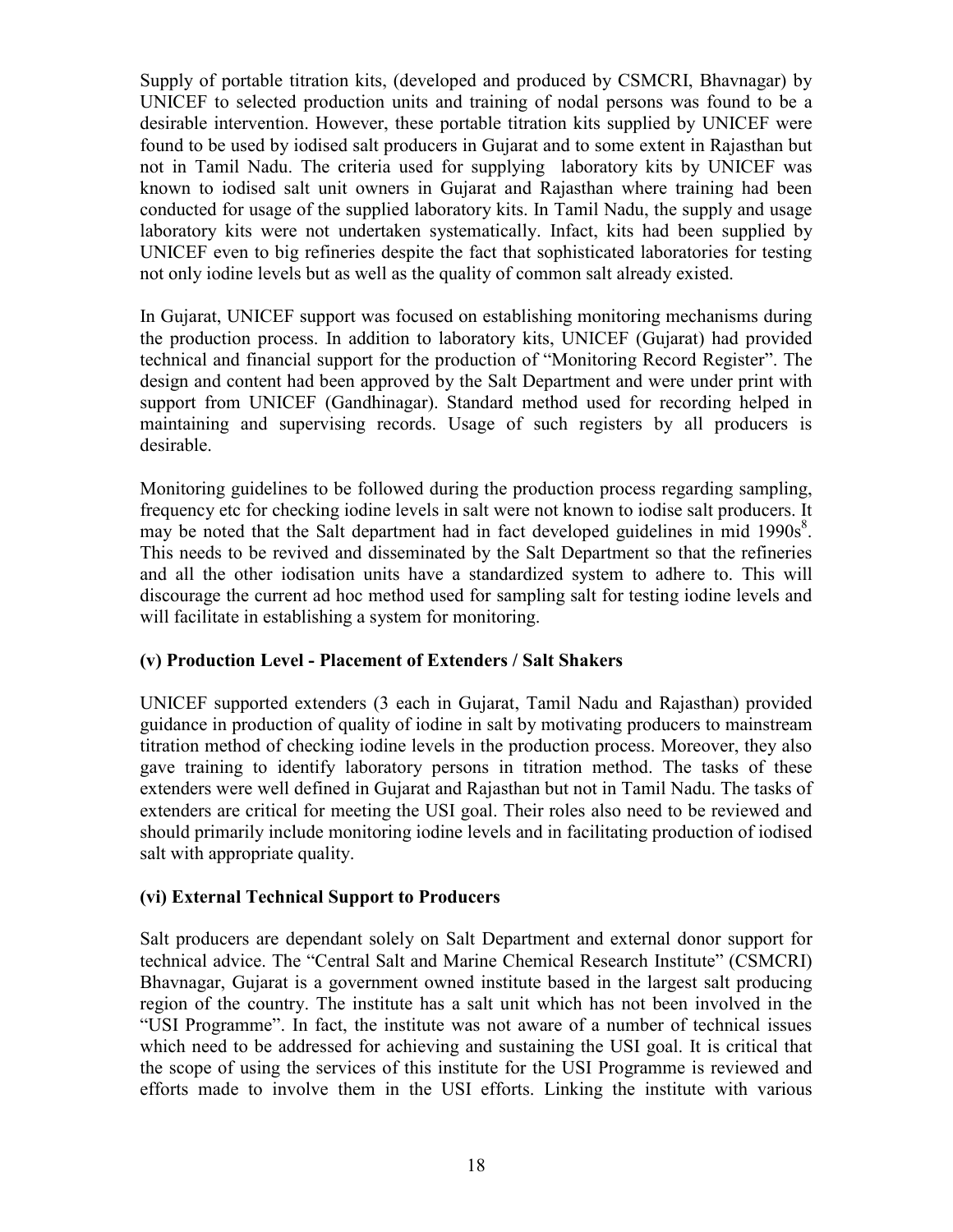societies of salt producers is also critical with reference to sustainability of the IDD Programme. Moreover, CSMCRI could be supported to establish a unit for giving external monitoring support.

#### IV Major Challenges

Towards achieving the USI Goal, we therefore need to concentrate on the following major challenges:

- Advocacy for ensuring high political priority to USI and establishment of a mechanism to ensure enforcement of national legal measure i.e. the ban on sale of non iodised salt for edible purposes.
	- − Ensure government support, leadership and commitment to strategic planning and acceleration of USI goal towards elimination of IDD by ensuring mechanisms in place for enforcement of the national legal measures issued on 17<sup>th</sup> May 2006.
- Technical support and development of technical capacity of medium and mini producers to support production and Distribution of edible salt only with the recommended prescribed level of iodine.
	- − Map of iodised salt producers with details on production, mode of transport (rail or road) and status of monitoring system. Such an exercise was attempted in 1996-97 by the Salt Department and the National Industrial Corporation, with UNICEF support. This needs to be reviewed and computerized.
	- − Conduct a technical review of iodised salt production .Support to iodised salt producers to resolve any technical problems in production, especially to medium size producers of iodised salt. Support in reducing production cost.
	- − Establish capacity of a national institute for technical and monitoring support.
- Establishment of a monitoring system at production, distribution (transport by rail or road), marketing (wholesalers, retailers) and consumption level.
	- − Expand the monitoring systems beyond salt producers and develop and implement a comprehensive monitoring system comprising producers, wholesalers and retailers.
	- − Support producers/traders to establish a practical and cost effective mechanism to monitor iodine levels in salt. In this context, revisiting and modifying roles and responsibilities of Salt Department to monitor iodine levels during production process as well as while loading for rail or road transport. Shifting the current focus of Salt Department from monitoring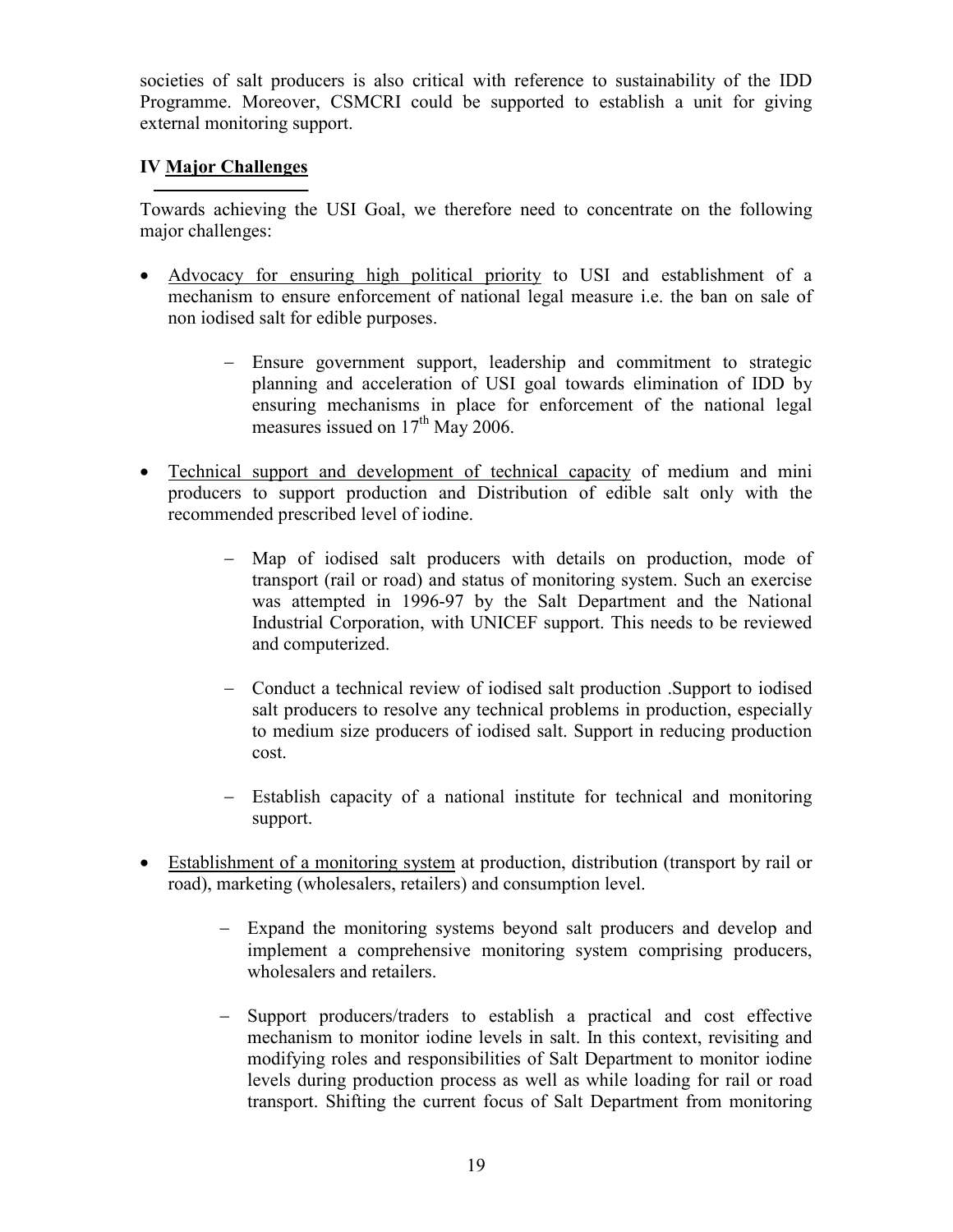only edible salt moving by rail transport (pertaining to allocation of rakes) to monitoring iodine levels in edible salt moving by rail as well as road. Support to computerize the monitoring system.

- − Establishment of external monitoring institutions e.g. CSMCRI at production level and state based home science or medical college at marketing/or consumption level.
- − Continuing external monitoring support through placement of salt extenders by donor agencies/UNICEF. Appointing salt extenders for a defined period who help and support in the establishment of an effective monitoring system. The establishment plan for monitoring system also includes the exit plans of the extenders.
- Creating demand for not only iodised salt but for edible salt with appropriate level of iodine.
	- − Demand creation for iodised salt not limited to only IEC activities but simultaneously ensuring access to iodised salt.
	- − Streamlining USI and IDD messages into the health education messages of the NRHM (National Rural Health Mission) as well as integrating IDD / USI messages with the mid day meal programmes of schools ICDS and formal education system.

#### V Proposed Actions - Policy, Production, Marketing and Consumption levels

Based on the above analysis, following actions are proposed at various levels in the chain of iodised salt production and consumption level (Figure VII). Additionally, specific actions are proposed for monitoring at every level i.e. production, transport and distribution as well as at wholesalers and consumers level.

#### A. Actions--Policy Level

Advocacy efforts need to focus on the following actions for ensuring government commitment and leadership at central government as well as state government level.

- Sensitisation of politicians and policy makers regarding USI goal. This would involve holding meetings with parliamentary committee of health regarding the implications of iodine deficiency on national development as well as sharing the information on progress made, including success stories as well as efforts required for achieving and sustaining the goal of USI. A set of advocacy materials could be developed and shared with MPs and MLAs as well as nodal teaching institutes of public health, home science colleges and selected NGOs.
- Ensuring enforcement of the national legislation i.e. the national ban-prohibiting sale of non-iodised salt with less than 15ppm for edible purposes. This requires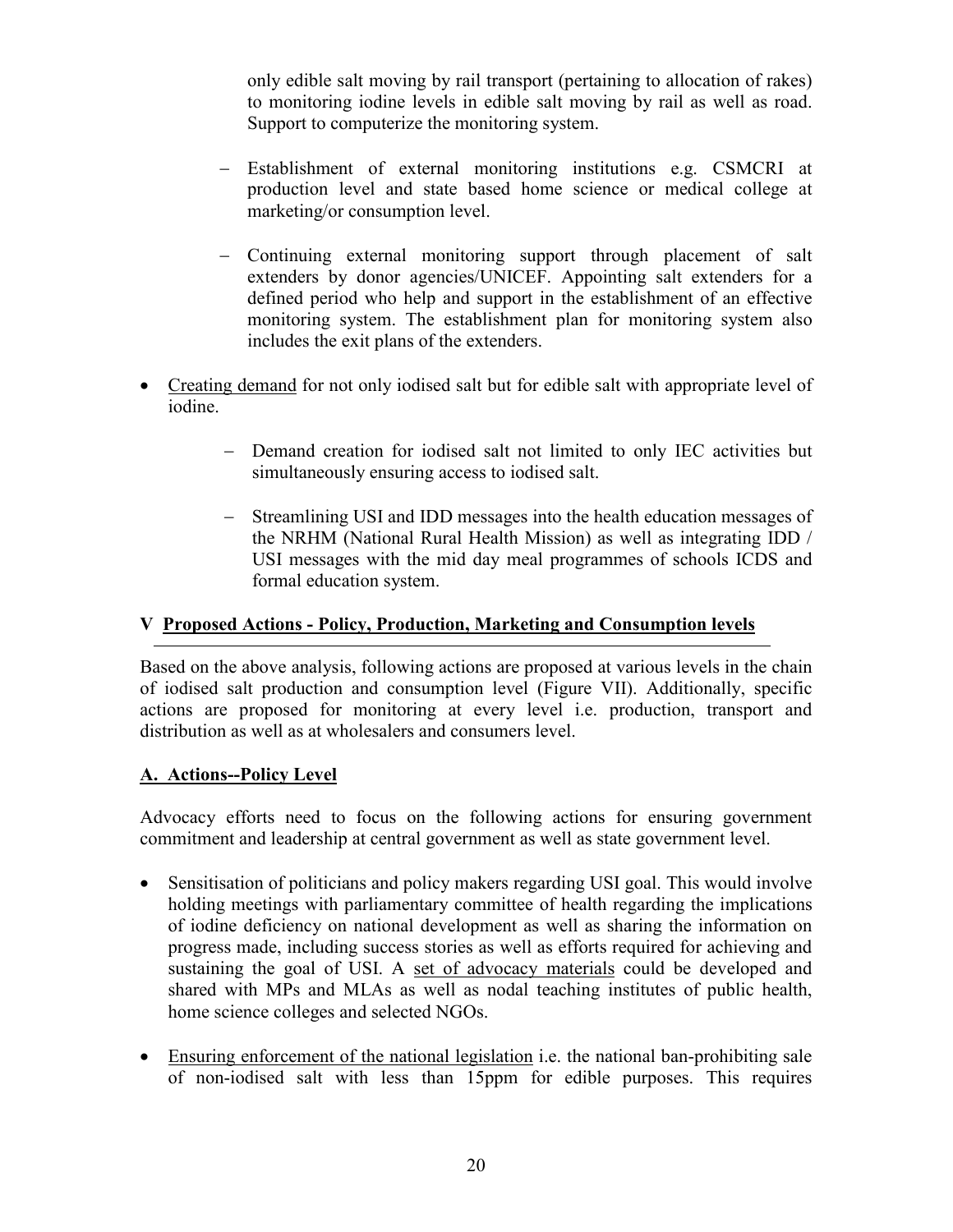



of Action primarily of salt

of Action primarily of salt

producing states

producing states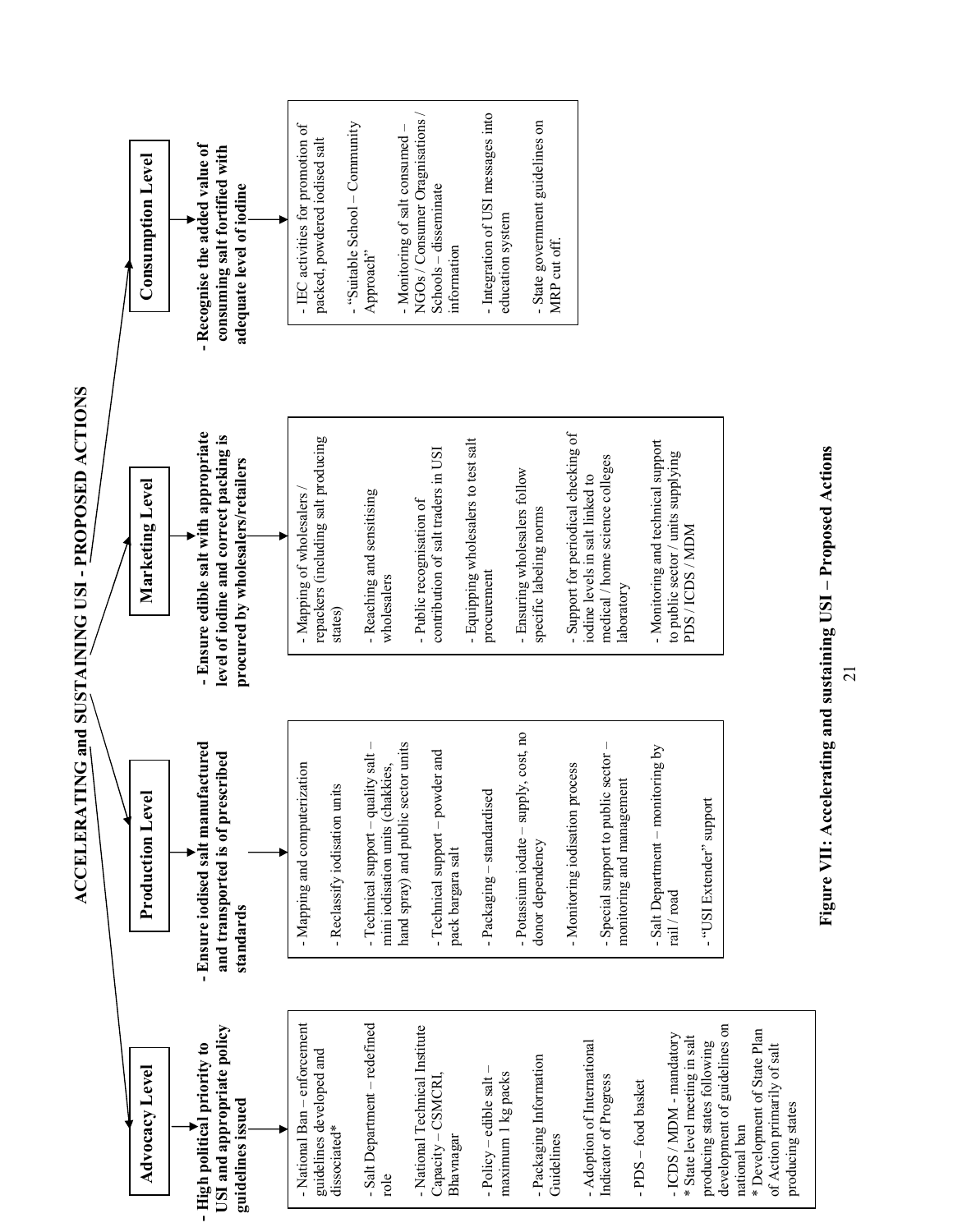development, printing and dissemination of information to facilitate actions on enforcement of the ban. The details of rules, instructions and standards with clear roles and responsibilities for selected institutions should be spelt out in the booklet. Additionally, a system for efficient feedback mechanism should be developed and implemented to help in the enforcement of the legislation. (As per the current PFA Policy, state governments are not vested with powers under the Act, 1954, to issue statewide ban notification. It may be noted that Prevention of Food Adulteration Act (PFA) is therefore no more a state subject and therefore a state level notification is not essential.)

- Advocating for inclusion of iodised salt as one of the food items to be sold under the public distribution system (PDS) by the state governments. PDS supply to include low cost non-refined iodised salt --price defined by the state government. Not desirable to subsidize the cost of the product since such support is often not sustainable. Moreover, subsidy on the product is not required if the producers are motivated to lower margins of profit for assured business through the PDS and other government programmes.
- Ensuring policy guidelines issued at the state level making it mandatory that only "iodised salt" is used in the Mid Day Meal (MDM) and Integrated Child Development Services (ICDS) programme.
- Ensuring that an elaborate comprehensive monitoring mechanism is developed and officially approved and established. Monitoring system not only to be limited to production level but also linked to distribution (wholesalers) and market level (retail). Moreover, efficient feedback and adjustment mechanism is built into monitoring system.
- Formulating policy to make it mandatory to sell iodised salt for edible purposes only in one kg or less packs.
- Issuing packaging guidelines by the Ministry of Industry for salt supplied for non– edible industrial usage.
- Standardizing the message on IDD that will be made mandatory to be printed by the iodised salt manufacturers or repackers.
- Preventing/controlling escalation in price of potassium iodate and discouraging free supply of potassium iodate in the absence of transparency or an exit policy.
- Redefining the role of Department of Salt in monitoring and USI programme. Strengthening the capacity of the Salt Department in monitoring iodine levels in salt, irrespective of mode of transport is by rail or road.
- Identifying and supporting a national institute for external monitoring.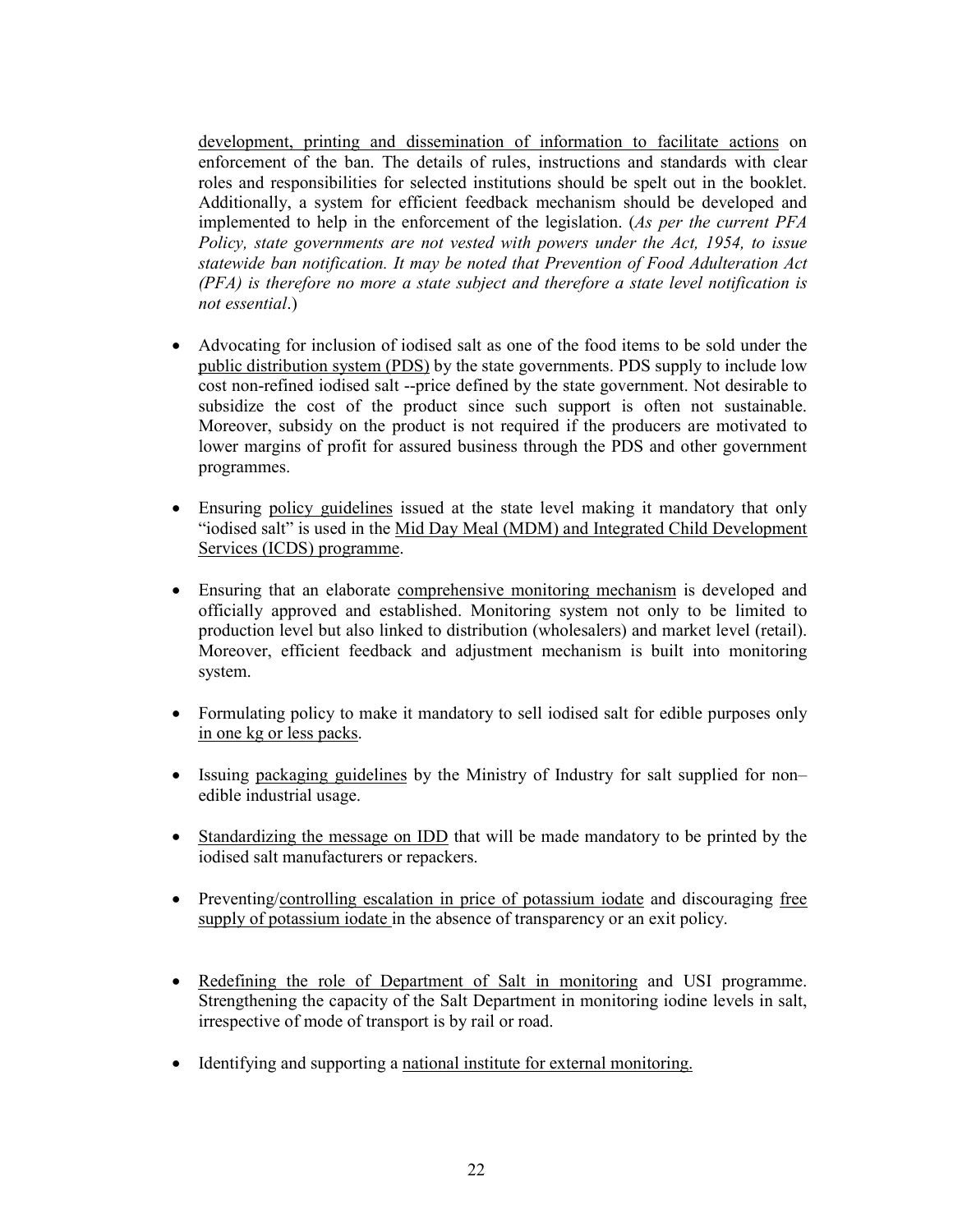- Donors/external financing institutions come together as a group with a comprehensive plan to support USI programme and with defined exit policy. A mechanism, such as the national alliance on IDD, could be established.
- Advocating for adoption by GoI of the set of indicators of progress developed by ICCIDD/UNICEF/WHO, which allows monitoring the progress and indicating achievement of sustainable elimination of IDD through USI<sup>8</sup>.

#### B. Actions – Production Level

Universal salt iodisation for IDD elimination is not a temporary responsibility of this generation but will remain a need for the society for years to come. The challenge is to maintain the momentum by institutionalizing a system for continuous production and supply of iodised salt with the minimum prescribed levels of iodine.

The field visit observations to the three major salt producing regions, Gujarat, Tamil Nadu and Rajasthan highlight the fact that for achieving the USI goal, increased programme focus needs to be directed for ensuring that the level of iodine in salt produced and marketed meet the agreed standards. The role-played by salt producer, ---big refined salt producers as well as the medium and small iodised salt producers (including traders) is critical towards achieving the USI goal. Situations observed at field level and actions to support USI are presented below.

- USI programme is one of the best examples of private public people partnership in development sector. We need to recognize the role of private sector in India. Achieving and sustaining USI goal must be perceived by the policy makers and salt producers as the basic responsibility of the private industry of salt. Reaching and working with various formal groups of societies of salt producers is therefore critical. In India, managers of salt industry are often aware of the technical requirement of salt iodization and are also well informed of the existing norms and systems for procuring fortificant and equipment. However, there needs to be a full commitment by each and every iodised salt producer in achieving and sustaining the USI goal. It is important to change their "mind set". Mechanisms need to be built into USI programme to enhance their participation by publicly recognizing their contribution in "protecting young minds of the country."
- Mapping of Iodised Salt Producers is critical for planning and monitoring progress. Mapping of iodised salt (not salt) traders and producers and computerization of data was initiated in 1995 by Salt Department and Ministry of Industry with UNICEF support. The status of this needs to be reviewed. Support could be given for updating the information in a computerized form since such a database will facilitate in planning. Moreover, it is important that the data is based on reclassification of iodisation units in terms of production and not in terms of acreage of land for harvesting salt to facilitate programme actions for USI.
- Recategorisation of Salt Iodisation Units of both producers and traders by total production output and not on the basis of acreage of land belonging to a producer for undertaking harvesting of salt. Moreover, simplifying the definition of "producers of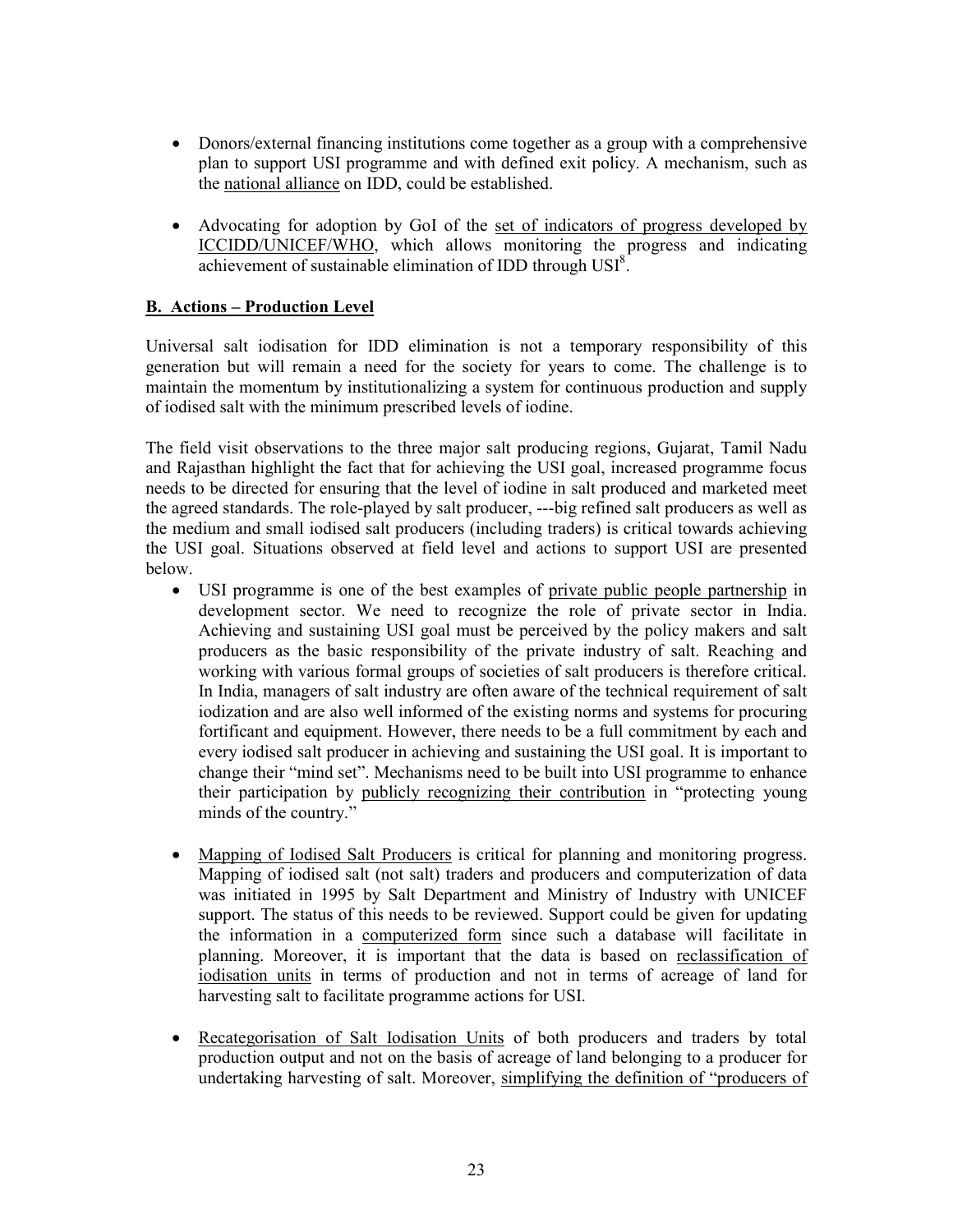iodised salt" by bringing together all producers and traders of iodised salt. This will imply that all producers of iodised salt will be treated as one group. irrespective of whether the iodised salt producers also harvest or manufacture common salt.

- Technical support to "aggregated small producers" or "medium size iodised salt producers" for the formation of cooperatives and for establishing units for producing refined salt. The scope of linking up medium units with existing established refineries should also be explored. Moreover, technical support also could be given in the management of production of iodised salt at a lower cost i.e. adopting practices for reducing cost in lifting iodised salt, iodisation production technology, packaging etc.
- Support to medium producer in production of common salt of higher grade is critical.
- Mini iodised salt producers are under a lot of pressure due to change in market scenario as well as due to inavailability of labour. Mini iodised salt producers and medium sized common salt harvesters need support for improving the quality grade of common salt harvested. Technical support for laying of polythene bed or salt bed for producing higher grade of salt could be given. Thus, the mini salt producers could be increasingly involved in production and supply of higher grade common salt for iodisation to medium units and refineries as well as to industries. Technical linkage could be explored to be established with the salt technology division of Central Salt and Marine Chemicals Research (CSMCRI) at Bhavnagar.
- Additionally, mini producers need support for improving on the various recognized technologies for iodisation - spray mixing process as well as drip feed method. Additional new methods have been adopted in the last 5-7 years for iodisation, such as "hand spray" and "chakkies" method. Mini iodised salt producers, such as chakkies of Gujarat or hand spray users of Tamil Nadu, need to be sensitized and given technical support for ensuring salt is appropriately iodised. The existing technologies are low cost and effort should be made to improve on these instead of totally discontinuing these. Moreover, laboratory support needs to be organized for those mini units to monitor iodine levels in the final product.
- "Bargara" or "big crystal" salt is about one third of the edible salt produced in Gujarat. Field discussions reveal that the bargara salt producers recognize that there is gradually a shift in demand for powdered iodised salt. Today, keeping their business interest in mind, they are interested to produce "poda variety" of salt and pack these in one Kg retail packs. Bargara salt producers need to be supported to adopt new technologies. Support should be a "conditional" technical support. The condition being that bargara salt producers either shift to production and transport of only "poda" variety or powder bargara salt or packaged these in one kg retail packs.
- Meeting of Bargara salt producers with the technical experts of Centre for Salt and Marine Chemical Research Institute (CSMCRI) Bhavnagar could be urgently organized to resolve technical issues. In this context, external donor support could be given to increase the capacity of CSMCRI and encourage the involvement of the institute in the USI.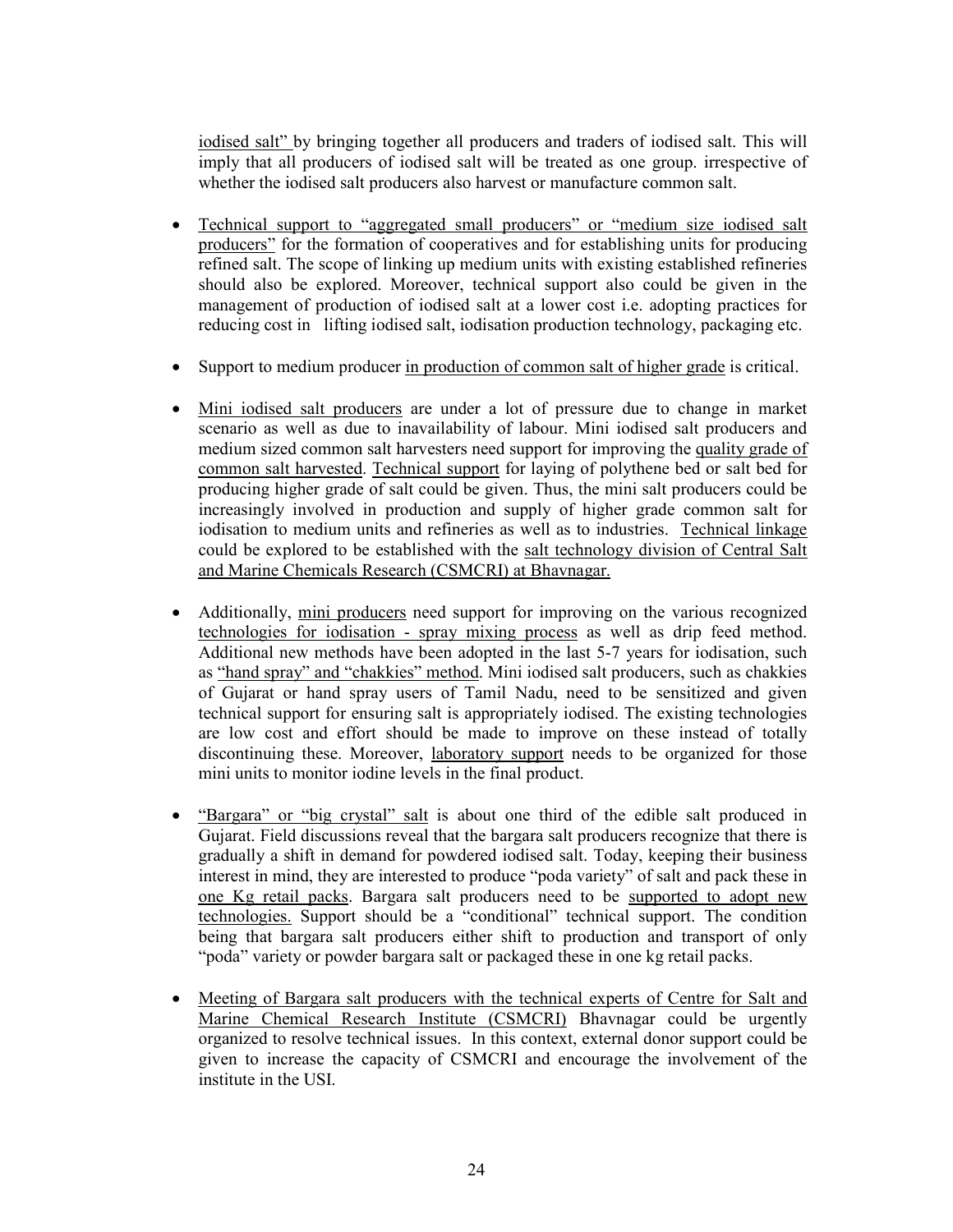- Support to producers in terms of free supply of potassium iodate is not recommended. Free supply of potassium iodate and quality of fortificant has resulted in a number of malpractices pertaining to sale and usage of the fortificant. Moreover, there is a lot of disturbance amongst producers due to a feeling of "being left out" from free supply and lack of involvement of stakeholders. Free supply is only a short-term measure and will possibly only delay the close of business of these "aggregated units" or "mini units" since these units would not be able to sustain production in the absence of getting potassium iodate free of cost.
- A system needs to be established for checking the quality of potassium iodate sold by the dealers. This task could be assigned to CSMCRI. A certificate could be given to potassium iodate dealers following approval of quality. This will help in reviving the confidence of the iodised salt producers in the quality of potassium iodate being made available.
- A comprehensive monitoring system needs to be established. Role of salt department in monitoring needs to be revisited. This is presented in detail in the section on monitoring. Establishment of an effective monitoring system is critical to ensure only iodised salt with 30ppm of iodine is produced and moved by rail or road. Moreover, salt moving by road is not checked for iodine levels by salt Department since this is considered outside the purview of the Salt Department. This policy needs to be reviewed and revised since timely testing will possibly reduce the continuous harassment of retailers at the consumption level. Following actions are proposed.
	- − Monitoring guidelines, produced by Salt Department, should be updated and shared with all iodisation salt unit owners whether big, small or mini. This is of utmost importance since salt is iodised in most cases but not adequately iodised. Important to establish a system for regularly testing iodine levels in salt by using the titration method. However, it is important that the use of STK is not totally stopped but complemented with the systematic use of the titration method.
	- − The scope of big refineries helping a nodal person from medium / mini iodisation units to get trained in their laboratories in titration technique was explored. This appeared feasible and a system could be developed for involving the refineries and giving them due credit for supporting for a social cause.
	- − Provision and use by all iodisation units of standard monitoring record registers developed and produced by UNICEF (Gandhinagar) – these have already been approved by the salt Dept. The uniformity of recording data will help in checking and reporting.
	- − Role of extenders to be reviewed in all three states. The placement of these extenders as well as the tasks needs to be revisited and defined. Extenders could be trained to focus primarily in monitoring and giving timely feedback for improving iodised salt production. A plan of action should be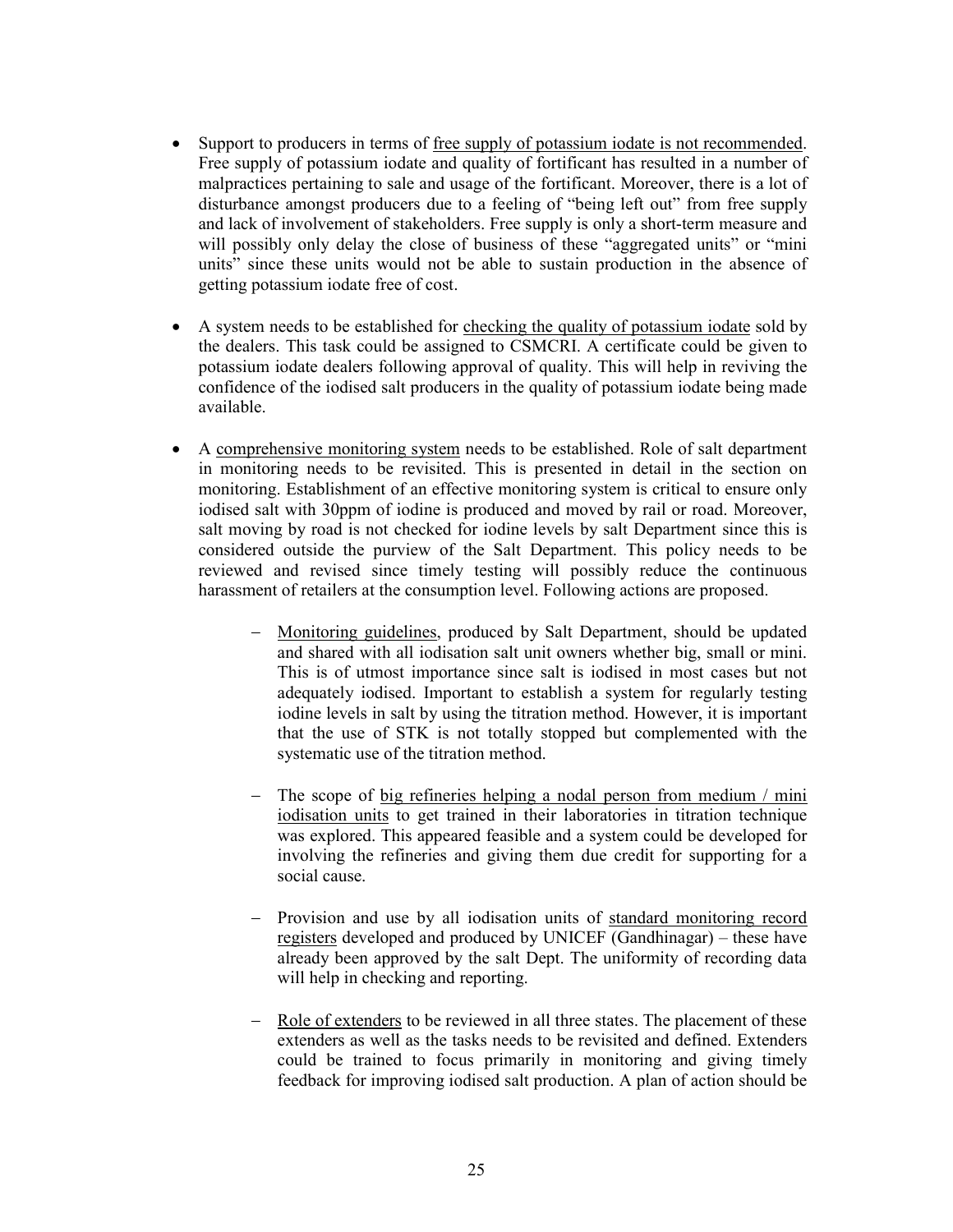developed for each of the region. Special attention could be given to develop a plan of action to test iodine levels in salt, which is being produced for supplying the PDS network or MDM (Mid Day Meal) programmes of various states. Establishing a system for extenders to have regular dialogues with various associations or societies of salt producers / traders as well as with the Salt Department staff would be beneficial. The extenders could be accordingly trained.

- − In addition to production level, the comprehensive monitoring system developed at iodisation units should also include establishment of a monitoring system at wholesalers' level. Establishment of laboratories in medical colleges where wholesalers have access for checking iodine level could be explored. This is a low investment as demonstrated by UP state. The UP strategy could be reviewed and followed.
- Packaging of Iodised salt It is well known that unethical practices are followed regarding labeling and designing of salt packs. Mini iodised salt producers, often for reducing cost use the rejected printed packaging bags of various brands. Salt, even if not iodised is labeled "iodised". Moreover, designs of well known refined iodised salt brands are copied by medium or mini producers who take advantage of the fact that consumers in their ignorance or being illiterate will purchase products by merely looking at the label of the well advertised brands.

Regarding packaging, there are problems not only at production units but at the wholesalers' levels in various states - in both salt producing and non – salt producing states. There is a well known business of "repackers" – these being traders who buy loose salt (iodised and non – iodised) and pack it in attractive packages using the above referred unethical practices .

No solution to date has been found for checking the prevalent practice of incorrect information printed on packages. Besides strengthening monitoring, involvement of Ministry of Industry as well as Ministry of Consumer Affairs and Consumer organizations could be explored for the following actions.

- − For non edible salt, directives for labeling need to be issued e.g. "Non-Iodised Salt only for Industrial Usage. Not for edible usage."
- − Smart packaging for edible iodised salt "sun logo" could be made mandatory.
- − Messages on implications of iodine deficiency could be standardized for all packs, irrespective of brands. This will help in reinforcing the correct messages on IDD and importance of using salt.
- − Production of smaller packs of 500g or 250g of iodised salt could be explored. Availability of low cost packs will increase the chances of poor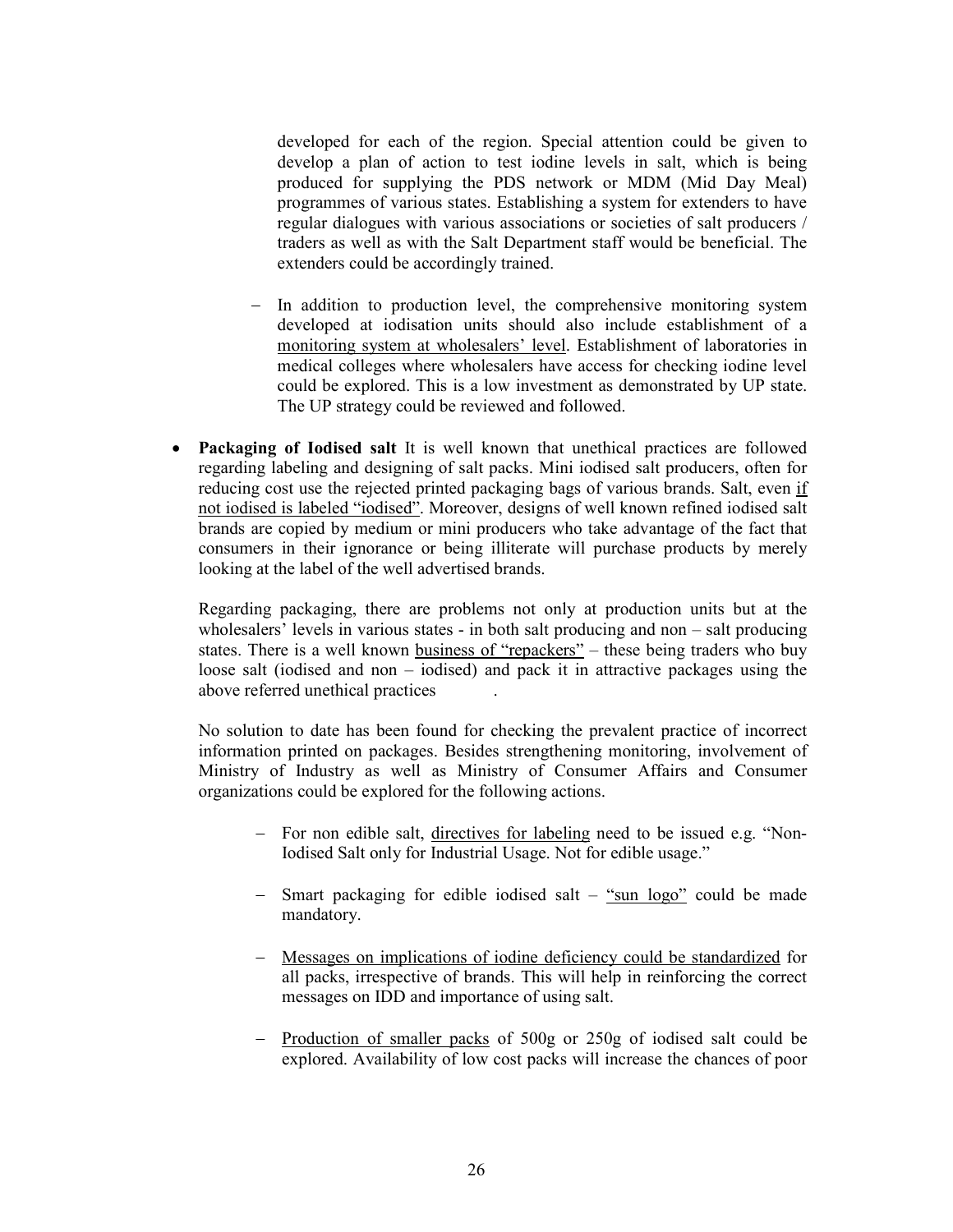people buying iodised salt. Poor people very often depend on daily wages to purchase food and to save cost bring smaller quantities of open salt.

- − Marketing of open iodised salt should be discouraged. Sale in only onekilo pack or less should be made universal. Additionally, marketing of packed iodised salt could be complemented by creating demand for packaged iodised salt at the consumption level and for introduction of packed iodised salt in the PDS system. A system needs to be in place to ensure appropriate checking of iodine levels prior to procurement for the large government system which procures iodised salt.
- Price of Iodised Salt The primary issue of marketing that needs to be addressed at the production level is the high maximum retail price (MRP) printed on the packs by mini and medium iodised producers, including government enterprise. This is done for mainly three reasons ---- (i) it is assumed that the quality will be perceived by consumers to be a superior quality (often the cut off price level of "Tata Salt" is used as a standard), (ii) profit margin of at least one Rs per kg is ensured to retailers with high MRP and (iii) wholesalers are also able to get a high margin of profit from iodised salt producers.

The printing of high MRP is detrimental to the efforts for achieving the USI goal. Printing of high price gives wrong message to the consumer who already perceives packed iodised salt as an expensive item which is beyond their means as compared to open iodised salt. The issue of printing very high MRP needs to be examined since we know that in actual practice, retailers normally sell the iodised salt at a cost 30-50% lower than what is printed. The pricing issue needs to be addressed by the concerned state government. At state level, directives could be issued by the state government regarding the price cutoff levels for MRPs on iodised salt packs sold within the state. Wholesalers of salt could also be sensitized to the implications of high MRP and discouraged to demand these from producers.

• Transport and Movement of Iodised Salt In the past two decades, there has been an increase in the usage of road transport for moving iodised salt. Today, it is estimated that 55% salt moves by rail and 45% by road. The producers / traders do not find it economically a great advantage to use rail due to (i) increase in cost (ii) loading of full rakes (iii) and the need to get "allocation quota" sanctioned by the Salt Department. Moreover, the zonal scheme for salt movement has also been relaxed resulting in traders / producers having a choice to select the destinations of trade. Selection of transport i.e. rail or road is based on the cost factor of movement to the selected destination.

Additionally, a special "nominee system" is being continued to be followed for 8 northeast states and West Bengal. Salt moves to these states primarily by rail but through a controlled nominee system. It appears from NFHS III data that monitoring of iodised salt procured by these states is better than in remaining part of the country. Salt Department could be assisted to further strengthen this system.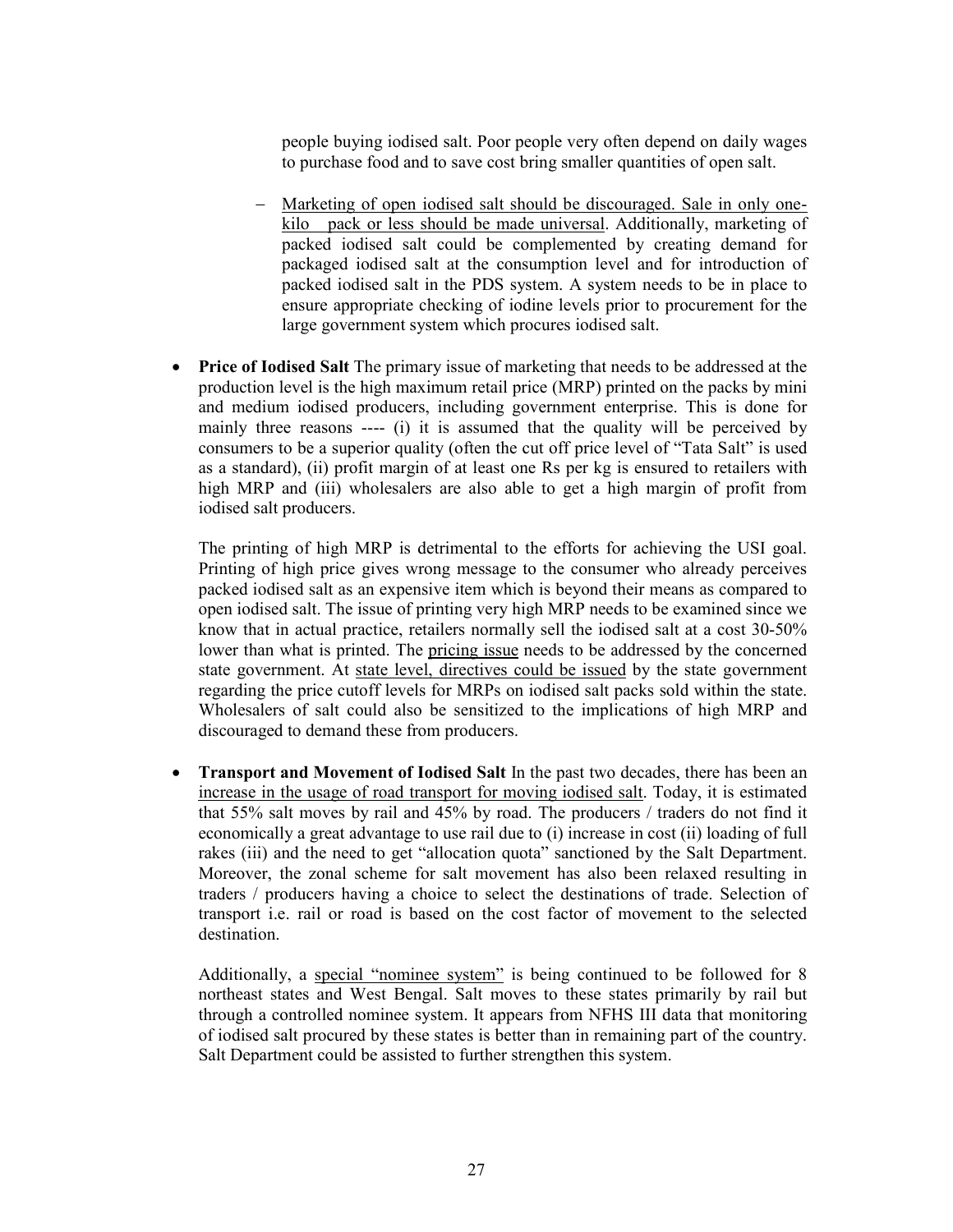Despite an increase use of rail for salt movement, no system is in place to check iodised salt moving by road from production site to consuming destinations. Checking iodine levels in salt moving by road is outside the purview of the Salt Department. Advocacy with central and state government to issue and implement policy for checking iodine levels in salt being loaded in trucks at production level as well as for checking iodine levels in salt while unloading salt at consuming level is critical. Urgent action is required and such actions should be made part of a comprehensive monitoring system. In addition, network for monitoring iodine levels at unloading stations needs to be strengthened. Consumer organizations could be involved since these organizations are increasingly getting active in protecting consumer interest. State based organizations could be identified, sensitized and involved in the USI programme. This was successfully done in 1995-97 and also demonstrated to be effective in Tamil Nadu in the past 3-4 years.

• Capacity Development of a National Technical Centre A national institute, in addition to salt Department, needs to be developed. As stated in section III, the Central Salt and Marine Chemical Research Institute (CSMCRI) based at Bhavnagar, Gujarat could be developed as centre for research and development to support the USI programme.

#### C. Actions---Marketing Level

The proposed actions need to be reviewed keeping in mind the current status of iodised salt consumption in each state. According to NFHS III data presented in Figures, it is evident that north eastern states and West Bengal are the only states in India consuming over 75%of salt with at least 15ppm of iodine. These states are covered under a special "nominee" system and this possibly facilitates appropriate procurement of iodised salt. The consumption of iodised salt in EAG (Empowerment Action Groups) states (Bihar, Chhattisgarh, Jharkhand, Madhya Pradesh, Orissa, Rajasthan, Uttar Pradesh and Uttaranchal) and salt producing states is rather poor. Over 30% households in EAG states except for Bihar and Chhattisgarh, consume salt with no iodine.

During the consultancy period, proposed visit to Madhya Pradesh (MP) was not organized and the problem of the state was therefore not specifically studied. The past experiences of checking salt supply at state entry level by rail or road reveals that adhoc exercise of checking is effective but only for a short period. Infact, there is danger of it resulting in malpractices unless it is made a part of a comprehensive monitoring system. Moreover, based on the experience of UP state, it is critical that wholesalers are recognized as very critical partners in marketing iodised salt and in the USI programme. Efforts should be directed to map and identify the wholesalers and reach them to sensitise them of their role in contributing to mental health and school performance of young children in their states and in the country.

The following actions are proposed to be undertaken in all states, with special focus on states where salt trade by road is continuously on an increase i.e. salt producing states and adjoining states as well as large northern states such as UP and MP.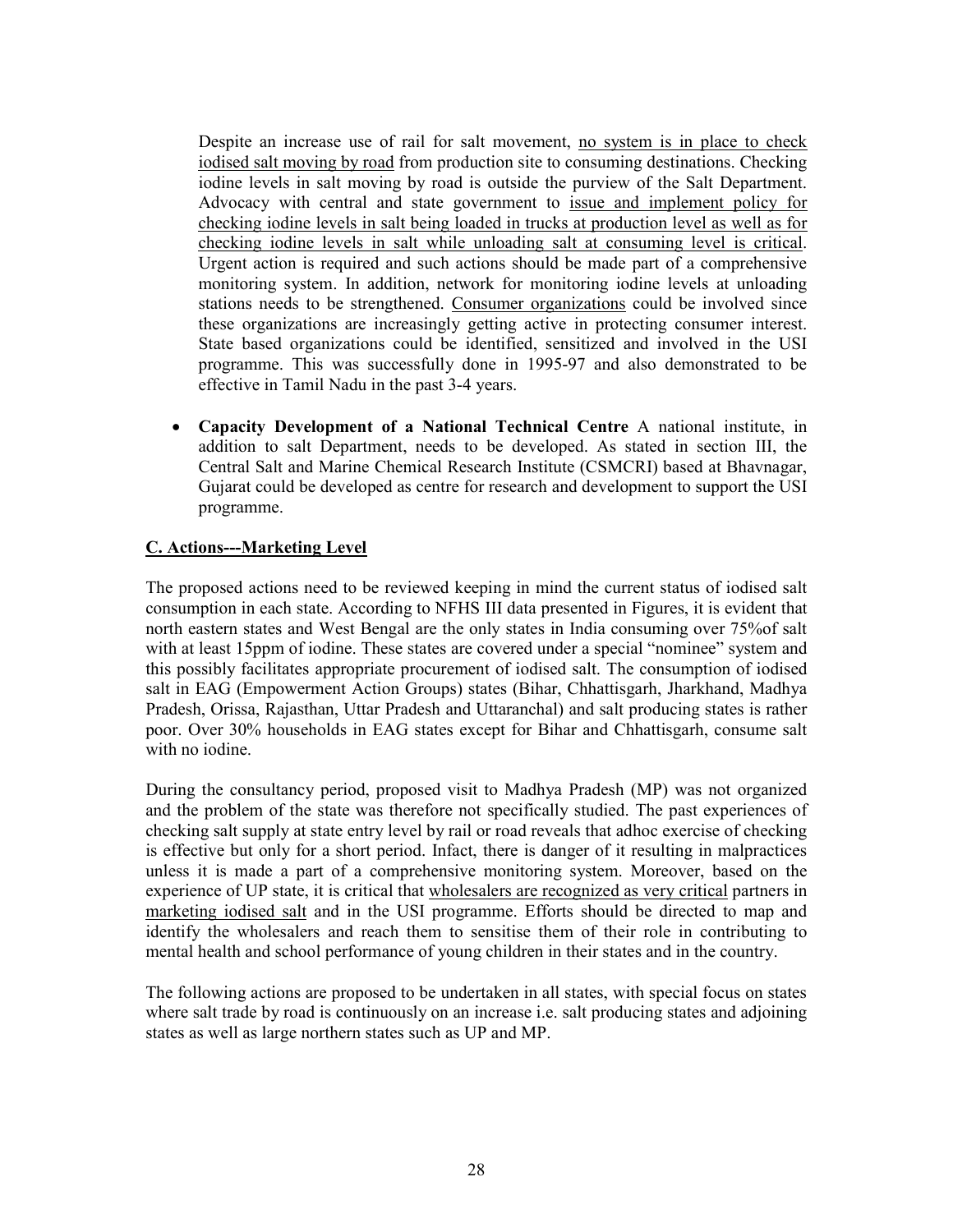- Mapping of Salt wholesalers as well as repackers in each state. Developing a directory of wholesalers with names, addresses or photographs. For example, UP state has mapped and shown that there are only about 350 wholesalers of salt. Therefore, there will be not more than 350 wholesalers in a state and this data can be easily computerized.
- Sensitising the wholesalers to continue with profit making and yet shift to only iodised salt. Assisting them in their business interest as well as social issues.
- Equipping the wholesalers to test levels of iodine in salt purchased by regular use of salt testing kits as well as by linking with an external laboratory for salt titration (such a laboratory can be established in selected medical or Home Science colleges of states). Also developing a system of easy access of STKs to wholesalers to purchase salt testing kits. MBI Chemicals, producers of STKs could be encouraged to link up with wholesalers.
- Encouraging sale of only powdered retail packaged iodised salt.  $-$  packs of 1 kg or less.
- Discouraging procurement and sale of open bargara or the big crystal salt. Informing them of implications of selling bargara salt.
- Involving consumer organizations or state based NGOs in the tasks of monitoring iodine levels in salt and disseminating information through newspapers and mass media (This was successfully done in UP and Tamil Nadu). Moreover, organizing annual or biannual meetings of wholesalers and media persons at district level for influencing trade practices. Dissemination of information to public of brands of salt tested and those which to have adequate iodine. Use of mass media as well as elementary high school child to community actions, has proved effective in influencing trade practices as done in Uttar Pradesh.
- Ensuring sale of iodised salt through the public distribution system (PDS) at a low cost and setting a mechanism to check iodine levels in edible salt distributed through the PDS.
- Involving and equipping food inspectors to check iodine levels in salt.

#### D. Actions --Consumption Level

Monitoring and creating demand for iodised salt in community is important for state governments. A comprehensive information, education and communication (IEC) strategy, combined with a system for monitoring iodised salt being sold through retailers needs to be established. The latter is important since iodisation of salt for edible purposes is mandatory and is not a voluntary choice of fortification of salt with iodine.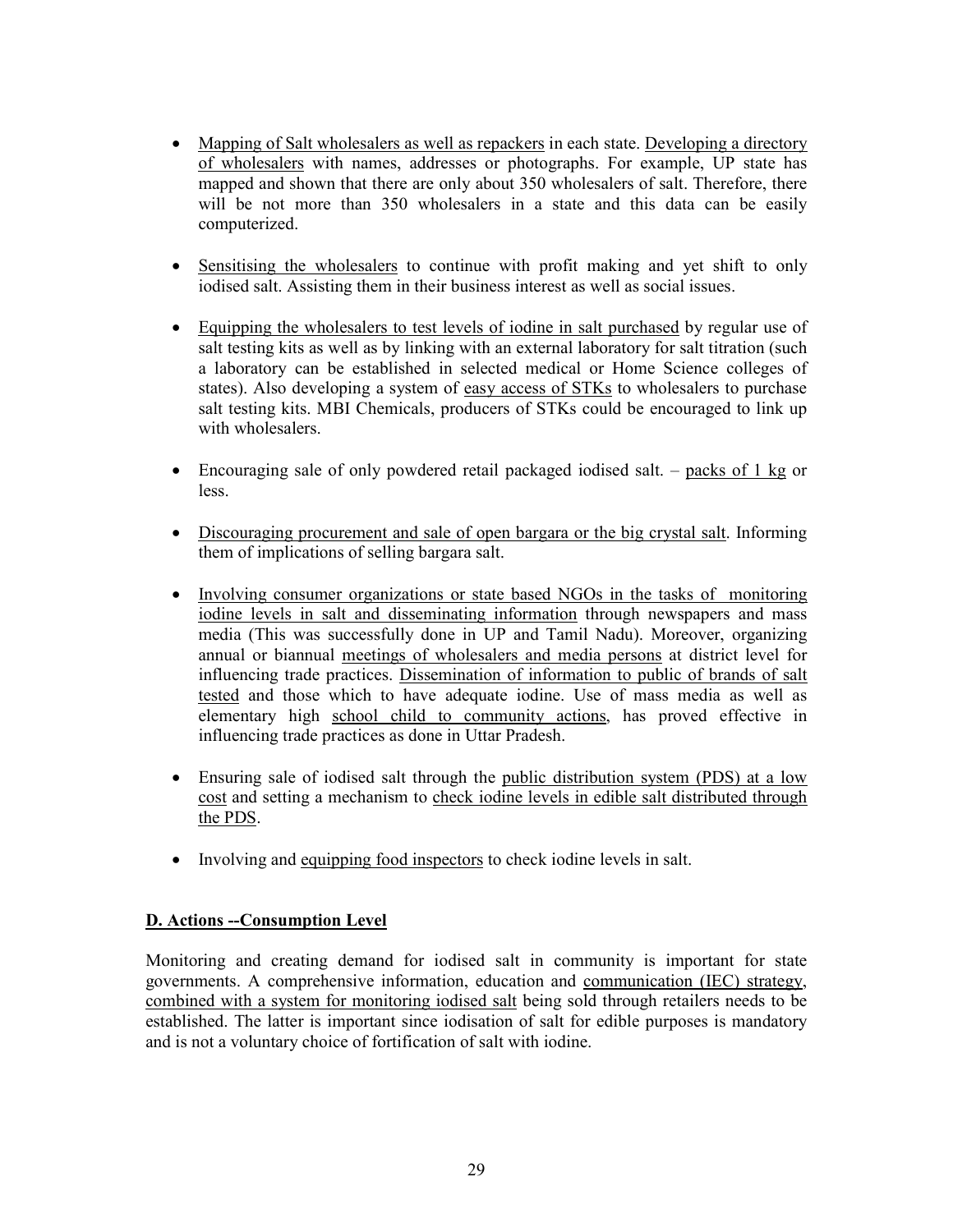"School to Community" Approach has been successfully implemented in  $UP^9$  and it is recommended that these efforts are continued and launched in five other EAG states (Madhya Pradesh, Orissa, Rajasthan, Jharkhand, and Chhattisgarh) where less than 50% salt is reported to be appropriately iodised. In these EAG states, PSM Departments of medical colleges or non-government organizations (NGOs) with social marketing or management expertise, could be identified and assigned the task of creating demand for iodized salt as well as checking iodine levels of salt being sold by wholesalers / retailers Provision of salt testing kits as well as information materials such as booklets, handbills and danglers are important and supportive tools for these tasks.

Following tasks in the "Child to Community Approach" have proved effective in the past.

- Promotion of packaged powdered iodised salt.
- Students oriented to the importance of iodine nutriture and taking the message to community. In  $UP^9$ , children enrolled in middle schools and not primary schools were involved in IEC cum monitoring activities. The middle and high schools cover a wider geographical area – only 10-12 schools operate in each block, or per 100,000 populations, as compared to a very large numbers of 70-80 primary schools in a block. This implies that a larger population and retailer network would be reached through a smaller group of middle and high school children as compared to primary schools. The strategy in UP focused on reaching school children every 3-4 months and conducting a group exercise of collecting edible salt samples from 10 different households in their residential locality and bringing these samples to schools for testing. Additionally, school children participated in collecting and testing "all brands" of edible salt available in the market and testing these using salt testing kits in the presence of all children in school assemblies. Informing children of the specific iodized salt brands by names which have nil or low levels of iodine that must not be used. The intervention proved effective not only for influencing consumers but in altering retailers as well as wholesalers to buy salt with correct level of iodine.

#### E. Action - Monitoring

Process of production, programme intervention as well as impact must be monitored for sustained elimination of IDD. In the above two sections, reference has been made for strengthening monitoring system at production and consumption level. A well established monitoring system to monitor iodine levels in salt at production level during process of iodisation as well as at market / distribution and consumption levels is critical for achieving the USI goal and sustaining elimination of IDD. Today, 50% salt has low level of iodine or nil iodine. Production and sale of appropriately iodised salt is therefore of utmost importance. Following actions are proposed at various levels.

• Producers of Iodised Salt/ Iodisation Units As per the specific guidelines issued by the Salt Department, iodised salt manufacturers are expected to strictly adhere to the approved process of iodisation as well as have a laboratory attached to iodisation units which are , manned by a qualified chemist. "Stages of checking and recommended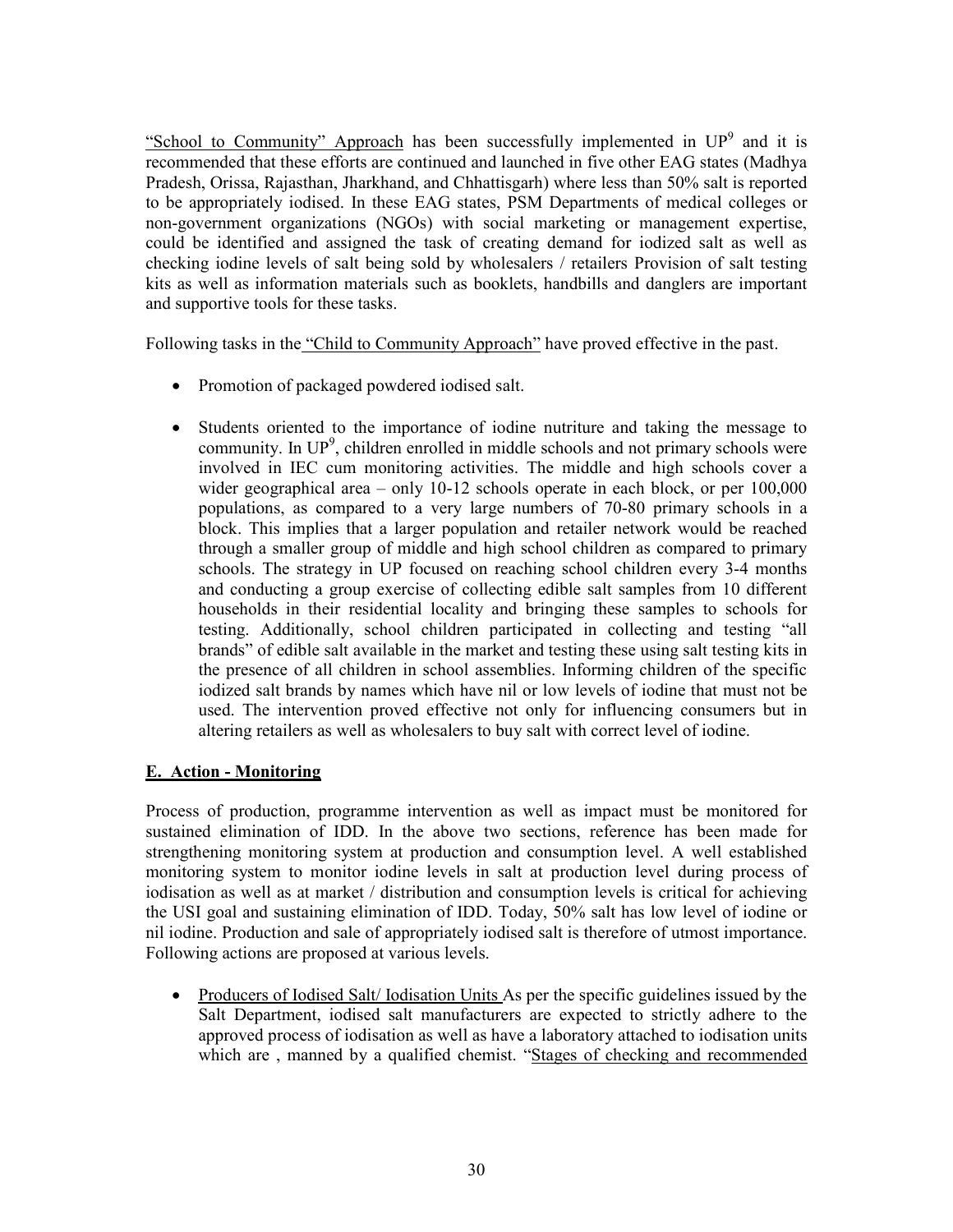precautions" have been issued by the Salt Department. Unfortunately, these are not known nor followed.

In order to strengthen monitoring of iodine level by producers, UNICEF could ensure supply of laboratory kits and organize training in iodine estimation by the titration method. In Gujarat, this activity was well planned and implemented. Additionally, standard registers were developed, printed and supported by UNICEF, Gujarat.

Checking of iodine levels by producers is a low priority of big, medium or mini iodisation units. Gaps continue to remain in the usage of laboratory kits supplied by UNICEF since there is no systematic supervision by Salt Department or State Governments or an external agency. Continuous sensitisation and support to producers of iodised salt is required. A plan of action needs to be developed for ensuring a user friendly system.

- Salt Department, under the Ministry of Industry, has the following three responsibilities with reference to iodised salt production and universal salt iodisation (USI).
- Nodal agency for monitoring production, distribution and quality control of iodised salt.
- − Technological development on salt iodisation.
- − Coordination and execution of activities related to universal salt iodisation programme.

Salt department is headed by the Salt Commissioner and has 5 regional offices located at Chennai, Ahmedabad, Mumbai, Jaipur and Calcutta. All except Calcutta is headed by a deputy Salt Commissioner. In addition, Salt Department has 100 field offices. There are 26 laboratories attached to the Salt department and in addition there are three mobile laboratories operationalised in 1996 with UNICEF support. Details of monitoring by Salt Department is presented in the booklet of the Salt Department entitled" Monitoring System at Production Level--Universal Salt Iodization--India, August,1996" <sup>10</sup>. This current system in operation needs to be critically reviewed and redesigned including computerization for timely feedback etc for ensuring USI goal is reached and sustained.

- USI Extenders It would be useful to position UNICEF or other donor supported "USI Extenders" present in all the salt producing areas with a view to support in the establishment of a monitoring system at production level. The exit policy of extenders must be clearly defined to ensure that it is only a temporary arrangement and does not create dependency on donor support.
- Monitoring System at Marketing and Consumption Levels should complement the monitoring system at production level. Reference to these is made in the two preceding sections - "Actions at Marketing Level" and "Actions at Consumption Level". All wholesalers should have access to rapid salt testing kits (STKs) despite the fact that it is a qualitative tool. They should be trained to use STKs for acid /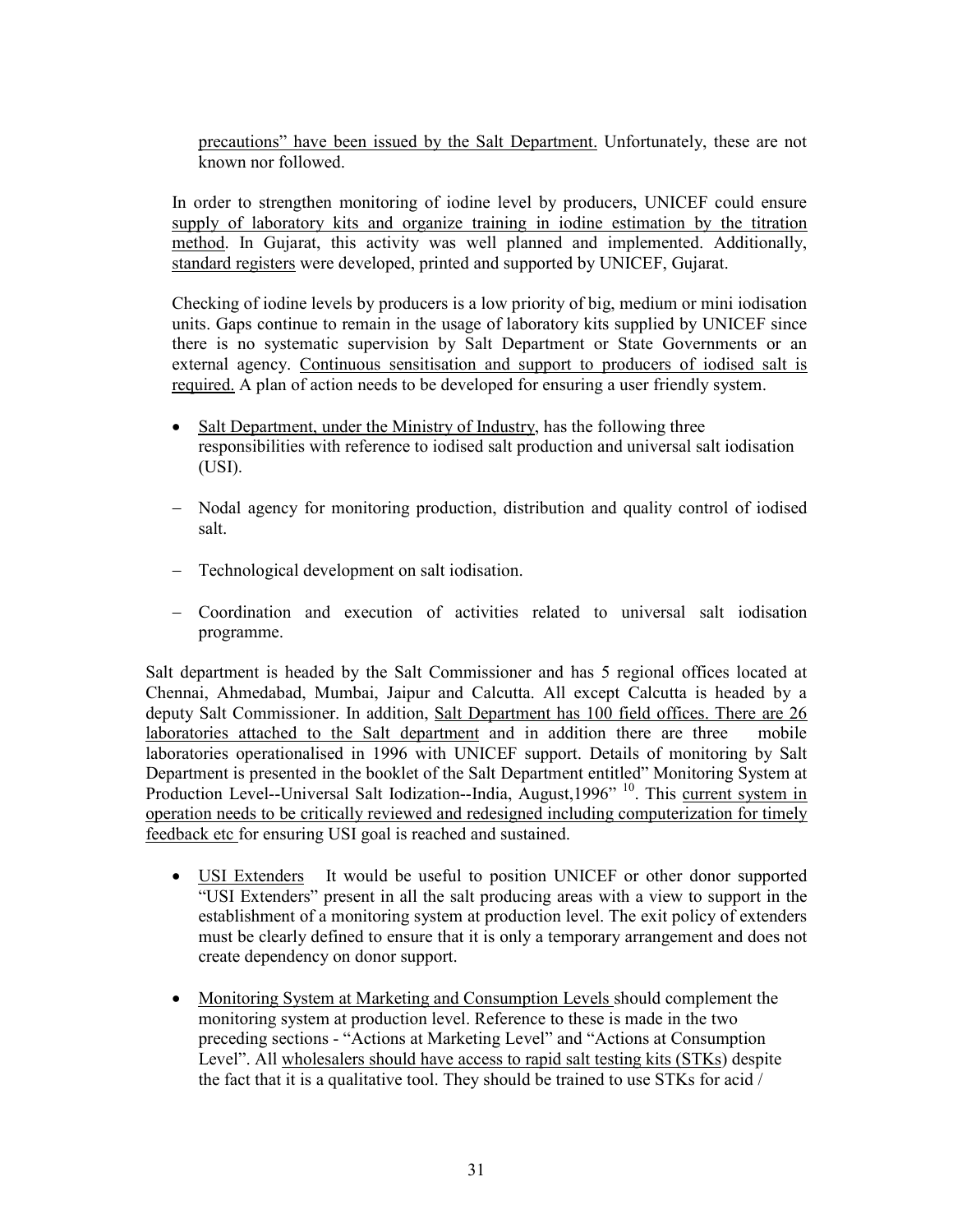alkaline salt. Instructions for use of salt testing kits should be corrected and simplified, especially with reference to alkaline salt or red cap solutions.

• Wholesalers in each state should also have access to facilities to get the procured salt periodically tested by state based laboratories. It is proposed that in each state home science or medical colleges are equipped with laboratory facility for checking iodine levels in salt using the titration method. One medical or home science college could be made responsible to provide services to 25 percent of wholesaler of the state. Wholesalers and retailers should have access to such a facility for the next five years or till a good reliable monitoring system is established at the production level and there is a policy in place to check iodine levels in salt moving by road as well as rail.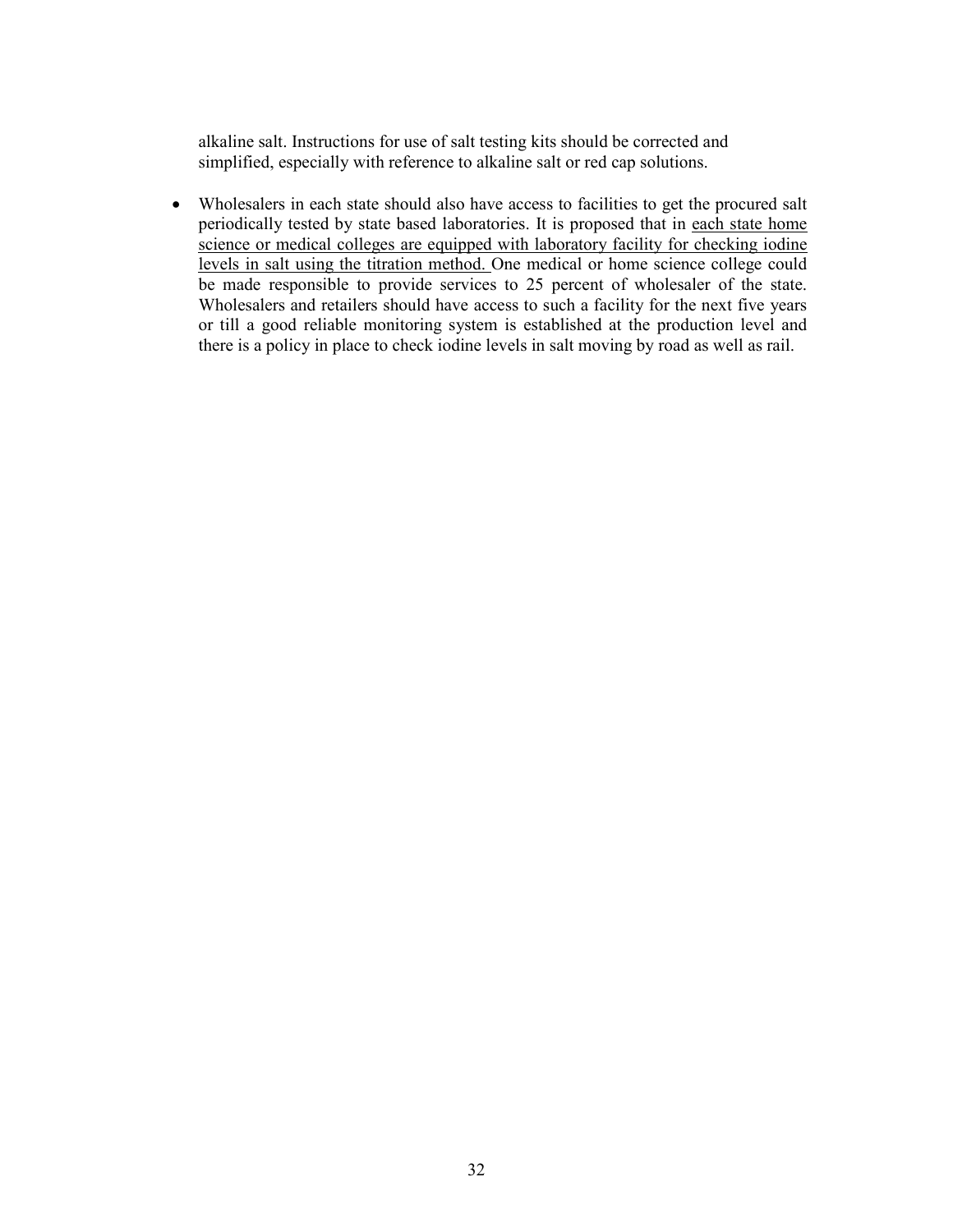#### ANNEXURE I

### DETAILED REPORTS OF FIELD VISITS UNDERTAKEN

- Field visit to Gujarat Kharagoda, Gandhidham and Bhavnagar
- Field visit to Rajasthan
- Field visit to Tamil Nadu Chennai and Tuticorin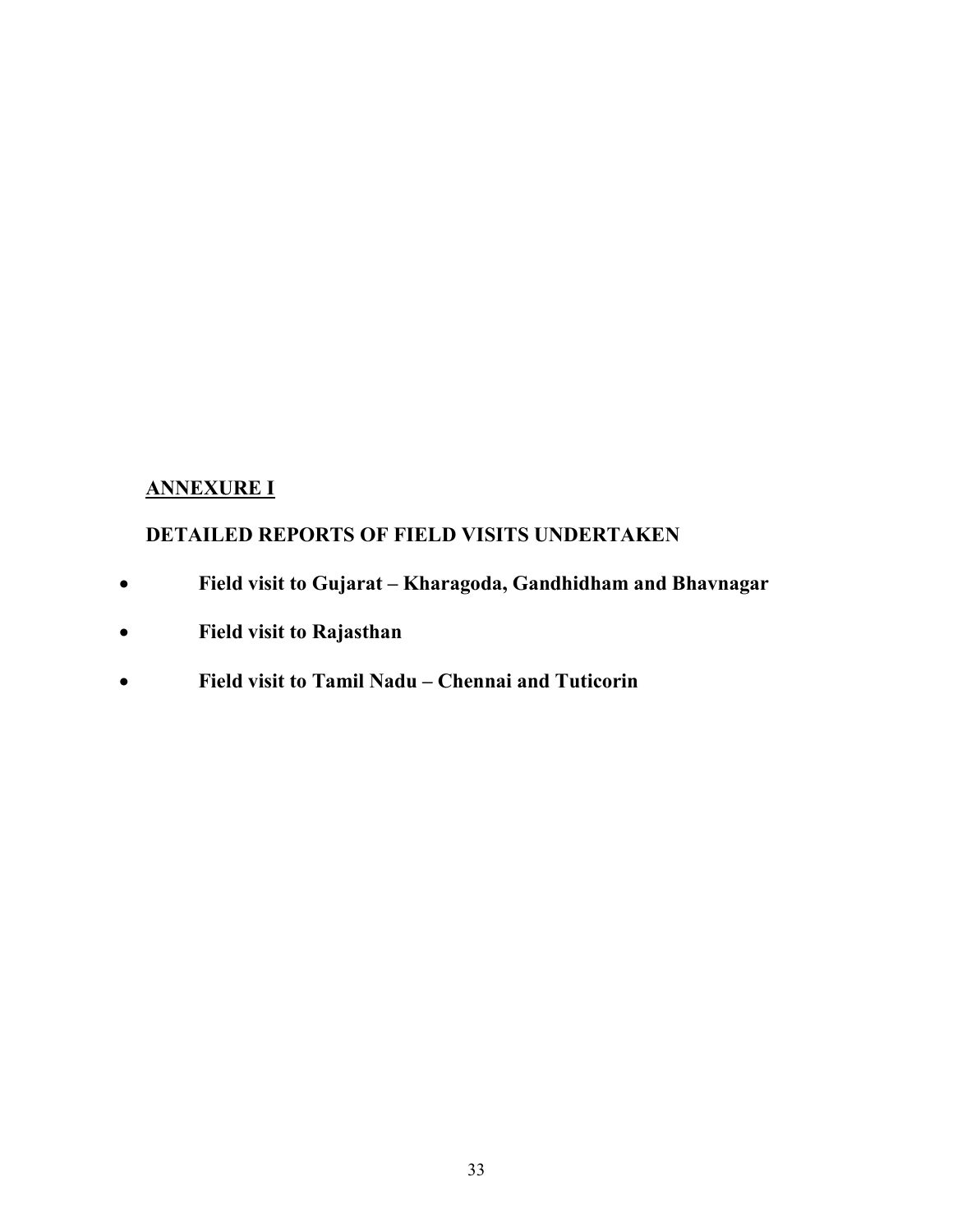# Field visit to Gujarat

- Kharagoda, Gandhidham
- Bhavnagar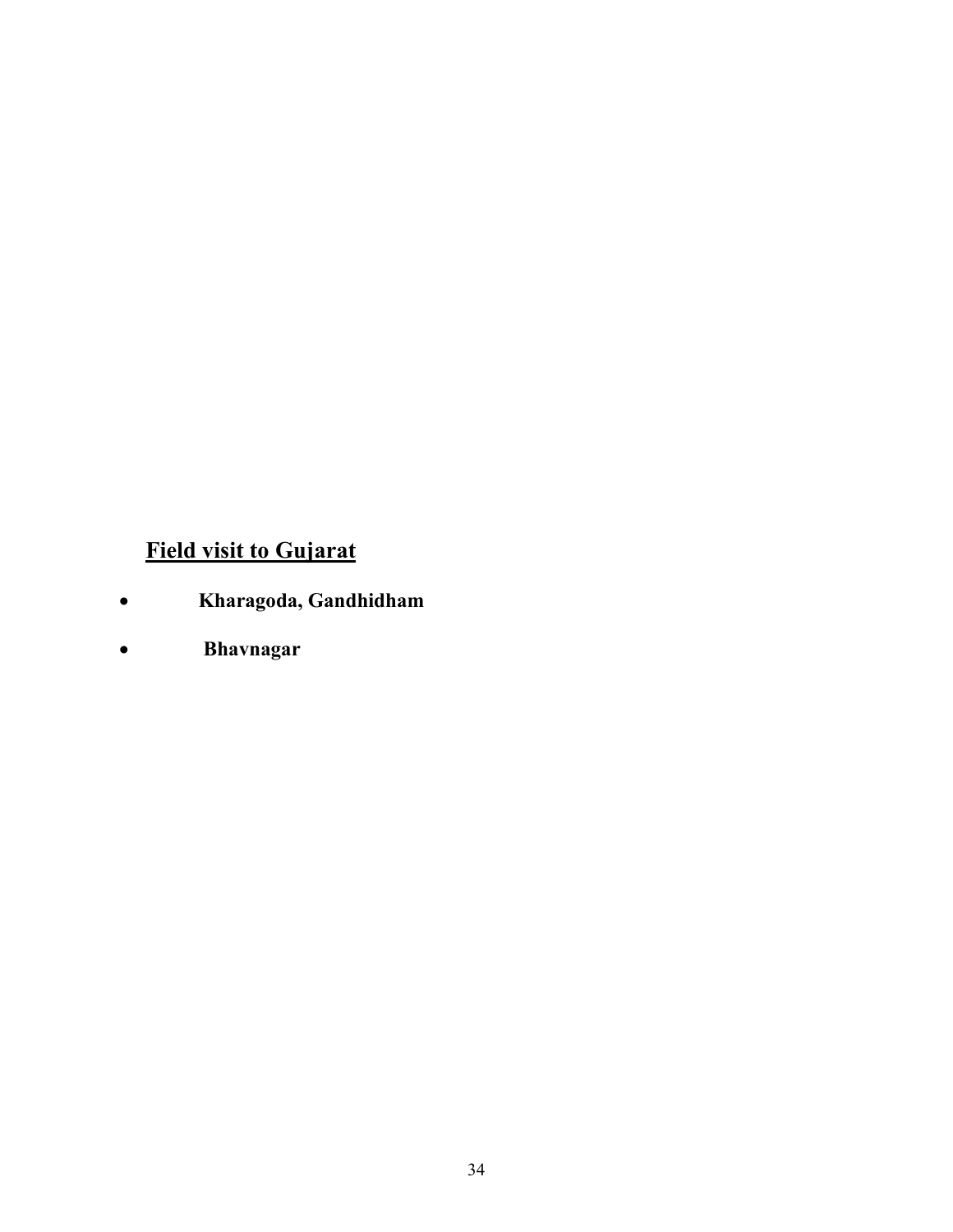#### FIELD TRIP REPORT, Gujarat  $28^{th}$  May'07 – 1st June'07

#### Sheila Vir Consultant, UNICEF

#### I Purpose

The purpose of the field visit to UNICEF, Gandhinagar and Salt works of Gujarat was as follows:

- 1. Discuss and understand UNICEF Gujarat office support to increase the production and supply of iodised salt.
- 2. Undertake field visits to Salt works with a view to understand and analyse the current iodised salt production and distribution scenario. With reference to measures to be taken for influencing USI goal l.
- 3. Support in resolving emerging issues of supply of iodised salt to states of Uttar Pradesh, Madhya Pradesh and other states receiving supply from Gujarat.

II Activities Undertaken The report presents details of visits with reference to observations, discussions, analysis of issues and follow up actions required to accelerate the USI.

#### A. Meeting with UNICEF (Gandhinagar)

28<sup>th</sup> May'07: Discussion was held with UNICEF Gujarat office (Dr. Y.N. Mathur and Ms. Poorvi Karkar). Following support has been provided by UNICEF in the last ten months:

- 1. Three UNICEF supported extenders, based at Surendra Nagar for Kharagoda region (Mr. Ranjan Jha), Kutch district (Mr. Vaibhav) for the Gandhidham region and Bhavnagar district (Ms. Anjali) for Saurashtra region.
- 2. Titration kit at production level 20 iodisation units in 2006 and 40 units planned for 2007. These kits are designed by Marine Research Institute and cost about Rs 6000 / kit. Supervisors of these units (one laboratory shared by  $2 - 3$ ).
- 3. Mapping of small "chakki" units of iodisation and sharing of data with MI extenders. Extenders for facilitating free supply of iodine.
- 4. Development and distribution, printing of registers for recording iodine level at salt iodisation unit level.
- 5. Communication support for creating demand for iodised salt.
- 6. Advocacy with salt producers and state government to produce and sell only quality salt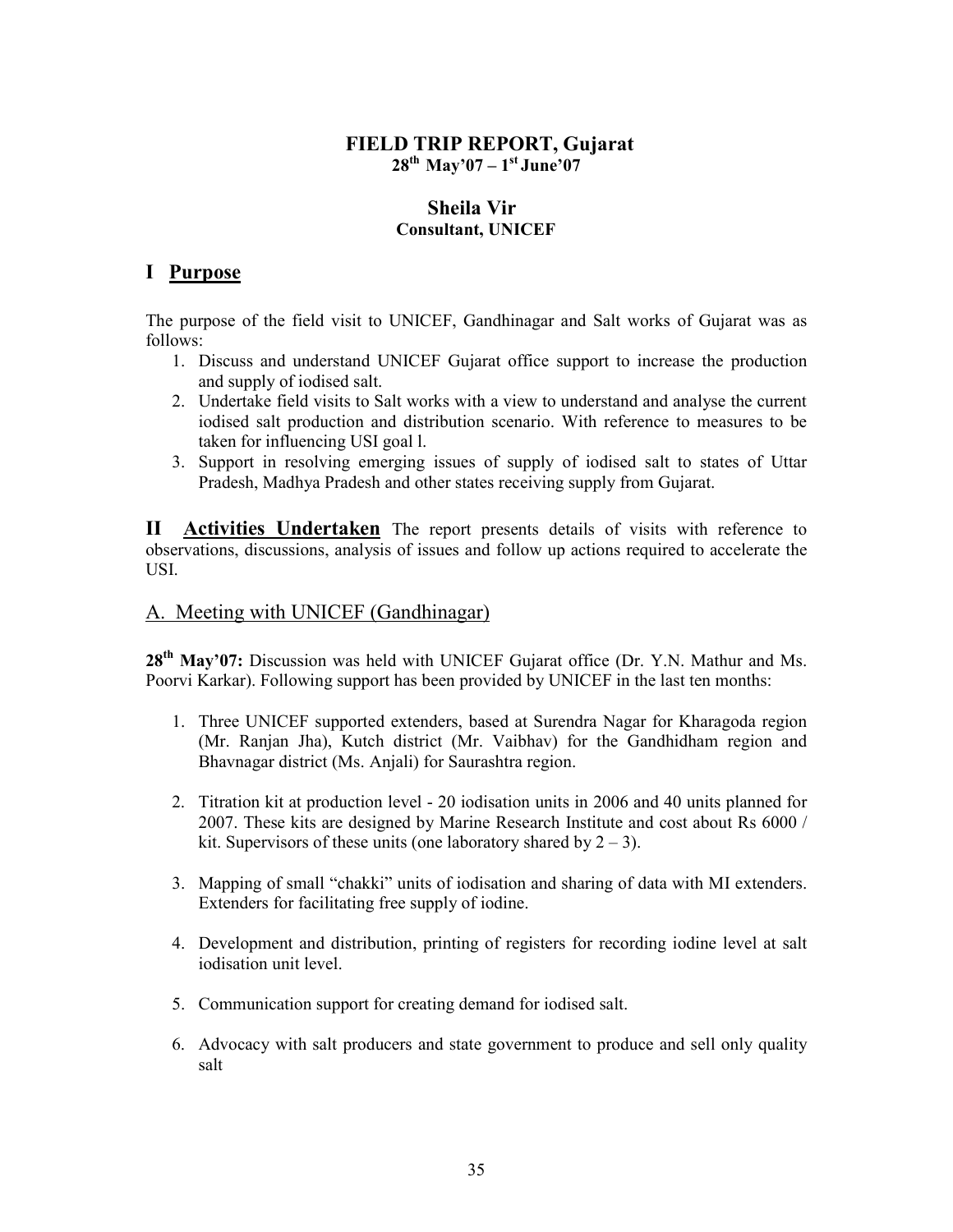Following the discussion field visits plans to Inland and Gandhidham region was finalized for  $29<sup>th</sup>$  May 07 to 1<sup>st</sup> June 07. A brief summary of field visit is presented.

#### <u>B.</u> Meeting with iodised salt Producers / traders of Salt / Inland Areas –  $29<sup>th</sup>$ and  $30^{th}$  May'07

Inland areas of salt comprise Kharagoda, Navalaky, Malviya, Vavanija, Halvad, Dhrangadhara, Santhalpur and Adesa. Three meetings were held with about salt iodisation traders of Kharagoda, Dhrangadhara, Halvad and Santhalpur regions, Ms. Ranjan Jha (UNICEF, IDD extender) and Ms Poorvi Karkar (CDN Consultant, UNICEF, Gujarat) were present.

At Kharagoda, met with the President of the Kharagoda Salt Association (Mr. Higul Bhai; contact – 9426215558/ 02758 – 228258), Mr. Jiten Ajani (ICCIDD – MI Extender) and Salt department officers (Mr. Rabaria and Mr. Ved Prakash). At Halvad, Mr. Babu Lal Bhai Pancholi (President of Halvad Salt Association) and MI Extender (Mr. Kashyap Dave) was present. In Santhalpur district, met with the traders and Babu Bhai, President of Santhalpur Salt Association and Mr. D.B. Goyal, Deputy Superintendent Salt Department Kharagoda produces and supplies only salt phoda. Annexure I present details of persons met. Following is a summary of the discussions:

(a) Production of "bargara" salt has been discontinued. Bargara salt production technique has been altered to make it whiter in colour and smaller in size. The new product is known as phoda salt. Kharagoda has cent percent trade of phoda salt. Phoda salt uses the technology of using the laying of salt bed prior to "charging" for crystallization. This results in production of salt crystals which are whiter than bargara as well as smaller in size. Cost of phoda is Rs 70 / quintal as compared to Rs 60 / quintal of bargara salt. The corners of phoda crystals are not as sharp as bargara salt. These can be packed in high density polythene bags – unlike bargara.

(b) Demand for crystal phoda salt is continuously decreasing. Uttar Pradesh and Madhya Pradesh wholesalers demand less of phoda than before. These traders were aware that consumers were being advised under the state IDD programme to use powdered packaged salt and use phoda only for feeding animals. Traders queried the rationale of this shift.

Following my discussion, these traders agreed that phoda salt being transported in 50 kilogram bags were often sold in open and in very unhygienic situation. This often resulted in washing of phoda salt and sun drying it before being used by consumers; iodine on superficial surface got washed off resulting in loss of iodine at consumption level.

(c) Most of salt from Inland area is distributed to Madhya Pradesh and Uttar Pradesh – 50 percent by rail and 50 percent by road. Salt to Madhya Pradesh is moved primarily by road. Iodised salt movement by road is not checked at loading level. Poorly iodised salt or non iodised salt therefore tends to move by road to Madhya Pradesh.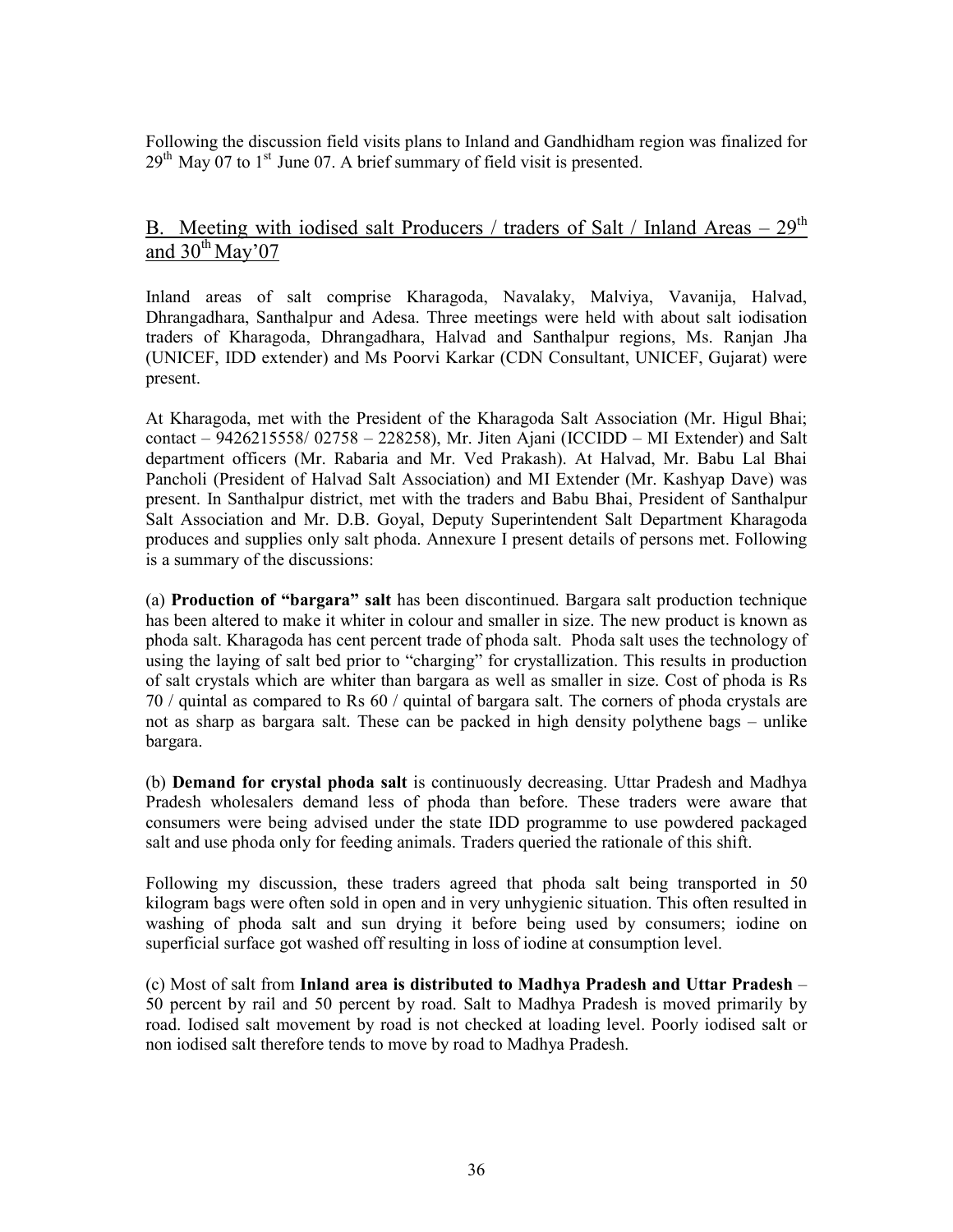(d) Regarding the rail movement, the problem of sudden release and availability of rail rakes remains a major problem. According to traders, this results in increasing production to an extent beyond the existing capacity of iodisation units. Often this adversely affects quality of iodisation. Since in order to fill all the 40 wagons of the rake, the producers outsources the iodised salt production to various units without a system for checking iodine content.

(e) MI and ICCIDD support is for supplying crushers and potassium iodate. About 29 traders were supplied with crushers by MI; the crushers are electrically or diesel operated. The production is expected to commence from September 07. Additionally MI is also supplying  $KIO_3$  to Association of "chakki traders" based at Baroda and Ahmedabad and to iodisation units in Kharagoda and Halvad regions. MI supply of  $KIO<sub>3</sub>$  is procured from Calibre Chemicals in one kilogram packs. MI supplies 33 percent of  $KIO<sub>3</sub>$  required while the owners of iodisation units themselves procure 66 percent of  $KIO<sub>3</sub>$ . The exit policy of MI support is not very clear to MI extenders or salt iodisation producers. In addition to the supply support, MI undertakes random checking of iodine levels at loading stations. Cost of  $KIO_3$  procured by MI is Rs.1014 / kilogram. The feedback of representatives of the trade associations revealed that Inland Iodisation traders in fact have the resources to procure  $KIO<sub>3</sub>$ . The associations were unhappy that a few selected units are supplied  $KIO<sub>3</sub>$  free of cost. Those not receiving supply of  $KIO_3$  are concerned and a free supply of  $KIO_3$  has resulted in causing disharmony among the traders. Since the business and benefit margins are influenced substantially by free supply of  $KIO<sub>3</sub>$ .

(f) The traders expressed concern regarding the actions taken for stopping road and rail supply of phoda salt at the borders of Madhya Pradesh. The traders informed me of two incidents. The first one related to stopping of salt rail rakes since the salt on testing by the testing kits (STKs) indicated that iodine content was only 9 ppm. These rakes were released since titration indicated 19 ppm and not 9 ppm iodine. The traders complained that STKs should not be used for testing iodine levels when such serious actions were being taken. The traders are correct in supporting only the titration method since this is legally accepted. On the other hand, it is difficult to believe the differences reported by traders for specific rake when the estimation was done by STK and titration. It may be noted that STK does not give results as specific as 9 ppm.

The second rake, according to traders, was stopped since the iodised salt packs had no label indicating that salt being transported was for industrial use. According to traders Madhya Pradesh State considers labelling for industrial salt as mandatory but these traders have no information that salt packs should specifically print information regarding industrial supply. Separate follow up discussion with representative Salt Department confirmed that no such guidelines to date have been received by then. No guidelines on industrial usage. (SV to follow with the Salt Commission office).

(g) The producers were also informed of the IDD programme strategy in the consuming states of Uttar Pradesh and Madhya Pradesh. This was considered critical to indicate the link of USI programme at production level with consumption level. It was evident from the discussion that producers needed to be continuously sensitized to their role in "protecting the minds" of young children. Salt producers were informed that in fact the USI strategy at state level protect their business interest since demand for iodised salt is continuously created.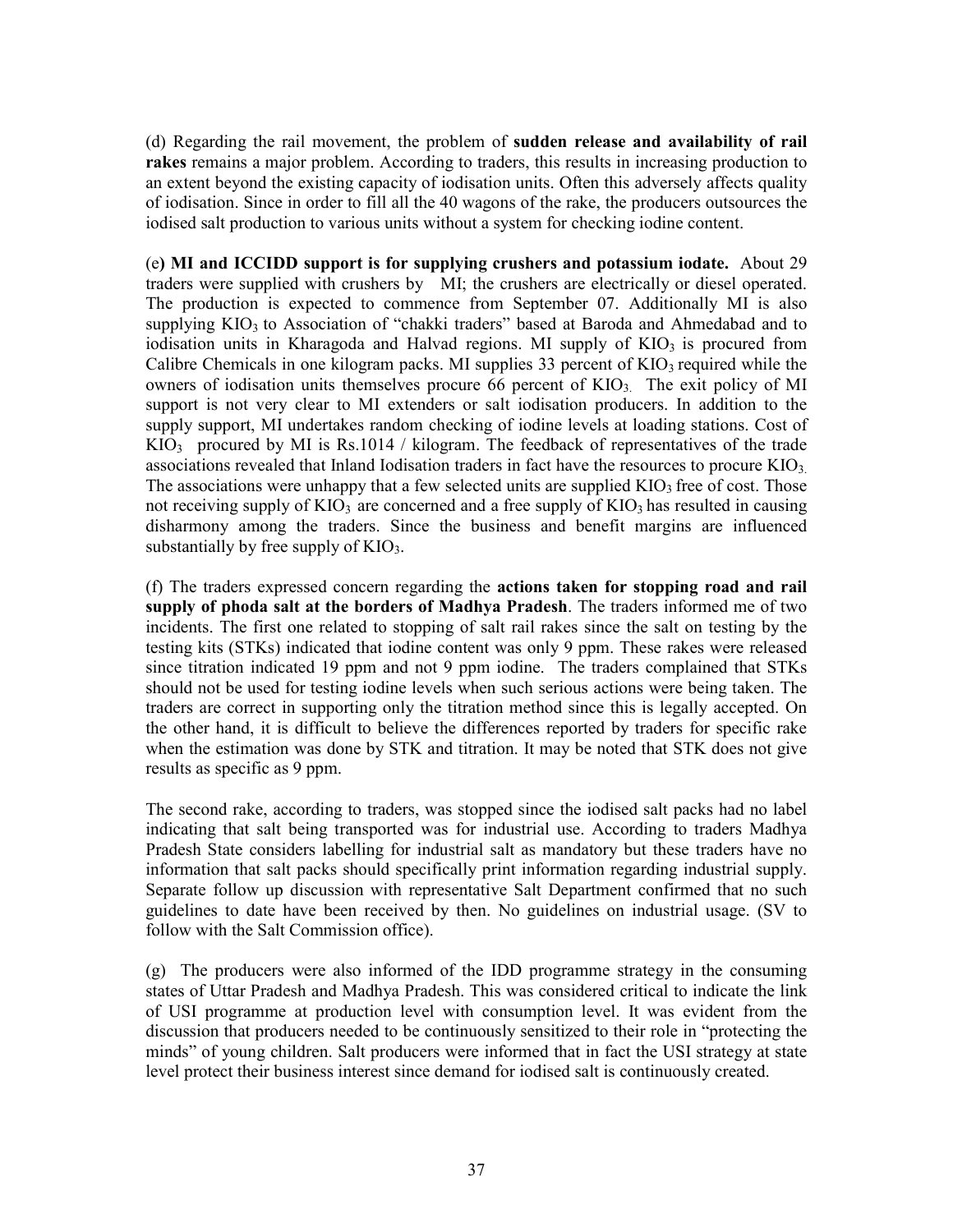(h) The problem of phoda salt was discussed. The traders were informed that in Uttar Pradesh a special effort is being made by government with UNICEF support to promote packaged powdered iodised salt. This was considered critical since bargara / phoda salt is often sold in open and is washed prior to use. This washes of the iodine and is of little use in protecting population, especially newborns from IDD. Use of 1 kilogram polythene package therefore is desirable since it will discourage washing of crystals at consumption level. The traders were congratulated for their efforts in making a breakthrough in production of whiter phoda crystals and shifting the 50 kilogram packaging to polythene lined gunny bags. It was stressed that in the current programme scenario phoda salt trade would be reduced significantly unless 1 kilogram packaging was introduced. The salt producers were informed that wholesalers were infact packing / crushing and packing phoda salt at wholesalers' level in the consuming state Uttar Pradesh. However, this was limited to only  $3 - 5$  percent of supply. The advantages of producing 1 kilogram pack, despite the additional cost of packaging, will facilitate in protecting trade of phoda salt. The traders were receptive to the idea and agreed to explore the implication of packaging and selling only 1 kilogram phoda salt pack.

The following two issues were of primary concern to salt iodisation traders

- (i) regarding iodised salt movement by road and associated problems in Madhya Pradesh, the salt producers requested for a meeting to be organized with wholesalers of Indore. Early holding of the meeting was requested.
- (ii) The traders were extremely concerned and complained of the poor quality of Rajasthan salt (in terms of poor NaCl content of less than 96 percent and poor iodine). According to them, Rajasthan produces big crystal variety of salt and very often the supply of these crystals is mistakenly presumed to be from Gujarat Inland salt. The iodised salt producers therefore requested UNICEF to follow up on increasing trade of poor quality of Rajasthan salt with the Salt Department. It was felt that Salt Department should strictly monitor quality of Rajasthan salt produced, irrespective of whether moving by rail or road.

# C. Salt Plants Visited In Inland Region –  $29<sup>th</sup>$  and  $30<sup>th</sup>$  May'07

Following three salt units were visited:

- (a) GIDC Salt Plant, Halvad (29 / 5)
- (b) Sahi Baba Unit of Salt, Halvad (29 / 5)
- (c) Mahavir Salt Chakki, Pathan (30 / 5)

Following points emerged from the discussion at the production site:

- 1. Titration kit and training in titration was useful and being followed.
- 2. Records indicated that minimum **iodine level at production level** was between  $20 -$ 30 ppm. This was unfortunately accepted as normal by producers and extenders. It was felt by all that this is adequate to meet the demand of 15 ppm at consumption level. However, we should note that  $\leq$  30 ppm is the minimum level legally acceptable and we must encourage adhering to the PFA norms.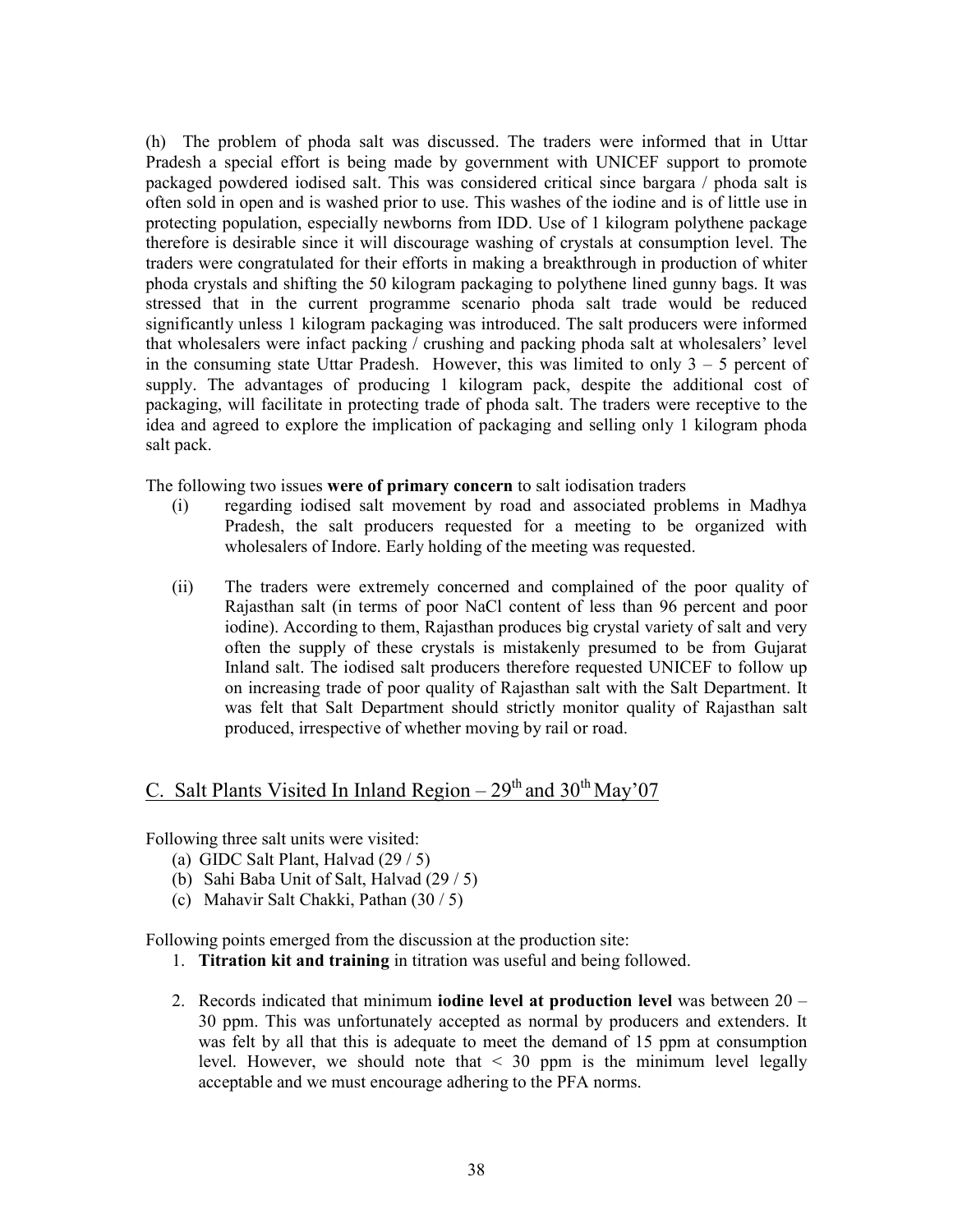- 3. Production units including chakki units are routinely monitored by UNICEF extenders for ensuring level of iodine. Special attention is given to ensure appropriate monitoring by titration method is undertaken and records maintained in the registers.
- 4. Some chakki units are in operation in Inland salt regions. The units simply crush bargara salt and iodise it. The chakki salt is sold only in the neighbouring areas and the sale is completed in 4 months. This is critical to avoid forming of lumps. Production capacity is 5 tons per day. The chakki salt is sold to retailers at Rs. 1.20 / kilogram or Rs 1200 / ton. Cost of iodisation is rather high i.e. 5.25 paise per kilogram. The "chakkiwala" purchases  $KIO_3$  every  $4-8$  days. Per day cost of  $KIO_3$  is Rs 260 / day as against the total sale of Rs  $6000$  / day i.e. 4.3% is the cost of iodisation. Iodine level is checked by salt testing kit and not by titration. The chakkiwala processed titration kit, which was acquired a few years back. The discussion revealed that chakkiwalas were interested in using the titration method.

Following is a summary of issues to be followed up by SV:

- 1. Follow up with salt department on policy regarding labeling / identification for industrial salt usage. Any gazette notification? If so copy to be shared with iodised salt producers.
- 2. Follow up with Madhya Pradesh UNICEF office regarding the system for monitoring iodine level issues regarding legal action.
- 3. Sensitise traders on importance of iodine beyond goiter.
- 4. Guidelines from salt department to all producers regarding
- (i) standard adherence to 30 ppm minimum level of iodine.
- (ii) standard message on implications of iodine to be printed on packages.

## D. Field Visit to Iodisation Salt Plants in Gandhidham -  $31<sup>st</sup>$  May and  $1<sup>st</sup>$  June'07

Gandhidham has 100 registered iodisation units. Out of these 100 only about  $40 - 45$  are functioning. Of these 6 are refineries with washing plants and 9 are free flowing salt production refineries. Remaining 50 – 55 are mobile iodisation units. These are put in operation only in case of accelerating production to meet the supply of salt for filling the supplied rakes at a short notice.

Following briefing by the salt extender (Mr. Vaibhav), visited the following salt works:

- 1. Godavari Salt (with triple washing units) has capacity of 80 tons / day or 3 4 tons / hour. Met with the plant in charge Mr. Sunder Sharma and Mr. Narayan, Supervisor. Mr. Narayan has been trained by the extender as well as the visiting local chemist for undertaking titration. In my presence, Mr. Narayan very skillfully demonstrated titration of salt samples.
- 2. Alok Asram Unit has 3 washing units and produces triple refined salt. Along with KIO3 , potassium ferrocyanide is added.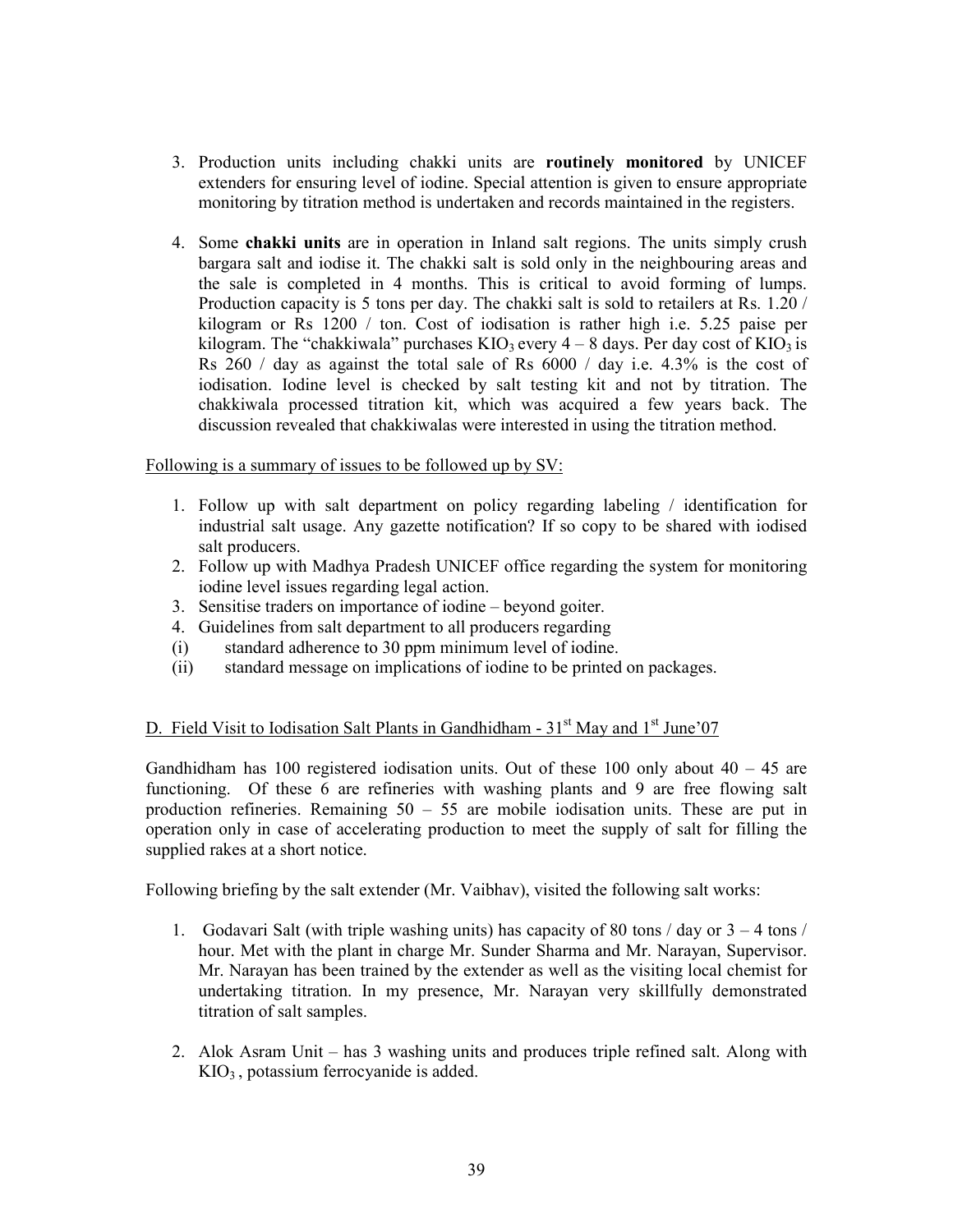3. Vineet Rahul Salt (No washing unit) – produces 100 tons per day. The unit was under repair.

## E. Meetings at Gandhidham

The following three meetings were held:

- 1. Meeting with Dr. Kashyap, Assistant Salt Commissioner, Department of salt.
- 2. Meeting with MI ICIDD, Salt Extender Mr. Dinesh Thakkar.
- 3. Meeting with Mr. Heera Lal Parikh (President of All India Salt Association) and Mr. Bachhu Bhai (President, Inland Small Scale Salt Manufacturers Association.

Following is the summary of discussion:

- 1. Salt Department explained the zonal scheme. As per the current scheme, Gujarat now supplies salt to West Bengal and Assam. Earlier only Tamil Nadu salt was being supplied to West Bengal and North East.
- 2. Iodised salt, except refined salt, is supplied under category C of railways. Refined iodised salt moves under category D. and this is not monitored by salt department. Industrial salt also moves under category D with no control of salt department. Under D higher priority is accorded to refined iodised salt if there is a recommendation from the Salt Department.
- 3. Existence of guidelines regarding labeling of industrial salt is not known either to the Salt Department or to the producers or to the MI extenders. Salt department nor the Salt Associations were therefore not in agreement that any salt moving to Madhya Pradesh should be stopped, if the label does not indicate industrial salt (SV to follow up on guidelines with Salt Commission office).
- 4. All agreed that Salt Department should issue details on standard message that should be printed on polythene packs.
- 5. According to the Salt Department representative, Dr. Kashyap, no information regarding free KIO<sub>3</sub> supply has been shared by MI  $/$  ICCIDD. Salt Department in Gandhidham is concerned that supply of  $KIO<sub>3</sub>$  to some selected salt producers is creating ripples in the trade balance. MI, according to the salt department representative, should be transparent on criteria of selection of salt producers and also share the exit policy. This is possibly due to conflicts between big and small salt producers since small producer gets leverage on price and sets up a price competition at selling points. Contrary to the Salt Department's statement, MI representative confirmed, in a diplomatic discussion, that the salt department was well aware of the criteria and was fully involved in selection of producers for MI support for  $KIO_3$  and crusher units.
- 6. MI also confirmed that  $50\%$  of  $KIO_3$  required that was being given to chakki type iodised units (total estimated 250 chakki units) and to inland small producers with less than 20,000 tons (of phoda) per annum production. Exit policy is yet to be spelt out though support is only for  $2 - 3$  years.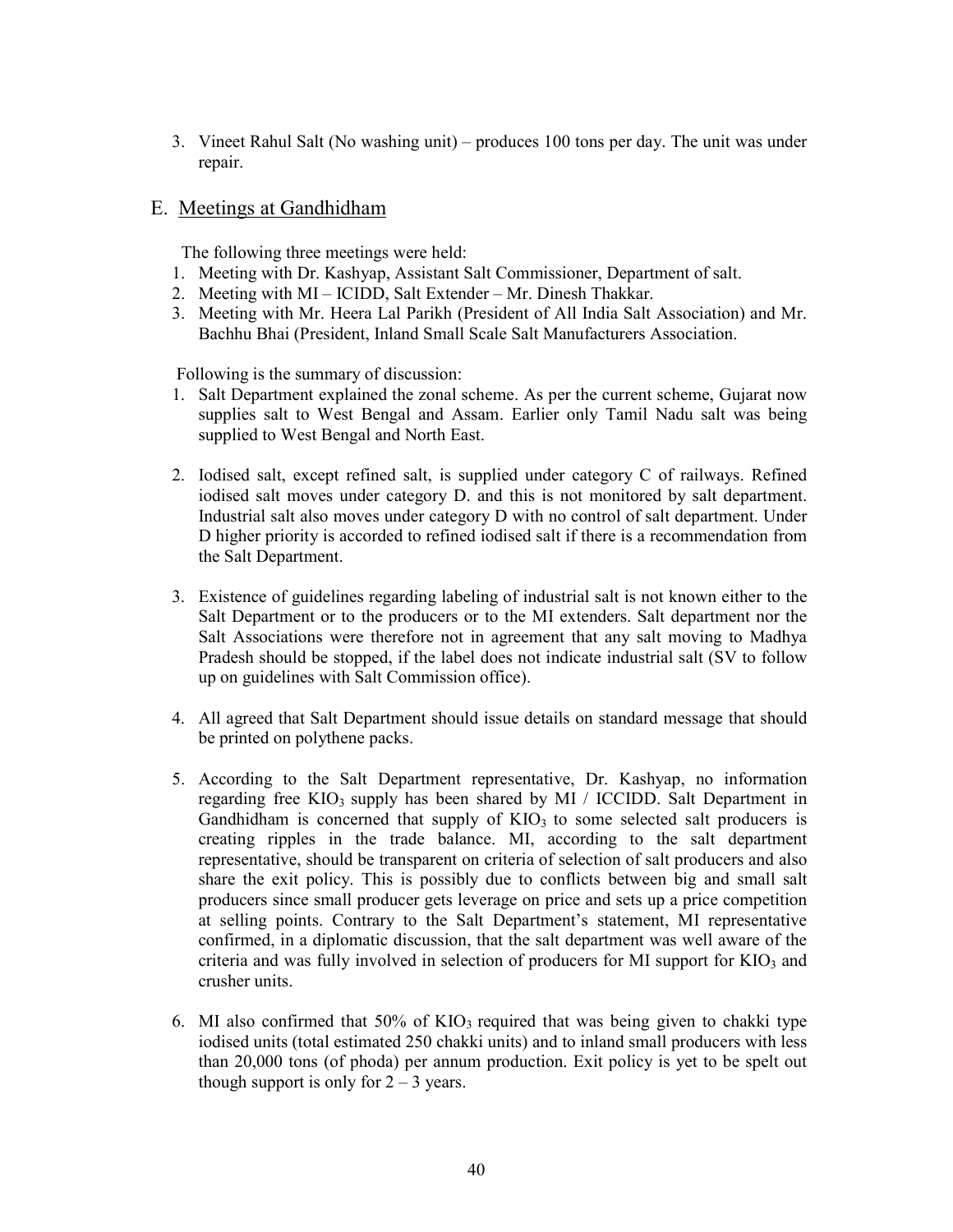- 7. Following discussion an advantages of packaging phoda salt, the MI representative also agreed to the suggestion that iodine used for phoda salt in fact would be wasted unless the practice of washing is discontinued at the consumption level. Mr. Thakkar agreed that MI should also advocate for 1 kilogram packs to be used for phoda salt so that iodine used for fortification is retained and used. This would be appropriate since MI gives support for  $KIO_3$  and could use this as a tool for advocacy for 1 kilogram packs. It was also indicated to MI that we all need to adhere to Government of India's legal minimum cut of 30 ppm for iodisation. Criteria for support by MI to salt producers should give increased focus for maintaining minimum 30 ppm iodine level.
- 8. Following issues emerged from the discussion with the Salt Society Representatives:
	- Trade of packed salt has been continuously increasing. President of both the associations fully support iodised salt trade for edible purposes should be totally in the form of packaged salt – 1 kilogram or 500 grams. Phoda salt can be packed in 400 gauge polythene bags. Cost will increase by 50 paise and this should be accepted.
	- Strict monitoring should be in place for testing the quality of salt and iodine levels of salt produced in Nawa region and Sambhar lake regions of Rajasthan.
	- Supply of free iodine by MI ICCIDD  $(30 50)$  percent supplied free) was creating a major problem in iodised salt trade prices, profit margins etc and this was creating a rift amongst traders as well as  $KIO_3$  producers.
	- Iodised salt is supplied through the PDS network of Madhya Pradesh by Hindustan salt. This is non refined and non free flow salt.
	- Double fortified salt (DFS) production is being undertaken by Ankur Salt Industries for Himachal Pradesh (Rs 5.50 / kilogram to Rs6.75 / kilogram). Refined free flow salt is being fortified using the NIN formula as well as MI formula (Iron fortification is 1000 ppm and iodine is 30 ppm). In the MI formula, a premix is used and the black spots are visible in the pack – the cost is Rs 6.50 / kilogram. NIN formula product cost is RS 4.50 / kilogram. It may be noted that the Tamil Nadu salt Corporation produces DFS using MI formula. For shifting the production from iodised salt to DFS, only an additional mixer (cost about Rs 10 lakhs and a chemical (Ferrous Sulphate) is required.

# III Follow Up Actions

Towards improving production and supply of iodised salt from Gujarat to consuming states following actions are proposed to be taken: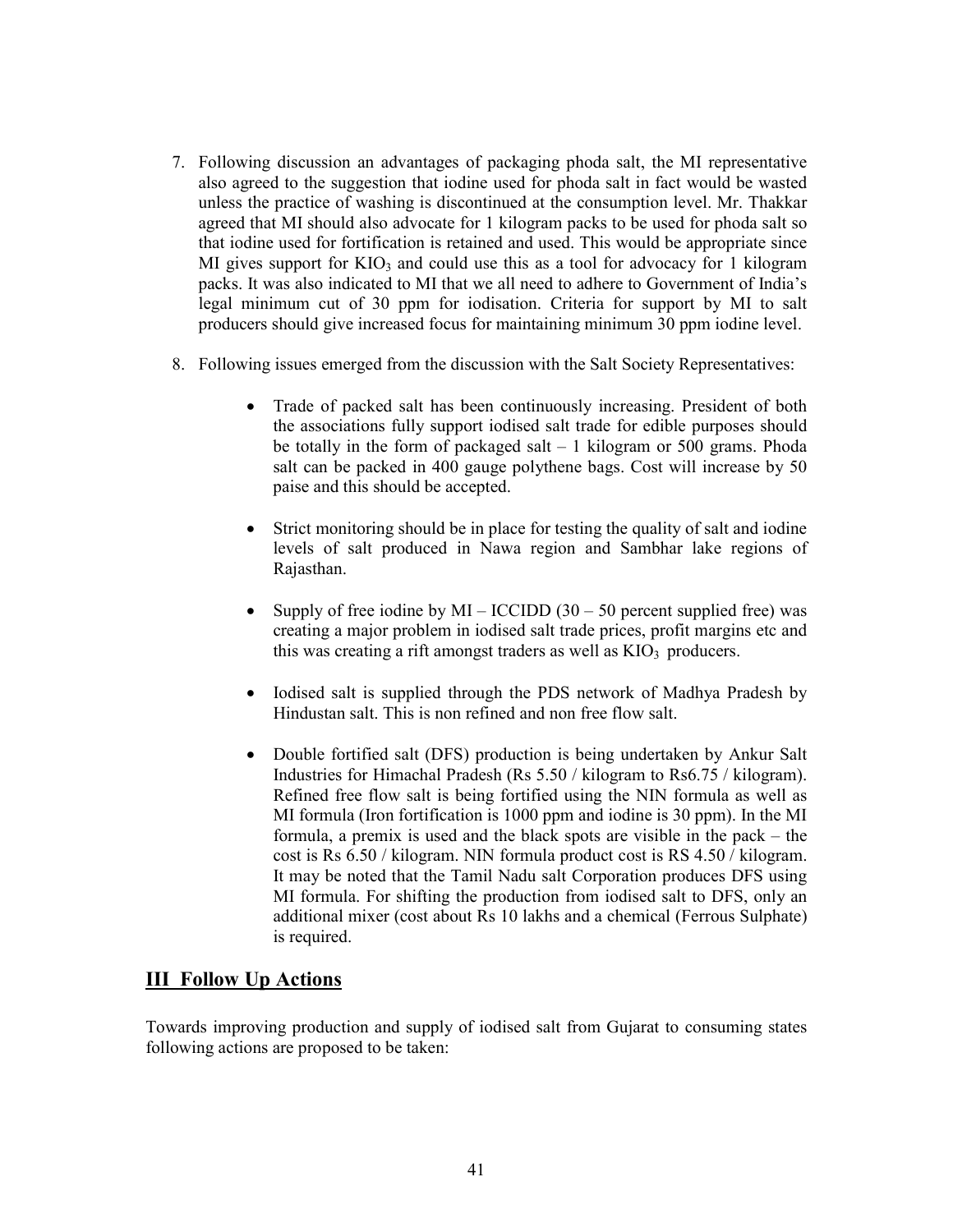- 1. Monitoring to be further strengthened by extenders. Minimum iodine at production level should not be below 30 ppm – as per the legal PFA framework guidelines.
- 2. Sensitization and advocacy with phoda iodised salt producer to shift from 50 kilogram packs to 1 kilogram polythene packs.
- 3. Follow up with Salt Commissioner's office on :
	- (a) Industrial salt packing guidelines
	- (b) Standardization of messages to be printed on iodised salt packs
	- (c) Issue of guidelines to salt producers to follow PFA guidelines of 30 ppm iodine
- 4. Follow up with Madhya Pradesh office on guidelines being followed for checking road and rail movement. Review and ensure PFA guidelines for usage of titration method adhered to.
- 5. Propose to consuming states, especially Madhya Pradesh, to organize meeting of salt wholesalers with traders at Indore.
- 6. Analyse, through visits and discussions, implications of free supply of  $KIO<sub>3</sub>$  by MI. This will facilitate in informing UNICEF and in taking timely actions towards ensuring salt iodisation and production is not adversely affected due to free  $KIO<sub>3</sub>$ supply.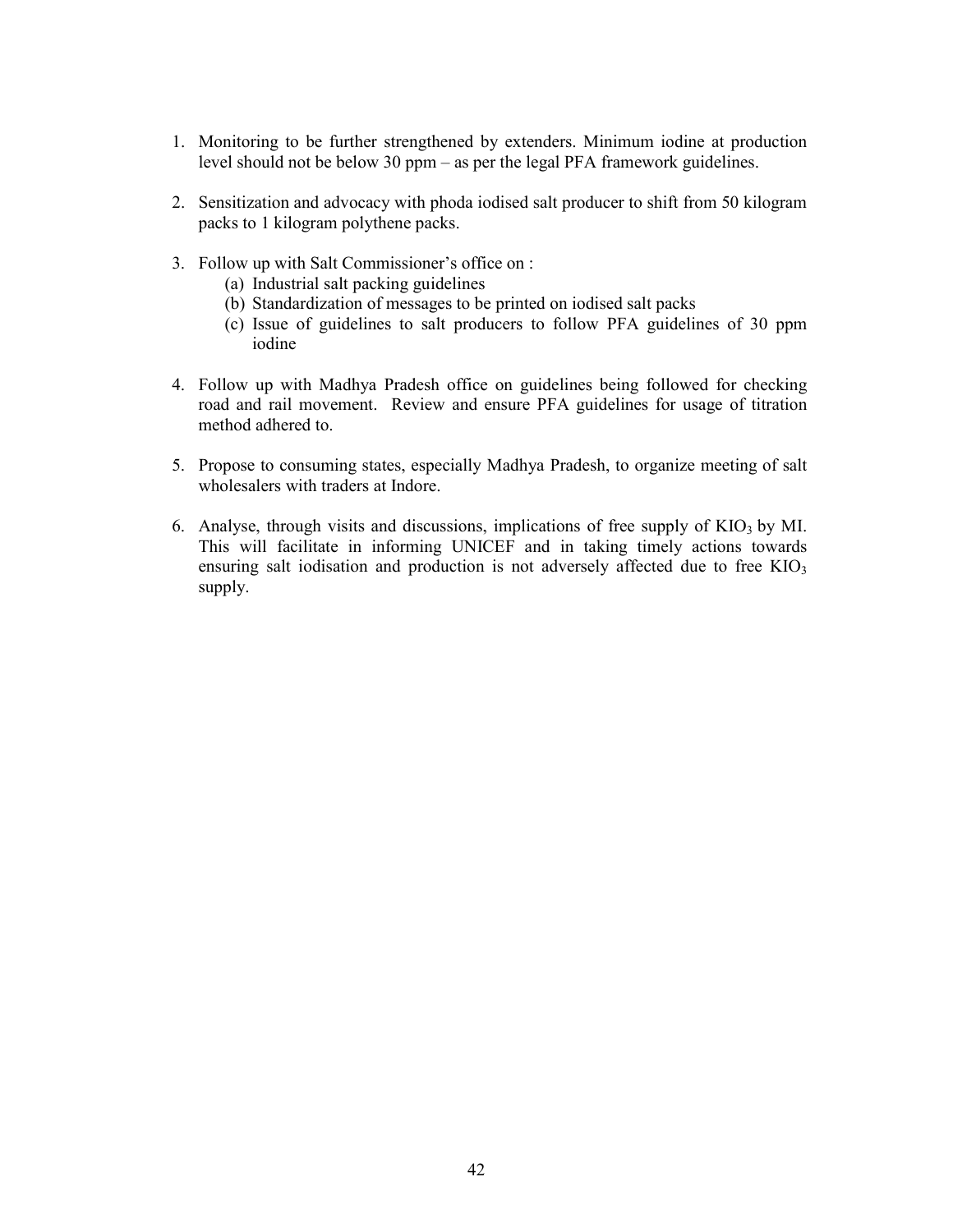# Trip Report --Bhavnagar, Gujarat, 25-29<sup>th</sup> September

The objective of the visit was to review the situation regarding production of iodised salt and to recommend actions for supporting efforts to iodise salt.

Persons Met ---UNICEF (Gandhinagar) --Dr Y.N. Mathur, Mr G.Gulati, Ms Poorvi and MS anjali Nigam, , Salt Department--Mr H.C.Pant, Superintendent, Mr Anurbindo Nag, Laboratory-incharge, H, Bhavnagar Salt--Mr Chetan Kamdar, Sagar Chakkuie--Mr Ghani Bhai, Mr Harshad Bhai, Savarian Salt., Dr Verma, Bhavnagar Medical college, Mr Anuj Parmat of Sanket Salt Industry, Dr M.R. Gandhi and Dr Mohan Das of Central salt And Marine Chemical research Institute.

### Summary of Discussion and Observations

- 1) Bhavnagar Circle has about 45 salt harvesting units and 18 centres for production of iodised salt. Three big refineries (Nirma, Patel and Super Salt) produce 1, 35,574 MMT of salt while rest of the iodisation units produces only 16,378 MMT of iodised salt. Total iodised salt production is only about 10% of the total salt production of 14, 09,578 MMTs. Of the 18 iodisation units, only 6 have no salt harvesting units and buy salt. In the past five years, there has been three following changes in salt trade---i) increase in production of refined high grade variety of iodised salt ii) Higher production of fine grade of non-iodised common salt and iii) increase in transportation by road as compared to rail. These changes are critical with reference to USI goal since it has impact on production of quality iodised salt by small producers as well as on the establishment of a system to monitor iodine levels in salt. Discussion on these issues was held with small (chakki users), medium (using spray technique for the production of 5-6 MMT salt per day) and refinery unit persons.
- 2) Meeting with Bhavnagar Circle Salt Department. This circle office is the circle office of south Gujarat and is one of the five offices under the Jamnagar office where an Assistant Salt Commissioner is in-charge of these circles. I was informed that this year due to heavy rains, harvested stored salt have been washed off and the Salt Department is conducting a survey to assess the damage. In every circle office, there is an inspector who is responsible for monitoring salt production and collecting cess.

According to the Salt Dept, there are three types of primary iodised salt producers---chakkies of small producers, medium size iodisation units of traders and large by sal Only 4 iodisation units are registered with salt department and therefore monitoring of Salt department is limited to these 4 units and the rest are supervised at random. The monitoring van supplied by UNICEF in 1997-98 is used whenever funds are allocated for the driver and fuel.

 The salt refinery production capacity is much higher than the current production. For example Nirma has a capacity of about 2 lakh tons against the current production of only 84,876 MMT. The Nirma group has 25,000 acres of land on lease from the government. There is therefore an ample capacity which remains untapped .It was clarified by the salt dept that there is no approval required by refineries for production. However, at the same time I was informed that during the registration with the Salt Department, the capacity is reviewed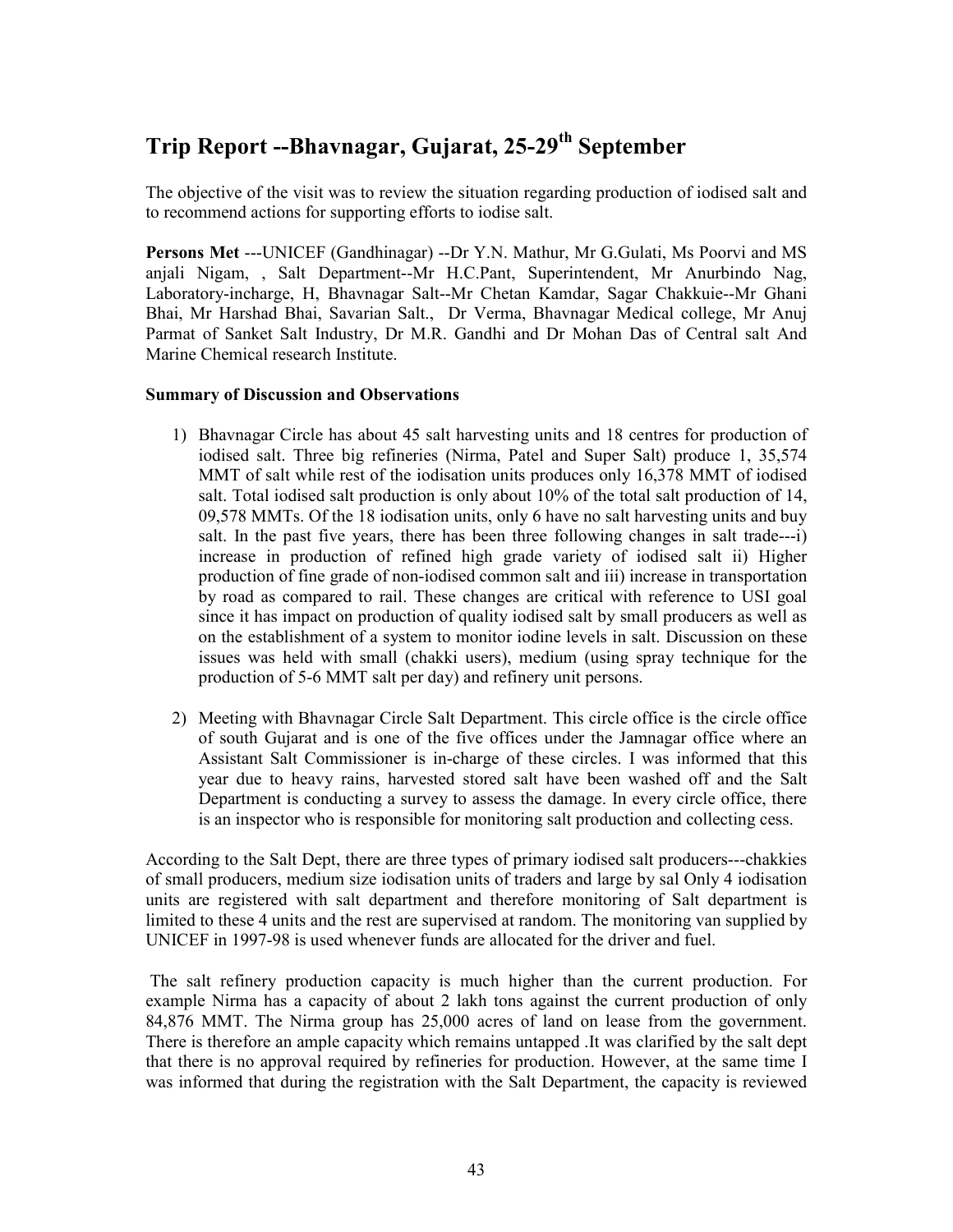and a "Permitted capacity" per annum is issued by the Salt Department along with registration. Refineries apply for enhancement of capacity which is reviewed and approved by the Salt Dept. Such a system in fact appears to introduce a "control" element by the Salt Dept in the production of salt by refineries.

There has been a remarkable increase in refined salt production in the Bhavnagar Circle ---in 2003,iodised salt production was 1.16 lakh metric tons against a total production of 2.15 lakh tons in 2006.The refined salt moves under category D of the rail rake. Movement of iodised salt is increasing by road as compared to rail. The Salt Dept was not aware of any guidelines regarding labeling of salt bags moving for industry and agreed that specific labeling may be helpful. Normally industrial salt moves in loose or in 50 kg bags with specification that it is vacuum salt.

The Salt dept officer confirmed that he had not seen any guidelines issued by the Salt Department for facilitating establishment of a system. Salt Office has issued instructions that the ratio of salt to potassium iodate should be 20 tons of common salt to one kg of potassium iodate. The salt dept confirmed that the purity of potassium iodate supplied to iodised salt producers is not checked and agreed to my suggestion that it would be helpful if the purity of KIO3 is checked by the salt Dept to facilitate appropriate iodisation. Cost of potassium iodate is Rs 1000 to1080 per kg .Cost of iodisation is 6-7 paise per kg.

I was informed by Dr Nigam Extender UNICEF, that in Gujarat state, there are food inspectors based at district level and are from the Dept of Food and Drugs, No inspector is possibly functioning under the health department and monitoring the PFA Act. The implementation of PFA act is therefore weak or possibly non-existent.

Bhavnagar Salt Manufacturers Association is neither registered nor active.

Salt produced in Bhavnagar has the concentration of 1.5-2 degrees while the desirable level for higher production is a concentration of 2.5-3 degrees.

Salt production or the monitoring data is not computerized .Circle office of the salt Department is not linked to the computer system of the HQ at Rajasthan and therefore the communication gaps remain in timely feedback and actions.

3) Visit to Bhavnagar Salt --Not a refinery. Production of salt is 1, 52,000 MMT and of this only 25,000 MMT is iodised. Most of the production is for industrial salt--reliance, Gujarat chemicals, Heavy chemicals, Caustic Soda etc. Edible iodised salt is supplied under the nominee system to West Bengal and Chattisgarh by rail. Mr Chetan Kamdar of the industry expressed concern about the cost of potassium iodate --cost of iodisation Rs 50 per ton (5kg of KIO3 for 100 tons). I also discussed the need to bring down the PPM at production level to 20 ppm instead of 30 ppm since with good packing most of the potassium iodate is often retained.

4) Visit to Sagar Salt Chakki--Mr Ghani Bhai explained the process of iodisation. Common salt is harvested by this group and stored at the production site. Production is 800-900 MMT per year. The method of iodisation is very unique---salt is filled in carrying pans by the labourer. On the top layer dry mixture of potassium iodate is sprinkled .The salt with potassium iodate is off-loaded in a hopper which has liquid potassium iodate dropping on the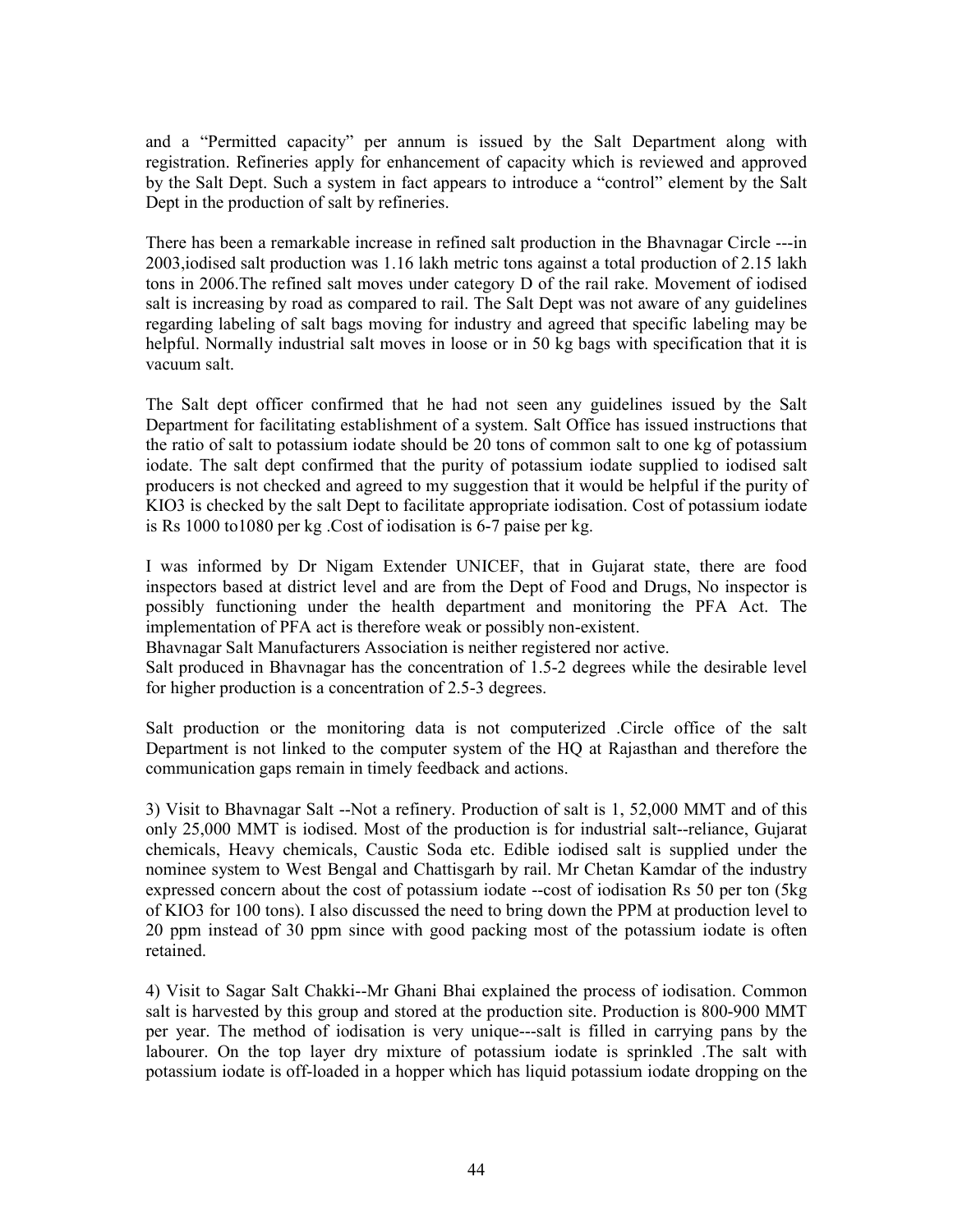salt from a connected drip. The salt is thus iodised at two stages. The salt with iodine passes through a traditional stone chakkie operated by a motor .Ground salt is filled and sealed manually into 900 gm polythene packs--salt is not weighed while packing and therefore the label states 900 gm and not one Kg. The cost of production is Rs 0.92-95 paise per kg. Using STK, ppm was checked and was found to be over 30ppm. This salt is sold at Rs 2.00 per kg.

This unit head, Mr Ghani had received training in the titration technique but was not using the kit provided by UNICEF. He confessed that titration was rather difficult. STK was used for checking iodine levels. I was informed that the ICCIDD kit was giving higher intensity of blue colour even when the ppm level was on the lower side.

5) Patel Salt Works--Mr Vipin Bhai briefed us on the iodised salt production by his refinery. Mr Bhai has 4 salt works--two of these are in Bhavnagar. Total salt produced is 30,000 MMT and of this 50% is for edible purposes and iodised. Transports salt by road to Maharashtra and south Gujarat. Rake price has increased in the recent past by 250%. Salt is sold through a distributor based at Mumbai. Rs 1.30 is the cost at factory level while the MRP for half kg is Rs 2.00 and for one kg is Rs 5.00. According to Mr Bhai, local small producers very often do not adhere to the PFA norms since the only saving margin is by using less potassium iodate.

6) Mr Harshad Bhai,Savarian Salt - Informed that about 50,000MMT of salt washed off due to heavy rain this year, In fact, Savarian salt lost 8000MMT of salt this year. The annual production of salt harvested by this unit is 30,000MMT--7000-8000 is iodised and rest is sold for industrial purpose. With the introduction of system of loading full rake (A rake has 40 wagons ---60 MMT per box or wagon i.e. a total of 2400 MMT) and not the piecemeal wagon loading ,there is a lot of discontent amongst producers regarding moving salt by rail. Two rakes are allocated per month but of the 2007 quota, only 2 rakes have been used in first six months of the year. The iodised salt producers therefore prefer to transport salt by road since there is no dependency on others as in the case of rake which have to be fully loaded.

I was also informed that a circular on the PFA act has been issued by the salt dept and is suppose to available on the website of the salt dept. The circular number is IAS/79/97/2035 of 22nd March 2007.This circular pertains to Food and Safely Standard Bill (details to be obtained).Agreed that all iodised edible salt should be marketed in one or half kg packs. Laboratory is installed for industrial salt for measuring Ca and Mg levels. It was therefore important to link iodine level assessment to labs being established for industry. This unit also indicated that the interest in the business of iodised salt was going down with the transport problem and demand for refined salt by industry.

7) Sanket Salt Industry--Mr Anuj A. Paramat--Technique used for iodisation is roller type with a sprayer attached for KIO3 --total cost of machinery Rs 3.5 lakhs. Total production is 5-6 tons per day. Iodine level is tested using only STKs and titration method is not possible daily. Salt dept also checks iodine levels in salt.

According to Mr Anuj, the continuous rise in cost of potassium iodate has resulted in malpractices since the producer can only save in the total cost by reducing iodine levels, According to him, cost can only be reduced by decreasing iodine levels since salt cannot be adulterated for increasing weight and reducing cost. The trend to incorporate less iodine will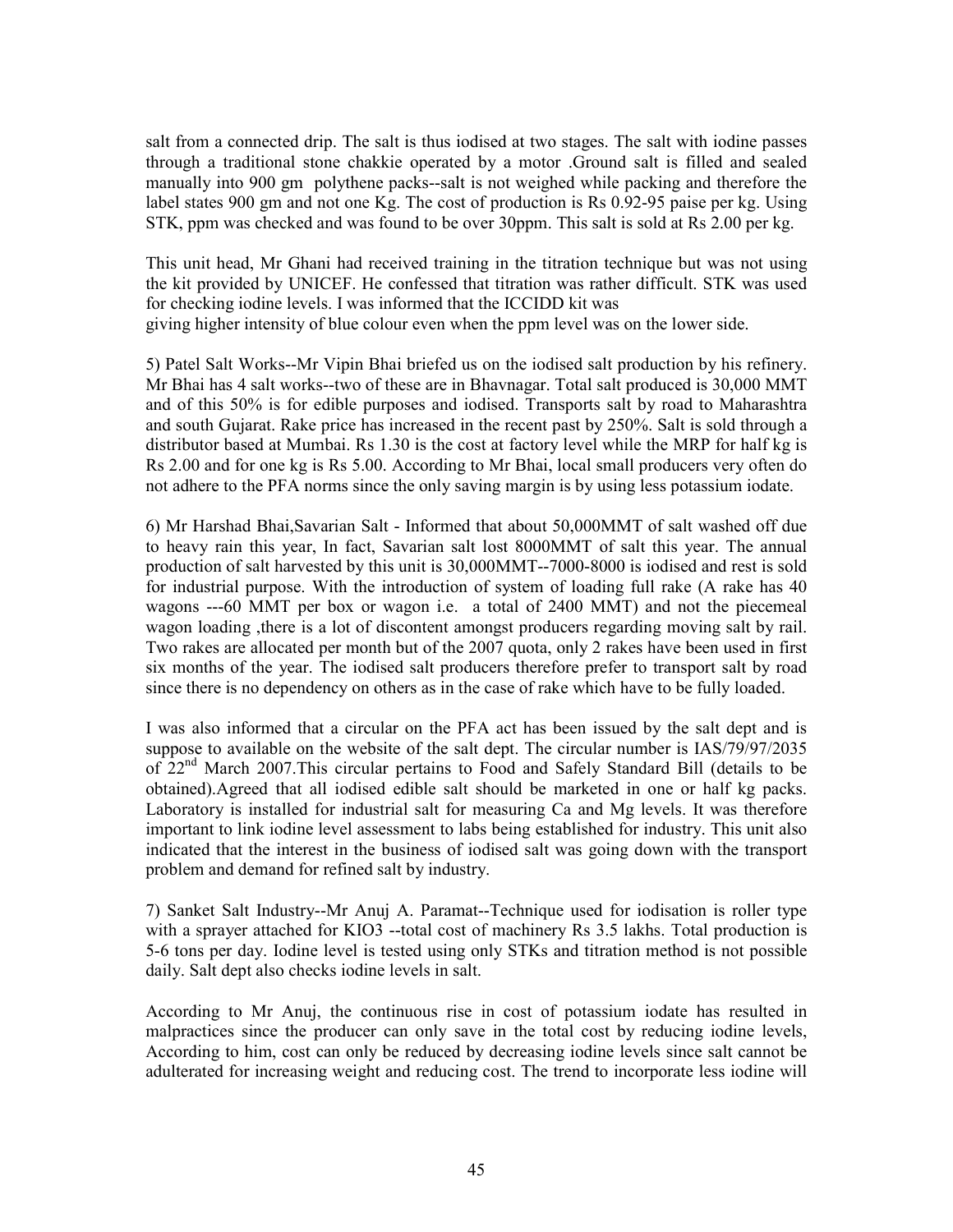rise since the cost of KIO3 is escalating since the last three years. Plastic bag rate has also increased from Rs 45 to Rs 85 per kg.

Salt is transported by road to wholesalers who market iodised salt. Road movement costs Rs 450 per ton. Agreed to my suggestion that effort is made to reach the wholesalers and equipping them with STKs to test iodine level. According to Mr Anuj, such a move would help in medium producers who market products with adequate level of iodine even if the cost was slightly higher than chakkies product or those produced by small producers. The small producers, according to him, were selling iodised salt at a lower price since they are saving on iodine cost but continued to enjoy the market benefits with wholesalers.

8) Meeting with Dr M.R.Gandhi, Deputy Director, Central Salt And Marine Chemicals Research Institute and Dr Mohan Das, Salt and Marine Chemical Research. Discussion was held on the programme and how to link the reach with USI Goa. Dr Gandhi has done immense research work on quality salt production, submersion technique of iodisation, model salt pans, improving the iodine compound for iodisation and shifting to a new product from potassium iodate (layered technology ) for reducing cost and increasing iodine availability for iodisation. Discussion was held regarding reducing the size of crystal of bargara salt and improving its packaging. Thought it would be useful to meet bargara salt producers to provide technical support in crushing and packing. Mr Gandhi expressed the interest of the Institute in being associated with USI programme to solve field problems. The idea of testing KIO3 purity was appealing and this needs to be followed. Dr Gandhi also suggested that the NaCl levels of chakki producers should be checked for NaCl levels since a high level of impurity will result in higher and rapid loss of iodine.

Conclusion--Monitoring by extender has contributed significantly in improving iodine levels in salt produced by small chakkies and medium producers. However, the contribution of these two groups is very low compared to refined salt. The salt extenders TOR needs to be reviewed to ensure continued monitoring with additional responsibility for establishing a district system for reaching wholesalers and School-community approach. Details were discussed with Gandhinagar office.

Following actions are proposed to be followed.

- 1) Revisit the TOR of extender since only 18 units to be visited per month. The extender could be effectively used for establishing a district plan of action for reaching community and retailers through the school children.
- 2) Wholesalers in salt producing districts as well as the entire state could be mapped and reached. Currently extenders are mapping the chakkies.
- 3) Meeting of Food and Drug Inspectors could be organized to sensitise them about USI and the role that could be effectively played by them in ensuring adequate iodine levels.
- 4) Advocacy to review the role of salt dept in monitoring iodised salt moving by rail as well as by road.
- 5) Mapping of all salt producers and iodisation units. Exploring involvement of the Salt Dept in monitoring levels of iodine in registered and unregistered. Mobility support to salt Dept to visit all units and in developing a system for feedback by computerization of circle offices.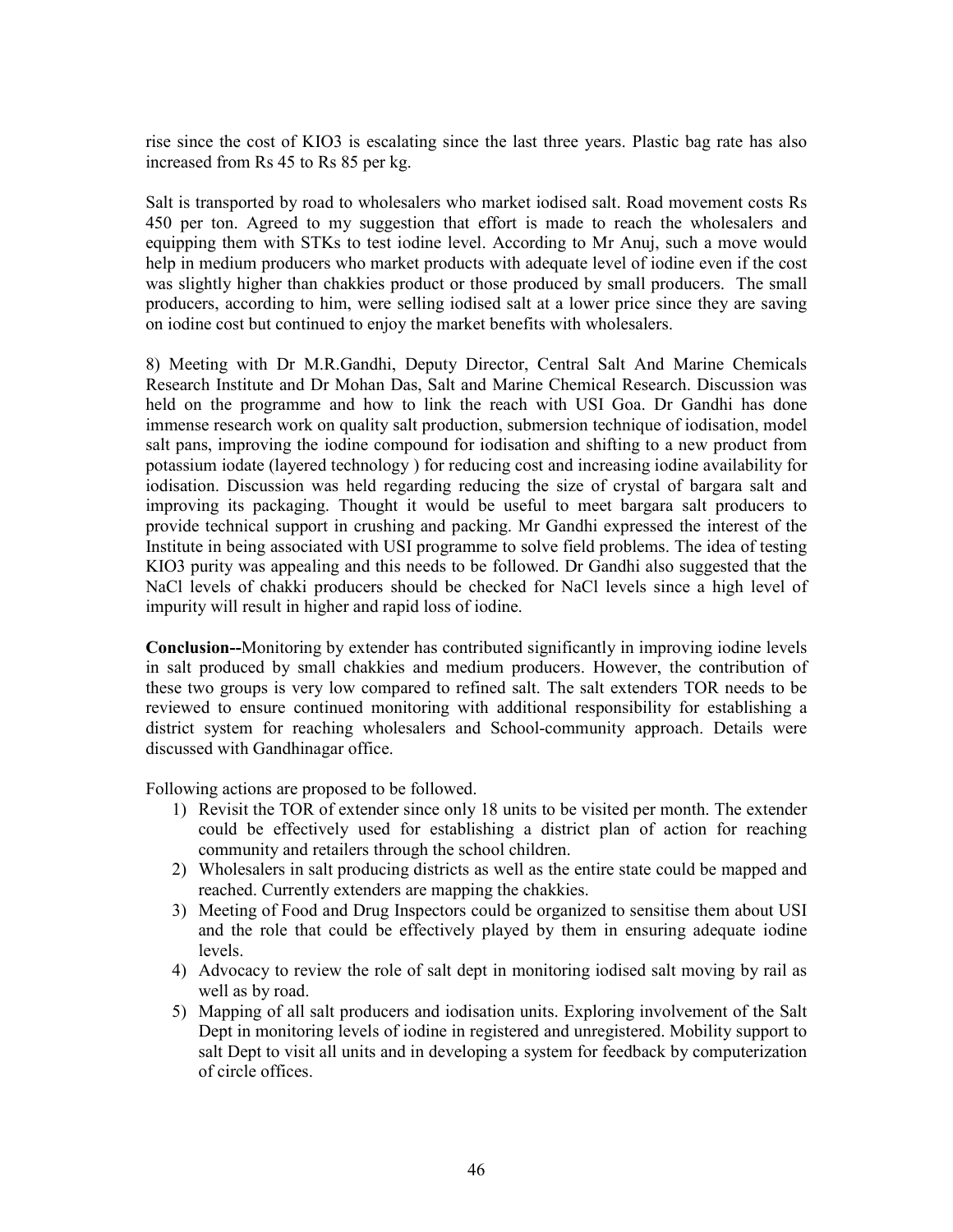6) Advocacy for making it mandatory to sell iodised salt in one kg packs.

.

- 7) Supporting in establishing a system for making STKs available in the market for wholesalers.
- 8) Organising a meeting of Central Salt and Marine Chemical Research Institute with Bargara salt producers regarding production of powdered iodised salt. Also follow up on checking quality of potassium iodate supplied and in being a part of the monitoring system.
- 9) Technical support by the Central Institute in checking and improving quality of salt produced by small producers.
- 10) State Government has yet to issue a notification on ban on sale of non-iodised salt for edible purpose. PFA is a state subject and the national ban has to be included under the PFA Act of the State government and a notification accordingly issued by the state government.
- 11) Usage of two types of STKs , MBI and ICCIDD , is causing confusion since intensity of colour produced by the ICCIDD kit is high even for below 15ppm samples.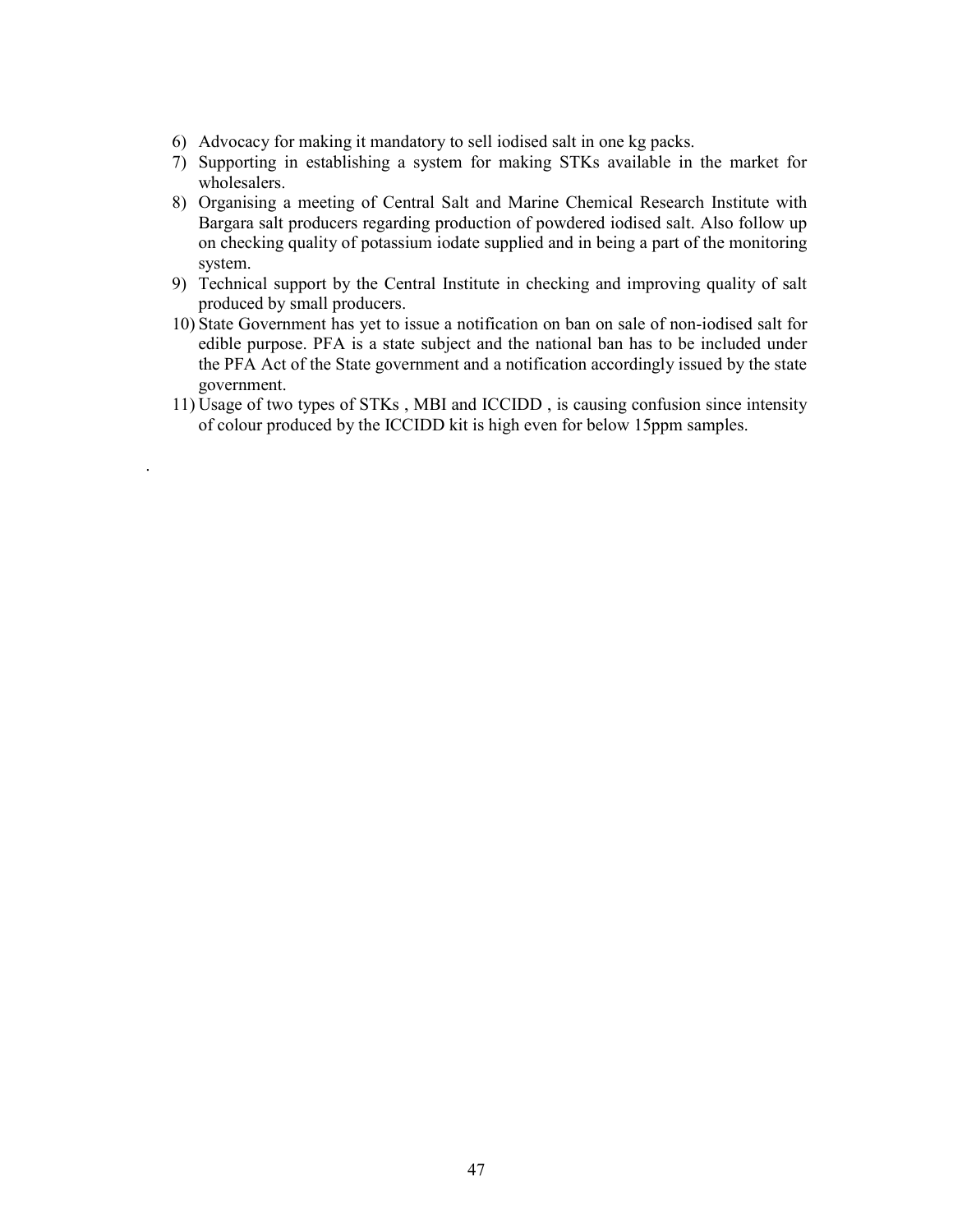### Summary of Emerging Recommendations --Gujarat Iodised Salt Production

#### A. Gandhidham and Kharagoda Region

- 2. Monitoring to be further strengthened by extenders. Minimum iodine at production level should not be below 30 ppm – as per the legal PFA framework guidelines.
- 3. Sensitization and advocacy with phoda iodised salt producer to shift from 50 kilogram packs to 1 kilogram polythene packs.
- 4. Follow up with Salt Commissioner's office on :
- Industrial salt packing guidelines
- Standardization of messages to be printed on iodised salt packs
- Issue of guidelines to salt producers to follow PFA guidelines of 30 ppm iodine
- 5. Follow up with Madhya Pradesh office on guidelines being followed for checking road and rail movement. Review and ensure PFA guidelines for usage of titration method adhered to.
- 6. Propose to consuming states, especially Madhya Pradesh, to organize meeting of salt wholesalers with traders at Indore.
- 7. Analyse, through visits and discussions, implications of free supply of  $KIO<sub>3</sub>$  by MI. This will facilitate in informing UNICEF and in taking timely actions towards ensuring salt iodisation and production is not adversely affected due to free  $KIO<sub>3</sub>$ supply.

#### B. Bhavnagar region

- 1) Revisit the TOR of extender since only 18 units to be visited per month. The extender could be effectively used for establishing a district plan of action for reaching community and retailers through the school children.
- 2) Wholesalers in salt producing districts as well as the entire state could be mapped and reached. Currently extenders are mapping the chakkies.
- 3) Meeting of Food and Drug Inspectors could be organized to sensitise them about USI and the role that could be effectively played by them in ensuring adequate iodine levels.
- 4) Advocacy to review the role of salt dept in monitoring iodised salt moving by rail as well as by road.
- 5) Mapping of all salt producers and iodisation units. Exploring involvement of the Salt Dept in monitoring levels of iodine in registered and unregistered. Mobility support to salt Dept to visit all units and in developing a system for feedback by computerization of circle offices.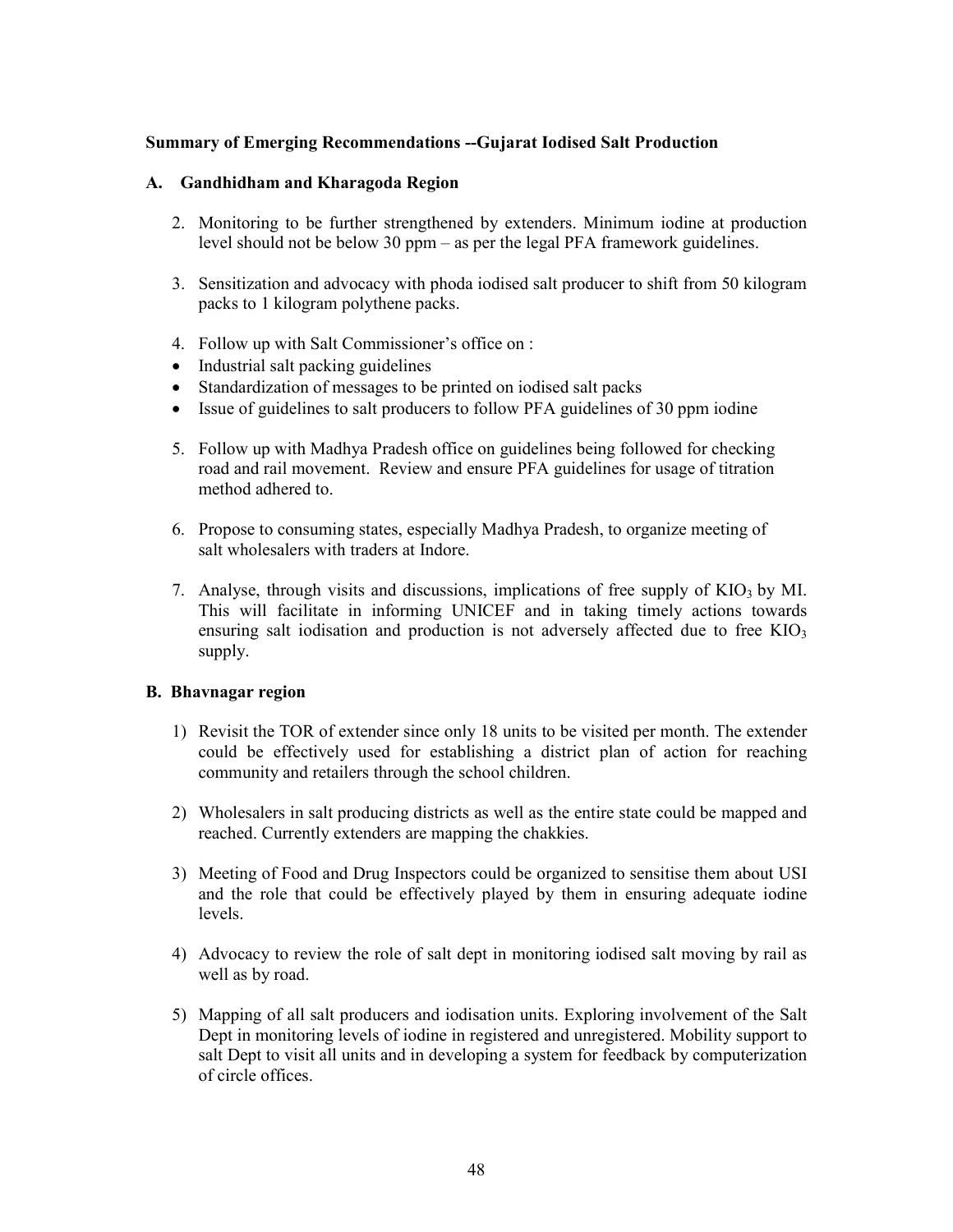- 6) Advocacy for making it mandatory to sell iodised salt in one kg packs.
- 7) Supporting in establishing a system for making STKs available in the market for wholesalers.
- 8) Organising a meeting of Central Salt and Marine Chemical Research Institute with Bargara salt producers regarding production of powdered iodised salt. Also follow up on checking quality of potassium iodate supplied and in being a part of the monitoring system.
- 9) Technical support by the Central Institute in checking and improving quality of salt produced by small producers.
- 10) State Government has yet to issue a notification on ban on sale of non-iodised salt for edible purpose. PFA is a state subject and the national ban has to be included under the PFA Act of the State government and a notification accordingly issued by the state government.
- 11) Usage of two types of STKs , MBI and ICCIDD , is causing confusion since intensity of colour produced by the ICCIDD kit is high even for below 15ppm samples.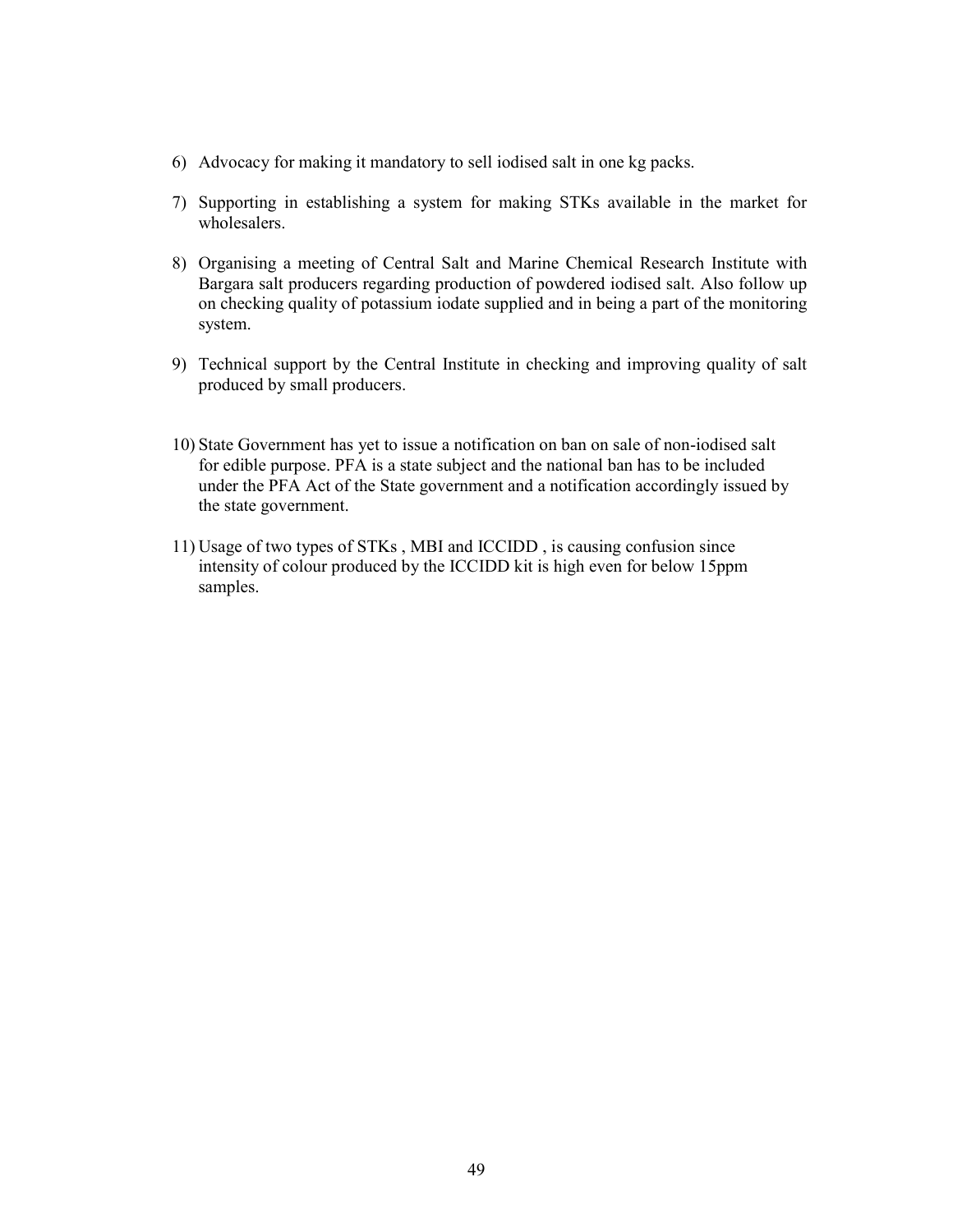# Field visit to Rajasthan

• Jaipur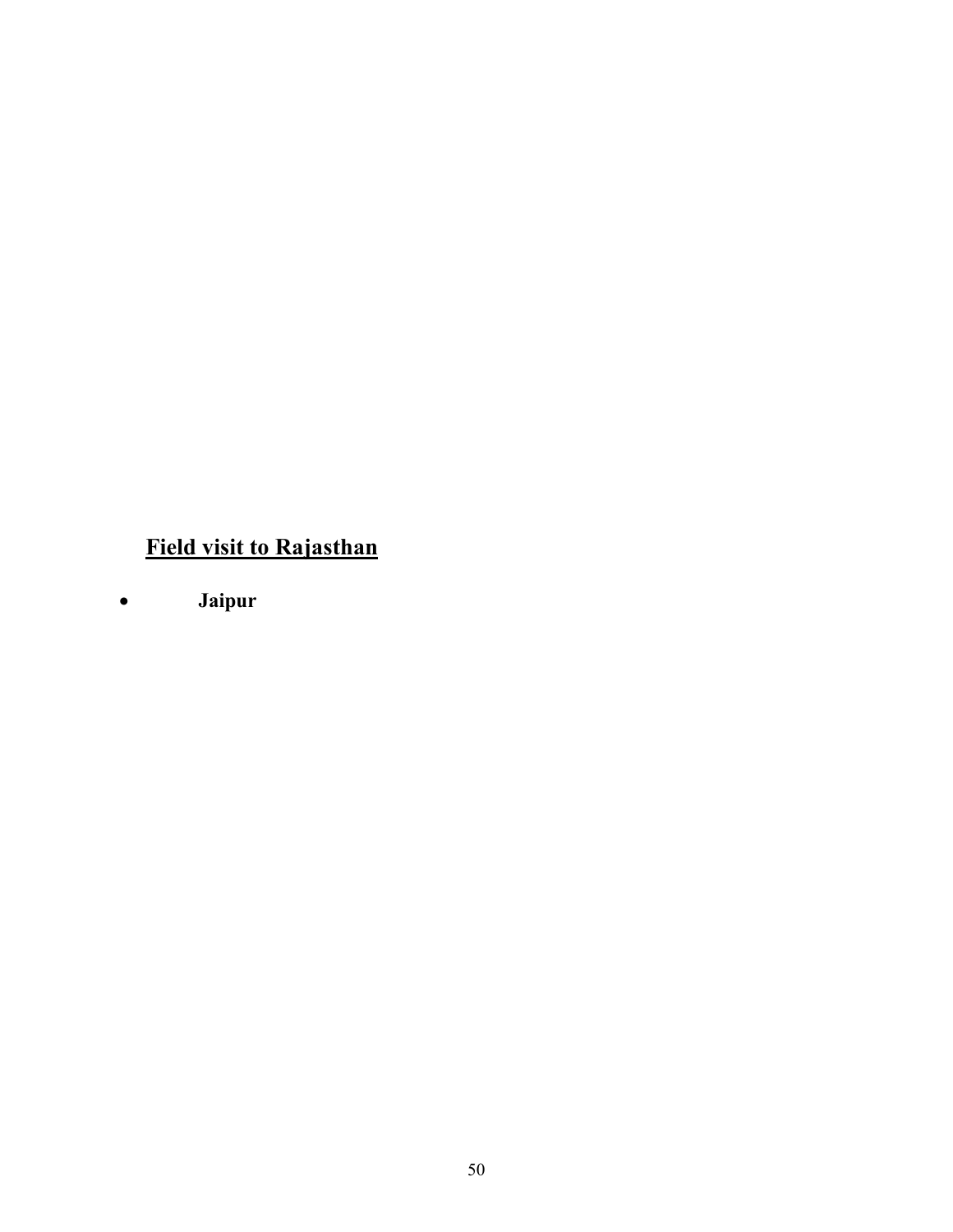# USI (Rajasthan) report by Sheila Vir, Consultant

Field Visit to Rajasthan  $11-14$ <sup>th</sup> June 07

# I Objectives of the Visit:

- 1) Review UNICEF support to Rajasthan state and identify programme inputs that could be strengthened.
- 2) Visit salt works of Rajasthan and propose interventions towards achieving the USI goal.
- 3) Hold discussions with Salt Department and identify specific actions that would facilitate acceleration in achieving the USI goal.

II. Persons met --Dr Satish Kumar, State Representative, UNICEF Rajasthan, Ms Minaxi Singh, APO Health and Nutrition, Salt extenders (Shakers) --Mr Krishna Gautam and Mr Anil Dwivedi.

Hindustan Salts---Mr Ram Khirani, Asst Manager Commercial

Ms Vandana Sharma and Mr. Neeraj Nag, .Plant Inspectors

Rajas Salt Works---Mr M.L.Meena, Salt Inspector, Dept of Salt, Mr Akhilesh Mathur and Mr Anil Gatani, President of Govind Marwar Iodised Salt Management Associations. Suppliers. Mr Ansari, Deputy Salt Commissioner, Mr Ram Shabd, Asstt Salt Commissioner, and Mr Bal

Krishna, Superintendent of Salt.

Salt Producers/traders of Rajas, Nawa, Kuchaman. Social Marketing team of Kuchaman City.

# III Activities:

A) Meeting at UNICEF Jaipur on  $11<sup>th</sup>$  June . Brief discussion was held with Dr Kumar to understand the scenario of the USI programme, UNICEF support and the salt iodisation programme issues that need special attention were discussed.

UNICEF support is primarily for creating demand through the social marketing strategy and for ensuring quality production and movement of iodised salt within and from

Rajasthan. For demand creation, UNICEF provides financial and technical support selected NGOs to create demand for iodised salt through a social marketing strategy.

The support to increase quality production of iodised salt has been intensified by UNICEF by the placement of three persons as Salt Extenders (Salt Shakers) in August. These extenders are based in the following regions and support the iodised salt producers.

It was interesting to note that these extenders have received an identification batch , issued by the Addtnl Director, IDD Cell, Govt of Rajasthan, which facilitates working with the salt producers as well as enhances the status of the extenders in Rajasthan.

- a) Mr Krishana Gautam--Nawa and Deedwana regions
- b) Mr Anil Dwivedi -------Rajas and Govind Marwar, Kuchaman
- c) Mr Santosh Gupta ------Phalaudi, Baap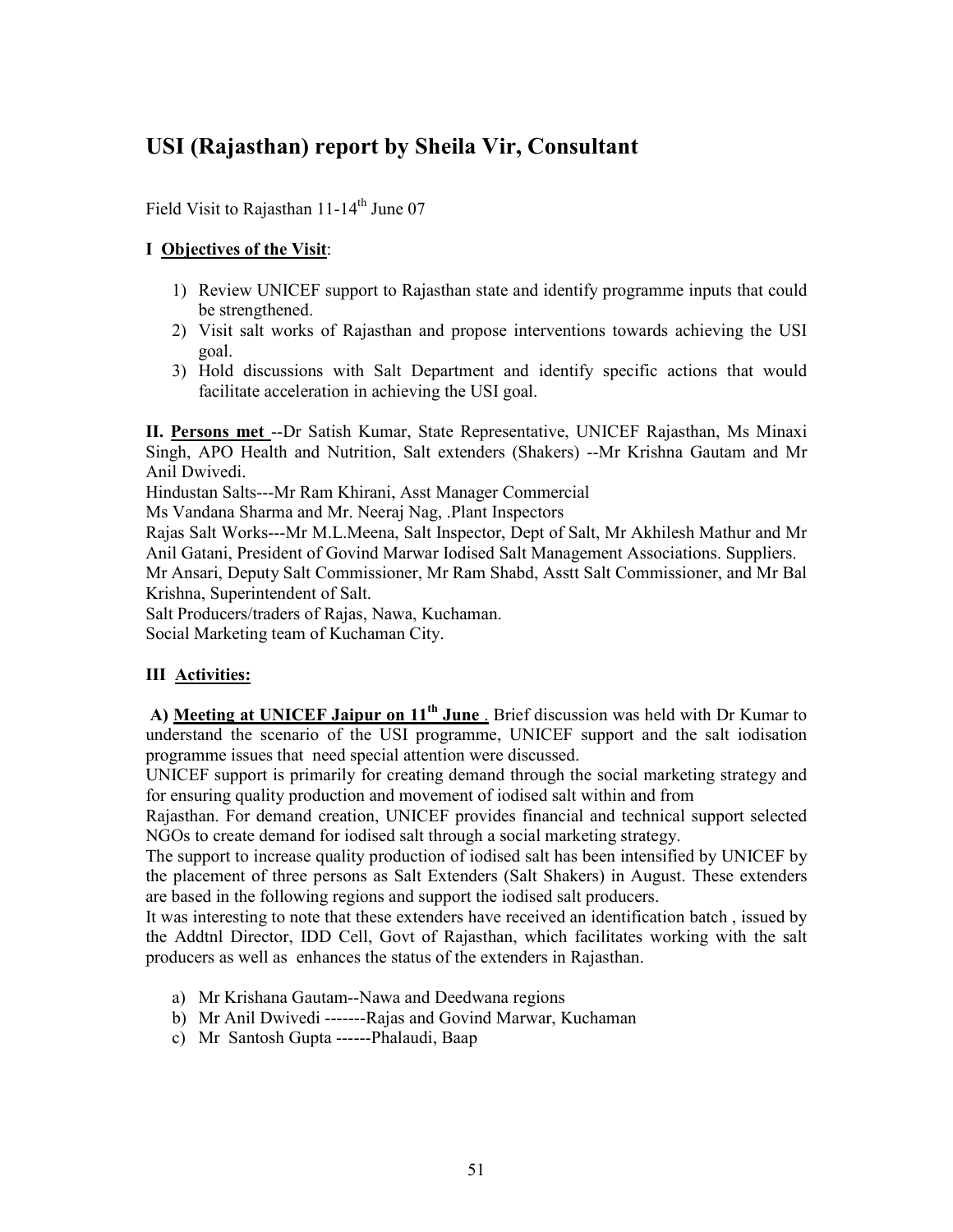Dr Satish Kumar expressed concern regarding the following issues and suggested that these are looked into.

- Iodisation plant quality--design constraints for production of iodised salt
- Movement of non-iodised salt to Madhya Pradesh state.
- Small salt producers/cultivators under the WFP-MI supported project
- Potassium iodate support to selected producers.

With UNICEF support, the consumption of iodised salt has increased significantly in the past two years and is estimated to be about 70% as against 40% reported by ICCIDD in 2004. Simultaneously, availability of salt with nil iodine has decreased to about 20%.

# B) Field Visit to Salt Works and meeting with Iodised salt Traders/producers. ------12th and 13th June 07

Field visit was made accompanied by Ms Minaxi Singh, APO Health and Nutrition, UNICEF and UNICEF appointed extenders, Mr Krishna Gautam and Mr Anil Dwivedi. Iodised Salt Production in Rajasthan was reviewed. In Rajasthan, iodised salt is produced Nagaur, Churu, Seekar, Jaipur and Jodhpur districts--total production being about 8 lakh tonnes .Of the 18 potassium iodate units, only two units are based at Rajasthan. In Rajasthan, salt is being supplied through the public distribution system to selected areas--primarily tribal.

i) Visit to Hindustan Salts, Sambhar Lake . This is a government of India enterprise and is registered as Hindustan Salts. The unit has received machinery support from MI to improve on quality production of iodised salt which can be supplied to meet the need of the poorer population. Discussions were held to understand the current system of production (Fig I) as well as to review the system in place for monitoring iodine levels.

# Fig I --Salt Iodisation Process using MI supplied equipment

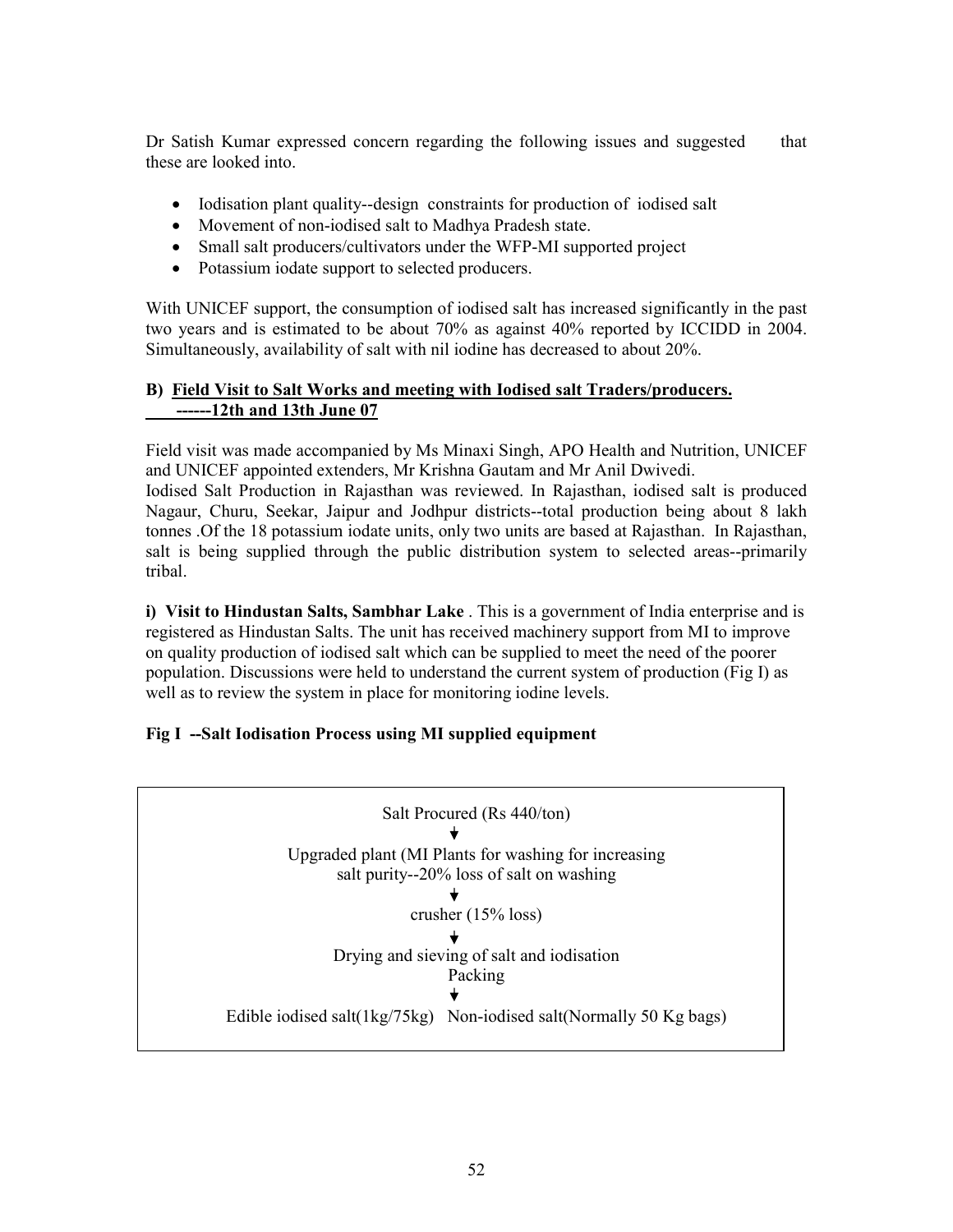Most of the production has shifted to production of industrial salt at the rate of Rs 6.20/kg Industrial salt bags have a label indicating for industrial use. This has been a practice followed by Hindustan Salts for quite some time and the staff was not aware of any Gazette notification regarding labeling of salt being sold for industrial purposes.

Regarding edible salt, Hindustan Salts sells a large portion to army, dairy cooperative and to the state of Himachal Pradesh. The selling price of edible iodised salt to these sectors by Hindustan Salts is Rs 2,40/kg while the price to consumers is Rs 3- 4 per kg. Additionally, iodised salt enters the private market of the network of wholesalers and at their request Hindustan Salt prints a very high MRP of Rs 9,00 /kg. The possible adverse implications of indicating such high MRP by Government unit was discussed. It was indicated that very often this MRP rate of Rs 9.00 is viewed in the non-salt producing consuming states as the cut off price to be demanded as MRP by the wholesalers for powdered packed iodised salt. This possibly results in giving the perception to the public that iodised salt is a costly product as against non-iodised or open crystal salt.

It was therefore suggested that the government salt units could consider playing an important role in lowering the MRP price to a practical cut off of Rs 5.00 per kg. This will possibly have a positive impact on other salt iodisation traders and will facilitate in the sale of iodised salt. The team agreed to present the issue of price to the managing committee, especially since MI has provided substantial support to Hindustan Salt for ensuring poor persons purchase iodised salt.

Sambhar salt has a very good supervisory and Laboratory team. The idea of using the Iodine testing monitoring registers, produced by UNICEF Gandhinagar, (already approved by the Salt Commissioner's office and under print with UNICEF support) appealed to them. It was therefore agreed to follow up with the Salt commissioner's office and UNICEF (Jaipur).

ii) Visit to Rajas Salt Works --Meeting was held with Mr Anil, the president of Rajas Salt association, representatives of iodised salt traders and the Salt Inspector of Rajas. In Rajas, 65 recognized salt units move salt by rail and road while 16-17 unrecognized units move salt by only road. The outlets by road are by two routes---to Bikaner and Jaisalmer and the second one to UP.

The primary concerns of the Rajas salt producers were a) Free supply of Potassium Iodate by MI-ICCID and b) WFP (World Food Programme) support to small salt producers cooperatives.

According to the Rajas team, initially MI support for supplying free 15% of requirement of potassium iodate covered all salt producing units of Rajas. This was also linked to the condition that the continued additional support will be given by MI only when there was 10% increase in production. In case, this target was not met, the iodised salt traders will be viewed as fresh applicants and reviewed by MI for support. According to them, the MI support has since been revised and the criteria are not known to them. A total of 15 units based at Nawa and Rajas are planned to be supplied 30% potassium iodate by MI-ICCIDD as well as iodisation machine (costs about Rs 2.50 Lakhs).Salt Guru plan had already received a machine from ICCIDD.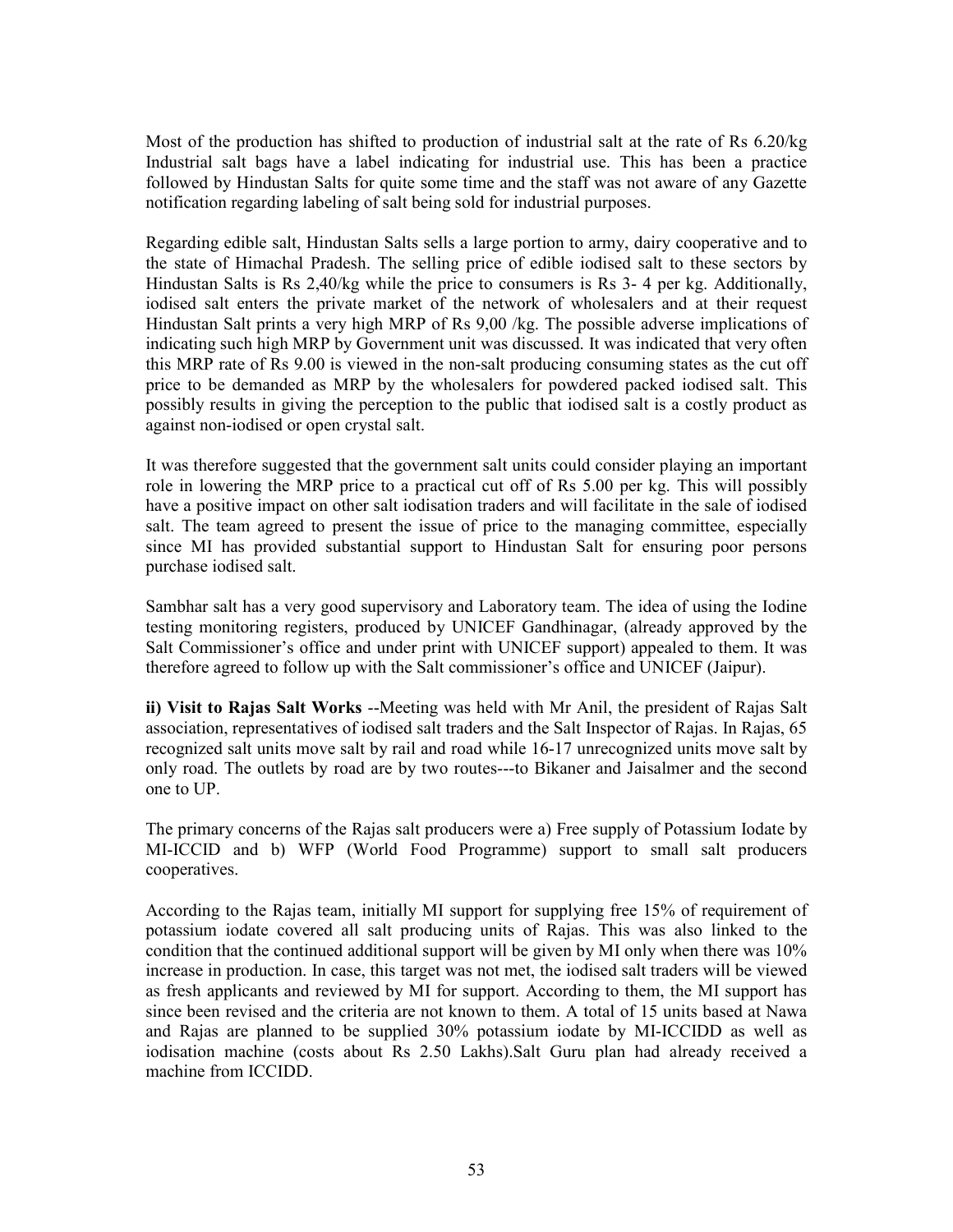The group of Rajas as well as the representative of the Salt Department communicated that the local Society has not been involved in the selection of the 15 plants. It was evident from the discussion that they were all concerned of its adverse impact on the relationship of traders since a rift was already occurring. Moreover, undesirable practices such as not using proper concentrate of iodine solution for iodisation as well as selling of potassium iodate by salt cooperatives to Salt iodisation traders etc was noted.

The Salt producers the group expressed concern about supporting a single NGO (CECODECON) by WFP for formation of cooperatives of unrecognized small salt producers ( with less than 10 acres of common salt) for supporting iodisation activities----- iodisation machine and 100% one year supply of potassium iodate. According to them, the small salt producers do not have readily available market to sell iodised salt and therefore there will be total dependency on the existing iodised salt traders who already have a established marketing system. As per their views, the WFP support for one year will not take off in true terms of supporting USI goal. The group felt that in one year these small salt producers will not be able to create a market but will create disharmony amongst the traders which in fact will have adverse impact on salt iodisation trade.

The above was the view of the local salt iodisation producers which needs to be studied systematically. On the other hand, we need to also see the positive side of this activity .For example, support to small producers may be politically correct to give assurance to the anti-USI lobby that effort was being made to address the poor condition of small salt producers. I was informed that the WFP proposal to date has not been shared either with UNICEF or the Salt Commissioner's office. From the discussion, it is evident that in the interest of the USI goal, it would be important for UNICEF to take the lead and contact all donors / stakeholders and fully understand the pros and cons of the WFP programme and MI support. This is considered urgent and critical so that the three primary funding agencies, with full understanding, will work as a team and will take timely actions to drop or add programme inputs essential for monitoring and accelerating progress towards the achievement of USI goal.

The salt iodisation traders/producers proposed that the criteria for the selection be made transparent and should be done in consultation with them and the salt department and not governed by the views of the MI appointed extenders who are persons associated with salt industry of Rajasthan.

These traders, as noted in Gujarat, believe that all edible salt should be marketed only in one or half kilo packs. The demand for 500 gms is currently low except in Agra, Bareilly regions of UP.

The discussion with the group revealed that as a routine a meeting of the salt union members is held every month while members of the salt association meet bimonthly. Both these forums offer excellent opportunities to the UNICEF extenders to discuss results of salt monitoring. It was therefore agreed with Ms Minaxi Singh that every month the extender could present a matrix of results of monitoring with details of iodine levels against the names of salt units. It was important to present and discuss the results by names of producers so that there was a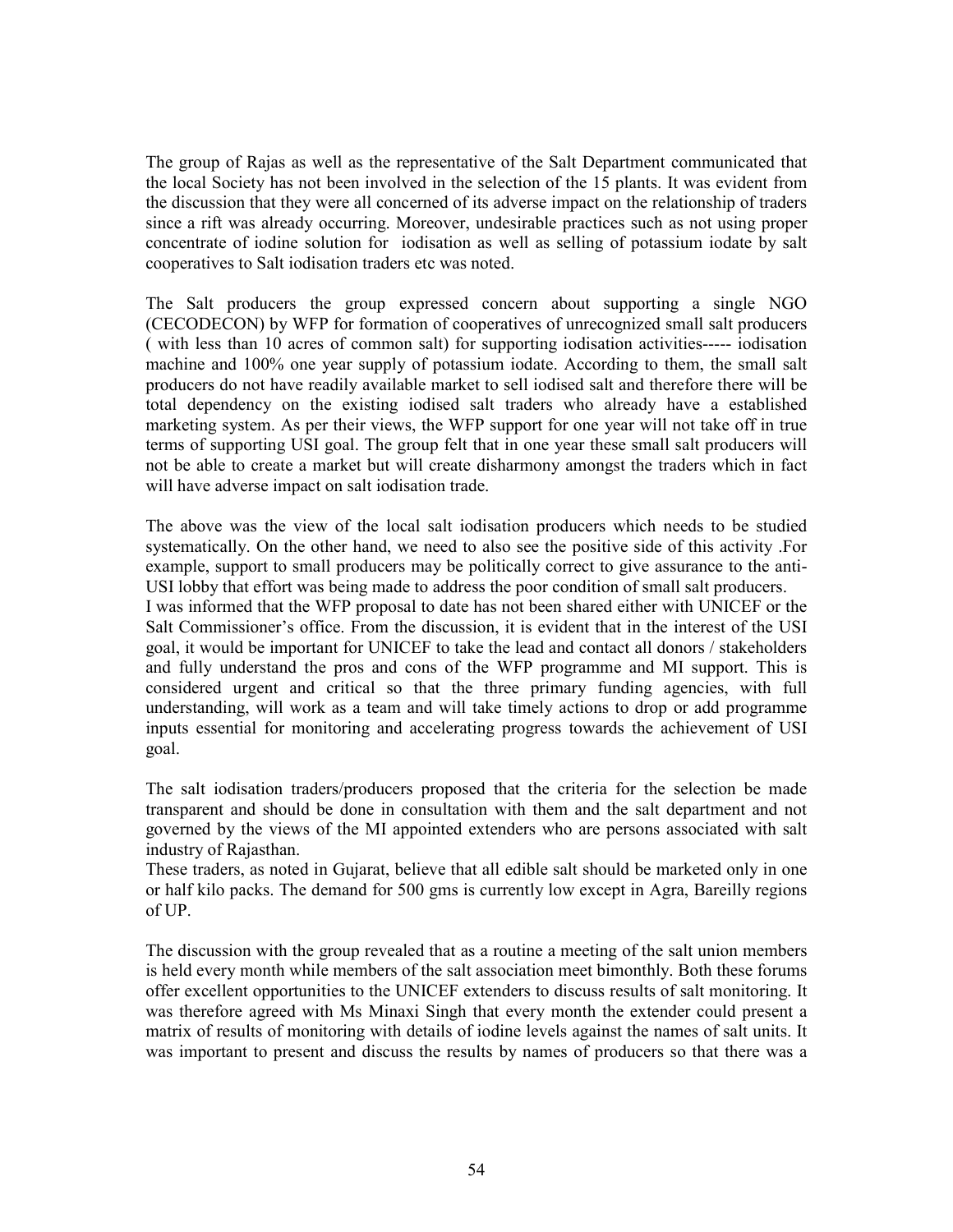pressure group created within the network of association members to ensure all the iodised salt producers adhered to the norm.

iii) Visit to Nawa Salt Works --Largest salt producing region of Rajasthan---. 60% of salt moves by rail and 40% moves by road. On the other hand, it may be noted that in Rajas only 70% salt moves by road and 30% by rail. The salt producers discussed the problem of KIO3 supply by MI as well as the WFP project. The views expressed were exactly what has been stated above in the discussion with Rajas salt.

Iodisation process of Nawa salt has a special problem in mixing of salt with diluted solution of potassium iodate to ensure proper mixing of "heap" of salt with potassium iodate. The process of mixing is rather crude and for ensuring proper mixing, the potassium iodate solution is often mixed with a larger quantity of liquid and this results in the production of iodate solution below recommended concentration of 3-4% . This results in production of salt with high moisture content and very often low levels of iodine. Iodised salt is often dried prior to packing. According to the Salt Department, the drying in hot sun does not result in loss of potassium iodate since it rather stable. However, the problem of using diluted potassium iodate solution remains. A system therefore needs to be in place for random checking of the concentration of potassium iodate.

The Salt producers of Nawa (as also of Rajas) complained that iodised salt testing kits were not being properly used for testing alkaline salt of Rajasthan. According to the correct checking practice, alkaline salt should be tested on only a spoonful of salt i.e. salt which gives negative result with the white cap solution should be discarded and a fresh sample be taken for testing sample. This will ensure appropriate acidification of smaller quantity of salt by the red cap bottle solution of the kit. The white cap solution should then be put on the portion already acidified. Interestingly, the instruction on the kit do not state that a fresh sample of salt is used for testing and discarding of the salt sample when a negative result is obtained with the use of white cap solution. The instruction on the MBI kit therefore needs to be checked and corrected. In this context, the iodised salt producers complained of the incorrect actions taken in states of MP and Bihar where movement of iodised salt was stopped after checking with the salt testing kits and incorrect use of the kit for testing alkaline salt of Rajasthan.

Eighty percent of salt producers do not have proper titration units---UNICEF (Jaipur) could review the situation and give supply and training support. In addition, UNICEF could supply standardized registers.

iv) Visit to Kuchaman Salt works---In this region, raw salt used is of very poor quality of land salt---NaCl being only 85-87%. The salt is often not iodised by the 8 Chakkiwallahs based in this region. During the visit to one of the chakkies, it was evident that salt is not iodised and marketed 'correctly labeled' as only "salt" for edible purposes in 500gm and one kg packs at a cost of Rs 3.00. The salt from this region very often is moved by road to the neighbouring districts and possibly to other parts. It was suggested that salt extenders for the next month monitor these chakkies intensively and facilitate in iodisation. Frequent visit and checking by salt extenders may help in bringing out a change. I was also informed that the district authorities are also involved in checking movement of non-iodised salt from this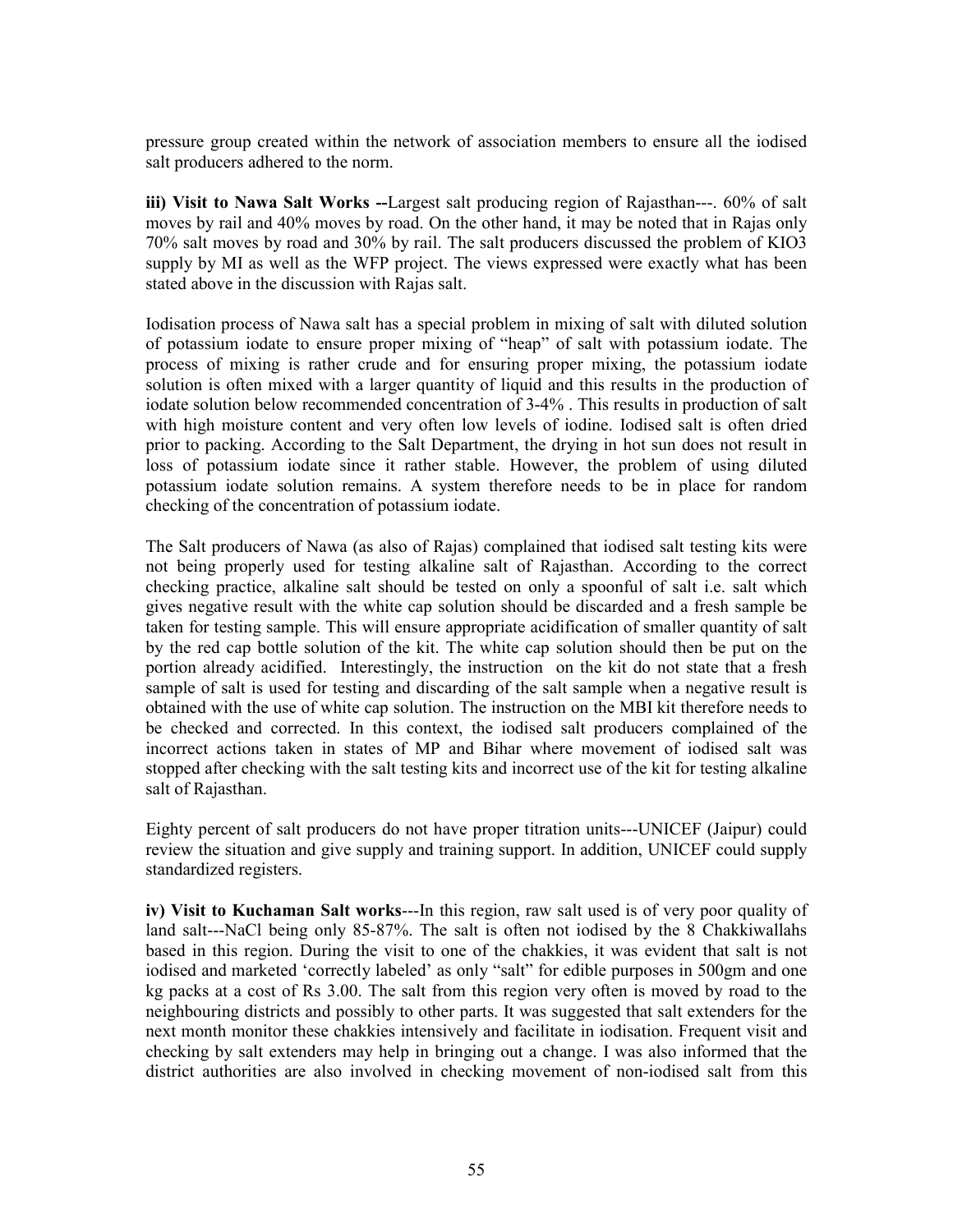region for edible purposes and a cut off date of  $21<sup>st</sup>$  June has been set for follow up legal action by the SDM,s office.

v) Social Marketing of Iodised salt--visited the Kunchaman city and discussed the strategy. It is interesting to note the involvement of NGOs and individuals under the active leadership of Ms Minaxi Singh. UNICEF support is primarily for IEC, Unfortunately, the iodised salt marketed (Doctor Salt) is presumed to be the brand promoted by UNICEF. Actions for discouraging associating the salt as UNICEF salt were discussed.

C) Meeting at the Salt Commissioner's Office --Discussions was held on the above observations made in Rajasthan as well as the programme issues listed in Gujrat. Following is a summary of discussion with the Deputy salt Commissioner. The Salt Department agreed to the field observations and suggestions made for accelerating the USI goal.

The total production of iodised salt in India is 49 lakh tonnes against the total requirement of 54 lakh tones for human consumption The state of Rajasthan produces 7.88 lakh Tonnes of iodised salt as compared to 33 lakh tons by Gujarat and 6.02 lakh tones by Tamil Nadu.

1) Salt Dept expressed that it would be beneficial if MI -WFP and UNICEF all team up and provide support as it was done for the recent training in monitoring conducted in Rajasthan with the joint support of the 3 agencies. It was proposed that a joint meeting could be organized by UNICEF Jaipur office to understand the ongoing support activities of the various agencies. In this context, UNICEF was requested to follow up on the minutes of  $11<sup>th</sup>$ April meet organized held with WFP, UNICEF and the Salt Commissioner's office.

2) Salt Dept agreed that letters will be sent to all the iodised salt producers on a) minimum level 30 ppm iodine at production level was mandatory b) the gazette notification describing its implications c) labeling of non-edible salt bags with the phrase "not for sale for edible purposes" and d) usage of standardized monitoring registers (as in Gujarat with UNICEF support).

3) Salt dept were concerned that stopping salt movement by road in MP was in fact breeding corruption. Salt Dept view was that early action was beneficial but its follow up action on corruption by state authorities should be taken into consideration since it will in fact have adverse effect on USI.

4) Use of testing kits for checking salt for legal or state level action for stopping road movement should be discouraged. Only titration method should be followed and support for titration kits by UNICEF was considered useful. Moreover, instruction on use of red cap on the instruction label of MBI kit should be revised.

5) Standardised message on implications of iodine deficiency will be drafted by the Salt Dept and shared with iodised salt producers. This was in fact also a request from iodised salt producers of Gujarat. Such an action will facilitate in imparting and reinforcing correct messages on importance of iodised salt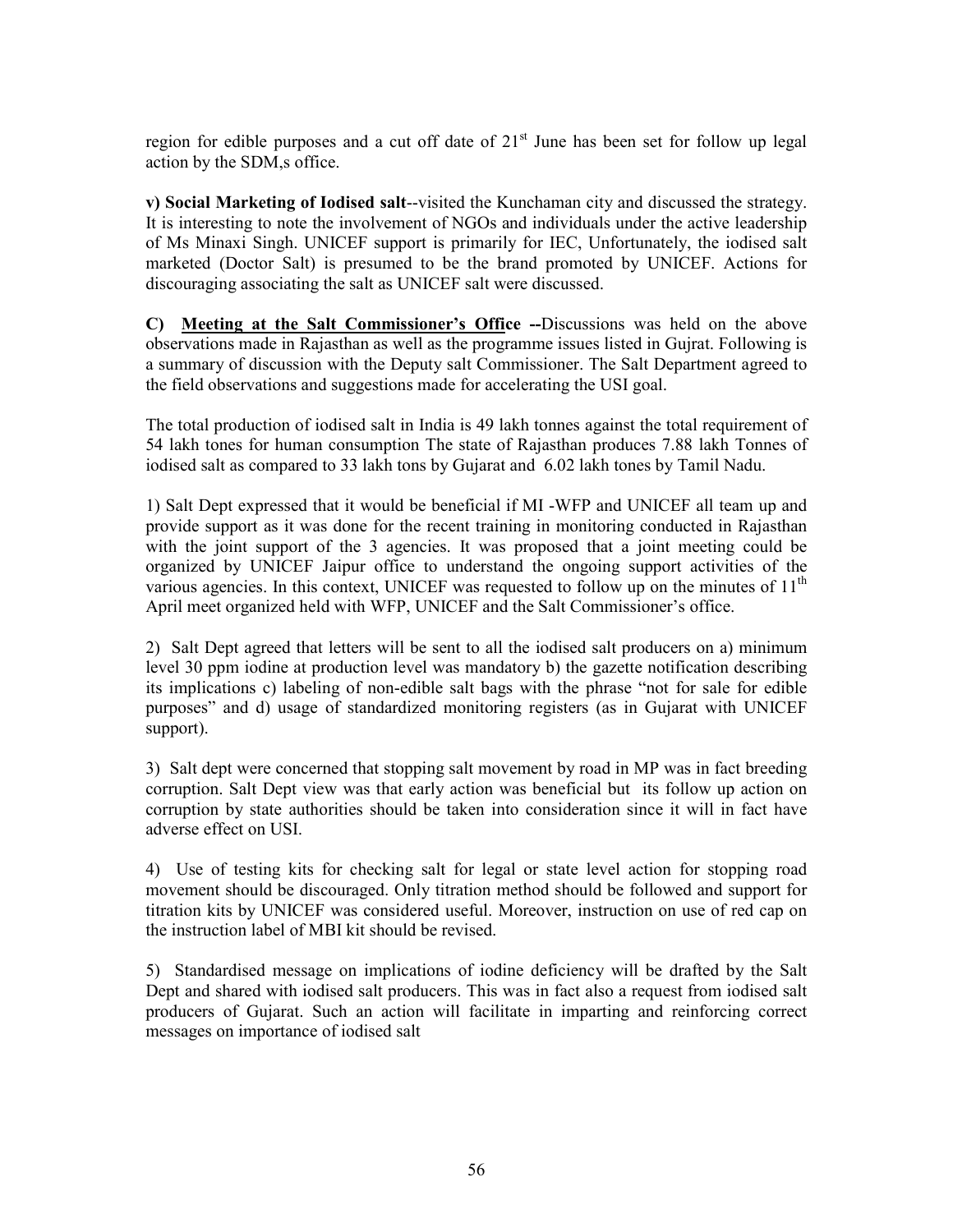6) It would be useful if Extenders of UNICEF participate in the regular meetings of the Salt association members and discuss the results of iodine level monitoring, Salt dept will participate .

7) Reducing the MRP by the Hindustan Salts will be followed up by the Salt Commissioner's office in the interest of USI.

8) Iodised salt plants have a number of problems e.g. nozzle. Compressor, non-use of compressor in order to be within the horse power for the minimum cut off limits for electricity for industrial usage. Salt Dept would review the plants installed to support in increasing efficiency.

9) Potassium iodate solution strength to be monitored by the Salt Dept. It was agreed that random samples could be collected by the Salt dept inspectors. Help of extenders could be sought in consultation with the UNICEF (Jaipur) office.

10) The implications of free supply in part or 100% by a selected potassium iodate producer ( as per the ongoing support of MI,WFP) on the overall marketing of KIO3 and its adverse impact on the trade was brought to our attention. The cumulative effect of the benefits of tax and octri of 4% by the selected supplier in monopolizing trade, including dictating price was discussed by the Salt Dept.

11) Salt dept indicated that repackers in the consuming states are mapped and follow up support is given to ensure packing of salt with appropriate levels of iodine.

12) Salt dept is aware of the problems related to sale of poor quality Kucheman salt. Agreed to follow up and give special attention to the quality iodised salt.

13) Salt dept agreed to give support to Gujarat bargara/phoda salt producers regarding the technology for packing salt in one kg packs.

14) Effort will be made by the salt department to advocate that all edible iodised salt is sold in one kg or half kg packs.

D) Debriefing Meeting With UNICEF(Jaipur) -- A debriefing meeting was held with Dr Satish Kumar and Ms Minaxi Singh and they agreed to follow up on the issues 1-14 listed in the outcome of the meeting with the Salt Department.

II) Actions for USI goal --- Details listed under IIC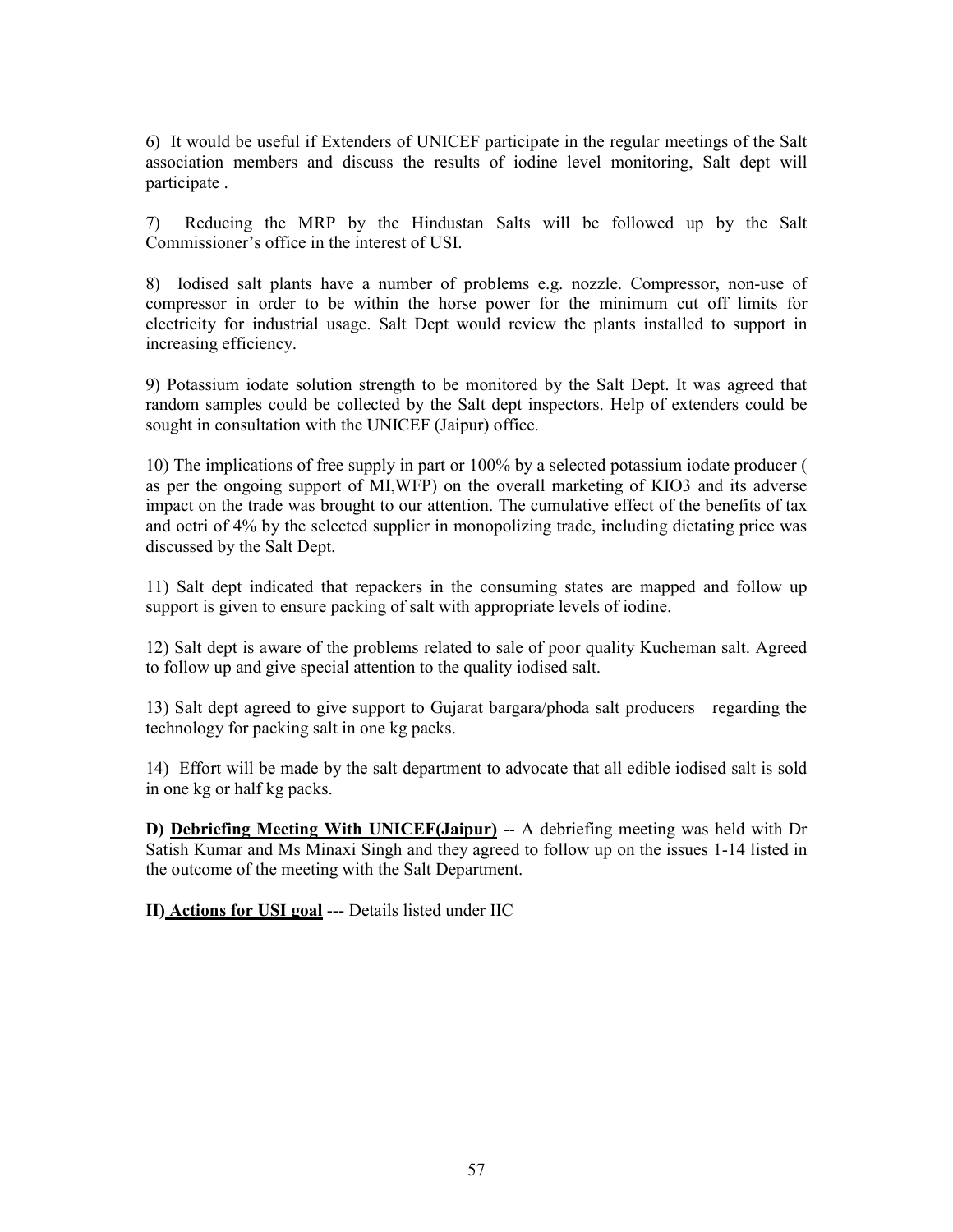#### Summary of Emerging Recommendations ----Rajasthan Iodised Salt Production

- 1) Salt Dept expressed that it would be beneficial if MI -WFP and UNICEF all team up and provide support as it was done for the recent training in monitoring conducted in Rajasthan with the joint support of the 3 agencies. It was proposed that a joint meeting could be organized by UNICEF Jaipur office to understand the ongoing support activities of the various agencies. In this context, UNICEF was requested to follow up on the minutes of  $11<sup>th</sup>$  April meet organized held with WFP, UNICEF and the Salt Commissioner's office.
- 2) Salt Dept agreed that letters will be sent to all the iodised salt producers on a) minimum level 30 ppm iodine at production level was mandatory b) the gazette notification describing its implications c) labeling of non-edible salt bags with the phrase "not for sale for edible purposes" and d) usage of standardized monitoring registers (as in Gujarat with UNICEF support).
- 3) Salt dept were concerned that stopping salt movement by road in MP was in fact breeding corruption. Salt Dept view was that early action was beneficial but its follow up action on corruption by state authorities should be taken into consideration since it will in fact have adverse effect on USI.
- 4) Use of testing kits for checking salt for legal or state level action for stopping road movement should be discouraged. Only titration method should be followed and support for titration kits by UNICEF was considered useful. Moreover, instruction on use of red cap on the instruction label of MBI kit should be revised
- 5) Standardised message on implications of iodine deficiency will be drafted by the Salt Dept and shared with iodised salt producers. This was in fact also a request from iodised salt producers of Gujarat. Such an action will facilitate in imparting and reinforcing correct messages on importance of iodised salt.
- 6) It would be useful if Extenders of UNICEF participate in the regular meetings of the Salt association members and discuss the results of iodine level monitoring, Salt dept will participate.
- 7) Reducing the MRP by the Hindustan Salts will be followed up by the Salt Commissioner's office in the interest of USI.

.

- 8) Iodised salt plants have a number of problems e.g. nozzle. Compressor, non-use of compressor in order to be within the horse power for the minimum cut off limits for electricity for industrial usage. Salt Dept would review the plants installed to support in increasing efficiency.
- 9) Potassium iodate solution strength to be monitored by the Salt Dept. It was agreed that random samples could be collected by the Salt dept inspectors. Help of extenders could be sought in consultation with the UNICEF (Jaipur) office.
- 10) The implications of free supply in part or 100% by a selected potassium iodate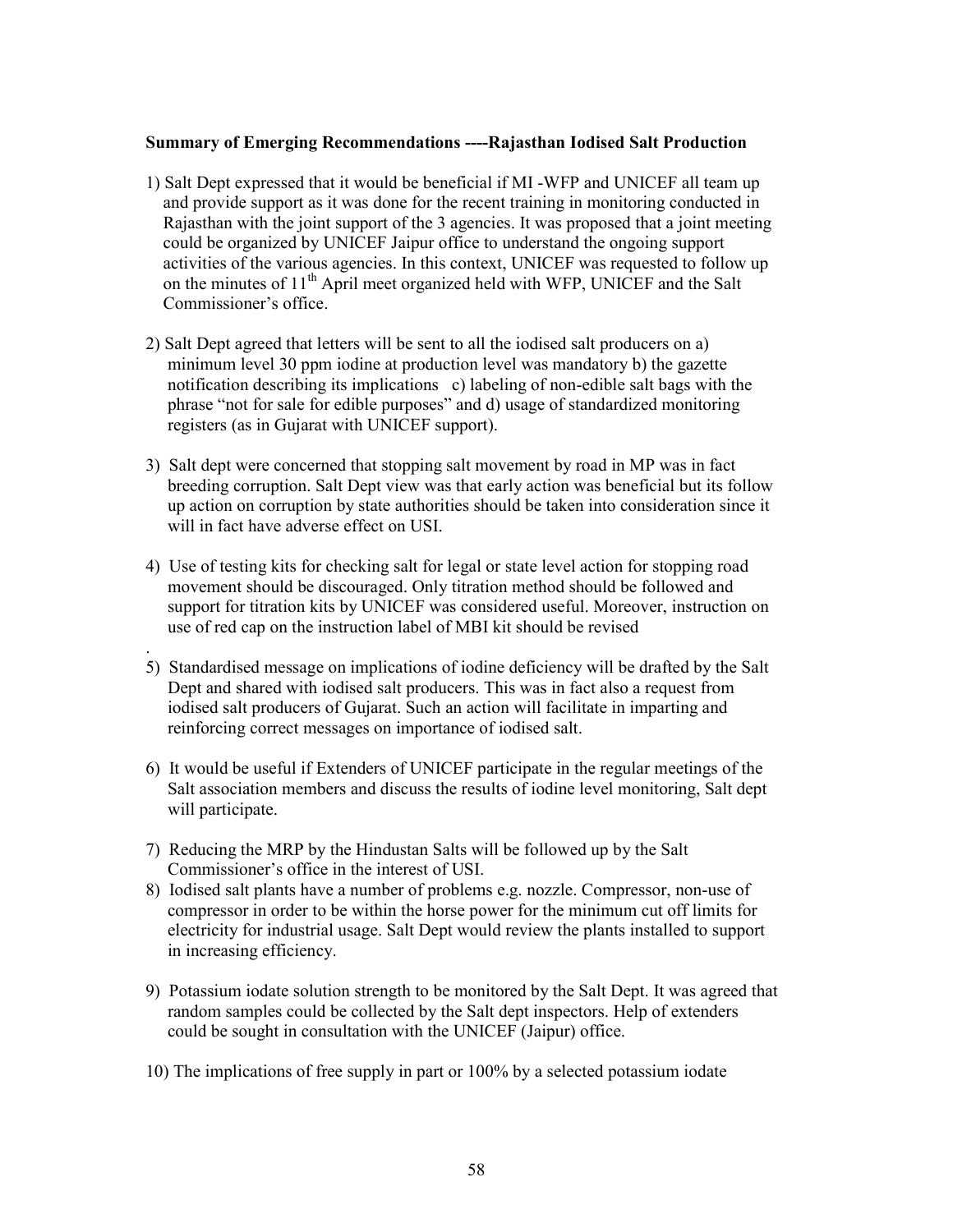producer ( as per the ongoing support of MI,WFP) on the overall marketing of KIO3 and its adverse impact on the trade was brought to our attention. The cumulative effect of the benefits of tax and octri of 4% by the selected supplier in monopolizing trade, including dictating price was discussed by the Salt Dept.

- 11) Salt dept indicated that repackers in the consuming states are mapped and follow up support is given to ensure packing of salt with appropriate levels of iodine.
- 12) Salt dept is aware of the problems related to sale of poor quality Kucheman salt. Agreed to follow up and give special attention to the quality iodised salt.
- 13) Salt dept agreed to give support to Gujarat bargara / phoda salt producers regarding the technology for packing salt in one kg packs.
- 14) Effort will be made by the salt department to advocate that all edible iodised salt is sold in one kg or half kg packs.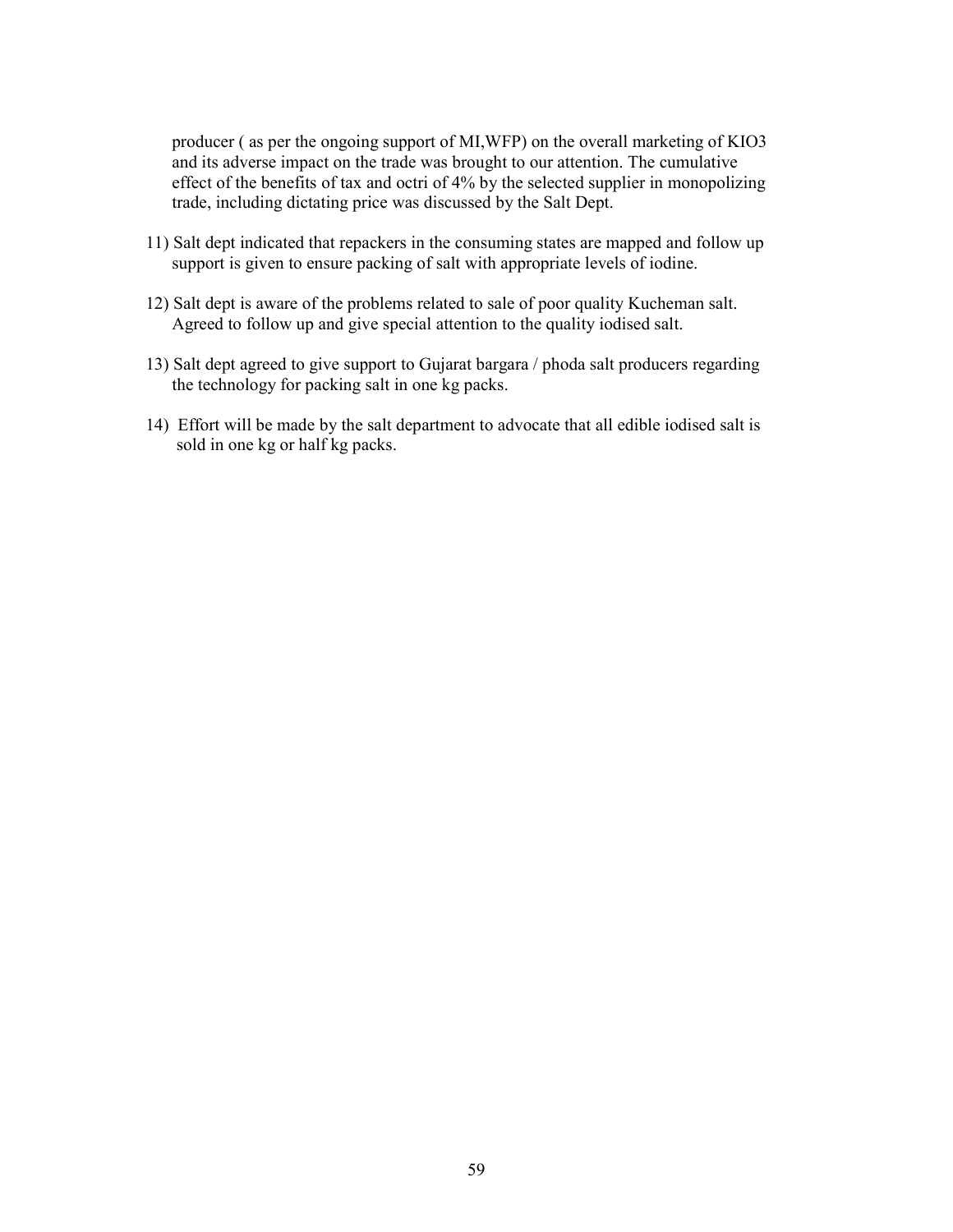# Field visit to Tamil Nadu

- Chennai
- Tuticorin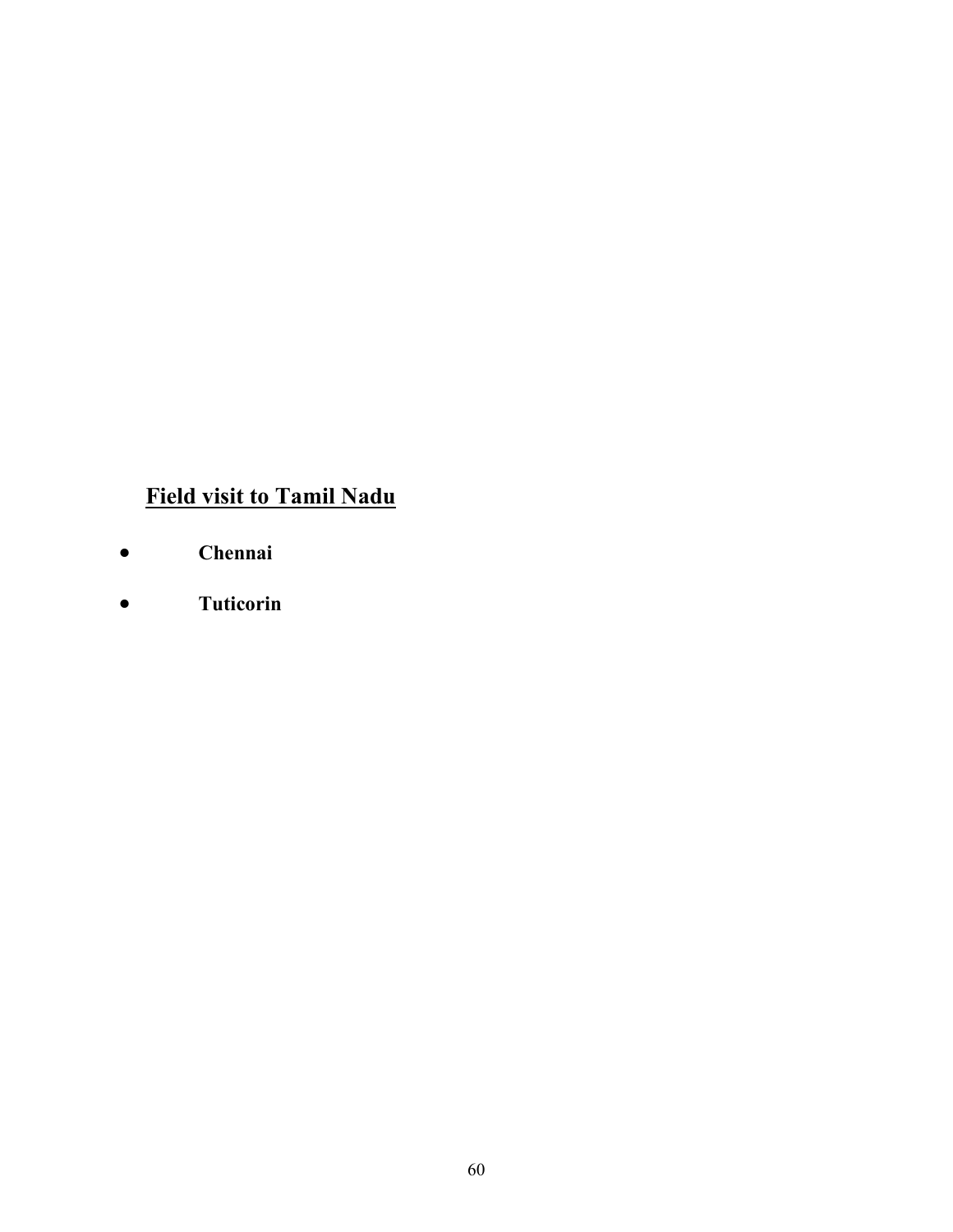# Field Visit --Tamil Nadu --10-12<sup>th</sup> July 2007

# Report by Sheila Vir, Consultant

The report presents 1) an overview of the USI status in TN with reference to iodised salt production 2) details of the statewide USI activity through a consumer organization network 3) analysis of status and proposed actions.

 The report is based on the meeting with UNICEF staff ( Dr Janthi Padiyan, APO, Heath and Nutrition, Mr Michael Susai, IDD Consultant, USI extenders--- M.Saravanam, K.J.Sabasthian, R.Chandrasekaran), presentation by Prof Duraisingam, the FEDCOT chairperson, discussion with Mr Chandrasekaran of MBI Chemicals. In addition, available USI related reports were studied .

Field visit to salt works is planned in August and this will give further insights into production and marketing of iodised salt.

## 1) USI activities in TN --An Overview.

### a) Iodised Salt Production status

 In India, TN is the second largest salt producing state with a production of 22 lakh tons and the third largest iodised salt producing state with a total production of 6.02 lakh tons. (Ref-- Salt Com Office, Directory of Iodised salt Manufacturers , Salt Refineraries, Potassium Iodate ).It is interesting to note that in TN only about one fourth of salt produced is iodised and the rest is projected to be sold for industrial purposes.

The three major salt producing regions are Tuticorin (Tuticorin district), Vedaranyam (Nagapattinam district) and Marakanam (Villupuram district). Additionally, a small amount of iodised salt is produced in Kancheepuram, Kanyakumari, and Ramnad. Highest production is in Tuticorin--about 85% of iodised salt produced in TN. A state government enterprise, Tamil Nadu Salt Corporation (TNSC) produces 70,000 metric tons of edible iodised salt and of this only 30,000 metric tons of salt is supplied within TN---primarily to the public distribution network (about 24,000) and mid-day meal programmes at a subsidized low rate of Rs 2.50. The low cost PDS iodised salt is refrred to as "Arasu Uppu" meaning "government salt.

Potassium iodate is not available within the state and is procured from outside the state--- primarily from Gujarat. Two potassium iodate production units were operating upto2005 in TN and around TN --Quality Inorganic Chemicals Pvt Ltd based at Chennai and MBI Chemicals based at Pondicherry. The production and sales figures indicate about 50% reduction in production and sale of potassium iodate in the TN based potassium iodate unit, Quality Inorganic Chemicals ---production decreased from 1135 kg to 550 kg in one year time. Similarly a decrease in production was noted for the MBI chemicals---from 4669 kg in 2003 to 2622 kg in 2005.Both the potassium iodate production units of TN and Pondicherry have closed down in the recent past.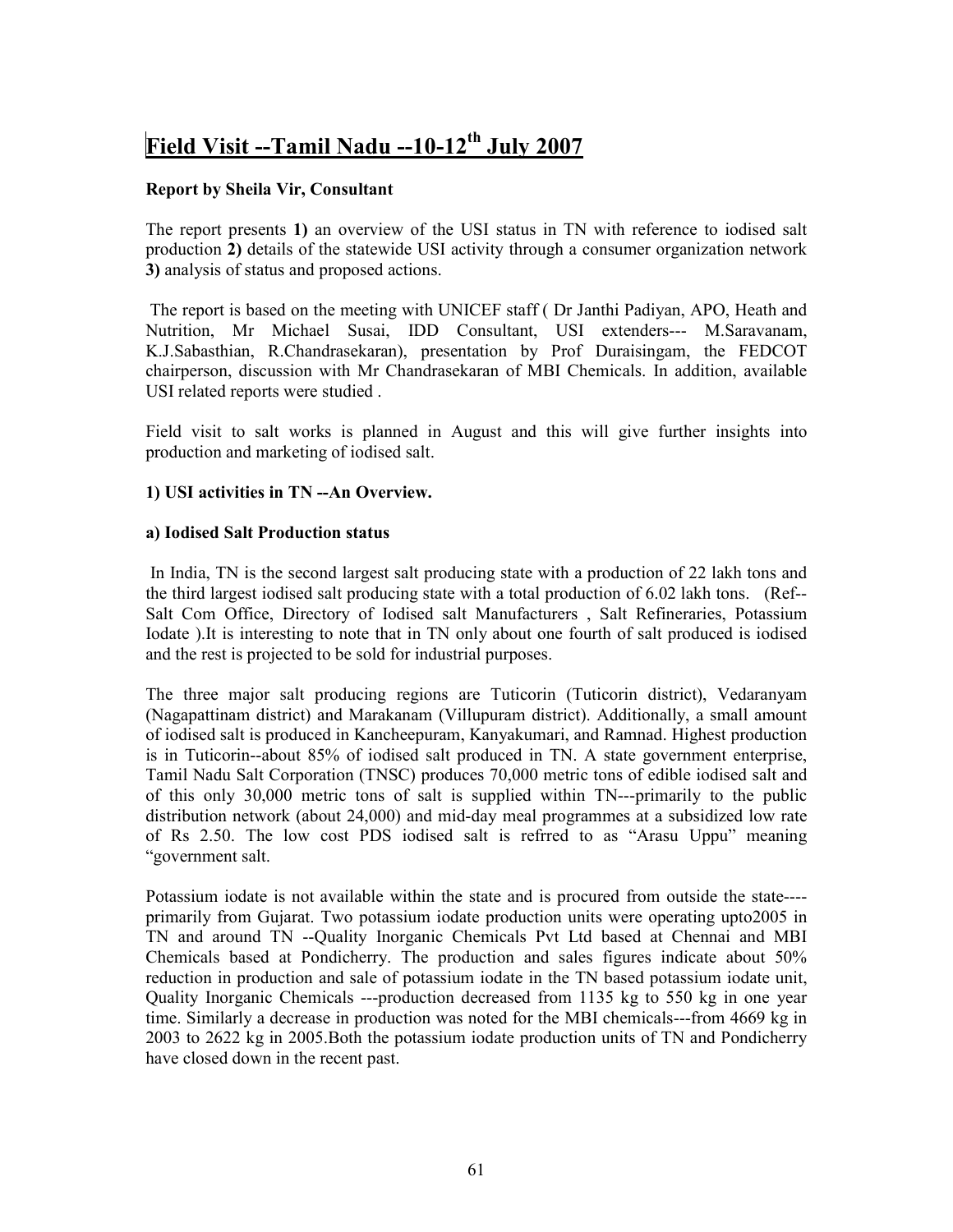It appears that potassium iodate business is found to be not economically viable. This is primarily due to wide fluctuation in the international trade price of iodine which adversely affects the profit margin and the business interest. Moreover, it appears from the discussion that one or two large producers of potassium iodate tend to have a monopoly in the market and this has resulted in discouraging the remaining potassium iodate producers to continue with the business. The issue of supply of potassium iodate by MI was also mentioned and this needs to be studied before any inference can be drawn.

### b) IDD Programme support infrastructure

 There is a Salt Commissioner Office unit in Chennai which is headed by Mr Jaipal, Deputy Salt Commissioner. IDD Cell exists at the Directorate of Health.

UNICEF has a good USI team headed by Dr Jayanthi Padiyan, APO (Heath and Nutrition) and supported by an IDD consultant, Mr Michael Susai and three extenders---one each in the major salt producing region i.e. based at Tuticorin (Mr R.Chandrasekaran), Vedaranayam (M.Saravanan), Marakanam (K.J. Sebhastian). In addition, there is

### c) USI Activities and UNICEF Support

 In addition to human resource support, UNICEF primary support has been to push USI programme as a priority programme in the state of Tamil Nadu. The positive impact of this is evident. Currently, about 50% salt is estimated to be appropriately iodised compared to only 37% in 2005. About 85% salt is estimated to have iodine.The PFA Act banning the use of non-edible salt for edible purposes has been revived in the state since Dec2004. IDD Programme is included in the State Plan of NRHM.

UNICEF has provided supply support --IEC materials including charts, bills etc. Thirty four laboratory kits (21 supplied in Tuticorin District) have been supplied to iodised salt producers for estimation of iodine by titration method; Training support has been given to the lab person identified by the salt iodisation units regarding skills on using the kit as well as support for monitoring quality..

In 2006-7, UNICEF has supported a number of training programmes.--state sensitization programme, IDD orientation to PDS salesman in 6 of the 30 districts, training in laboratory method to laboratory persons attached to iodised salt producers as well as training to ICDS programme managers and functionaries. Training for District Supply officers linked to the PDS and of about 100 PFA inspectors is planned for this year .

In addition to these, UNICEF coordinates with MI activities. MI has a staff person based at Chennai. MI has provided hand spray machine for iodisation of salt heap-wise by small producers.Technical support has been provided by the UNICEF extenders in the conversion in salt production cultivation pattern, revival of cooperative society and its supply to TNSC, diversion of location of salt plants, enhanced production by small salt producers, collective farming, and linking marketing of iodised salt by SHGs and NGO network and supporting procurement of iodine.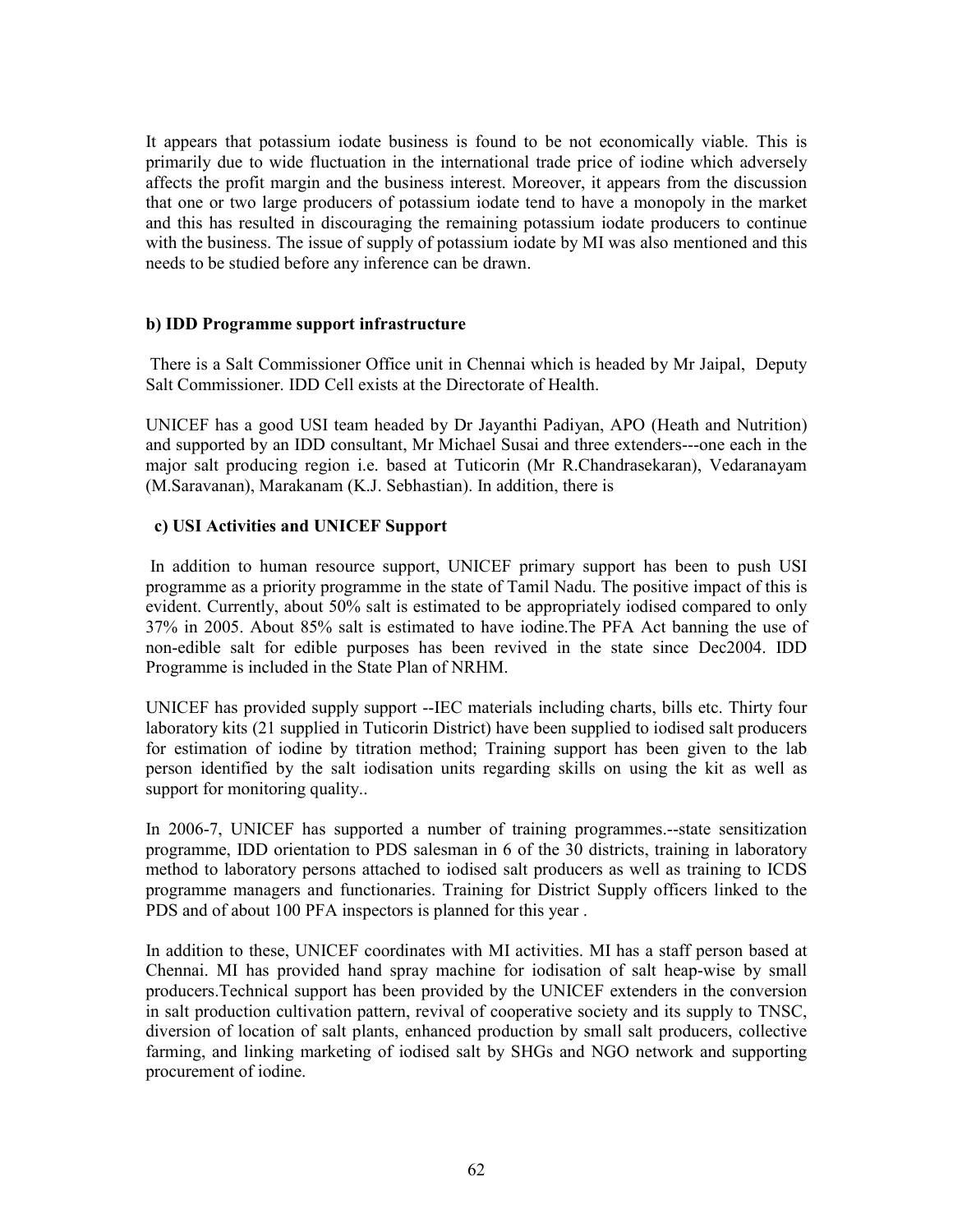The role of extenders specifically with reference to monitoring quality production and marketing of iodised salt was not evident from the discussion and presentation. However, the report of the extender, Mr Saravanan indicates that every month 8-10 visits to salt work sites were made by the extender to check iodine levels in salt. Establishment of a monitoring system with a standardized recording and reporting system is considered crucial for routinely providing feedback to iodised salt producers and for ensuring timely action is taken by them to adhere to the norms.

Taking the above into consideration, it would be useful to discuss and develop an action plan for extenders with specific focus on monitoring and supporting iodised salt traders to produce iodised salt as per the PFA Act. Accordingly, the extenders could reduce their support in increasing production. The role played by extenders in fact will be better understood following the planned visit to the Salt works in August. It is proposed that the role of extenders is discussed with UNICEF and modifications introduced to ensure optimum usage of their presence in the salt producing districts..

UNICEF major support has been for the statewide programme being implemented by FEDCOT (Federation of Consumer Organization --Tamil Nadu and Pondicherry). Details of the programme are presented.

### d) FEDCOT and USI Programme --Supported by UNICEF.

FEDCOT, founded in 1991, is a consumer organization with 247 registered consumers with the objective to promote and protect consumer's interest and welfare. The organization focuses on activities pertaining to research, education, awareness and advocacy. Each district has one male and one female coordinator. The organization has built linkages with community based organization which service to grassroots people.

FEDCOT, with UNICEF support, launched the USI programme in 2004. The programme was implemented in 3 phases in the 30 districts of TN-----in the first phase 10 districts were covered .Additional 10 districts were covered in the second phase. In the third phase, the remaining 10 districts of TN were added to the programme. To date, a total of 29 districts and Chennai are covered under the USI programme. The organization has a presence of members in each of the district and therefore has a spread out presence.

In three years, a total of 462 panchyats (out of 12,300 in the state) and 75 municipalities (out of 152 municipalities in the state) of these districts have been covered for educational activities with focus on the promotion of iodised salt.

 In each panchayat, a minimum 100 shops, 200 households, 3 schools and 3 SHGs are aimed to be covered while in each Municipality, the organization plans to reach 400 households and 200 shops. In a period of 3 years, 2334 schools, 49,900 households, 48000 retailers and 5207 SHGs have been reached. Salt sold in packages and branded were tested. A sticker on iodised salt was pasted in each of the retailers visited. Total number of brands tested is recorded in the project period was 634 and of these 279 were reported to be iodised. UNICEF supplied support for IEC materials and 17,500 salt testing kits.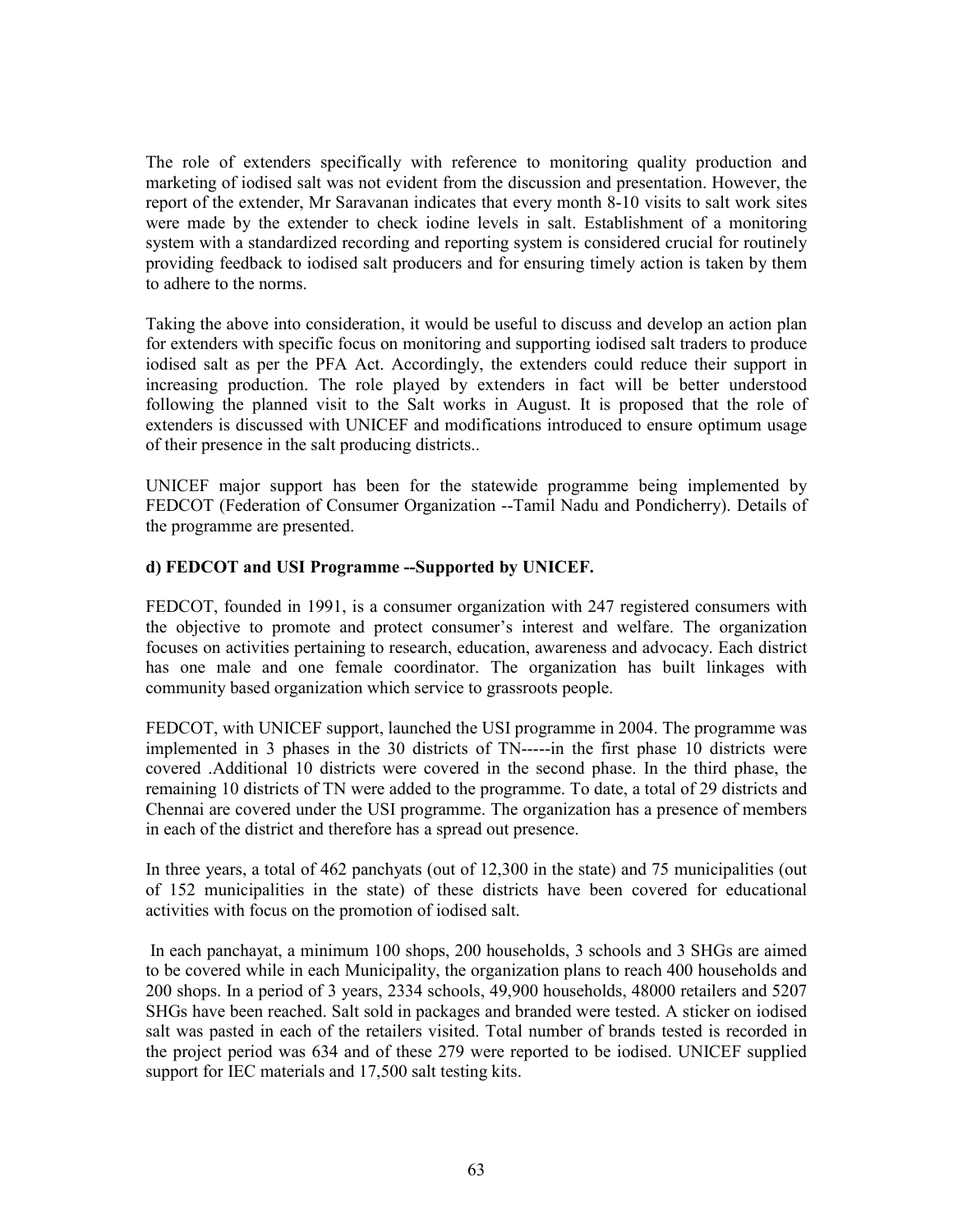Advocacy inputs were given by FEDCOT to the State Government to revive the PFA act as well as convince the government to sell iodised salt through the public distribution network.

FEDCOT database indicates about 75% households are using iodised salt against about 50% using salt with appropriate level of iodine. According to the organization, iodised salt being sold open or non-packaged has disappeared from the market. With FEDCOT advocacy, the Public distribution shops (PDS) ensures that the iodised salt sold has appropriate levels of iodine. Unfortunately, FEDCOT has not systematically collected or analysed information on whether salt is sold open, in big sacks or only in one kg packaging of iodised salt. Moreover, the data on iodised salt presented by FEDCOT indicates only the presence or absence of iodine but does not provide information on the trend regarding marketing and availability of salt with the prescribed level of iodine - equal or over 15 ppm. This information is critical since the indicator for measuring the progress on USI goal is % of salt "with over 15ppm of iodine". It is therefore important that this indicator is kept in our mind while dialoguing at every level ---with producers, retailers or consumers. It is also desirable that FEDCOT plays an important role in external monitoring and encouraging adherence to the PFA Act.

Despite a few areas requiring strengthening, the FEDCOT has played a significant role in accelerating the progress in the USI goal. The organization is referred by name as a critical partner in the NRHM state plan of action. It is therefore important that UNICEF support is extended to FEDCOT for a minimum period of two years. The plan of action, however, needs to be reviewed and revised with higher focus on monitoring the implementation of PFA Act and improving quality of iodised salt. Additionally, reaching unreached villages by mapping of panchyats is recommended. It would be important to reach middle schools and retailers of these panchyats. Moreover, school to community programme could be reviewed and strengthened in the future plan of action.

### e) Report on "Rehabilitation Need Assessment Report of Salt Iodisation Plants in TN State."

The above report, prepared by Mr Jagdish Tripathi, Ex-Deputy Salt Commissioner, was reviewed. The report presents recommendations for replacement and repair of iodisation plants in TN. Majority of the 50 plants surveyed were established in 1995. Twenty of the 50 plants were donated by UNICEF. According to Mr Tripathi, all UNICEF supported plants need to be repaired or replaced, Currently, MI is supporting repair of 3 plants. As per the information, no further support from UNICEF has been finalized. The total cost of repairing UNICEF supported and private plants is estimated to be Rs 14,30,600 (US \$ ).Additionally, the study recommends provision of two powdering machines to be supplied with an estimated cost of Rs 5.40 lakhs. Recommendation of the study on rehabilitation of plants need to be followed up since this will play a critical role in production of iodised salt and in accelerating achievement of USI goal not only in TN but in other southern states such as Kerala, Karnataka, AP as well as the eastern states of West Bengal and Orissa.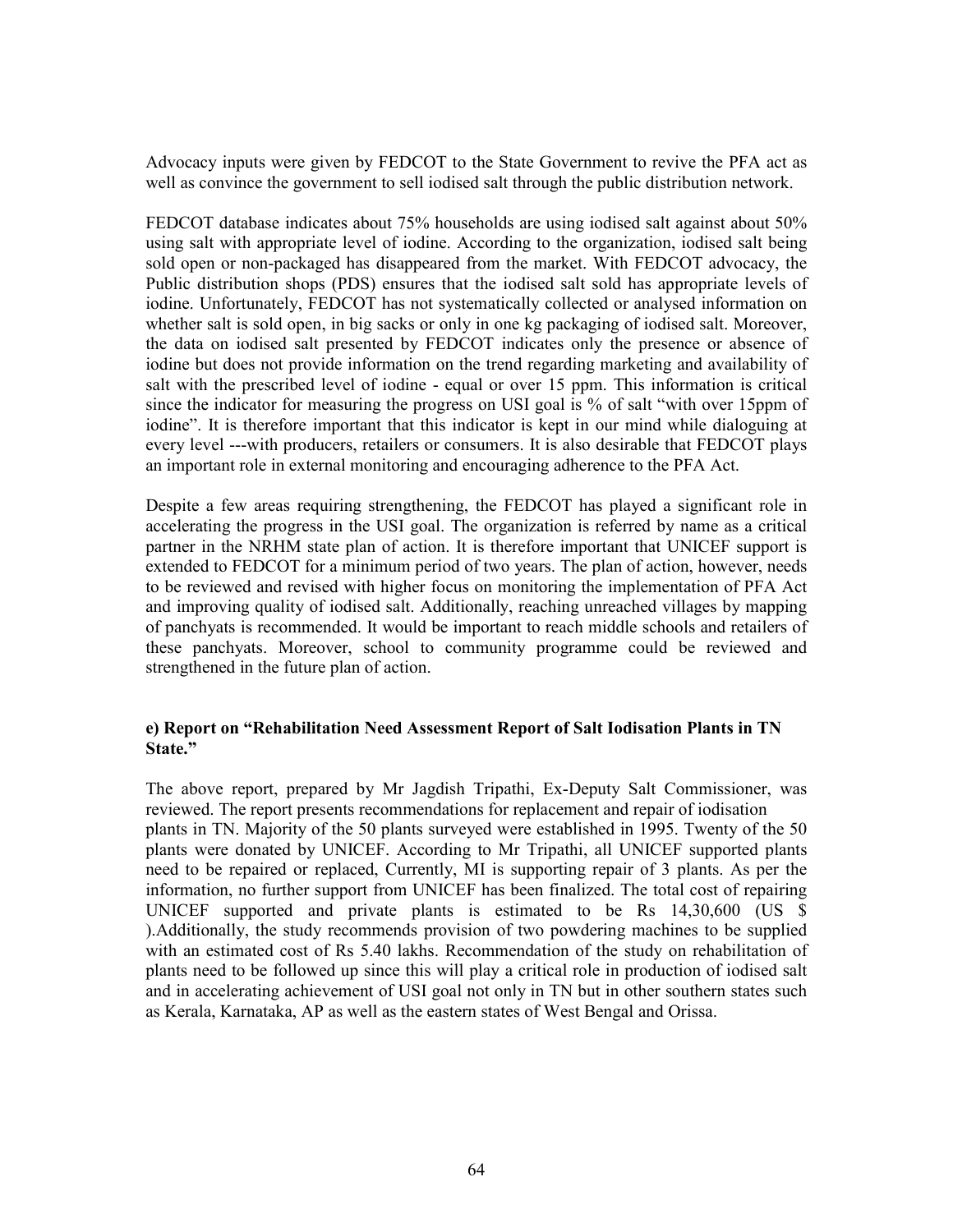# 2) Proposed Actions

- Promotion of packaged iodised salt for edible purposes. Use of smiling sun logo used for promotion of iodised salt not only on packages but as danglers in shops..
- Explore support for establishment of packaging units to small producers . The problem of packaging under incorrect information has not been resolved for years. The scope of addressing this issue through a consumer group can be discussed with consumer organization and consensus reached.
- Data on Iodised salt production and consumption in Tamil Nadu needs to be segregated in terms of iodised salt with 15 ppm of iodine and below 15 ppm of iodine. This is also evident from the findings presented for 62 branded (non-popular) salt tested by the titration method. Of these brands, 58 had iodine content less than the prescribed level of 15ppm and above.
- System to check whether open salt is being used by households for edible purposes since common salt is sold not only for industry and animal feed but also for enriching the soil around the coconut trees.--1to 2 kg per tree required every quarter before the yield.
- Salt testing kit is a semi-quantitative tool but can be used effectively to monitor level of iodine in salt and for taking timely action.
- Establishment of a system for monitoring levels of iodine needs a special focus. Such a system could be developed for follow up by various partners --- extenders, FEDCOT and other organization.
- The problems of titration, such as preparation of stock solution and usage of standardized registers, needs to be reviewed with a view to resolve the laboratory problems.
- Production, sale and timely availability of potassium iodate needs to be studied so that there is no hindrance in the supply of potassium iodate and production of iodised salt is not influenced. A joint advocacy by the international partners in India is considered important for controlling the international price of iodine so that there is positive interest in the economic viability of potassium iodate trade and the potassium iodate production units continue to function.
- Free supply of potassium iodate to selected iodised salt producers is causing some ripple in the market. It is important that UNICEF,MI,WFP jointly study the implications of free supply of potassium iodate and a consensus is reached regarding the policy of free supply of potassium iodate , with particular reference
- to the process and transparency in the selection of beneficiaries as well as in the establishment of a monitoring system.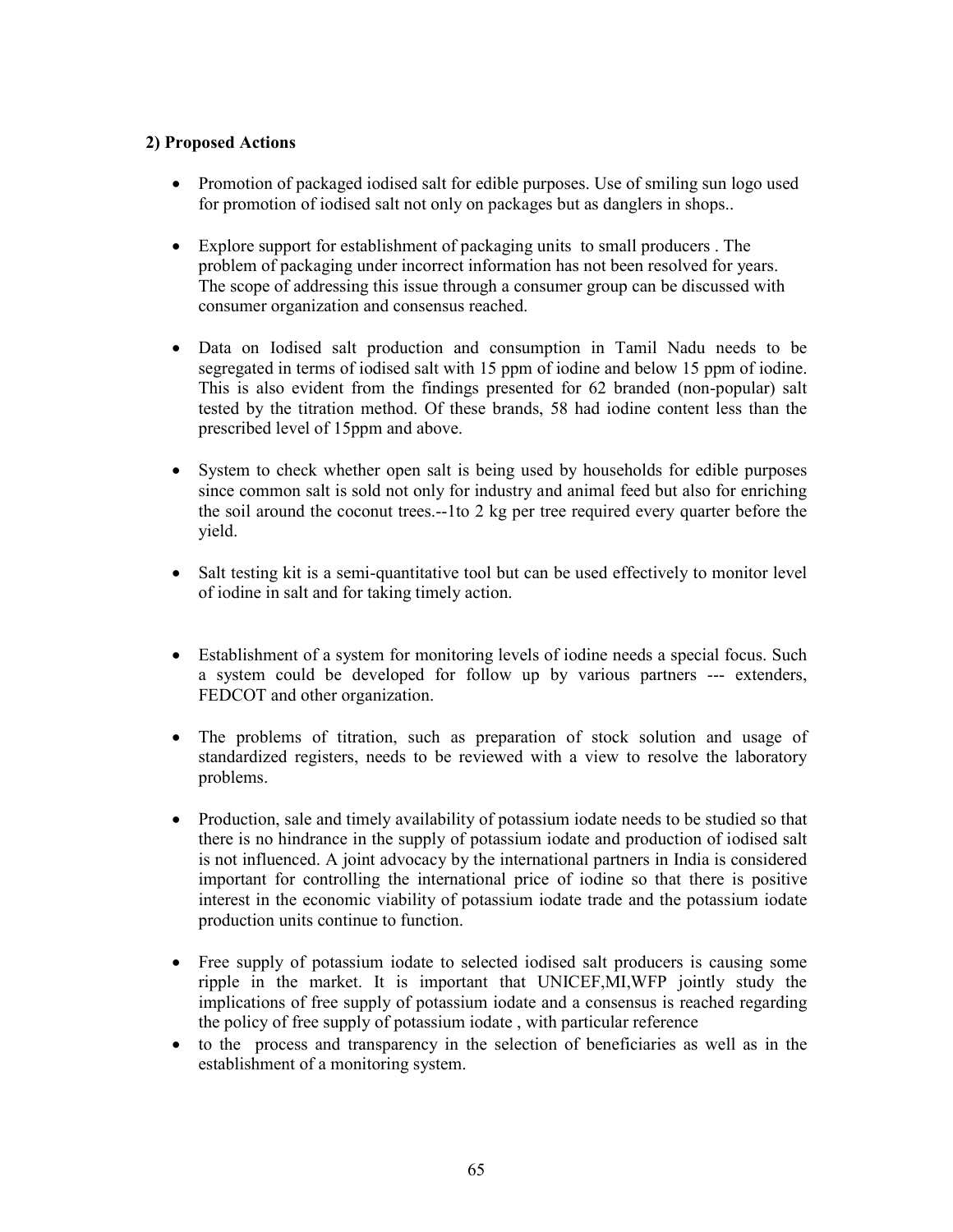- UNICEF support to FEDCOT is extended for another two years and a revised plan of action is prepared. The difficult to reach areas are mapped and special attention is directed to reach them.
- Salt wholes all estimate in each district are mapped and a plan of action is prepared to sensitise wholesalers and reach families through school to community approach in a systematic and sustainable way.
- Role of extenders is reviewed with a view to increase focus on establishing an MIS system in the iodised salt producing regions.
- Supply of laboratory kits by UNICEF is reviewed with a view to ensure a system for testing of iodine levels in salt is established and adhered to. Mapping of iodised salt producers with or without laboratory support could be undertaken for identifying selection of units which need laboratory support.
- Recommendations of the rehabilitation of plants are reviewed and UNICEF support finalized at the earliest.
- The PIP of NRHM of TN state clearly spells out the activities to be undertaken under the USI programme ----a very useful outcome of the advocacy by Dr Jayanthi Pediyan of UNICEF. The NRHM offers the opportunity for acceleration
- of USI activity in TN. Moreover with the gazette notification in place, there is a high possibility of a good push by the TN government.

3) Follow Up ---Visit to Salt works in August. Two separate trips are planned to review the USI programme in TN --first to Tuticorin to and the second to the remaining two primary salt producing districts of TN---- Vedaranyam (Nagapattinam district) and Marakanam (Villupuram district).. Following these visits, the proposed actions will be reviewed and specific recommendations will be presented including the issue of small iodised salt producers.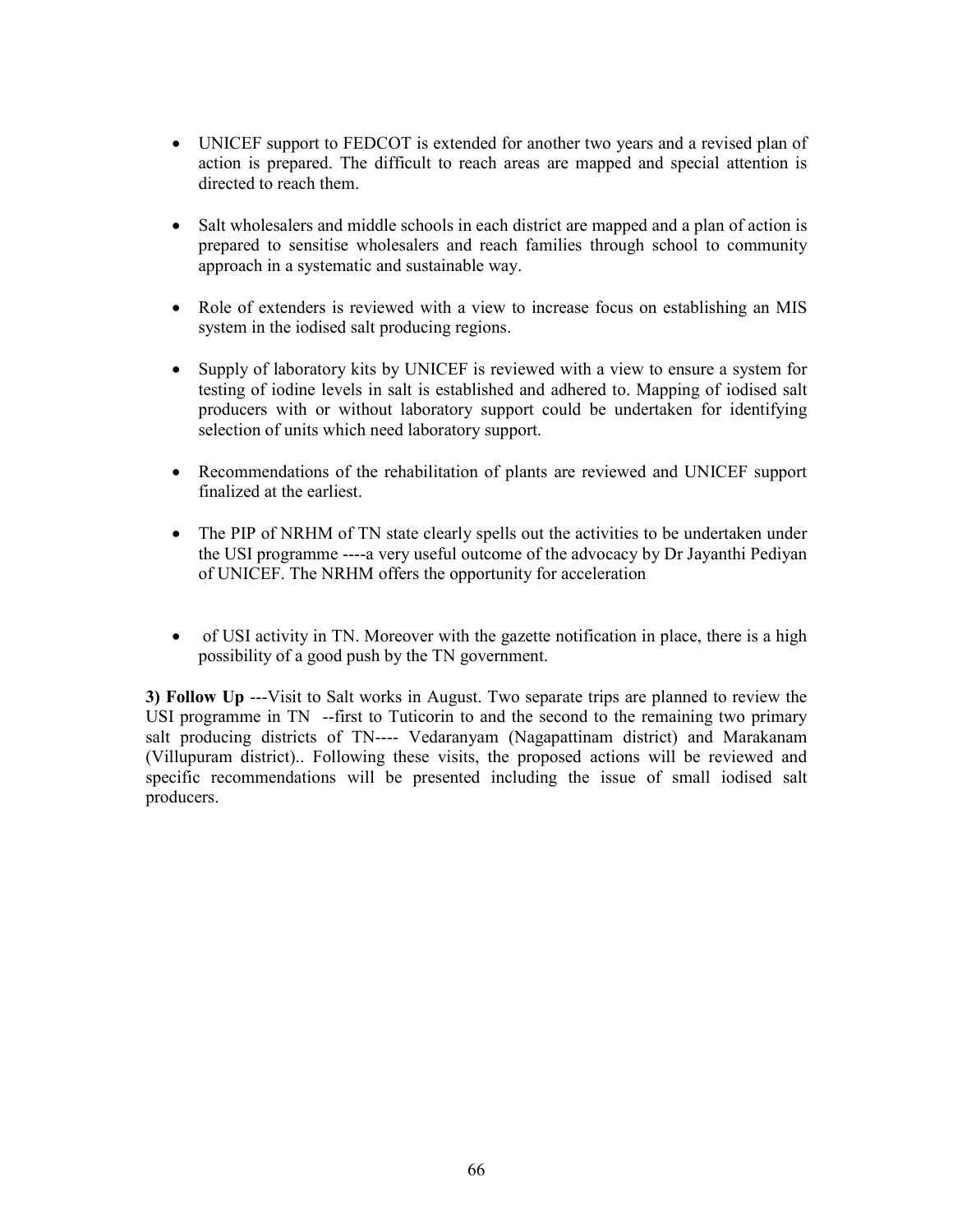# Report of Field Visit to Tuticorin Salt works, Tamil Nadu 20-24<sup>th</sup> August 07

Persons Met---Mr. V.V.D. Ravindaran, President of the Tuticorin Salt Producers Association and 19 members , Mr Thenraj, President,Viyaparigal Jaugar,Mr Peter Jebaraj, Manufacturers Association, Mr Gragadevai, President, and A.R.A.S. Dhanabalan ,Secretary of the Small Scale Salt Manufacturers Assoc, Mr Shantha Kumar, Arumuganeri Salt Cooperative Manager, MS Gauri of Women's Federation, Ms Parvathi, Secretary SHG , Mr. J.Natrajan of S.J.Salt. P.S.Selvaraj of Nandan and sons.

Mr. D .Shiv Kumar, Superintendent, Salt Dept, Tuticorin, Salt Extender, Mr. Chandrashekar, and IDD consultant, UNICEF Chennai. .Mr Michael Susai.: Places Visited--Salt works and Iodisation Units of Tuticorin, Salt Department, Tuticorin.

# Details of the Field Visit 20-24<sup>th</sup> August 07

A. 20<sup>th</sup> August---Tuticorin--Meeting with the members of Salt Manufacturers and Merchants Association. A total of 19 members were present in the evening meeting organized by the extender, Mr. Chandrashekar. Following is a summary of emerging information:

1) Tamil Nadu produces 22 lakh tones of common salt and 602,000 tons of iodised salt. As per the record of the Salt Department, in Tamil Nadu, there are 3325 salt works and of these 3139(94.4%) are small producers of category III and IV with less than 10 acres of land. Total common salt production in 2006 of these small producers is reported to be 834,000 MMT against the overall common salt production of 2,075,000 ---the share of common salt production being 40.2 % with the small producers. On the other hand, only 12 of the 3139 salt producers (0.39%) have salt iodisation units with a capacity to produce only 142,000 MMT of iodised salt against the total 12,921,000 MMT installed capacity in the state i.e. 10.9 % of the total capacity of the state for iodised salt production. In terms of total common salt produced by these small producers, they have a capacity to iodise only 17% of the common salt that was produced by them in 2006.

Majority of small producers supply salt to traders for iodisation and for onward marketing. In case the small producers iodise salt, there is a large dependency on traders to market the produce. In TN, there are 21 traders who have one fourth of the total capacity of the state to iodise salt while the capacity of the iodisation units of 17 refineries to iodise is almost the double of the traders ---about 54 % of the total installed capacity. Table I presents the details.

(a) Small producers, often belonging to the same family, jointly undertake salt business since it is cost effective to work together for a unit for areas of 40-50 acres rather than 10 acres. However, records on paper indicate the units as individual small holders of less than 10 acres. This practice is common since it spares them the effort of registration with the salt department as well as keeps them outside the purview of the Salt Dept for monitoring.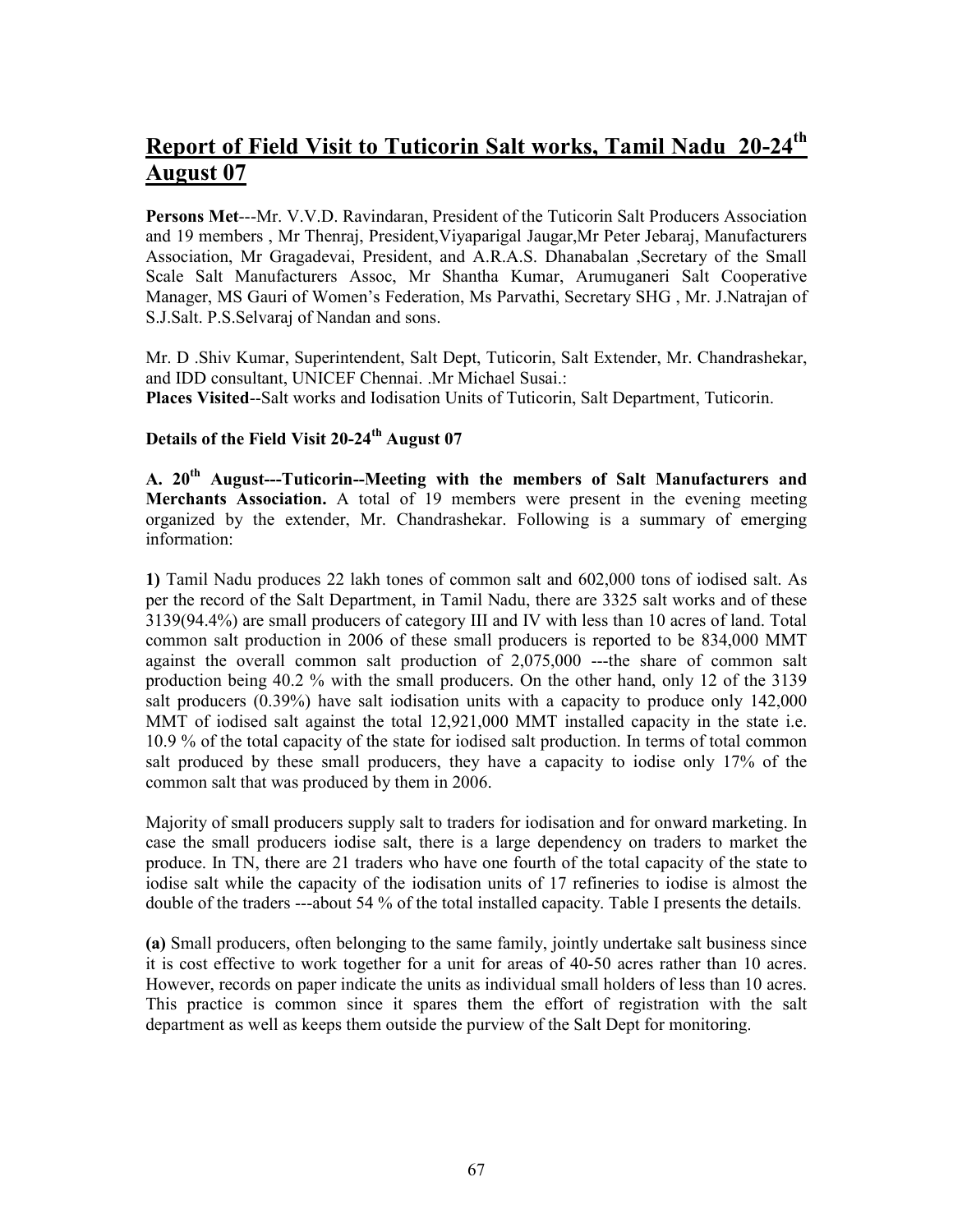#### Table I

| <b>TAMILNADU</b> |              |                                                  |                                    |                              |                                          |                     |
|------------------|--------------|--------------------------------------------------|------------------------------------|------------------------------|------------------------------------------|---------------------|
| S. No.           | Category     | N <sub>0</sub><br>of <sub>1</sub><br><b>Salt</b> | of<br>N <sub>0</sub><br>iodisation | <b>Installed</b><br>capacity | <b>Production during 2006</b><br>In MMT) |                     |
|                  |              | works                                            | units                              | in MMT)                      | <b>Common Salt</b>                       | <b>Iodised salt</b> |
| 1.               | 2.           | 3.                                               | 4.                                 | 5.                           | 6.                                       | 7.                  |
|                  |              | 41                                               | 9                                  | 132,500                      | 1076,000                                 |                     |
| 2.               | H            | 145                                              |                                    | 15,000                       | 165,000                                  |                     |
| 3.               | Ш            | 1009                                             | 6                                  | 69,000                       | 213,000                                  |                     |
| 4.               | IV           | 2130                                             | 6                                  | 73,000                       | 621,000                                  |                     |
| 5.               | Traders      | -                                                | 21                                 | 302,000                      |                                          | 582,700             |
| 6.               | Refineries   | -                                                | 17                                 | 700,600                      |                                          | 216,700             |
|                  | <b>TOTAL</b> | 3325                                             | 60                                 | 1,292,100                    | 2,075,000                                | 799,400             |

(b) There is an increasing problem of laborers for iodisation and packing since small producers to date were dependent on low cost labour for harvesting as well as iodisation and packing. Most of the men laborers are getting a better job in the district of Tuticorin where new industries have come up and there is a much better work environment. Young women workers have mostly shifted to other districts such as for textile industry in Coimbatore where they get better wages as well as a good working environment.

(c) Small producers are increasingly using hand sprays for iodisation since the machine costs only Rs 1000 against the cost of mechanized iodisation plants.

(d) There is increasing demand for free flow iodised salt which small producers do not get into.

(e) Quality of KIO3 is not of the expected grade. One kg packs are available from the manufacturers but there is no quality check on iodised salt.

(f) Regarding free supply of potassium iodate by MI or ICCIDD, the group was apprehensive that the selection criteria for free supply are not known to them. Some staTed 20% of the requirement was free, some referred to Rs 50,000 worth of KIO#3received to date. According to some of them, potassium iodate was supplied to the selected producers to help them to compete with big producers. However, there appeared to be a lack of clarity on the selection criteria. The selection, as per their understanding , was done by Mr. Jai Ranjan.

(g) According to them the following three associations should be consulted for selection of agency for free supply----Small Scale Salt Producers Assoc, Salt Manufacturers Assoc, Licensed Salt Manufacturers Assoc. There is should be a ban on sale of KIO# received free since it was noted that there was a tendency to sell up to 80% of the free supply and often KIO3 was diluted prior to sale or self usage. Some of the producers thought it was beneficial to continue to be given free potassium iodate.

(h) The small producers referred to the labeling of non-iodised salt as "industrial" salt is resulting in malpractices. According to them, salt is transported as industrial salt packs of one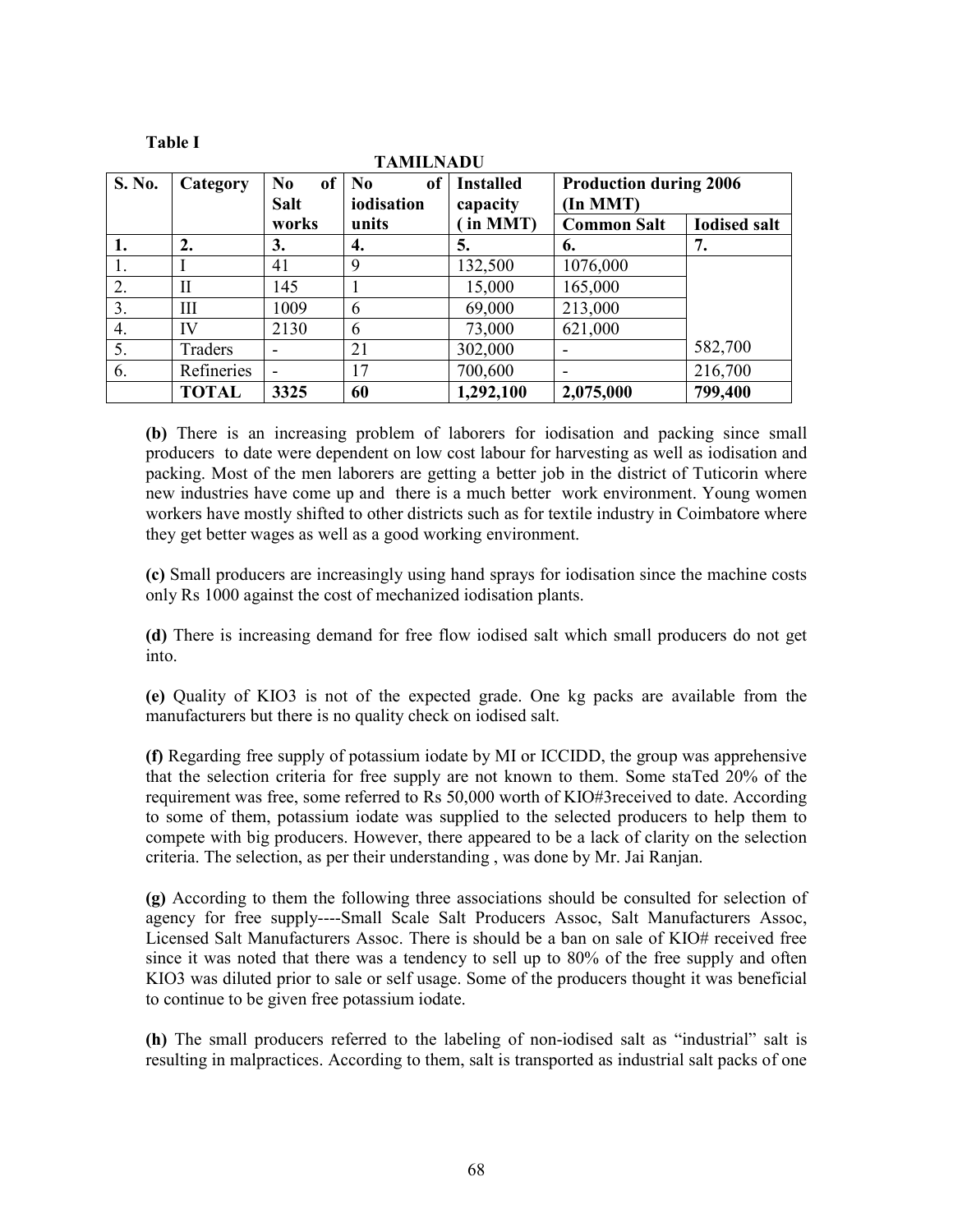kg and then sold for edible purposes. In fact, this has made transport easier. They agreed to the suggestion that the label should state "Industrial Salt ---Not for sale for edible purposes".

(i) Lifting of zonal system for movement of salt was not considered a good idea by the small producers

From the discussion and iodised salt production data base, it appears important to study and review to what extent small salt producers be directly involved in iodisation and how. The pros and cons of supplying free potassium iodate, crushing and iodisation units need to be studied in the context of labor problem and the continued increased demand for packed free flowing iodised salt. The stakeholders, including various international agencies, need to reexamine the situation in the context of USI goal as well as the benefits of supporting small producers for iodisation. By giving support in terms of KIO3 or small iodisation plants, we are not resolving the problem but only helping in "delaying the disappearance" of small producers from salt iodisation business. May be we need to explore a new way of supporting them ---help these small producers to form cooperatives, with small producers having share holding rights, and for the establishment of automated units for the production of free flow iodised salt. Additional support could be given to small producers for establishing a laboratory for monitoring quality and technical support in the development and execution of a marketing strategy under a common brand name for the product. This will result in small producers not only in playing an active and not a passive role in the USI as well as in getting direct benefits by not remaining dependent on 1) laborers for production 2) costly KIO3 supply in small packs or for small orders and 3) traders for marketing.

## B. 21<sup>st</sup> August 07: Visit to Salt Works and a SHG

Following visits were made:

#### (1) Small Scale production Unit---S.S.V.Salt--Murugan Salt.

The unit has an area of 40 acres for salt production (4 units joint and therefore functionally not small producers) .Estimated production of 30 tons per week.KIO3 requirement is 50kg for 45 days.KIO3 is purchased in 25kg packs from Calibre Chemicals. Laboratory kit supplied by UNICEF was available --received on  $3<sup>rd</sup>$  May, As per the record only one sample was tested. Normally, iodine level is tested when starting the machine using the salt testing kit.

 MRP for Kerala is higher at Rs 4.50 per kg packs compared to TN packs of rs 3.50/kg. The demand is for free flow. Discussion revealed that the demand for free flowing salt was increasing specially in Kerala where 80% demand was for free flow. Discussion was held regarding the possibility of establishing free flow units. The producer proposed subsidy for free flow salt iodisation units costing 90 lakhs

(2) Sri Chairman Salt--Salt is produced by use of hand spray machine. The cost of machine is Rs 950.00 and the unit has 4 machines for four sheds. Similar machine has been supplied by MI to selected traders. For the production of iodised salt, iodine solution is sprayed on a heap of Kurkutch (small crystal) salt .This is mixed manually. Salt is packaged in one kg unit with the brand name "Sarvana" with MRP of Rs 7.00-8.00 kg. The weekly estimated sale of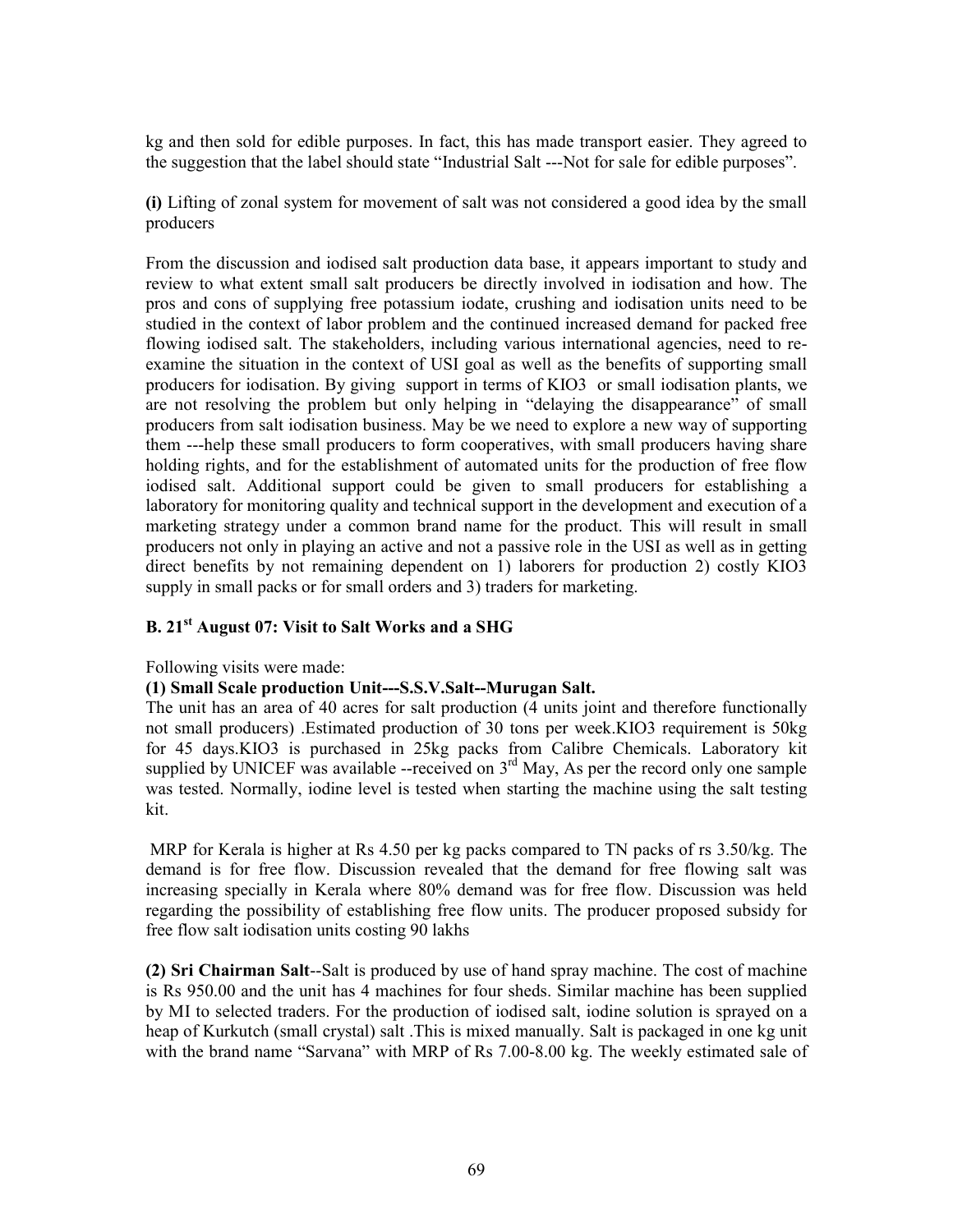iodiseed salt is 70 tons. Out of total 280 tons per month, only 100 tons is crushed. Additionally, 15-20 tons per month is sold for industrial purpose.

A 3% solution of KIO3 is used for spraying. Potassium iodate is purchased from Anjali Chemicals at the rate of Rs 45,000 for one month's requirement.

Packing machine costs Rs 1.50 lakhs. This is not considered cost-effective .Manual packing is encouraged. For packing 25 one kg bags in one bundle, a labourer is paid Rs 2/per bag.

Random samples of iodised salt were checked for iodine level using STKs--the levels were above 30ppm. The hand spray machine consistently gave this result.

#### (3) Visit to SKCC Natrajan Brothers Refinery

The old methodology of refining was in use. There are 3 washers, one grinder and separator. There is a capacity to store 70 tons of finely ground salt. Capacity of production is 1.50tons per hour and production is 1.25 tons per hour or about 40 tons per day. Additionally high quality 45-60 tons of industrial salt is produced .The factory produces three types of edible salt--- Diamond Table salt at the MRP of 500grams at Rs 6, S.S.GOLD and Sagar in one kg packs and Ruthura in 500gms packs. Packing is done manually---one woman prepares 2000 packs of one kg packs per 8 hrs /day. Labour is not a problem and more economical to have manual packing despite the fact machine will pack 20 bags or 500 bags per hour. Industrial salt is produced and sold in 50kg gunny bags. Message on IDD was noted in only the packs and not on table salt. The messages differed in its content.

Requirement for iodine is 30kg per month (2.5 kg of KIO3 is dissolved in 35 litres of water).Cost of Potassium iodate is Rs 950-Rs 1050/kg.

A laboratory is well equipped to test quality of salt, magnesium, calcium levels as well and iodine level. A well trained person with degree in chemistry manages the laboratory. The records are well maintained. Sample is drawn periodically. Time of drawing sample varies from 15 minutes interval to over a hour. UNICEF lab kit has been supplied but is not used. The refinery has the capacity to train the lab person attached to other small iodisation units on use of the titration kits provided by UNICEF. The refinery could be trained to be the nodal trainer --one person can be attached to the lab person to learn by observation and doing. One day could be allocated to one person. The refinery could be awarded for it. Moreover, in consultation with such producers and the salt department, a guideline could be developed for the lab work.

(4) Visit to "SADANAI" Self Help Group---Mappallaiurani Village. Village with 400 households and 9 SHG groups. In each SHG, 15 women members. These SHGs are a part of the Federation --"Achieve Women Federation". The extender, Mr. Chandrashekhar, had worked with the Federation to introduce the marketing of iodized salt. The concept of working with SHGs was to help the members to earn Rs 1.00 per kg of iodised salt as an income generation activity. Additionally, SHG forum could be used for the universal consumption of iodised salt.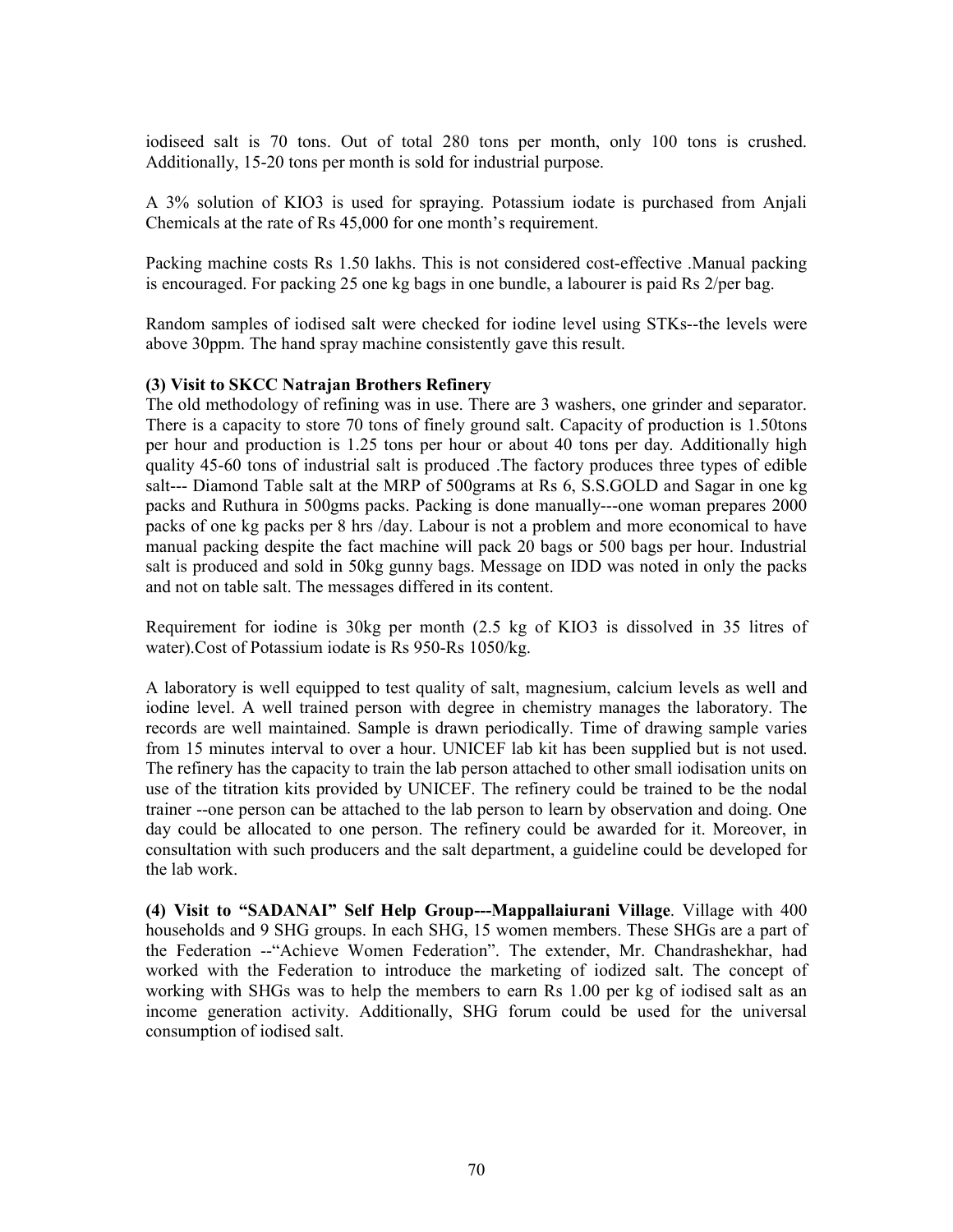The newly established 9 SHG groups purchased iodised salt at the rate of Rs 2/kg from the parent Federation who buys salt at the rate of Rs 1.50 from an iodised salt trader in the district. The local SHG in turn sells the one kg packs at Rs 3.00/kg to the community. The selling cost is lower than the PDS salt sold at Rs 3.50 per kg and Rs 4.00 at the local retailer. (In fact,I was told ,the retailer has reduced the price of salt to Rs 2.75 per kg). It is envisaged that gradually the sale will pick up and the current average earning of Rs 1 per SHG member for the first lot of 250 kgs will continue to increase. Money earned will be collected for 2-3 years and then distributed.

The SHG initiative is new and a total of 250 kg of iodised salt was purchased by the SHGs and of this 200kg was sold under the brand name "Sadanai". The profit is shared by the SHG groups. Unfortunately, iodised salt in the packs on testing by STKs were found to have iodine levels below 15ppm.Therefore immediately we introduced the salt testing kits to women and demonstrated its usage. Discussion were women were trained to use STKs.It was also suggested that the extender talks to the Federation to ensure quality of iodised salt was checked by titration method prior to sale. Moreover, all SHGs are provided with STKs to help in monitoring iodine levels prior to selling or using it.

The initiative is interesting but is not considered very useful action for UNICEF extender to be involved in. The extender could have possibly used his time better for monitoring quality of iodisation at the production level which would significantly influence USI goal since 80% population in TN is consuming iodised salt but only 40-50% consume salt with adequate level of iodine.

# C. 22nd August: Field Visit to Salt AWorks and Federation of Women

(1) Visit was made to a cooperative "Arumuganeri Salt workers Cooperative Producers and Sale Society Ltd". Arumaliganeri,Chidambaranar District." The society has a total of 291 members, including workers. Discussion was held with the manager, Mr. Shantha Kumar.

The cooperative is a supplier of salt to the PDS shops of three districts through the Tamil Nadu Salt Cooperation (TNSC). The Society is financed by the government with the primary responsibility to produce iodised salt and supply under the government set up of the TNSC. TNSC has a special officer in-charge of looking after societies. Four societies are with TNSC and of these 3 are in Tuticorin. TNSC distributes 1.5 lakh tons of salt to all the districts of TN .Salt supplied by the TNSC includes iodised salt as well as double fortified salt. Salt is sold at the price of Rs 2.50 per kg of powdered crushed iodised salt to PDS.

Salt Dept owns 138 acres of land which has been given to the registered society and of these 100 acres is cultivated. Conventional method of harvesting is used and therefore total common salt produced remains lower than desirable. All common salt produced is iodised. The Arumuganeri Salt works has two salt producing units---both of the units are in one shed - --production of the fixed unit is 6 metric tons per hour and of the mobile unit is 5 metric tons per hour. MI has also supplied a potassium iodate unit but this has not yet been put in use. The cost of production is Rs 0.75 per kg .Packaging and transport cost is borne by TNSC. Annual production is 5000 tons per year.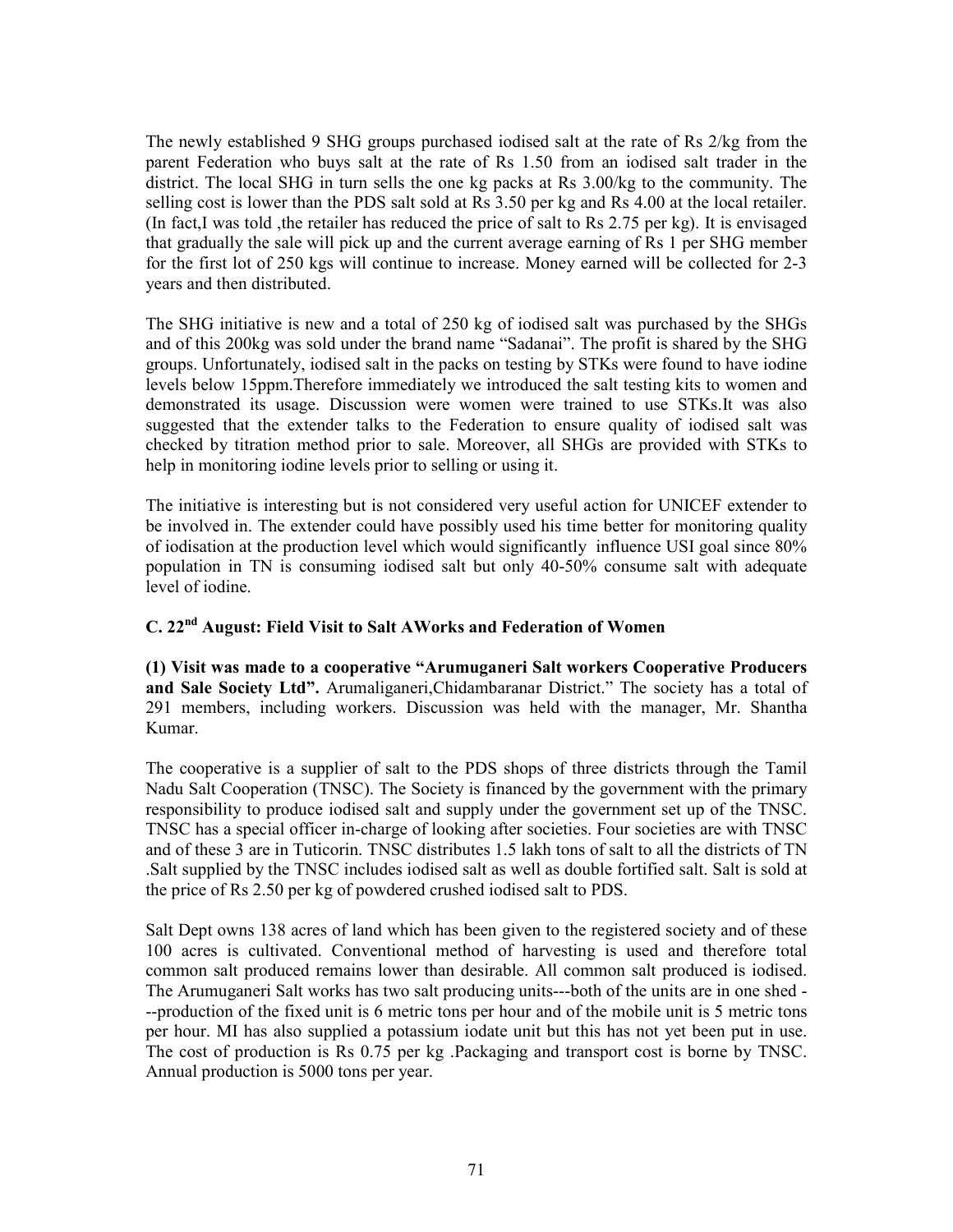Total requirement of potassium iodate per month is 30 kg per month. Potassium iodate is purchased from Micron Labs in 25kg tins and costs Rs 24,380. Cost of potassium iodate has increased in the past from Rs 22,000 to Rs 24,380 in the recent past. Increasing and fluctuating cost of potassium iodate is a major concern. One kg of potassium iodate is mixed in 20 litres (5% solution) and used for iodizing 20 metric tons of salt. In 2006, the Society received 150 kg of potassium iodate free from MI which was used for a period of 6 months. Last 4 months, no potassium iodate has been received in the last 4 months. The condition of MI was salt should be appropriately. Receiving potassium iodate from MI was welcomed by the Society since it helped in reducing the total cost.

Quality of iodised salt is tested by a chemist who is employed by the Society. Salt is also periodically tested by the Salt Dept. According to the chemist, levels of iodine are tested four times. However, it was disappointing to note that the iodised salt tested by us during the field visit had less than 15ppm of iodine.

The cooperative was questioned on their views in selling in the open market rather than through TN. According to them, marketing through TNSC had the advantage of selling iodised salt to a ready market.

Three areas of concern was expressed--1) increasing production and quality of salt (from the current 96% NaCl to 98% NaCl) harvested by introduction of the "polythene technology" According to the Society manager, in the initial stage only 20 acres of the cultivated land under conventional method of harvesting could be modernized at a total cost of Rs 20 lakhs. The society could bear the partial cost 2) Availability of potassium iodate at a constant cost 3) misuse of PFA Act and a continuous harassment of health dept for bribes in the excuse of checking adherence to the PFA Act.

It was also noted that the IEC materials used at the TNSC were outdated and support could be given for IEC and advocacy activities to members of the society on their responsibility for iodizing salt.

#### (2) Visit to S.J.Salt --Meeting with Mr J.Natrajan

The salt works has 8 acres of land where 1000 tons of common salt is produced. Also salt is also purchased from others towards production of 40-50 tons of iodised salt per month and 75-80 tons non-iodised salt per month. Produces kurkutch variety of iodised salt (Gurupriya brand) using the drip feed process. This unit has received no free potassium iodate or technical or machinery support. Potassium iodate is purchased by a local agency person, Mr. Santosh. Every month 5 kg of potassium iodate is required. Salt is sold to 20 retailers of the nearby district at the rate of Rs 1.80 per kg with a production cost of Rs 1.25 per kg and the printed MRP being Rs 5.00 per kg. Iodine level is monitored using the ICCIDD spot testing kit. Iodised salt on being tested had over 15 ppm iodine .the unit has not received free potassium iodate to date. The owner appeared organized and took pride in his quality of work. He did not consider it useful to receive potassium iodate free. In fact, he believed that all should benefit by having potassium iodate rate subsidized.

(3) P.S.Selvaraj Nadar and Sons. This is large size refinery which produces free flowing iodised salt (Raja brand) ---50-60tons of iodised salt and 20 tons of industrial high quality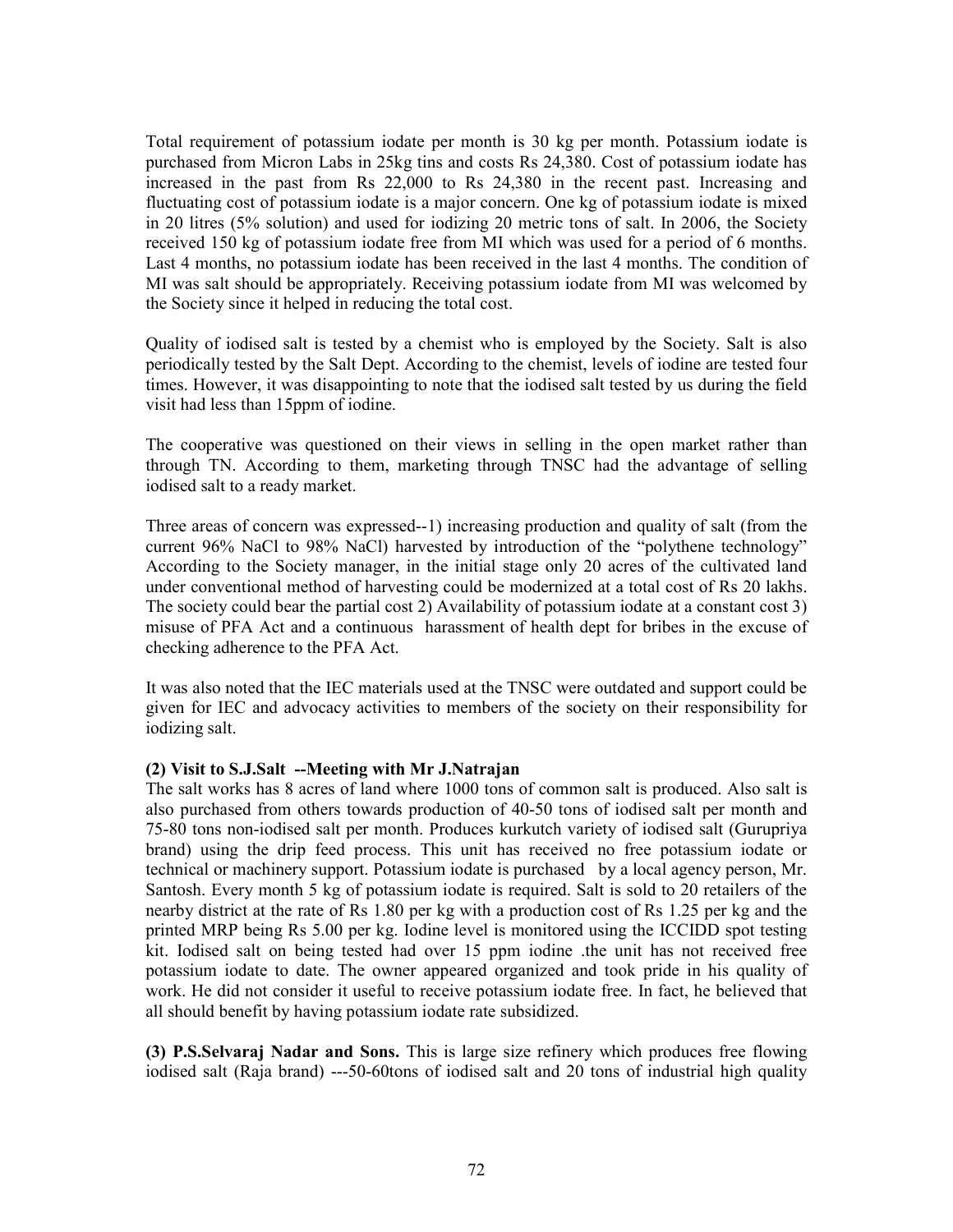common salt per day. Total 100kg of potassium iodate required per month --purchased from Calibre Chemicals or Mocron Lab at the cost of Rs 24,000 per 25 kg. Iodised salt is machine packed in 500gm and one kg polythene bags with an MRP of Rs 4.50 per half kg or Rs 9.00 per kg.

Interestingly this was the only salt works; I had visited which uses dry mixing method as well had an automatic packing machine. Potassium iodate is therefore not used in solution form.

The refinery had UNICEF supplied kit as well as its own well equipped laboratory. It was not clear why this unit was supplied the lab kit by UNICEF. UNICEF kit was kept in one corner and the various chemical solutions supplied had been used to some extent. It was of concern to note that this unit as well as other units visited had not ever received any guidelines on the frequency of testing salt for iodine level during the production time as well as of a standard method of reporting.

(4) Aruna and Co Iodised salt - the interesting feature of this salt works was that it was categorized as a licensed unit. The family had 108 acres of land on lease from the salt dept. The unit, I visited had 25 acres of land for harvesting salt, Since the land was on lease, access of Rs 0.14/ 75 kg of salt and an assignment fees of Rs 700 /acre/year was paid to the salt Dept. Salt was harvested by both having a special salt bed and without it. The cost of salt accordingly increased---from Rs 20 per bag of 80 kg to Rs 30 per 80 kg bags.

Total production of iodised salt (brand name Diamond Salt) per year was 5000-6000 metric tons. Produced iodised salt by hand spray and heap method---has been doing it for the last 10 years. The salt works had three spray machines, each costing Rs. 1000 and produced locally. The MRP was Rs 5.00 /kg. Potassium iodate purchased from a local merchant at the rate of Rs 1050/kg. This salt unit had received free potassium iodate of 25 kg only once---February 2006.

Salt is marketed to local merchants who fix the price --varies from Rs 20-Rs 40 per 80 kg bag. The unit also supplies common salt to traders for iodisation.

No laboratory facility was attached. This unit had not received the lab kit from UNICEF .Since a set of Lab kit was available, it was agreed to provide him the kit.

Discussion was held to understand the support required for achieving the USI goal. The owner suggested that KIO3 quality should be checked and certified. Misuse of PFA act for harassing salt iodisation producers was common and this interference by the health dept should be checked since it discourages producers from expanding their business. We were also informed that due to harassment by health sectors, the iodised salt producers were incorrectly labeling salt as "not for edible use" or incorrectly printing substandard salt or adulterated salt. Moreover guidelines could be issued for industrial salt as well printing and packaging.

## (5) Visit to Federation "Achieve Women Federation" or "Sadanai".

The Federation started operating from 21<sup>st</sup> April 2003. The federation has 65 groups (SHGs) and is considered an NGO by the government. The activities of the Federation were initially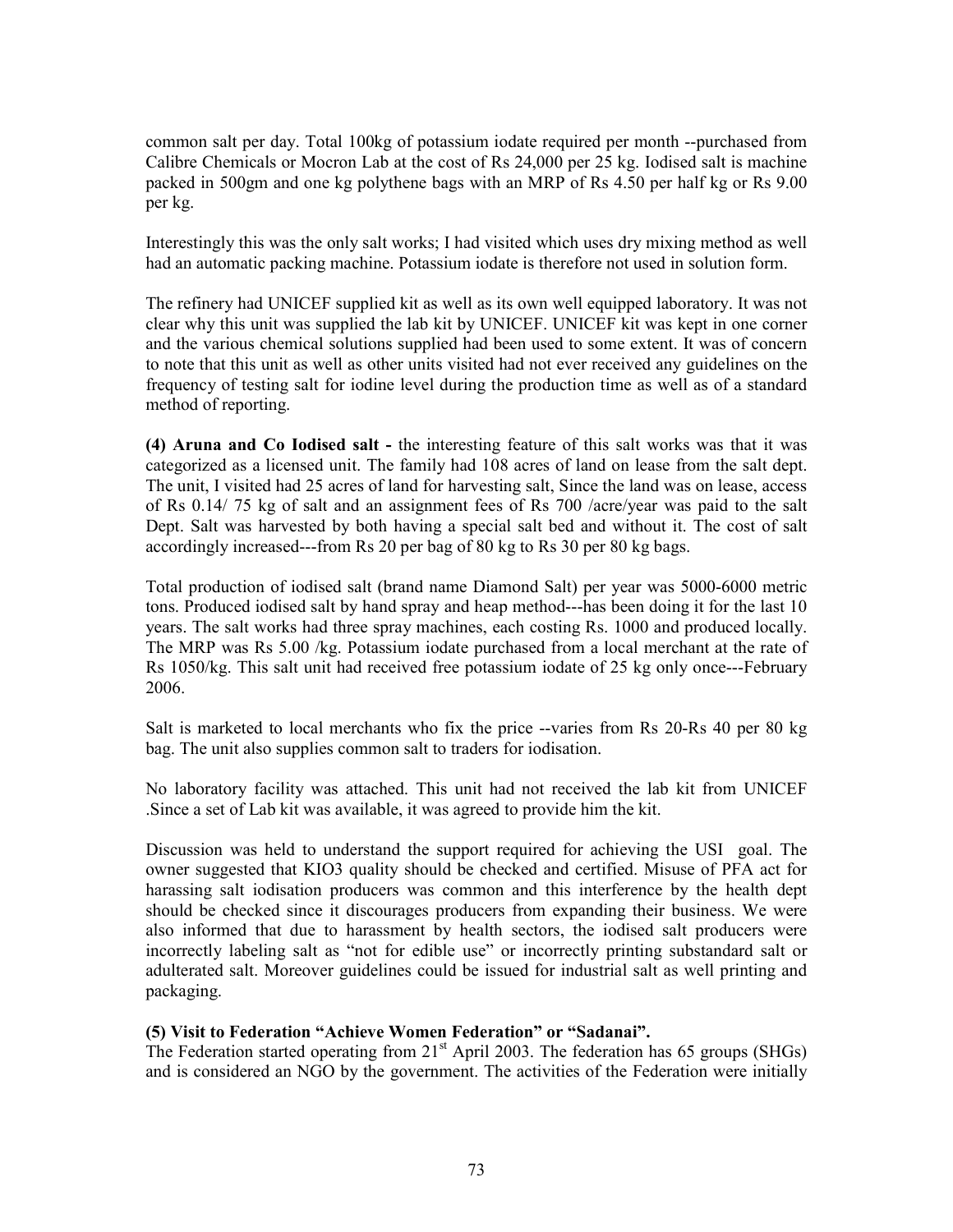linked to economic activities such as pickling, washing powder, stitching clothes. Purchasing and marketing iodised salt was added only a few months back. The federation in the past one month had purchased 350 kg bundles (25kg per bundle) of salt and has a profit margin of rs 5 per bundle.

Discussion was held with women regarding their views on why iodine was important. Most of the women considered iodine important for preventing goiter. Opportunity was used to inform the women of the wide spectrum of iodine deficiency.

The use of STK was demonstrated to them by testing the salt the Federation had purchased from a local trader, Sopha Salt in Tuticorin. Unfortunately, salt was found to have iodine below 15ppm. The Federation president, Ms Gauri, was requested to return the supply and get it iodised. It was also advised that iodine level is checked by the Federation prior to purchasing any supply.

# D. 23rd August: Meeting with Mr. D.Shivakumar, Superintendent Salt Department.

(1) Following is a summary of the discussion.

- a) Labour cost is increasing---salt laborers are shifting to textile industry who pay better and provide a better working environment. This is adversely affecting the small salt producers as well as medium salt producers and iodisation traders who are dependent on availability of labourers.
- b) 23 refineries are in operation. Capacity is much more than the production of iodised salt. Good quality common salt demand is also met by these refineries for industrial purposes. Refineries obtain salt from local salt producers. Increased interest in the establishment of refineries. Small and medium traders are increasingly supplying common salt to refineries rather than iodizing since labour cost is on an increase.
- c) With lifting of zonal scheme, there is a substantial increase in road movement. Only 4 rail rakes used in the last 8 months for moving salt to Orissa. This is also to avoid checking by Salt Dept.
- d) Salt dept has no information on free supply of potassium iodate. There has been no discussion with them. According to them .Mr. Jai Rajan is involved in free distribution. However, there was a call from Jaipur office who had informed them that if there was any such agreement with the Salt dept, the Tuticorin unit will be informed.
- e) Salt dept involvement in checking quality of potassium iodate could be explored.
- f) Price of KIO3 needs to be stabilised. Five years back it was at Rs 600 per kg.
- g) Subsidy--review implications. Not recommended.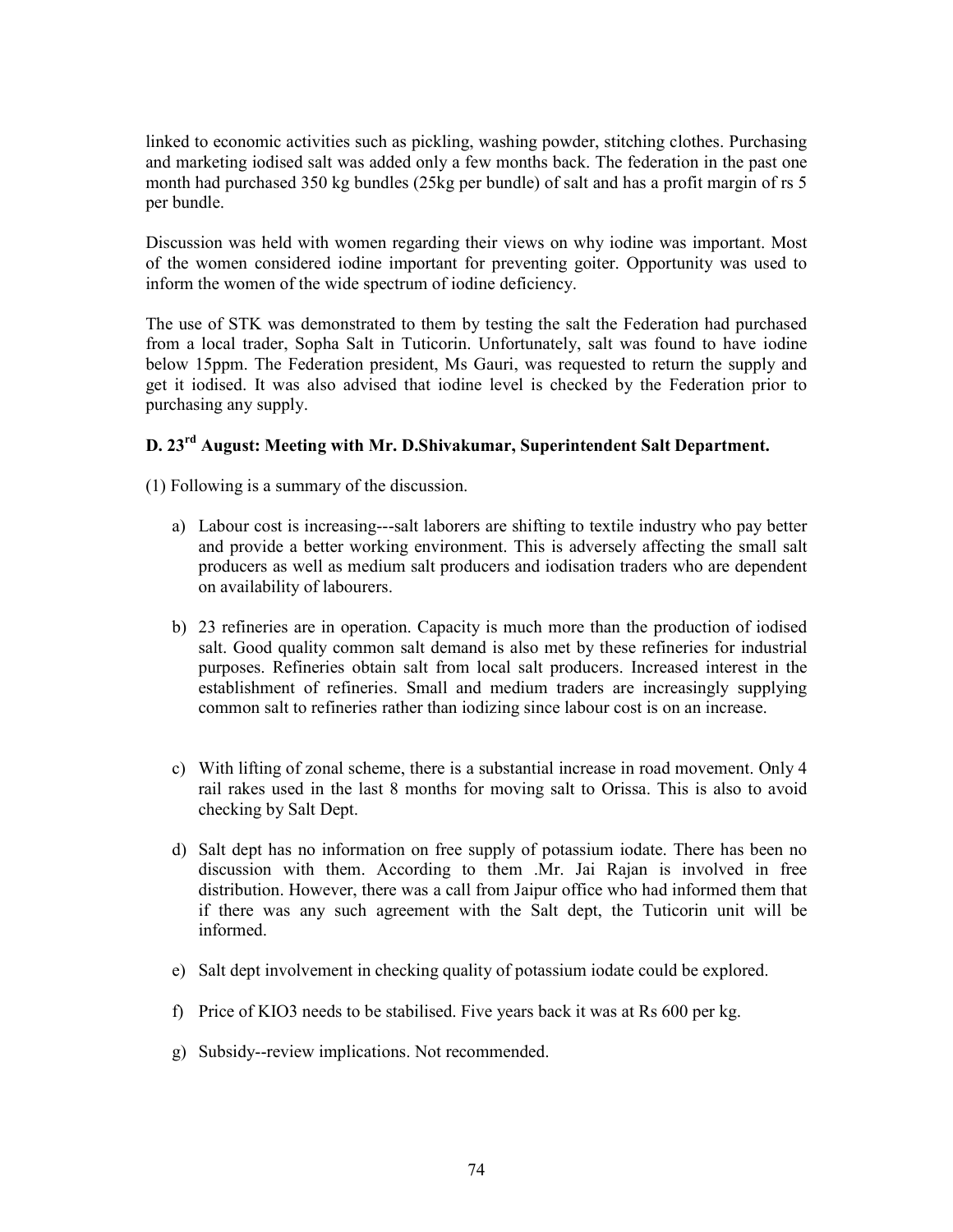- h) Salt Dept also informed that all licenses regarding manufacture and transport have been withdrawn. Zonal scheme is withdrawn but the Salt Department issues the forms required for rake movement and wagon allocation. It may be noted that only lease continues to be enforced whenever the government land has been leased out for salt harvesting.
- i) Small producers collectively become medium producers and are able to iodise salt. About 120-150 plants in Tuticorin use hand spray (with capacity of 20 litres) method for iodisation. Fig I present an overall scenario of small and medium scale salt producers (licensed and not licensed) and traders. Database needs to be updated and computerized.
- j) The primary traders are 10 "Marwaries" These supply iodised salt to Bihar and West Bengal. Most of this salt moves by rail rakes (2520 tons of salt per rake. Each rake consists of 40 boxes with capacity for 63 tons of salt in each box).The other traders are non-marwaries who depend mainly on road movement and about 3000 tons are transported by them by road. Marwaries transport only 10% of the salt marketed by road.
- k) According to the secretary, Small Scale Salt Manufacturers Association, have 200 members and they are not licensed manufacturers. Of these, about50-75 are common salt producers cum iodised salt traders and these directly produce and supply iodised salt. About 150 supply common salt to traders and refineries for iodisation. (Fig I).
- l) Small producers need support for checking iodine levels. In this context, the advantages and constraint of mobile labs supplied by UNICEF was discussed. The scope of giving support for monitoring iodine levels is critical and a strategy was proposed by me for consideration where UNICEF agrees to provide the lab support and society commits to pay for the operational support such as a staff with joint function of driver cum lab person (Rs 12,000 per month) as well as the fuel cost (about Rs 10,000 per month). A smaller size of van could be considered so that it is not a heavy vehicle. The details could be worked out by UNICEF in consultation with the Society members and the Salt Dept. During our discussion, the secretary of the Society found this proposal more appealing than free supply of potassium iodate.
- m) The status of usage of lab kit supplied by UNICEF was also discussed. The primary constraints were in weighing salt, ready availability of standard solution ,registers for recording, guidelines for lab testing
- n) The role of extenders to create market for iodised salt through Federation and Self Help Group does not appear to be the best use of consultancy support by UNICEF Extender could provide more useful inputs by ensuring optimum and quality production and movement of iodised salt.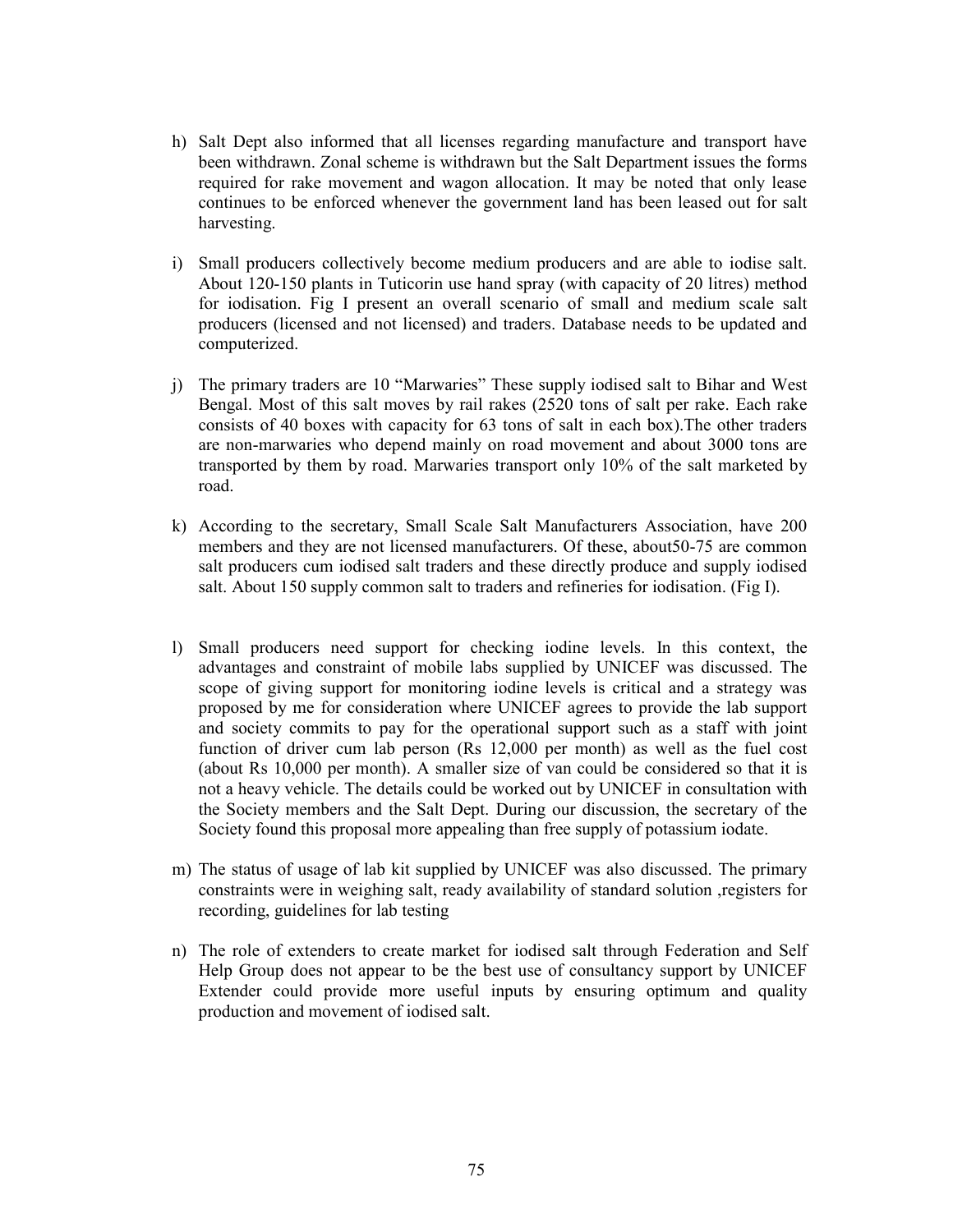## E. Emerging Issues:

- i) Lifting of zonal scheme and its implication on salt movement, especially in northeast needs to be reviewed systematically.
- ii) Problem of labourers will possibly result in small iodised salt producers closing business. For supporting small producers, the scope of forming cooperative of small producers to establish automated refinery to produce free flowing salt for open market or linked to TNSC needs to be explored.
- iii) System to control price and quality of KIO 3 needs to institutionalize.
- iv) Free supply of Potassium iodate and its positive impact and negative results need to be reviewed. Criteria needs to be developed and made transparent.
- v) Guidelines for testing salt for iodine levels needs to be standardized and issued by the Salt Dept. Similarly, the scope of improving usage of UNICEF supply of kits needs to be studied. Constraints on usage need to be overcome. Salt extenders could be more involved in this task.
- vi) The advantages and disadvantages of using hand spray for iodisation needs to be reviewed and guidelines issued to ensure follow up of best practices.
- vii) Increased movement by road required development of a system for monitoring iodine levels. System for this could be developed in consultation with the Ministry of Industry and the Ministry of Consumer Affairs.
- viii) Technical support for production of increased quantity and quality salt could be given to salt producers/harvesters. Support regarding use of polythene bed technology or salt bed technology was mentioned by a few producers.
- ix) Role of Health dept in monitoring PFA Act needs to revisit to avoid harassment to iodised salt traders and manufacturers.
- x) Mapping and sensitization of wholesalers is critical to ensure only appropriately iodised salt is purchased and marketed in non-salt producing states.
- xi) Role of UNICEF extenders needs to be reviewed in the context of the actions required for accelerating production, movement and marketing of iodised salt.
- xii) Messages on importance of iodised salt could be standardized to ensure correct and uniform message imparted.
- xiii) TNSC to be informed of strengthening the system of monitoring so that PDS shops receive only salt with over 15 ppm iodine.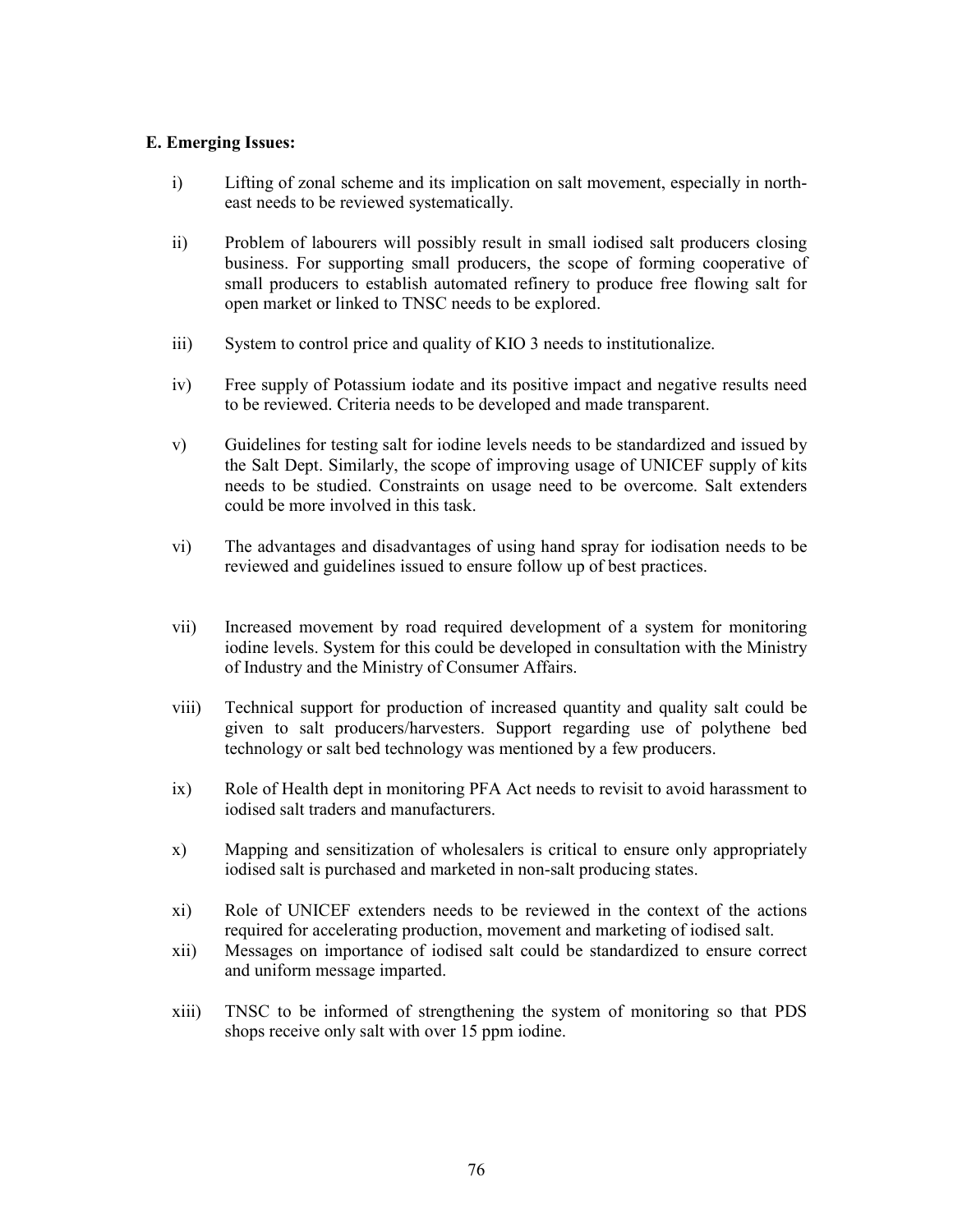#### Summary of Emerging Recommendations ---Tamil Nadu Iodised Salt Production

- 1) Promotion of packaged iodised salt for edible purposes. Use of smiling sun logo used for promotion of iodised salt not only on packages but as danglers in shops.
- 2) Explore support for establishment of packaging units to small producers. The problem of packaging under incorrect information has not been resolved for years. The scope of addressing this issue through a consumer group can be discussed with consumer organization and consensus reached.
- 3) Data on Iodised salt production and consumption in Tamil Nadu needs to be segregated in terms of iodised salt with 15 ppm of iodine and below 15 ppm of iodine. This is also evident from the findings presented for 62 branded (non-popular) salt tested by the titration method. Of these brands, 58 had iodine content less than the prescribed level of 15ppm and above.
- 4) System to check whether open salt is being used by households for edible purposes since common salt is sold not only for industry and animal feed but also for enriching the soil around the coconut trees.--1to 2 kg per tree required every quarter before the yield.
- 5) Salt testing kit is a semi-quantitative tool but can be used effectively to monitor level of iodine in salt and for taking timely action.
- 6) Establishment of a system for monitoring levels of iodine needs a special focus. Such a system could be developed for follow up by various partners --- extenders, FEDCOT and other organization.
- 7) The problems of titration, such as preparation of stock solution and usage of standardized registers, needs to be reviewed with a view to resolve the laboratory problems.
- 8) Production, sale and timely availability of potassium iodate needs to be studied so that there is no hindrance in the supply of potassium iodate and production of iodised salt is not influenced. A joint advocacy by the international partners in India is considered important for controlling the international price of iodine so that there is positive interest in the economic viability of potassium iodate trade and the potassium iodate production units continue to function.
- 9) Free supply of potassium iodate to selected iodised salt producers is causing some ripple in the market. It is important that UNICEF, MI,WFP jointly study the implications of free supply of potassium iodate and a consensus is reached regarding the policy of free supply of potassium iodate, with particular reference to the process and transparency in the selection of beneficiaries as well as in the establishment of a monitoring system.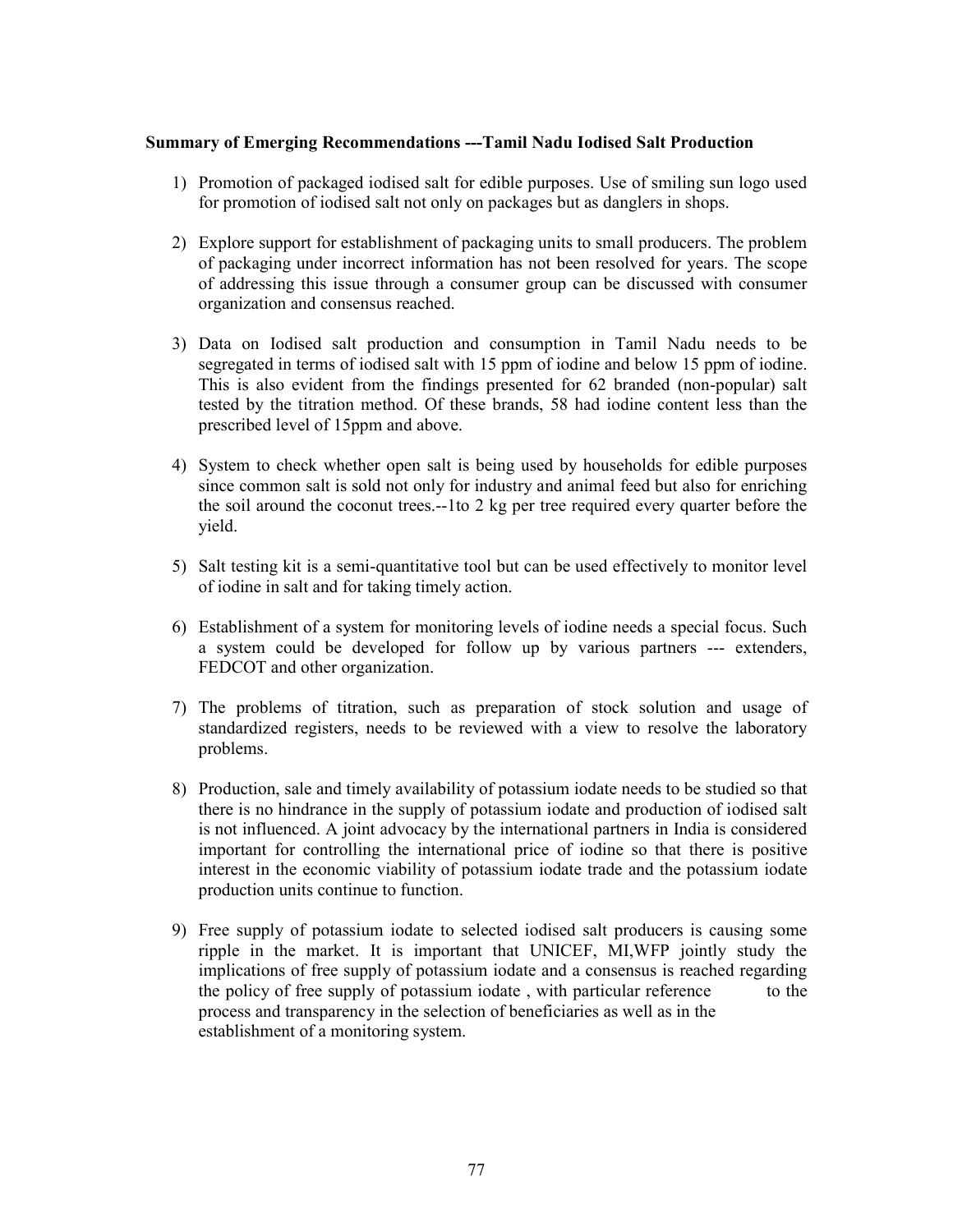- 10) UNICEF support to FEDCOT is extended for another two years and a revised plan of action is prepared. The difficult to reach areas are mapped and special attention is directed to reach them.
- 11) Salt wholesalers and middle schools in each district are mapped and a plan of action is prepared to sensitise wholesalers and reach families through school to community approach in a systematic and sustainable way.
- 12) Role of extenders is reviewed with a view to increase focus on establishing an MIS system in the iodised salt producing regions.
- 13) Supply of laboratory kits by UNICEF is reviewed with a view to ensure a system for testing of iodine levels in salt is established and adhered to. Mapping of iodised salt producers with or without laboratory support could be undertaken for identifying selection of units which need laboratory support.
- 14) Recommendations of the rehabilitation of plants are reviewed and UNICEF support finalized at the earliest.

The PIP of NRHM of TN state clearly spells out the activities to be undertaken under the USI programme ----a very useful outcome of the advocacy by Dr Jayanthi Pandian of UNICEF. The NRHM offers the opportunity for acceleration of USI activity in TN. Moreover with the gazette notification in place, there is a high possibility of a good push by the TN government.